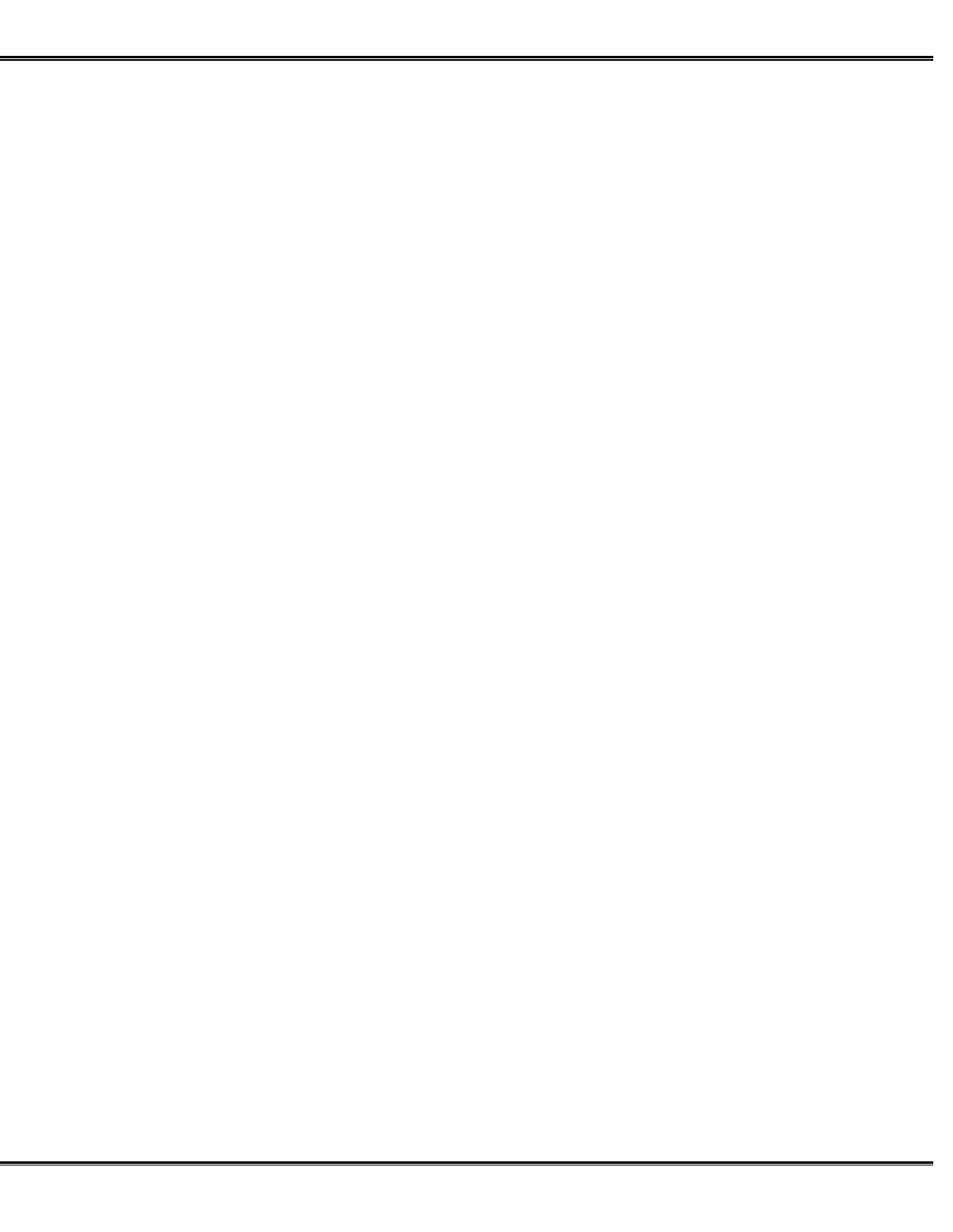## **The 2010 User-Friendly Handbook for Project Evaluation**

Prepared under Contract REC 99-12175

by

Joy Frechtling Westat

with contributing authors of three special sections:

Melvin M. Mark

Debra J. Rog

Veronica Thomas, Henry Frierson, Stafford Hood, & Gerunda Hughes

Elmima Johnson Program Officer and COTR Division of Research and Learning in Formal and Informal Settings National Science Foundation

December 2010

NOTE: Any views, findings, conclusions, or recommendations expressed in this report are those of the authors and do not necessarily represent the official views, opinions, or policy of the National Science Foundation.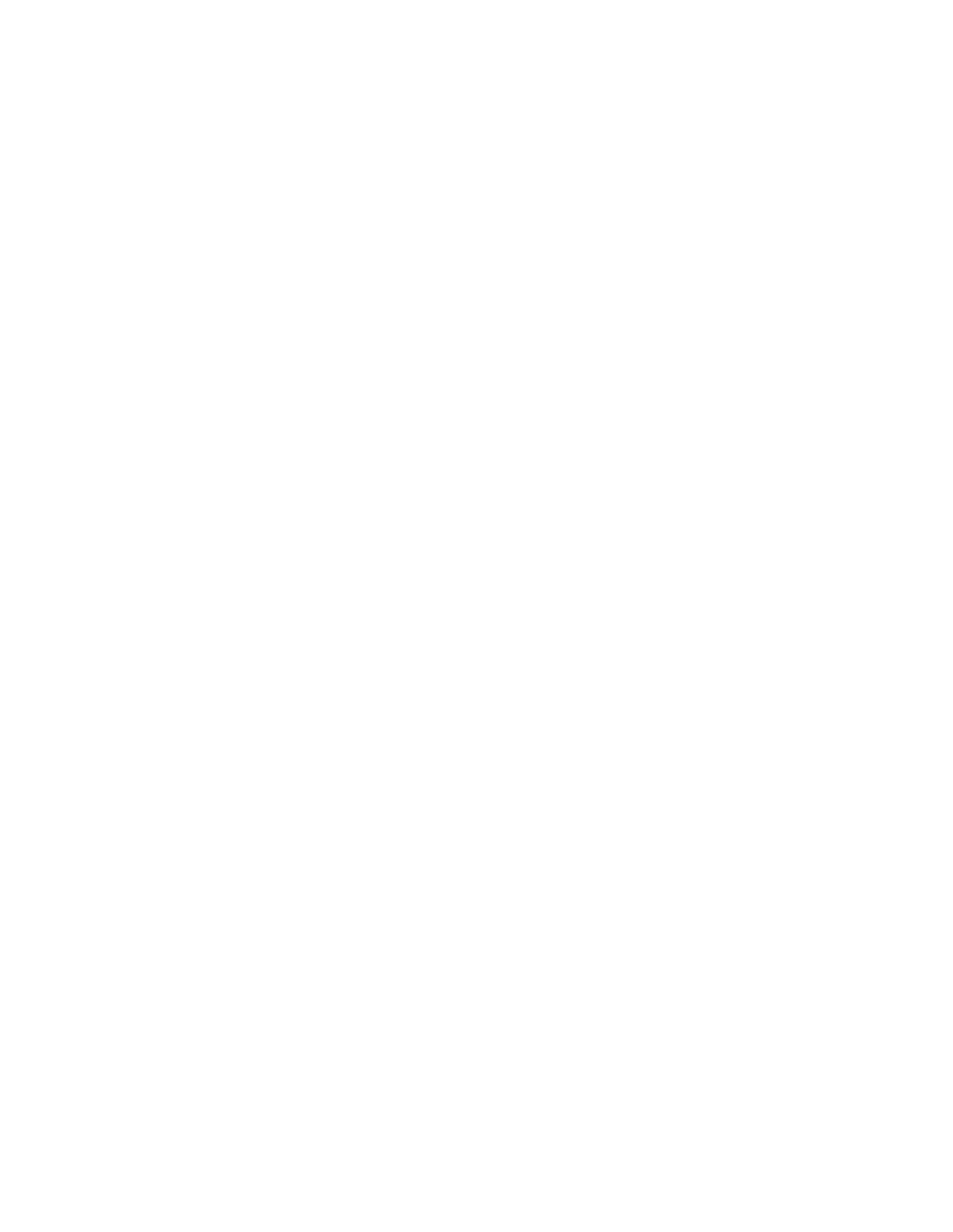# **TABLE OF CONTENTS**

| <b>Chapter</b>                                                                                                              | Page                       |
|-----------------------------------------------------------------------------------------------------------------------------|----------------------------|
|                                                                                                                             | 1                          |
|                                                                                                                             | 2                          |
| 1.                                                                                                                          | 3                          |
|                                                                                                                             | 5                          |
| 2.                                                                                                                          | 6                          |
|                                                                                                                             | 7                          |
|                                                                                                                             | 8<br>10                    |
| Evaluation Compared to Other Types of Data                                                                                  | 11<br>13<br>14             |
|                                                                                                                             | 14                         |
| 3.                                                                                                                          | 15                         |
| Develop a Conceptual Model of the Project and<br>Develop Evaluation Questions and Define                                    | 15<br>24<br>30             |
| Determining the Type of Design Required<br>Selecting a Methodological Approach<br>Timing, Sequencing, and Frequency of Data | 31<br>31<br>32<br>34<br>36 |
|                                                                                                                             | 37                         |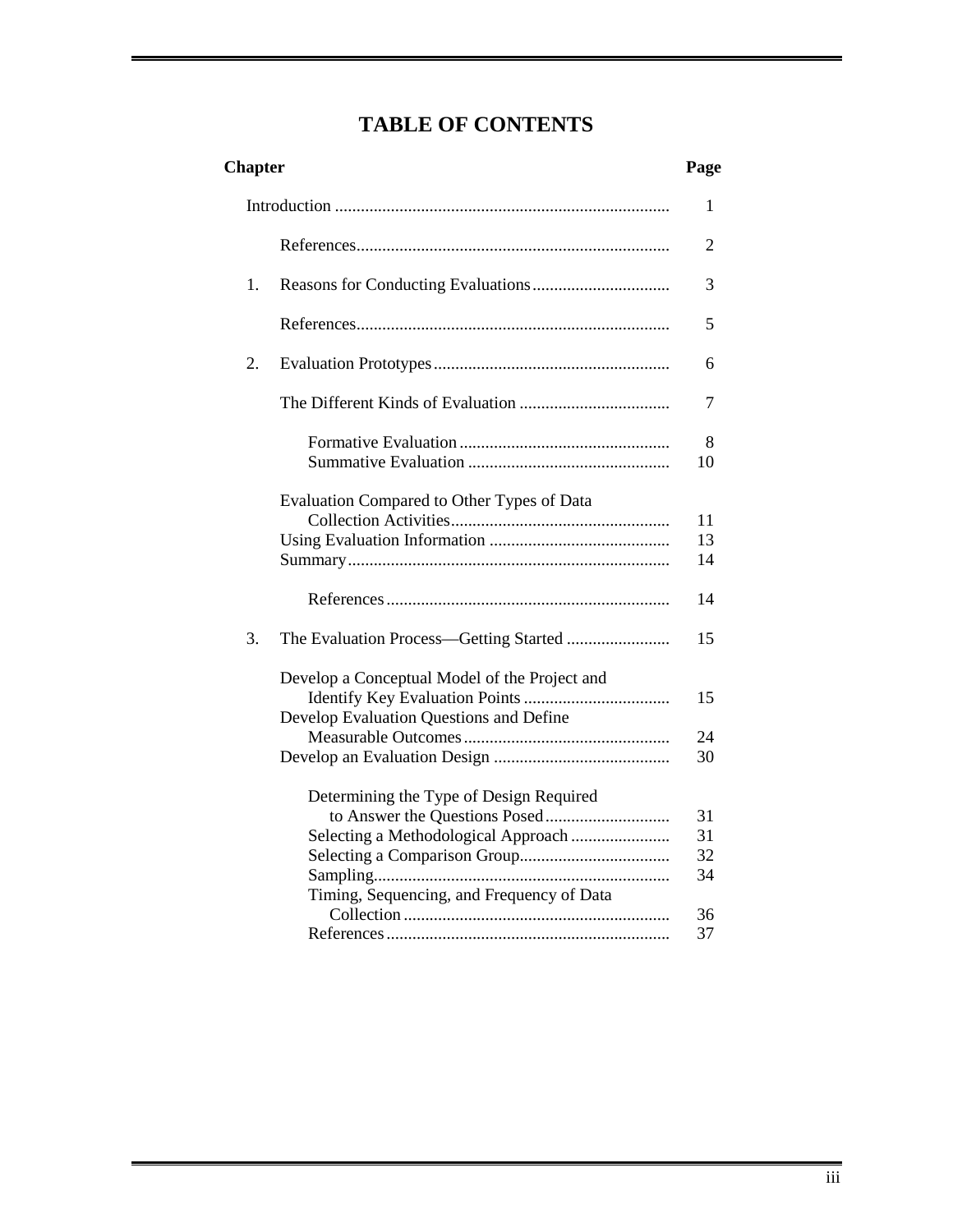# **TABLE OF CONTENTS (CONTINUED)**

| <b>Section</b> |                                                | Page |
|----------------|------------------------------------------------|------|
| 4.             | The Evaluation Process: Carrying Out the Study |      |
|                |                                                | 39   |
|                |                                                | 39   |
|                |                                                | 42   |
|                |                                                | 44   |
|                |                                                | 44   |
|                |                                                | 44   |
|                |                                                | 45   |
|                |                                                | 45   |
|                |                                                | 46   |
|                | Conclusions (and Recommendations)              | 46   |
|                |                                                | 46   |
|                | How Do You Develop an Evaluation Report?       | 47   |
|                |                                                | 48   |
|                |                                                | 51   |
| 5.             | Data Collection Methods: Some Tips and         |      |
|                |                                                | 52   |
|                |                                                | 52   |
|                |                                                | 52   |
|                |                                                | 52   |
|                |                                                | 53   |
|                |                                                | 54   |
|                |                                                | 54   |
|                |                                                | 54   |
|                |                                                | 55   |
|                |                                                | 55   |
|                |                                                | 56   |
|                |                                                | 57   |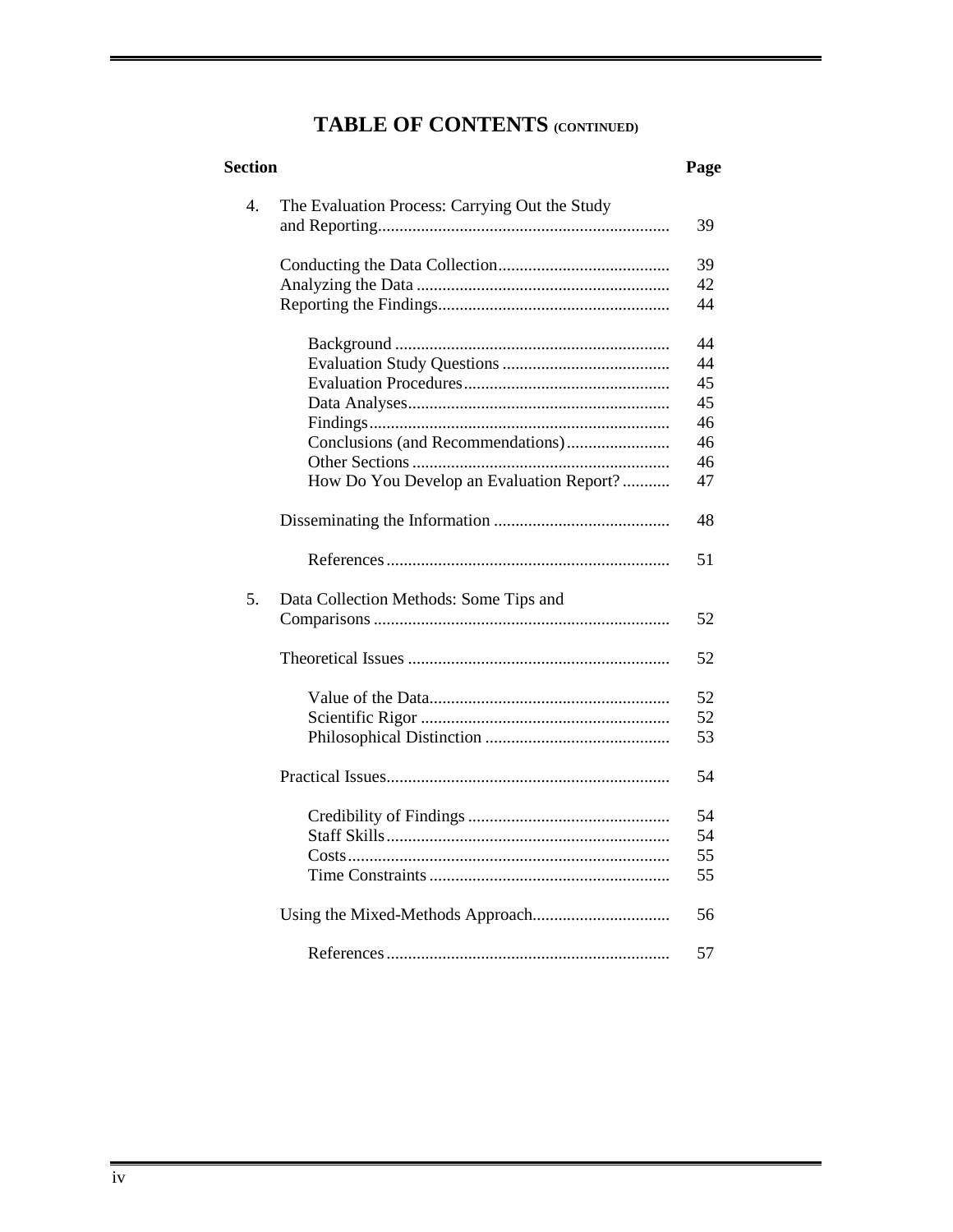| Review and Comparison of Selected Techniques<br>6.<br>58<br>58<br>59<br>59<br>60<br>61<br>When to Use Social Network Analysis<br>63<br>63<br>64<br>64<br>66<br>66<br>67<br>68<br>69<br>69<br>71<br>73<br>73<br>74<br>7.<br>A Guide to Conducting Culturally Responsive<br>75 | <b>Section</b> |  | Page |
|------------------------------------------------------------------------------------------------------------------------------------------------------------------------------------------------------------------------------------------------------------------------------|----------------|--|------|
|                                                                                                                                                                                                                                                                              |                |  |      |
|                                                                                                                                                                                                                                                                              |                |  |      |
|                                                                                                                                                                                                                                                                              |                |  |      |
|                                                                                                                                                                                                                                                                              |                |  |      |
|                                                                                                                                                                                                                                                                              |                |  |      |
|                                                                                                                                                                                                                                                                              |                |  |      |
|                                                                                                                                                                                                                                                                              |                |  |      |
|                                                                                                                                                                                                                                                                              |                |  |      |
|                                                                                                                                                                                                                                                                              |                |  |      |
|                                                                                                                                                                                                                                                                              |                |  |      |
|                                                                                                                                                                                                                                                                              |                |  |      |
|                                                                                                                                                                                                                                                                              |                |  |      |
|                                                                                                                                                                                                                                                                              |                |  |      |
|                                                                                                                                                                                                                                                                              |                |  |      |
|                                                                                                                                                                                                                                                                              |                |  |      |
|                                                                                                                                                                                                                                                                              |                |  |      |
|                                                                                                                                                                                                                                                                              |                |  |      |
|                                                                                                                                                                                                                                                                              |                |  |      |
| 77<br>The Need for Culturally Responsive Evaluation<br>79<br>81<br>83<br>Identifying the Purpose(s) and Intent of the Evaluation<br>84<br>85                                                                                                                                 |                |  |      |

# **TABLE OF CONTENTS (CONTINUED)**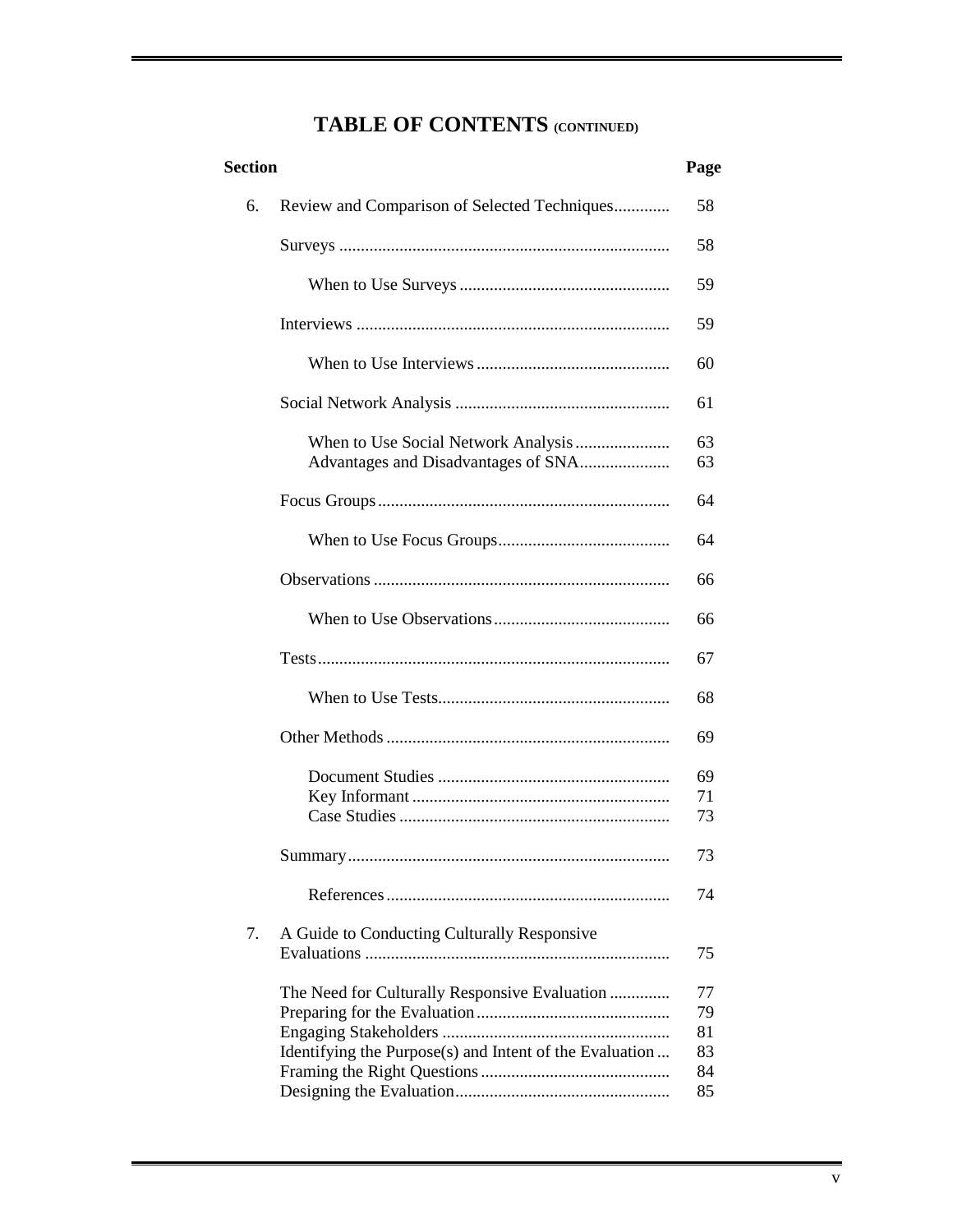|    |                                                                                                    | 86         |
|----|----------------------------------------------------------------------------------------------------|------------|
|    |                                                                                                    | 87         |
|    |                                                                                                    | 89         |
|    |                                                                                                    | 91         |
|    | Ethical Considerations and Cultural Responsiveness                                                 | 92         |
|    |                                                                                                    | 93         |
|    |                                                                                                    | 93         |
| 8. |                                                                                                    | 97         |
|    |                                                                                                    | 97         |
|    | Advantages and Disadvantages of Multisite                                                          | 97         |
|    |                                                                                                    | 98         |
|    |                                                                                                    | 99         |
|    | Factors That Determine the MSE Design                                                              | 99         |
|    |                                                                                                    | 100        |
|    | Laying the Foundation for a Multisite Evaluation<br>Multisite Data Collection: Developing a Common | 100        |
|    |                                                                                                    | 101<br>103 |
|    |                                                                                                    |            |
|    |                                                                                                    | 103        |
|    | Assessing Comparison as Well as Treatment Sites                                                    | 103        |
|    |                                                                                                    | 103        |
|    |                                                                                                    | 104        |
|    | Selecting, Hiring, and Training Data Collectors                                                    | 104        |
|    |                                                                                                    | 106        |
|    |                                                                                                    | 106        |
|    |                                                                                                    | 106        |
|    |                                                                                                    | 107        |
|    | Maintaining Independence in the Data                                                               | 108        |
|    |                                                                                                    | 108        |
|    |                                                                                                    | 108        |
|    | Strategies for Reporting and Briefing                                                              | 109        |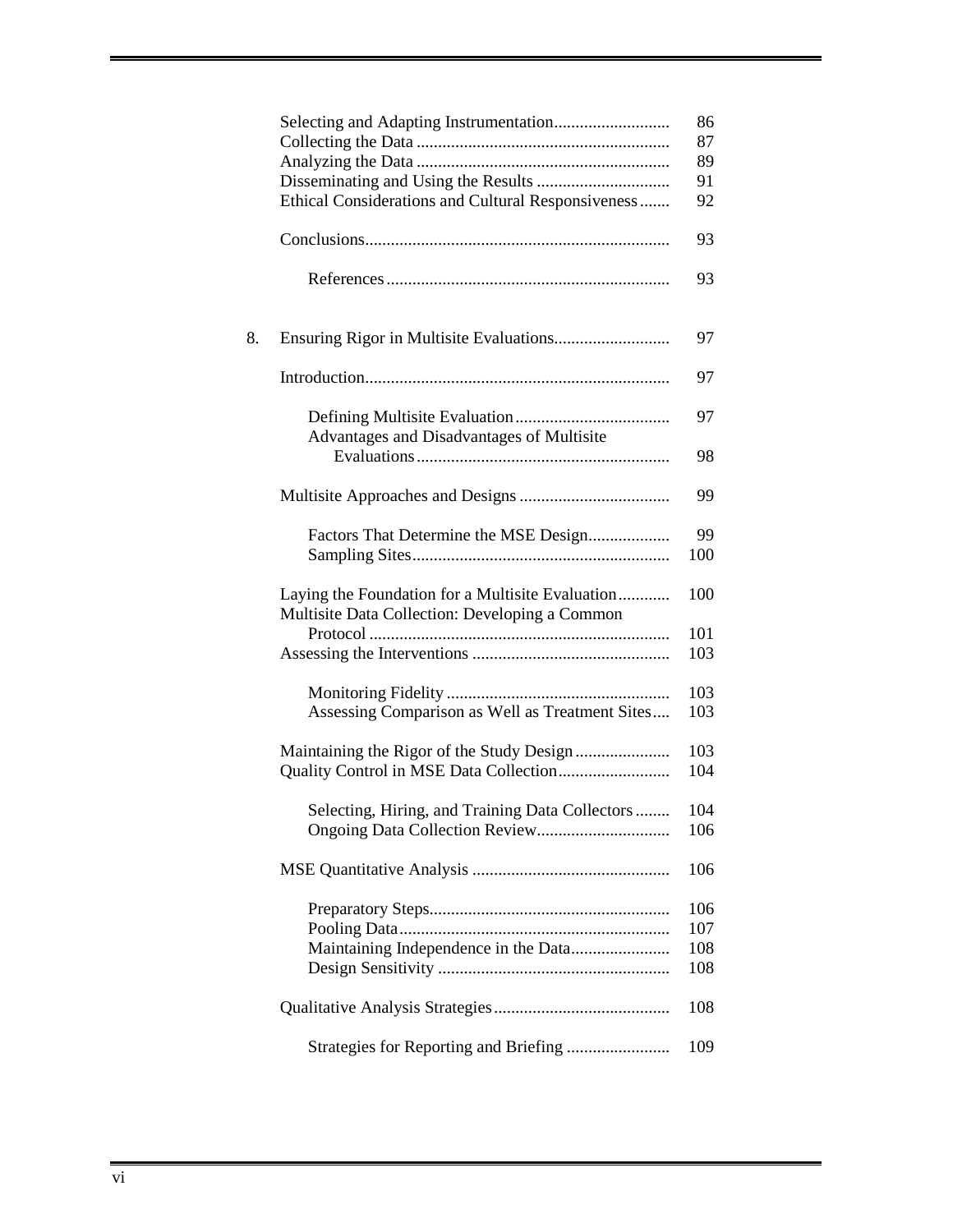|                                                     | 110 |
|-----------------------------------------------------|-----|
|                                                     | 110 |
| 9.<br>Project Evaluation for NSF-Supported Projects |     |
|                                                     | 112 |
| An Early Consideration: Evaluation Purpose          | 113 |
|                                                     | 115 |
|                                                     | 119 |
| A Brief Review of the "Gold Standard" Debate        | 120 |
|                                                     | 123 |
|                                                     | 126 |
|                                                     | 127 |
|                                                     | 128 |
|                                                     | 129 |
|                                                     | 136 |
| Annotated Bibliography on Readings in Evaluation    | 136 |
| Annotated Bibliography on Readings on Cultural      |     |
| Context, Cultural Competence, and Culturally        |     |
|                                                     | 139 |
|                                                     | 146 |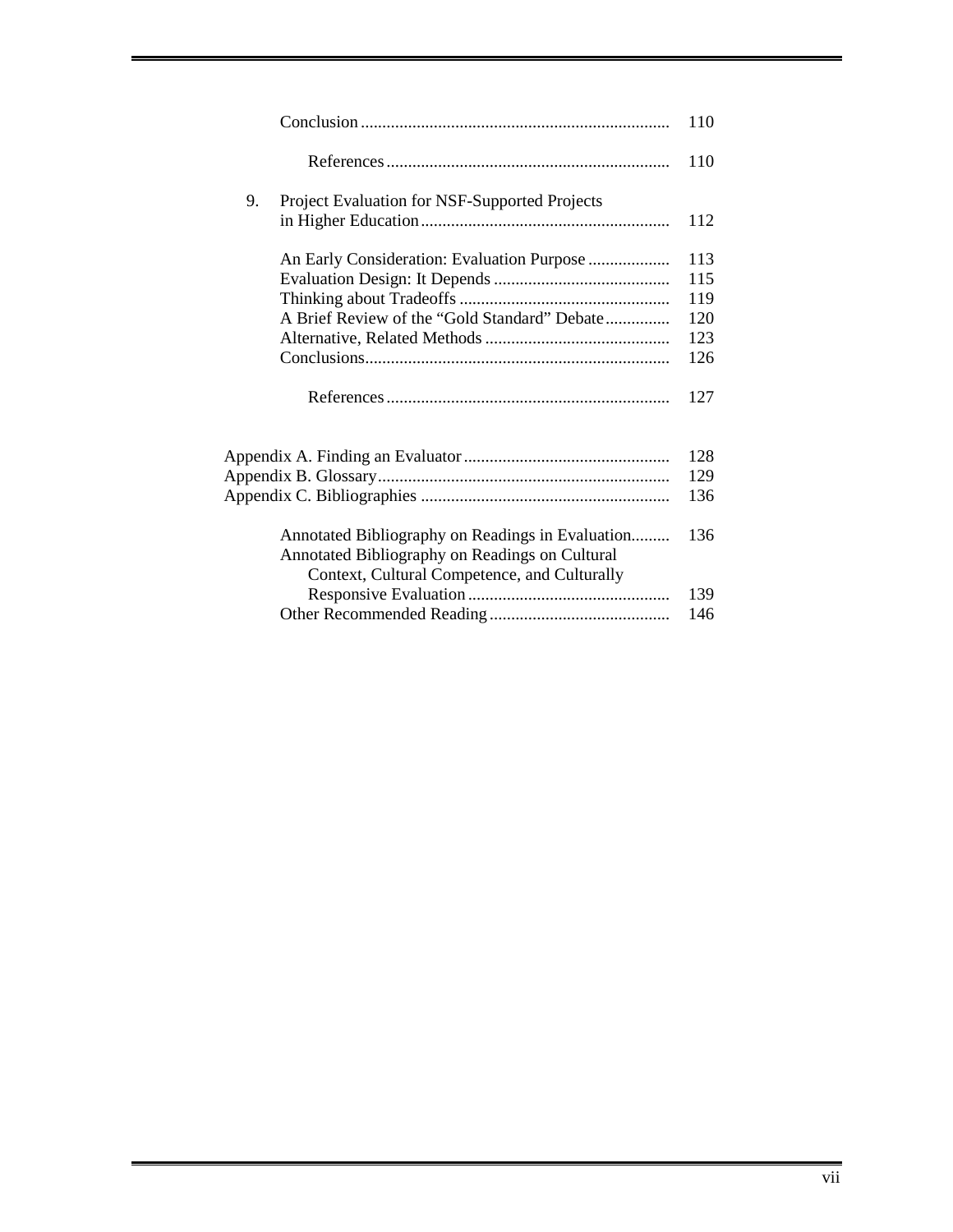# **TABLE OF CONTENTS (CONTINUED)**

### **List of Exhibits**

### **Exhibit Page**

| $\mathbf{1}$   |                                                               | $\overline{4}$ |
|----------------|---------------------------------------------------------------|----------------|
| $\overline{2}$ |                                                               | 7              |
| 3              |                                                               | 8              |
| $\overline{4}$ |                                                               | 12             |
| 5              |                                                               | 16             |
| 6              | Conceptual model for Local Systemic Change (LSC)              | 18             |
| 7              |                                                               | 21             |
| 8              |                                                               | 26             |
| 9a             |                                                               | 28             |
| 9b             | Sample goal and objective writing workshop for an             | 29             |
| 10             |                                                               | 35             |
| 11a            | Matrix showing crosswalk of study foci and data               | 37             |
|                | 11b Crosswalk of study sample and data collection activities. | 37             |
| 12             |                                                               | 49             |
| 13             |                                                               | 56             |
| 14             |                                                               | 59             |
| 15             | Advantages and disadvantages of interviews                    | 61             |
| 16             | Which to use: Focus groups or in-depth interviews?            | 65             |
| 17             | Advantages and disadvantages of observations                  | 67             |
| 18             |                                                               | 69             |
| 19             | Advantages and disadvantages of document studies              | 71             |
| 20             | Advantages and disadvantages of using key informants          | 72             |
| 21             | Advantages and disadvantages of using case studies            | 73             |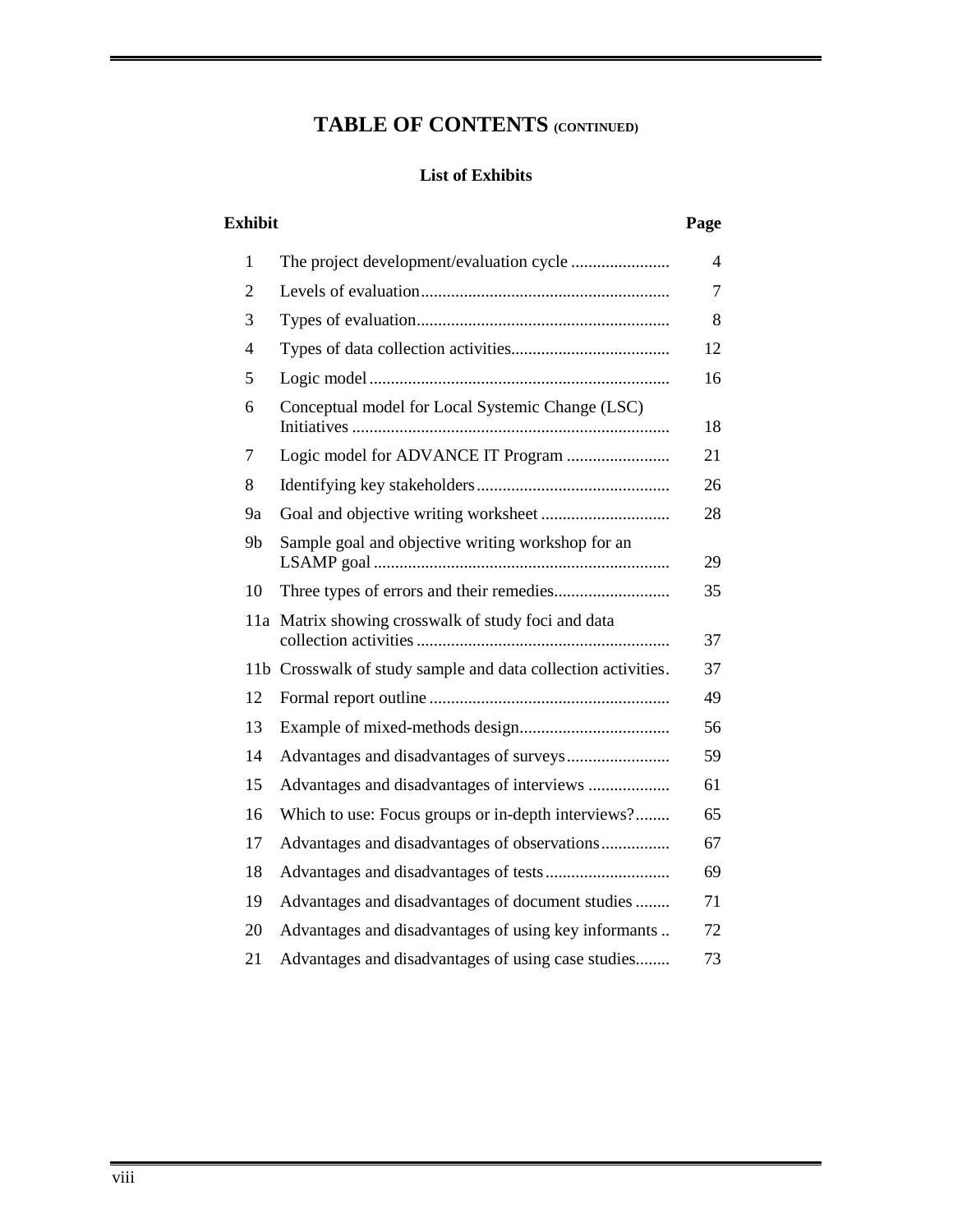# **NTRODUCTION**

his Handbook was developed to provide project directors and principal investigators working with the National Science Foundation (NSF) with a basic guide for evaluating NSF's educational projects. It is aimed at people who need to learn more about both the value of evaluation and how to design and carry out an evaluation, rather than those who already have a solid base of experience in the field. It builds on firmly established principles, blending technical knowledge and common sense to meet the special needs of NSF and its stakeholders. **IFRACE**<br> **IPPER**<br> **IPPER**<br> **IPPER**<br> **IPPER**<br> **IPPER**<br> **IPPER**<br> **IPPER**<br> **IPPER**<br> **IPPER**<br> **IPPER**<br> **IPPER**<br> **IPPER**<br> **IPPER** 

> The Handbook discusses quantitative and qualitative evaluation methods, suggesting ways in which they can be used as complements in an evaluation strategy. As a result of reading this Handbook, it is expected that principal investigators will increase their understanding of the evaluation process and NSF's requirements for evaluation, as well as gain knowledge that will help them to communicate with evaluators and obtain data that help them improve their work.

> To develop this Handbook, we have drawn on the similar handbooks and tools developed for the National Science Foundation (especially the 1993 *User-Friendly Handbook for Project Evaluation: Science, Mathematics, Engineering and Technology Education*, the 1997 *User-Friendly Handbook for Mixed-Method Evaluations,* and the *2002 User-Friendly Handbook for Project Evaluation*) and the National Aeronautics and Space Administration. However, special attention has been given to aligning the Handbook to NSF's unique needs and experiences. In addition, a range of NSF program areas have been selected to provide concrete examples of the evaluation issues discussed. The Handbook is divided into nine chapters:

> Chapters 1 through 7 are updates of material included in earlier Handbooks. Chapters 8 and 9 are new additions to this Handbook focusing on rigorous project evaluation and the factors that contribute to it.

> We have also provided a glossary of commonly used terms as well as references for those who might wish to pursue some additional readings. Appendix A presents some tips for finding an evaluator.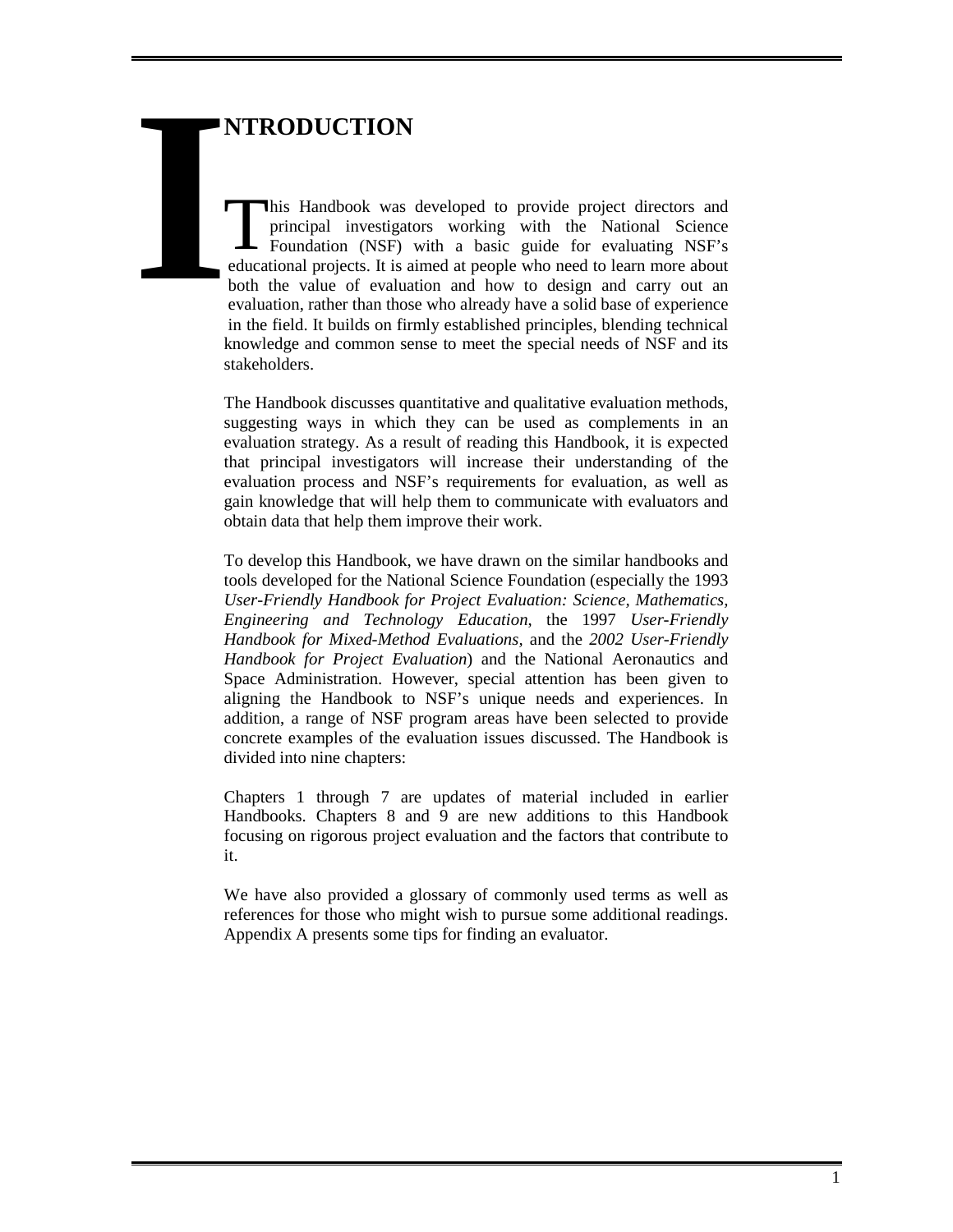### **References**

- Frechtling, J., Stevens, F., Lawrenz, F., and Sharp, L. (1993). *The User-Friendly Handbook for Project Evaluation: Science, Mathematics, Engineering and Technology Education*. NSF 93-152. Arlington, VA: NSF.
- Frechtling, J., and Sharp, L. (1997). *The User-Friendly Handbook for Mixed-Method Evaluations*. NSF 97-153. Arlington, VA: NSF.
- Frechtling, J. (2002) *The 2002 User-Friendly Handbook for Project Evaluation.* NSF 02-057. Arlington, VA: NSF.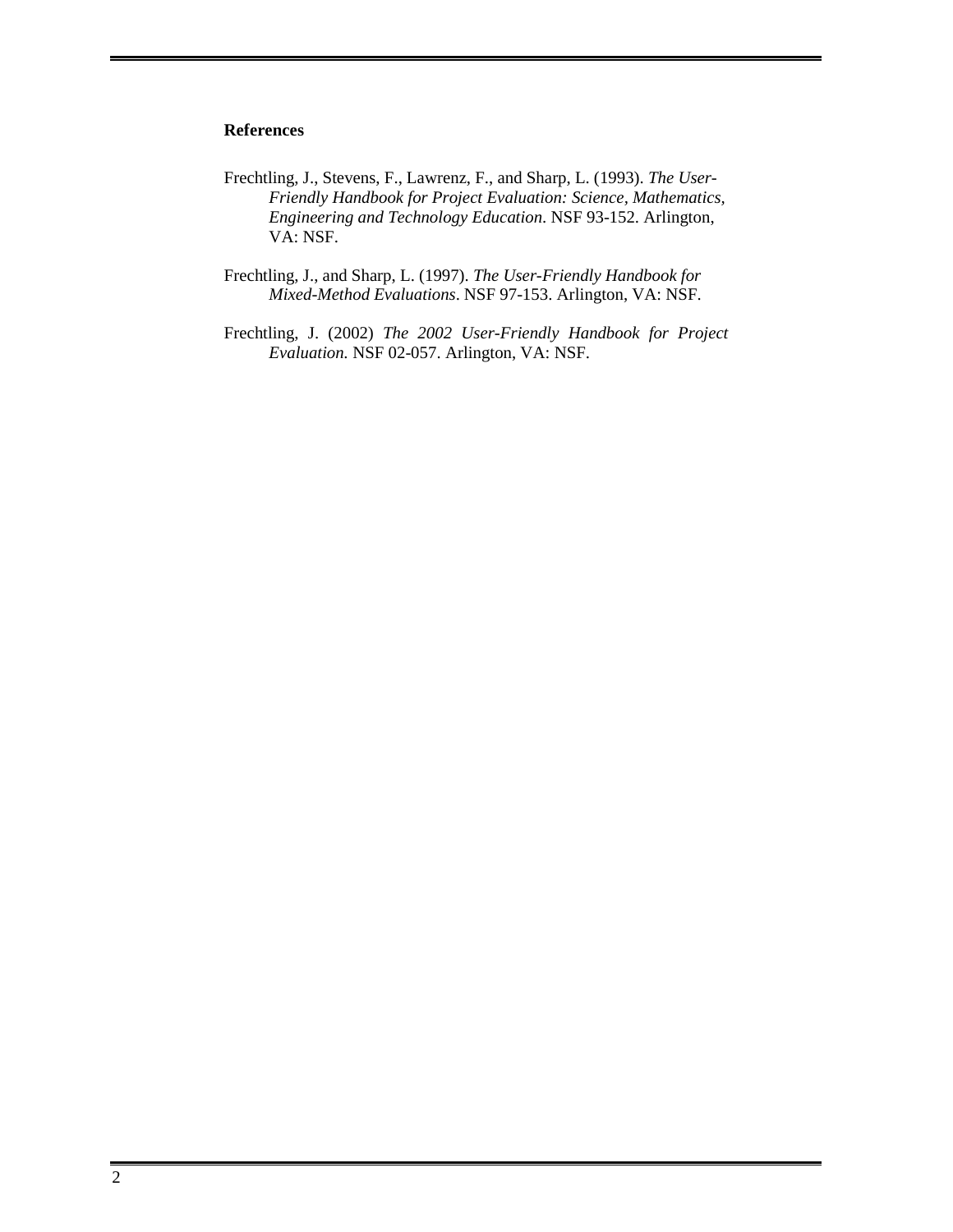# **REASONS FOR CONDUCTING EVALUATIONS**

# **Chapter 1**

The notion of evaluation has been around for a long time. In fact, the Chinese had a large functional evaluation system in place for their civil servants as long ago as 2000 B.C. There are also various definitions of evaluation; some view it as tests, others as descriptions, documents, or even management. A comprehensive definition, as presented by the Joint Committee on Standards for Educational Evaluation (1994), holds that evaluation is "systematic investigation of the worth or merit of an object." This definition centers on the goal of using evaluation for a purpose. Accordingly, evaluations should be conducted for action-related reasons, and the information provided should facilitate some specific course of action.

Why should NSF grantees conduct evaluations? There are two very important answers to this question. First, evaluation produces information that can be used to improve the project. Information on how different aspects of a project are working and the extent to which the objectives are being met are essential to a continuous improvement process. Second, an evaluation can document what has been achieved. This aspect of the evaluation typically assesses the extent to

which goals are reached and desired impacts are attained. In addition, and equally important, evaluation frequently provides new insights or new information that was not anticipated. What are frequently called "unanticipated consequences" of a program can be among the most useful outcomes of the assessment enterprise.

Too frequently evaluation has been viewed as an adversarial process. In such cases, its main use has been to provide a "thumbs up" or "thumbs down" about a program or project. Hence, it has all too often been considered by program or project directors and coordinators as an external imposition that is threatening, disruptive, and not very helpful to project staff. While that may be true in some situations, evaluations

need not be, and most often are not, conducted in an adversarial mode. Rather, they can contribute to the knowledge base to help understand what works and why.

The current view of evaluation stresses the inherent interrelationships between evaluation and program implementation. Evaluation is a valuable source of information on how the project is being implemented, specifically, what works and what should be modified. Furthermore, in contrast to the outdated belief held by some that evaluation should take place at the end of a project, the accepted wisdom is to incorporate it at the beginning of a project. Planning, evaluation, and implementation are all parts of a whole, and they work best when they work together. Kaser et al. (1999) go so far as to state that "a quality program takes evaluation seriously and builds it into the program design" (p. 23). Exhibit 1 shows



*Evaluations need not be conducted in an adversarial mode.*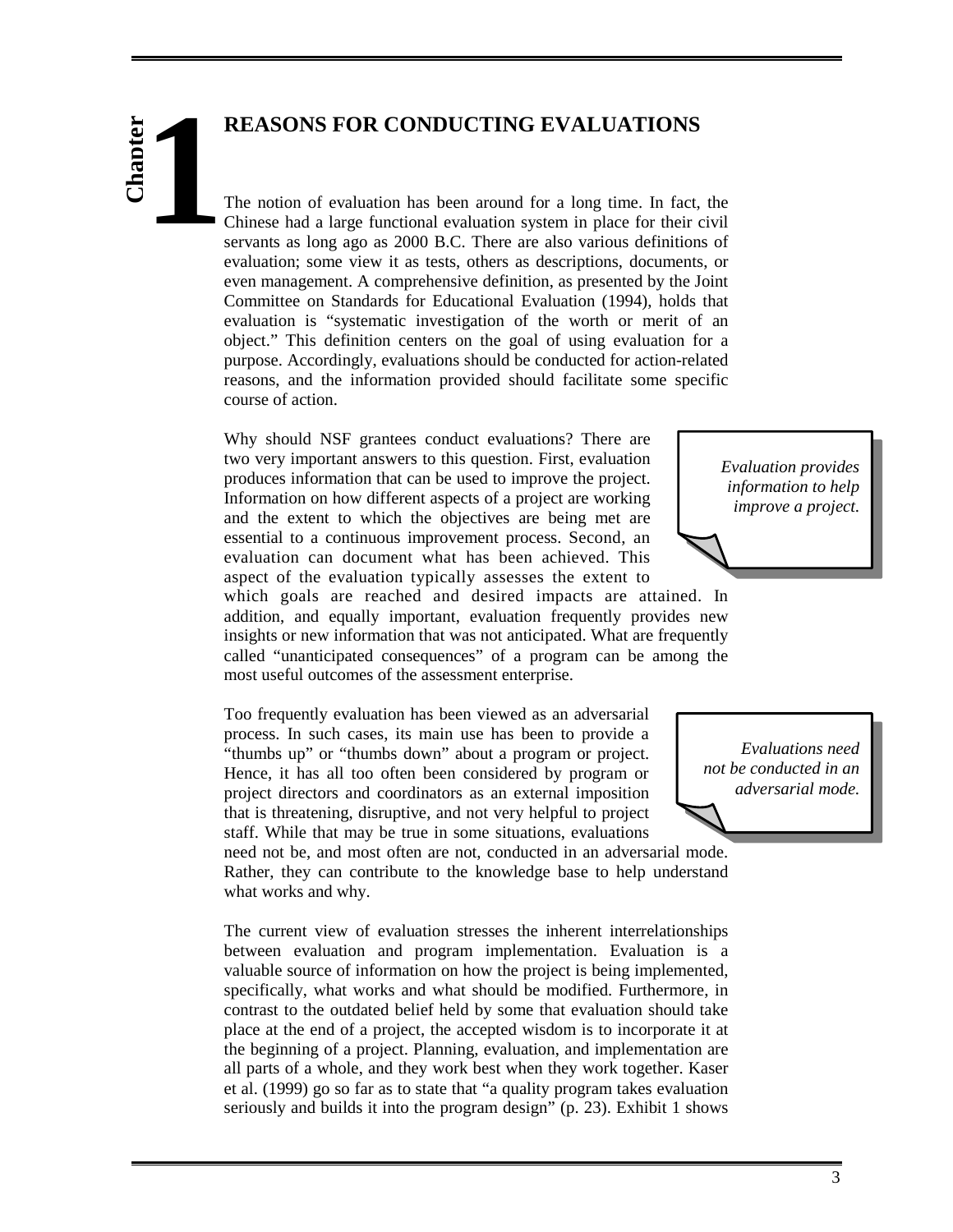the interaction between evaluation and other aspects of your NSF project as the project is developed and initiated.





Additionally, evaluation provides information for communicating to a variety of stakeholders. It allows project managers to better tell their

*Evaluation provides information for communicating to a variety of stakeholders.* 

story and prove the worth of their projects. It also gives managers the data they need to report "up the line," to inform senior decisionmakers about the outcomes of their investments. EHR's past evaluation efforts have been responsive to federal reporting requirements including the Government Performance and Results Act (GPRA) and the Office of Management and Budget's Program Assessment Rating Tool (PART). GPRA required federal agencies to report annually on the accomplishments of their funded efforts, reporting the results or impacts of the federal government through the establishment of broad goals or strategic

outcomes, performance outcomes, and performance indicators. PART provided a systematic method for assessing the performance of federal program activities through a review of program purposes and design, strategic planning, management, and results and accountability. NSF efforts also incorporated the Academic Competitiveness Council's (ACC) recommendations in its assessment and accountability framework for science, technology, engineering, and mathematics (STEM) education.

The current administration's focus is on evaluation for problem solving and designing programs. NSF evaluation activities are providing data to inform the OMB call for high priority performance goals (HPPG). This process will involve each agency setting three to eight priority goals; identifying a goal leader for each goal; and creating an action plan to identify problems and solutions. A quarterly update on progress is planned, followed by an annual OMB performance review with results posted on a new website. The goal is to use performance information to improve outcomes, communicate results thereby improving transparency, and building a STEM education knowledge base.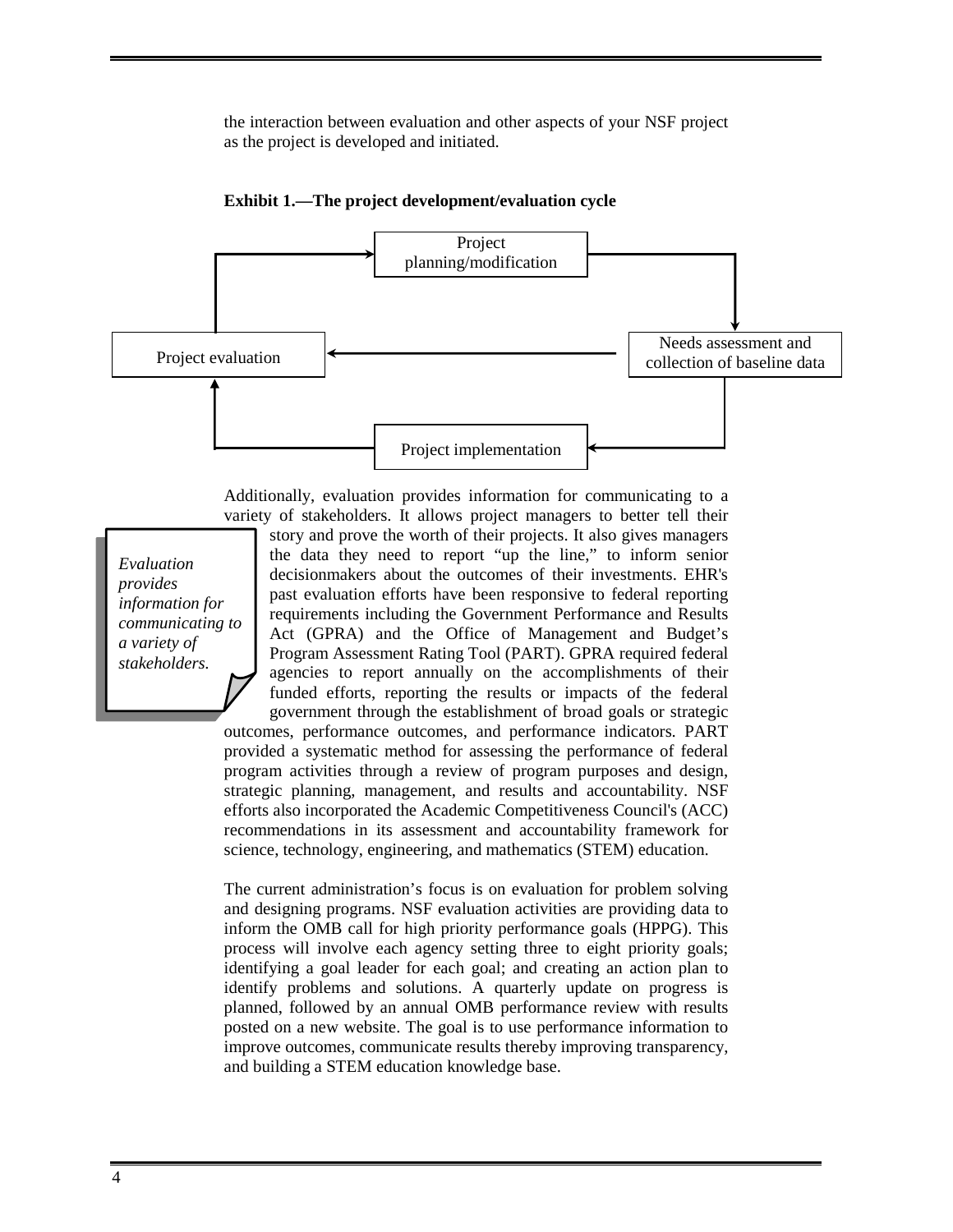### **References**

- Joint Committee on the Standards for Educational Evaluation. (2010). *The Program Evaluation Standards*. 2nd Ed. Thousand Oaks, CA: Sage Publications.
- Kaser, J., Bourexis, P., Loucks-Horsley, S., and Raizen, S. (1999). *Enhancing Program Quality in Science and Mathematics*. Thousand Oaks, CA: Corwin Press.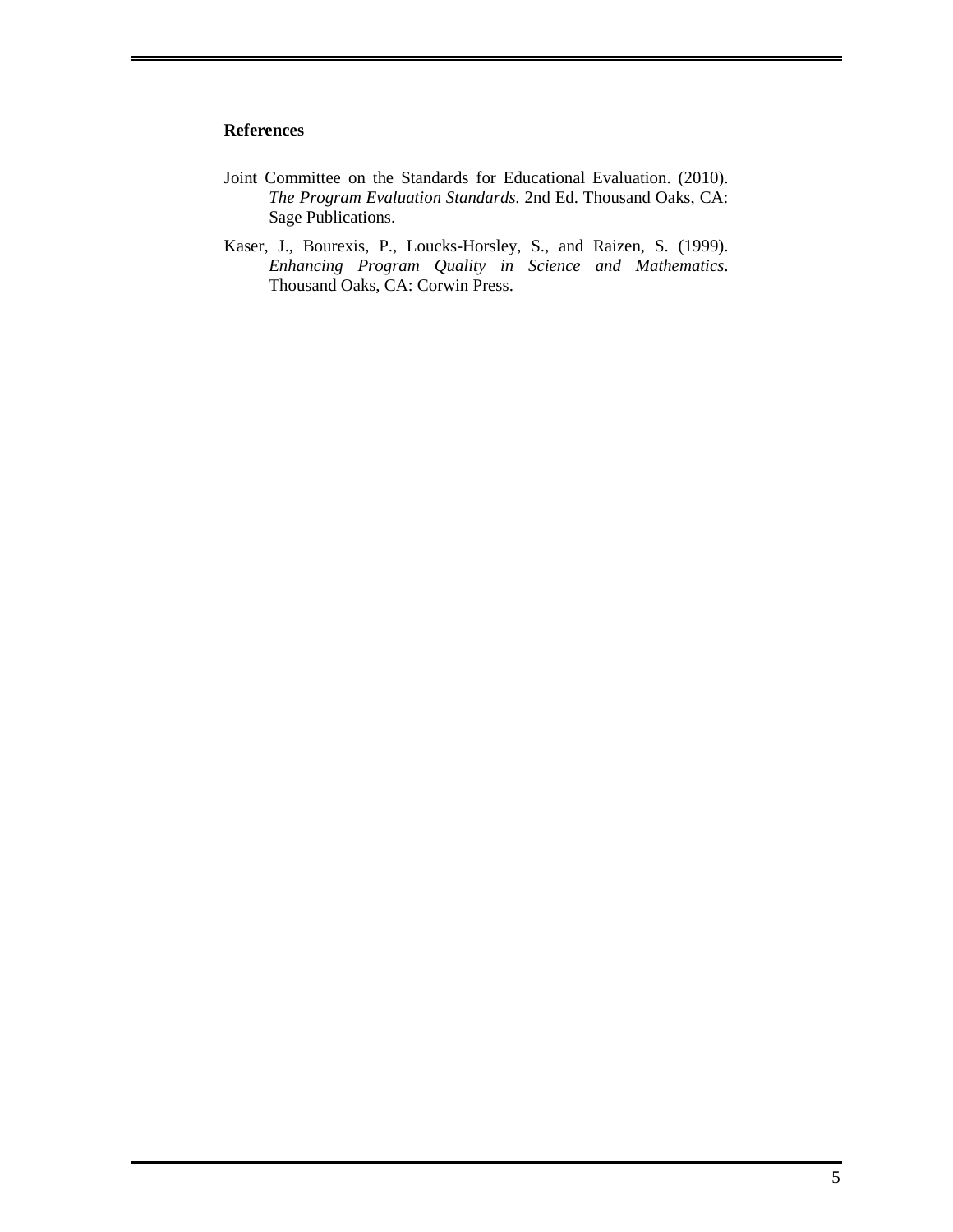# **EVALUATION PROTOTYPES Chapter**

The purpose of this chapter is to provide a grounding in evaluation and to discuss the kinds of information evaluation can provide. We start with the assumption that the term "evaluation" includes different models or data collection strategies to gather information at different stages in the life of a project. A major goal of this chapter is to help project directors and principal investigators understand what these are and how to use them.

As we undertake this discussion, it is important to recognize that within NSF there are two basic levels of evaluation: program evaluation and project evaluation. While this Handbook is directed at the latter, it is important to understand what is meant by both. Let us start by defining terms and showing how they relate.

A **program** is a coordinated approach to exploring a specific area related to NSF's mission of strengthening science, mathematics, and technology. A **project** is a particular investigative or developmental activity funded by that program. NSF initiates a program on the assumption that an agency goal (such as increasing the strength and diversity of the scientific workforce) can be attained by certain educational activities and strategies (for example, providing supports to selected groups of undergraduate students interested in science or mathematics). The Foundation then funds a series of discrete projects to explore the utility of these activities and strategies in specific situations. Thus, a program consists of a collection of projects that seek to meet a defined set of goals and objectives.

Now let us turn to the terms "program evaluation" and "project evaluation." A **program evaluation** determines the value of this collection of projects. It looks across projects, examining the utility of the activities and strategies employed. Frequently, a full-blown program evaluation may be deferred until the program is well underway, but selected data on interim progress are collected on an annual basis. **Project evaluation**, in contrast, focuses on an individual project funded under the umbrella of the program. The evaluation provides information to improve the project as it develops and progresses. Information is collected to help determine whether the project is proceeding as planned and whether it is meeting its stated program goals and project objectives according to the proposed timeline. Ideally, the evaluation design is part of the project proposal, baseline data are collected prior to project initiation, and new data collection begins soon after the project is funded. Data are examined on an ongoing basis to determine if current operations are satisfactory or if some modifications might be needed.

Where a project consists of multiple components, evaluations might also include examination of specific components, as shown in Exhibit 2. A component of a project may be a specific teacher training approach, a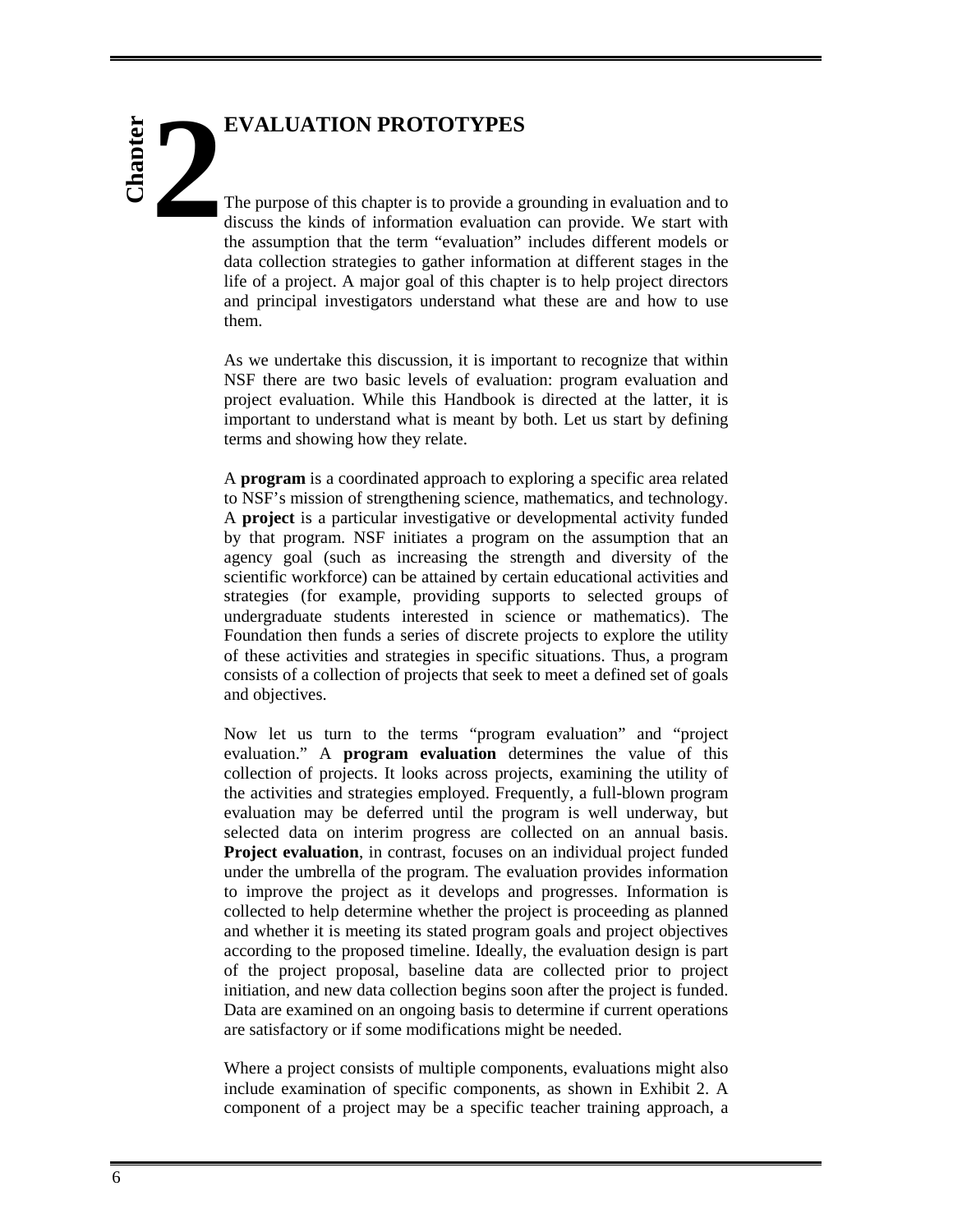classroom practice, or a governance strategy. An evaluation of a component frequently examines the extent to which its goals have been met (these goals are a subset of the overall project goals), and seeks to clarify the extent to which the component contributes to the success or failure of the overall project.



**Exhibit 2.—Levels of evaluation** 

The information in this Handbook has been developed primarily for the use of project directors and principal investigators, although project evaluators may also find it useful. Our aim is to provide tools that will help those responsible for the examination of individual projects gain the most from their evaluation efforts. Clearly, however, these activities will also benefit program studies and the work of the Foundation in general. The better the information is about each of NSF's projects, the more we can all learn.

### **The Different Kinds of Evaluation**

Educators typically talk about two purposes for evaluation—formative evaluation and summative evaluation. The purpose of a formative evaluation is to provide information for project improvement. The purpose of a summative evaluation is to assess the quality and impact of a fully implemented project (see Exhibit 3).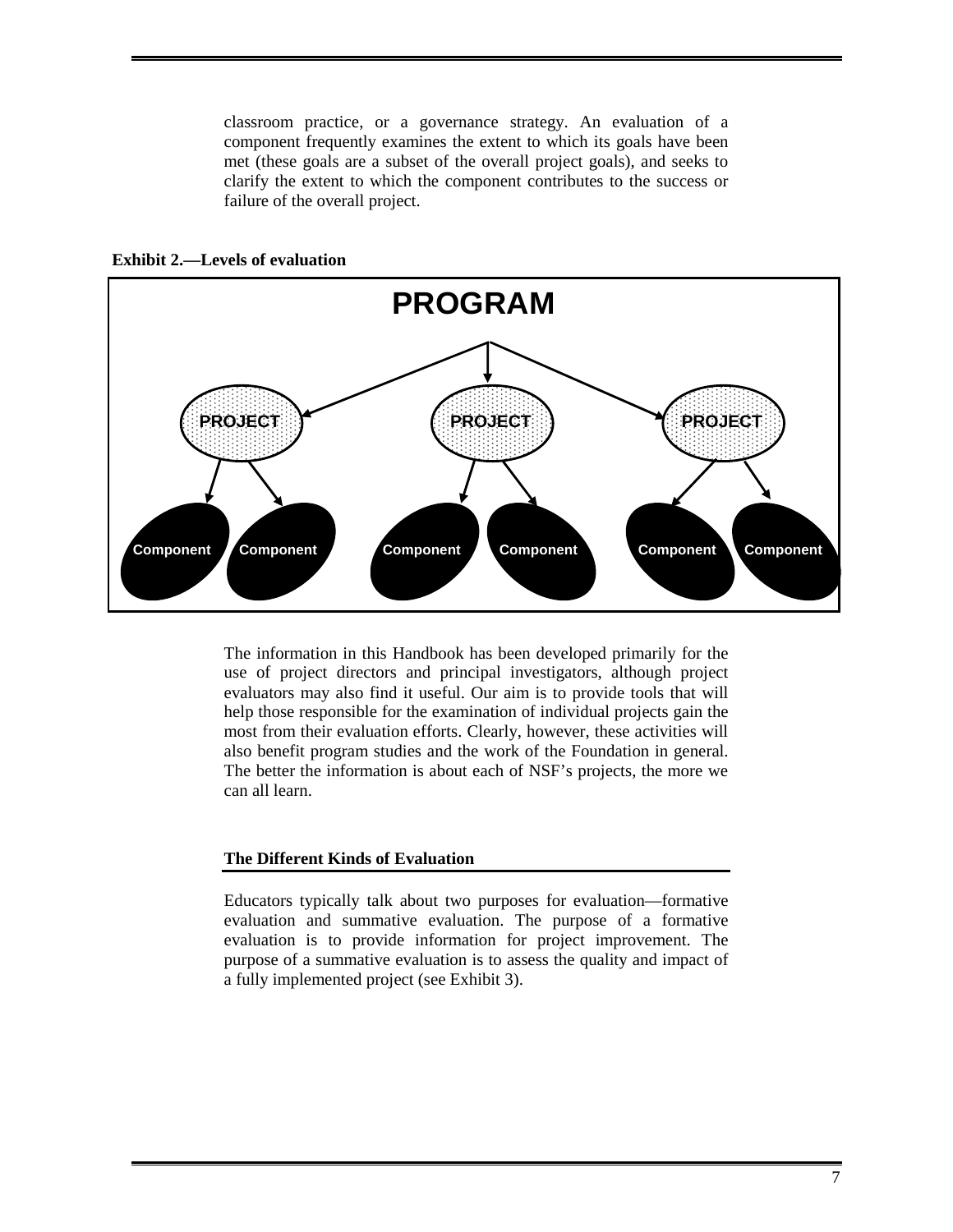



### **Formative Evaluation**

Formative evaluation begins during project development and continues in some form throughout the life of the project. Its intent is to assess ongoing project activities and provide information to monitor and improve the project. According to evaluation theorist Bob Stake,

> "When the cook tastes the soup, that's formative; When the guests taste the soup, that's summative."

*A formative evaluation assesses ongoing project activities.* 

Formative evaluation has two components: implementation evaluation and progress evaluation.

**Implementation Evaluation.** The purpose of implementation evaluation is to assess whether the project is being conducted as planned. This type of evaluation, sometimes called "process evaluation," typically occurs several times during the life of the grant or contract at least in multi-year projects. The underlying principle is that before you can evaluate the outcomes or impact of a project, you must examine how it is operating, whether it is operating according to the proposed plan or description, and whether some modification is needed.

In addition to assessing fidelity, implementation evaluation serves the purpose of describing and documenting the activities a project undertakes. This descriptive phase may be especially important in NSF programs that have a research and development (R&D) emphasis. In such programs, wide latitude is given to projects in what they are to do, as long as their plan is research-based and aligned to program goals. In such projects describing what is being done and, in combination with

*The purpose of implementation evaluation is to assess whether the project is being conducted as planned.*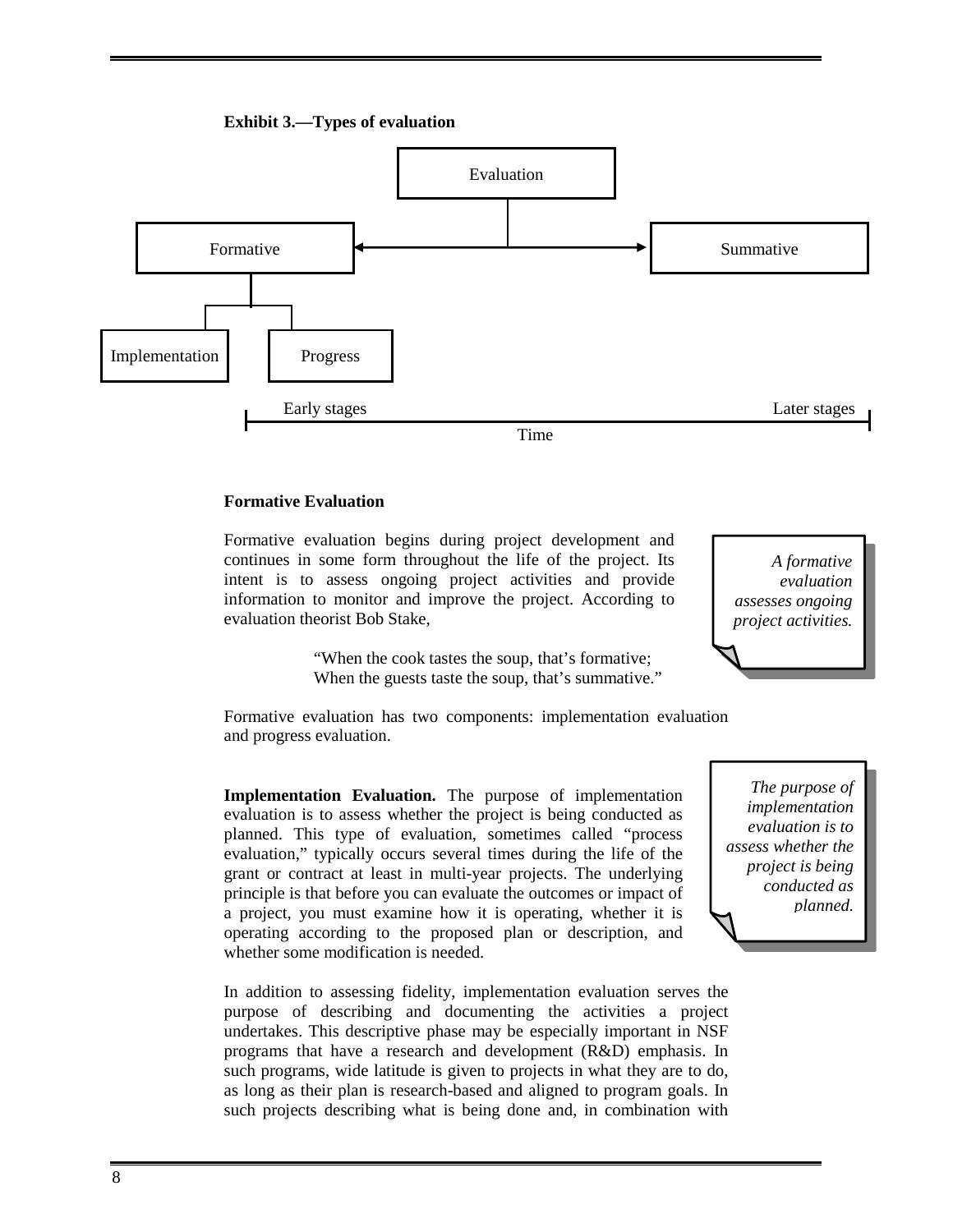progress evaluation (described below), identifying the strengths and weaknesses of different strategies becomes a critical first step.

A series of implementation questions guides an implementation evaluation. For example, NSF's Louis Stokes Alliances for Minority Participation (LSAMP) is aimed at increasing the quality and quantity of students successfully completing STEM baccalaureate degree programs, and increasing the number of students interested in, academically qualified for, and matriculated into programs of graduate study. LSAMP supports sustained and comprehensive approaches that facilitate achievement of the long-term goal of increasing the number of students who earn doctorates in STEM fields, particularly those from populations underrepresented in STEM fields. The program goals are accomplished through the formation of alliances.

Questions that might be posed for projects in the LSAMP program are as follows:

- Were appropriate students selected? Were students with deficits in precollege preparation included as well as ones with stronger records? Was the makeup of the participant group consistent with NSF's goal of developing a more diverse workforce?
- Were appropriate recruitment strategies used? Were students identified early enough in their undergraduate careers to provide the transitional supports needed?
- Were students given both academic and personal supports? To what extent were meaningful opportunities to conduct research provided?
- Was a solid project management plan developed and followed?

Sometimes the terms "implementation evaluation" and "monitoring evaluation" are confused. They are not the same. An implementation evaluation is an early check by the project staff, or the evaluator, to see if all essential elements are in place and operating. Monitoring is an external check. The monitor typically comes from the funding agency and is responsible for determining progress and compliance on a contract or grant for the project. Although the two differ, implementation evaluation, if effective, can facilitate the project's development and ensure that there are no unwelcome surprises during monitoring.

*The purpose of a progress evaluation is to assess progress in meeting the goals.* 

**Progress Evaluation.** The purpose of a progress evaluation is to assess progress in meeting the project's ultimate goals. It involves collecting information to learn whether or not the benchmarks for progress were met and to point out any unexpected deviations. Progress evaluation collects information to determine what the impact of the activities and strategies is on participants, curricula, or institutions at various stages of the intervention. By measuring progress, the project can get an early indicator of whether or not project goals are likely to be achieved. If the data collected as part of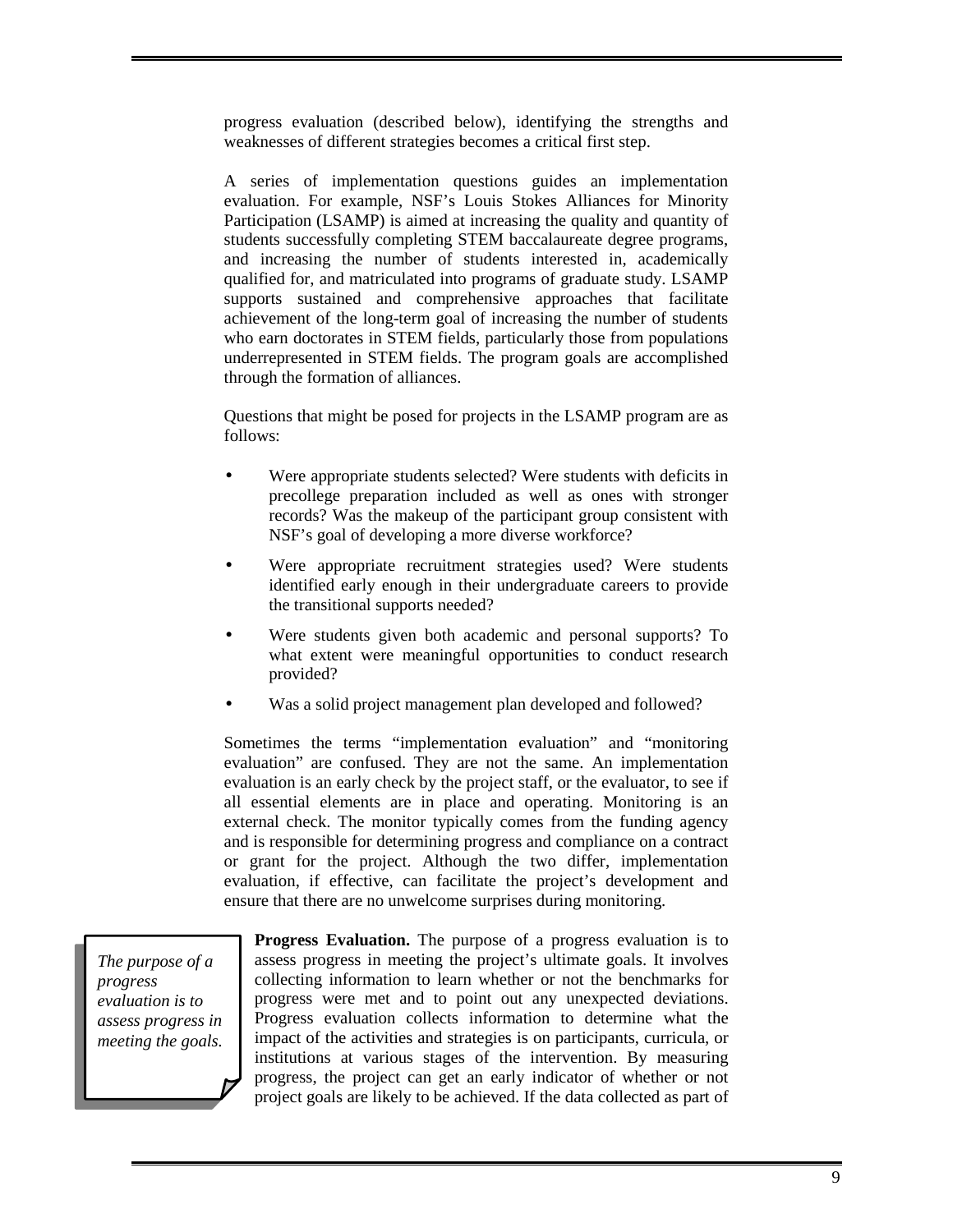the progress evaluation fail to show expected changes, the information can be used to fine-tune the project. Data collected as part of a progress evaluation can also contribute to, or form the basis for, a summative evaluation conducted at some future date. In a progress evaluation of projects in the LSAMP program, the following questions can be addressed:

- Are the participants moving toward the anticipated goals of the project? Are they enhancing their academic skills? Are they gaining confidence in themselves as successful learners? Are they improving their understanding of the research process?
- Are the numbers of students reached by the projects increasing? How do changes in project participation relate to changes in the overall enrollments in mathematics, science, and technology areas at their institutions? Are students being retained in their programs at an increasing rate?
- Does student progress seem sufficient in light of the long-range goals of the program and project to increase the number of traditionally underrepresented students who receive degrees in science, mathematics, or technology?

Progress evaluation is useful throughout the life of the project, but it is most vital during the early stages when activities are piloted and their individual effectiveness or articulation with other project components is unknown.

### **Summative Evaluation**

The purpose of summative evaluation is to assess a mature project's success in reaching its stated goals. Summative evaluation frequently addresses many of the same questions as a progress evaluation, but it takes place after the project has been established and the time frame posited for change has occurred. In addition, examining the extent to which the project has the potential to continue after the NSF funding cycle is completed— "sustainability"—is critical to NSF. Contributions to the broader knowledge base are also highly valued.

A summative evaluation of a project funded through the LSAMP program might address these basic questions:

- Are greater numbers of students from diverse backgrounds receiving bachelor's of science degrees and showing increased interest in scientific careers?
- Are there any impacts on the institutions of higher education the participants attend? Are there any changes in

*The purpose of summative evaluation is to assess a mature project's success in reaching its stated goals.* 

*Summative evaluation collects information about outcomes and related processes, strategies, and activities that have led to them.*

courses? Are there any impacts of the project on overall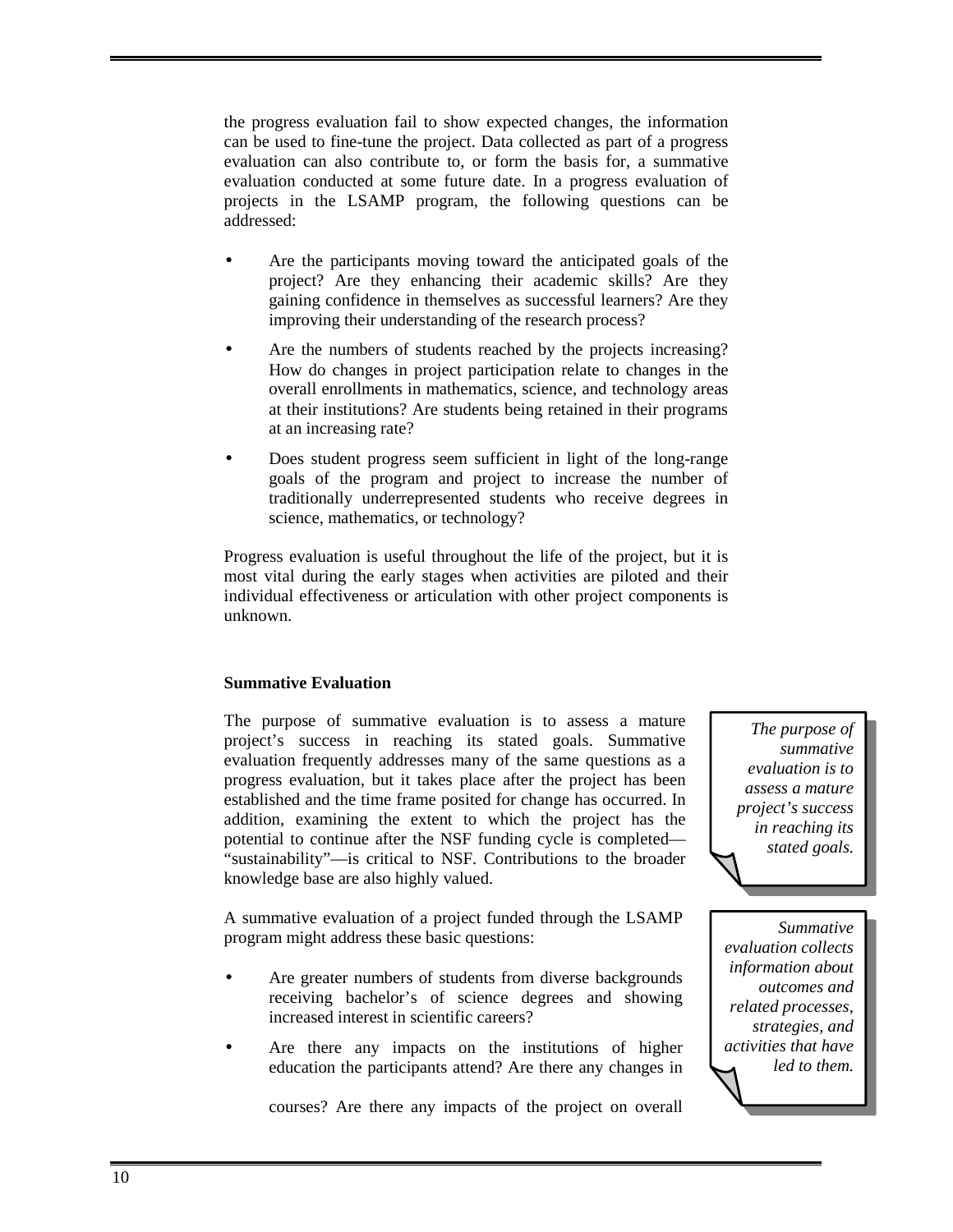course offering and support services offered by their institution(s)?

- Which components are the most effective? Which components are in need of improvement?
- Were the results worth the project's cost?
- Can the strategies be sustained?
- Is the project replicable and transportable?

Summative evaluation collects information about outcomes and related processes, strategies, and activities that have led to them. The evaluation is an appraisal of worth or merit. Usually this type of evaluation is needed for decision making about the future of the intervention. The decision alternatives may include the following: disseminate the intervention to other sites or agencies; continue funding; increase funding; continue on probationary status; modify and try again; or discontinue.

In most situations, especially high-stakes situations or those that are politically charged, it is important to have an external evaluator who is seen as knowledgeable, objective, and unbiased. Appendix A provides some tips for finding an evaluator. If that is not possible, it is better to have an internal evaluation than none at all. One compromise between the external and internal models is to conduct an internal evaluation and then hire an outside agent to both review the design and assess the validity of the findings and conclusions.

When conducting a summative evaluation, it is important to consider unanticipated outcomes. These are findings that emerge during data collection or data analyses that were never anticipated when the study was first designed. For example, consider an NSF project providing professional development activities for teacher leaders. An evaluation intended to assess the extent to which participants share their new knowledge and skills with their school-based colleagues might uncover a relationship between professional development and attrition from the teaching force. These results could suggest new requirements for participants or cautions to bear in mind.

### **Evaluation Compared to Other Types of Data Collection Activities**

It is useful to understand how evaluation complements, but may differ from, other types of data collection activities that provide information on accountability for an NSF-funded project. Exhibit 4 shows various types of data collection activities, each of which provides somewhat different information and serves somewhat differing purposes. Included are performance indicators, formative evaluation, summative evaluation, and research studies.

*Evaluation complements but is different from other kinds of data collection activities.*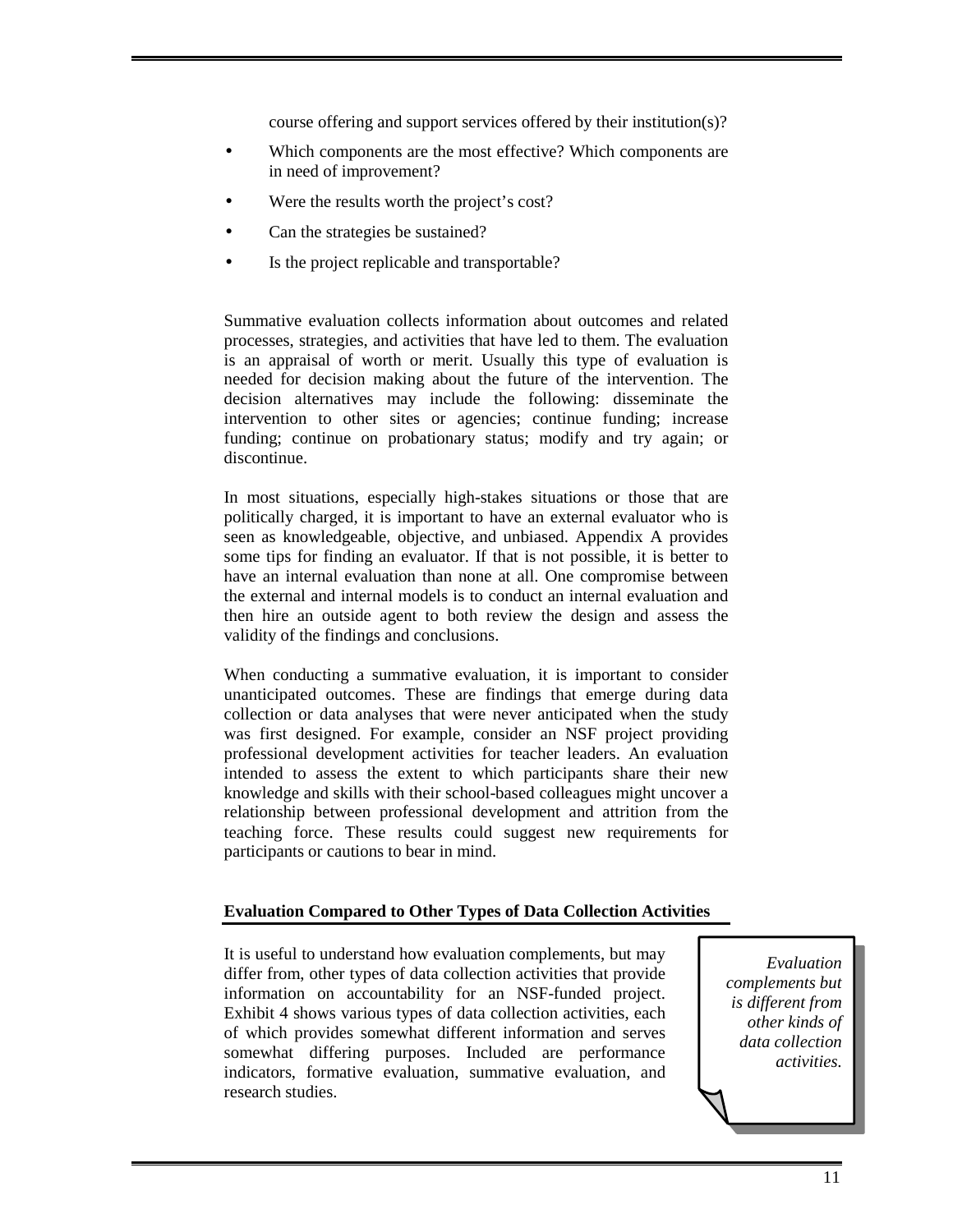At the center of the effort is the project description, which provides general information about a project. These data are commonly used to monitor project activities (e.g., funding levels, total number of participants), to describe specific project components (e.g., duration of program activity, number of participants enrolled in each activity), and to identify the types of individuals receiving services. Descriptive information may be collected annually or even more frequently to provide a basic overview of a project and its accomplishments. Obtaining descriptive information usually is also part of each of the other data collection activities depicted. NSF has developed the FastLane system as one vehicle for collecting such statistics. FastLane allows for basic data to be collected across all programs in a consistent and systematic fashion. Some programs have added program-specific modules aimed at collecting tailored data elements or their projects.



**Exhibit 4.—Types of data collection activities** 

Summative Evaluation

Formative and summative evaluations are intended to gather information to answer a limited number of questions. Evaluations include descriptive information, but go well beyond that. Generally, formative and summative evaluations include in-depth data collection activities, are intended to support decision making, and range in cost, depending on the questions asked and project complexity.

Performance indicators fall somewhere between general program statistics and formative/summative evaluations. A performance indicator system is a collection of statistics that can be used to monitor the ongoing status of a program against a set of targets and metrics. Performance indicators play a critical role in the GPRA and PART activities described in the previous chapter. Going beyond project description, performance indicators begin to provide information that can be measured against a set of goals and objectives. Indicator systems are typically used to focus policymakers, educators, and the public on (1)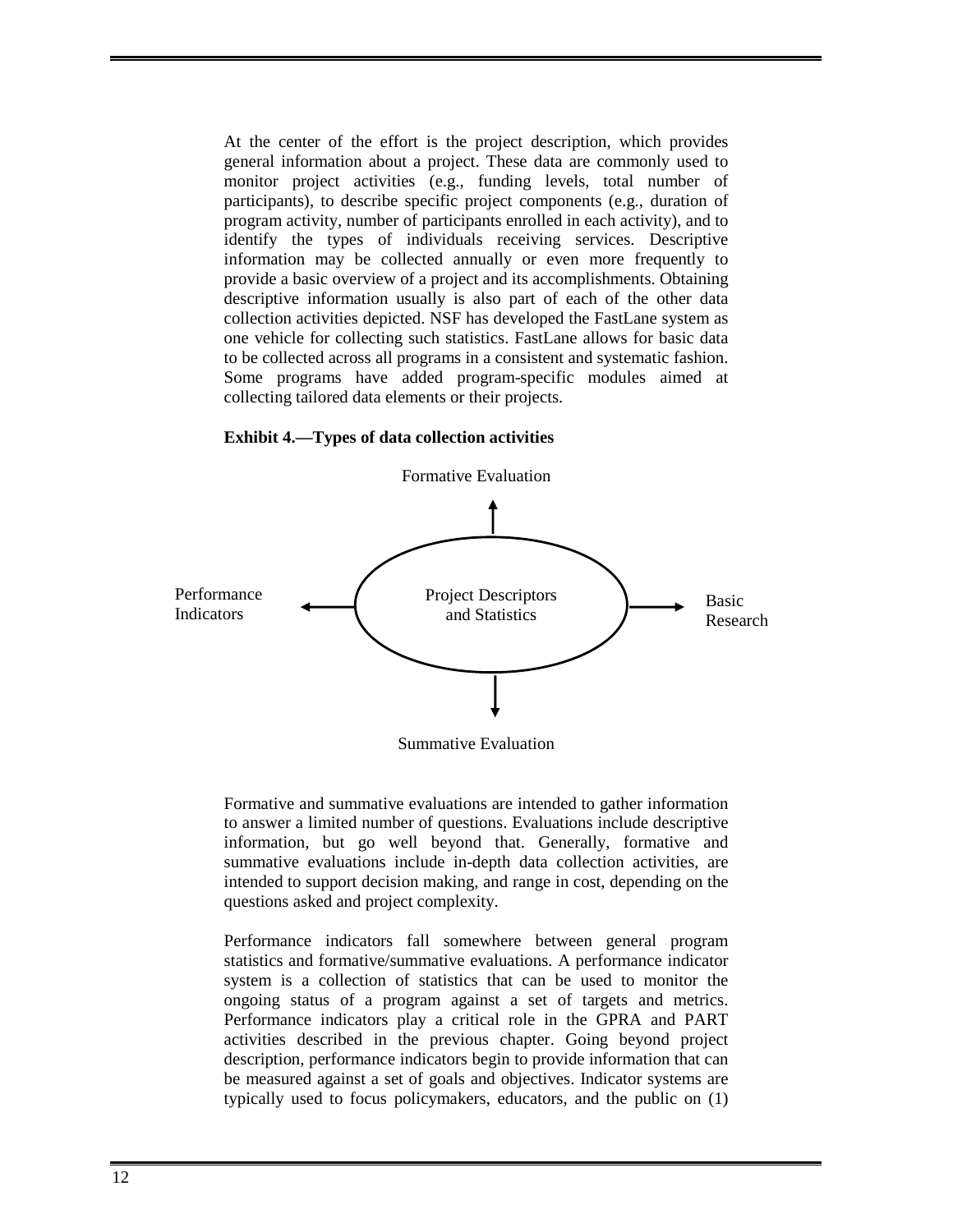key aspects of how an educational program is operating, (2) whether progress is being made, and (3) where there are problems (Blank, 1993). Because performance indicators focus on tangible results, they often go beyond traditional reviews of project expenditures and activity levels. In fact, the term "performance" underscores the underlying purpose of indicator systems, i.e., to examine accomplishments of the projects in a program and measure progress toward specific goals. Performance indicators provide a snapshot of accomplishments in selected areas; however, in contrast to evaluations, the information is limited and is unlikely to provide an explanation of why a project may have succeeded or failed.

Research studies include descriptive information and provide targeted indepth exploration of issues, but differ along other dimensions. Instead of being intended for decision making, research efforts typically are designed to broaden our understanding. They frequently explore conceptual models and alternative explanations for observed relationships.

### **Using Evaluation Information**

Earlier we defined evaluation as "systematic investigation of the worth or merit of an object." Why would someone want to assess worth or merit? There may be many reasons, but an important one is to make changes or improvements in the status quo. An evaluation document that sits on a shelf may provide proof that an activity occurred—thus meeting grant or contract requirements—but if "shelving" is all that results from an evaluation, it hardly seems worth the time and effort.

Patton (2008) argues for an approach to evaluation called "utilizationfocused evaluation," the premise of which is "that evaluations should be judged by their utility and actual use" (p. 20). He makes a strong argument that simply generating evaluation findings is of relatively little importance compared to creating a context in which evaluation findings are actually used for decision making and improvement.

An important question that might be raised, therefore, as part of the overall evaluation task is whether or not the stakeholders of a particular project actually used the information in some way and to what end. Regarding utilization, many different stakeholders can be considered. The funder and project director are important, but depending on the project and its dissemination, there may be impacts at the grassroots impacts among the doers—far sooner than among the managers.

As you develop your evaluations plans, you may want to consider including a component that looks more closely at the use of evaluation findings, either in the short term or after enough time has passed that change could reasonably be expected.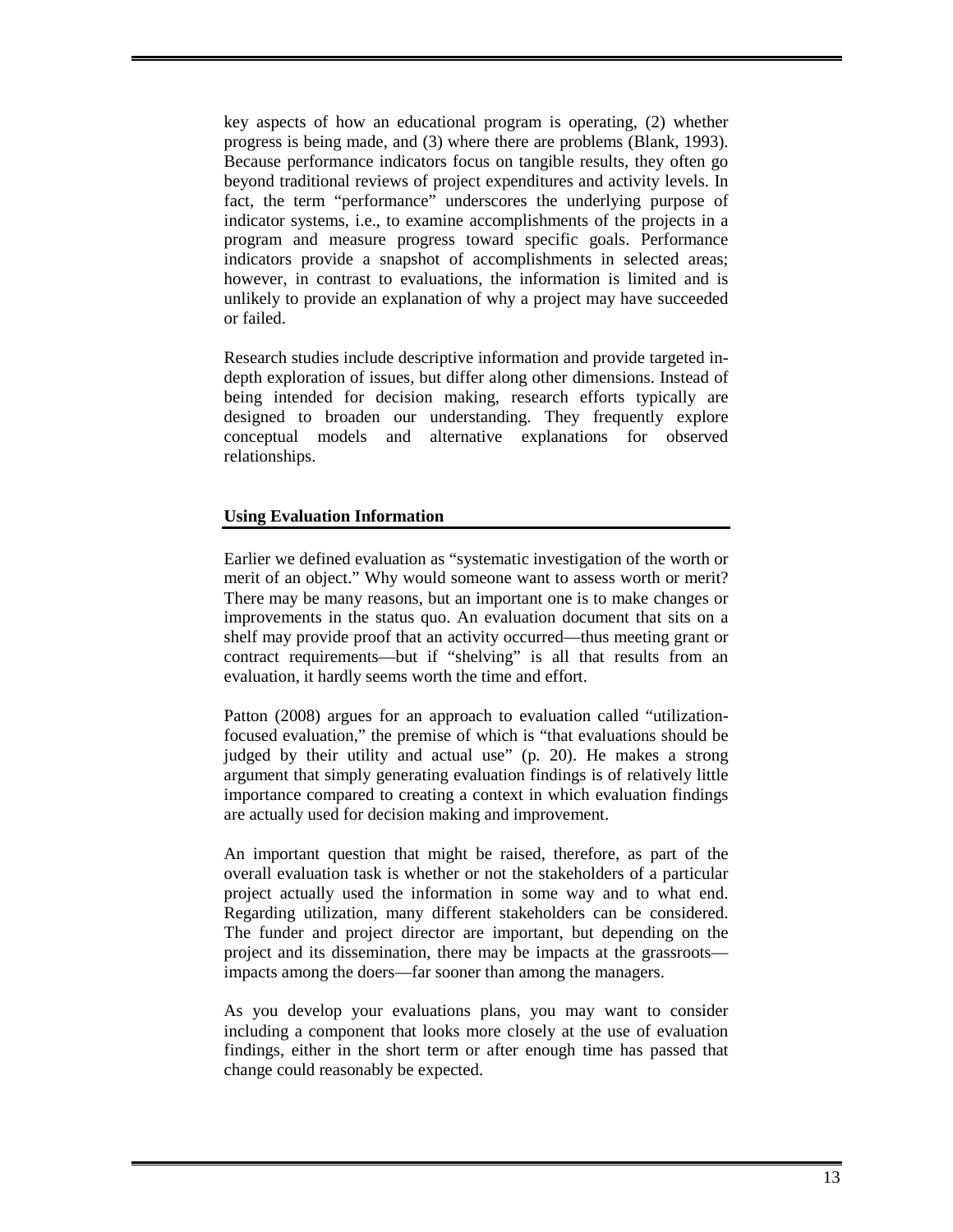### **Summary**

The goals of evaluation are twofold: first, to provide information for project improvement and second, to determine the worth or merit of some procedure, project, process, or product. Well-designed evaluations also provide information that can help explain the findings that are observed and make a broader contribution to the knowledge base in the field. Increasingly, scientists, mathematicians, engineers, and educators are faced with the challenges of evaluating their innovations and determining whether progress is being made or stated goals have, in fact, been reached. Both common sense and accepted professional practice would suggest a systematic approach to these evaluation challenges. The role that evaluation may play will vary depending on the timing, the specific questions to be addressed, and the resources available. It is best to think of evaluation not as an event, but as a process. The goal should be to provide an ongoing source of information that can aid decision making at various steps along the way.

### **References**

- Blank, R. (1993). Developing a System of Education Indicators: Selecting, Implementing, and Reporting Indicators. *Educational Evaluation and Policy Analysis*, 15 (1, Spring): 65-80.
- Patton, M.Q. (2008). *Utilization-Focused Evaluation.* 4th Ed. Thousand Oaks, CA: Sage.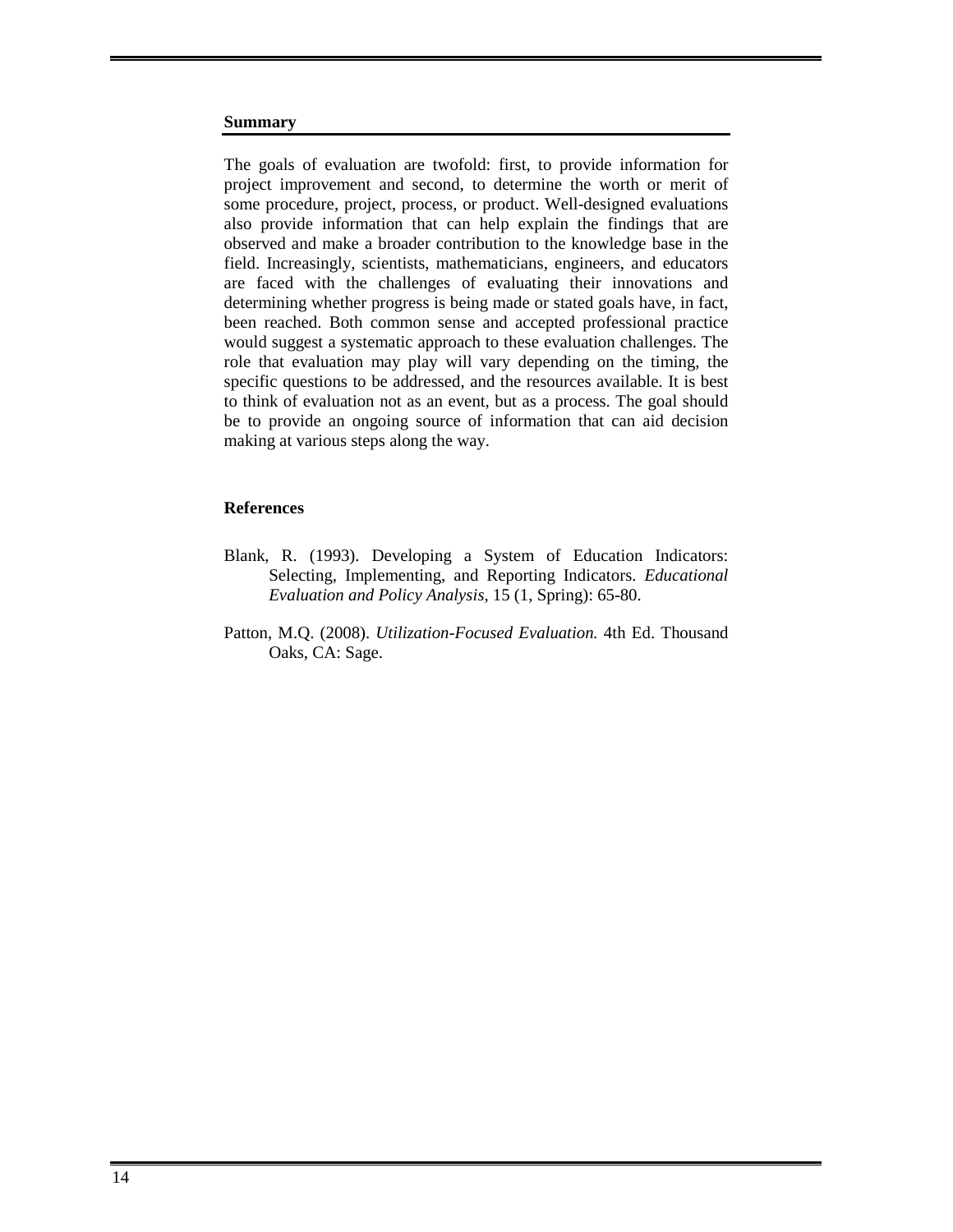# **THE EVALUATION PROCESS—GETTING STARTED 3 hapter**

In the preceding chapter, we outlined the types of evaluations that should be considered for projects funded through NSF's programs. In this chapter, we talk further about how to carry out an evaluation, expanding on the steps in evaluation design and development. Our aim is to provide an orientation to some of the basic language of evaluation, as well as to share some hints about technical, practical, and political issues that should be kept in mind when conducting project evaluations.

Whether they are summative or formative, evaluations can be thought of as having six phases:

- Development of a conceptual model of the program and identification of key evaluation points
- Development of evaluation questions and definition of measurable outcomes
- Development of an evaluation design
- Collection of data
- Analysis of data
- Provision of information to interested audiences

Getting started right can have a major impact on the progress and utility of the evaluation. However, all six phases are critical to providing a high-quality product. If the information gathered is not perceived as valuable or useful (the wrong questions were asked), or the information is not seen to be credible or convincing (the wrong techniques were used), or the report is presented too late or is not understandable (the teachable moment is past), then the evaluation will not serve its intended purpose.

*Getting started right can have a major impact on the progress and utility of the evaluation all along the way.* 

In the sections below, we provide an overview of the first three phases, which lay the groundwork for the evaluation activities that will be undertaken. The remaining three phases are discussed in Chapter 4.

### **Develop a Conceptual Model of the Project and Identify Key Evaluation Points**

Every proposed evaluation should start with a conceptual model to which the design is applied. Conceptual models draw on both the research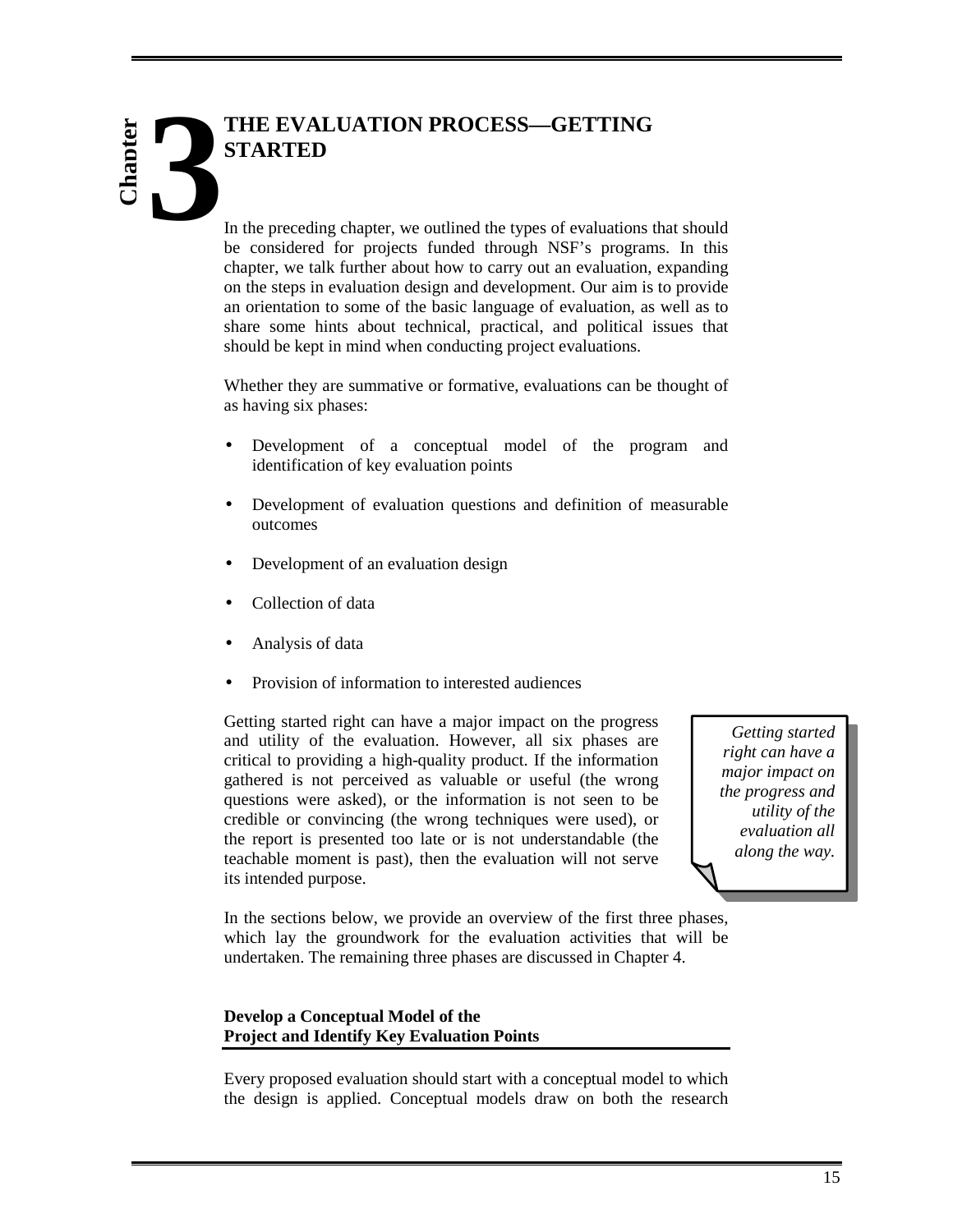literature and what might be called "craft knowledge"—experiencebased understanding and hypotheses. This conceptual model can be used both to make sure that a common understanding about the project's structure, connections, and expected outcomes exists, and to assist in focusing the evaluation design on the most critical program elements.

Exhibit 5 presents the shell for a particular kind of conceptual model, a "logic model."<sup>1</sup> The model describes the pieces of the project and expected connections among them. A typical model has five categories of project elements that are connected by directional arrows. These elements are:

- **Inputs**
- **Activities**
- **Outputs**
- Short-Term and Long-Term Outcomes
- Context



### **Exhibit 5.—Logic model**

-

<sup>&</sup>lt;sup>1</sup> There are several different ways to show a logic model. The model presented here is one that was developed by the Kelly Foundation and has been useful to the author.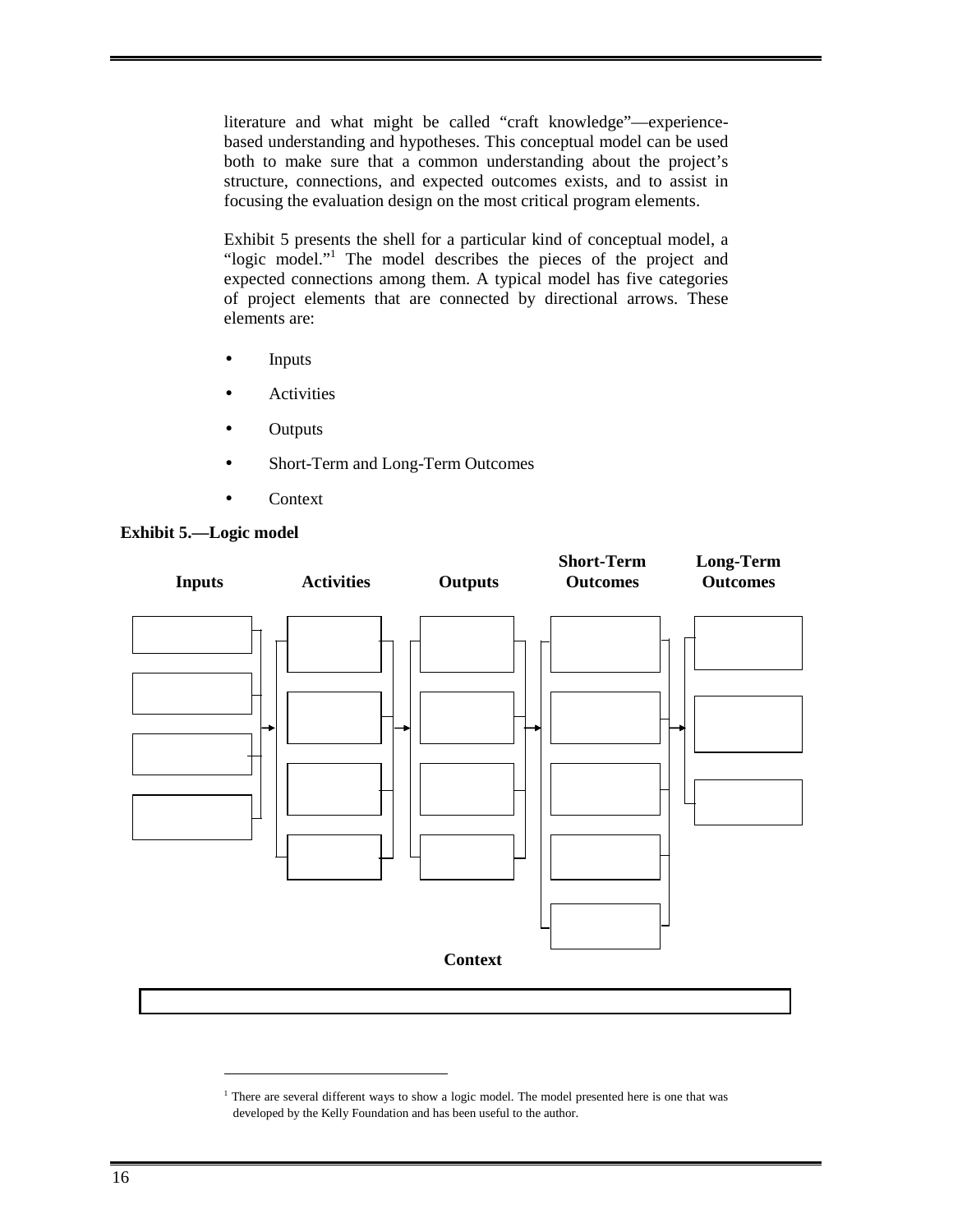**Inputs** are the various funding sources and resource streams that provide support to the project. NSF funding is an input; in-kind contributions would also be an input.

**Activities** are the services, materials, and actions that characterize the project's thrusts. Developing a new preservice course would be an activity as would the provision of professional development.

**Outputs** are the products of these activities or a count that describes the activity. An output would be the number of hours of professional development offered.

**Outcomes** are the changes that occur as a result of the activities; they may be short or longer term. The acquisition of new content or pedagogical skills is an outcome.

**Context** describes the specific features of a project that may affect its implementation and ultimate generalizability. Some examples of contextual variable would be demographics, state mandates, institutional policies, and economic conditions.

A logic model identifies these program elements and shows expected connections among them. Logic models are closely linked to approaches to evaluation that stress the importance of having a theory of change that underlies a project (Frechtling, 2007). This theory can be based on empirical research or practical experience. The purpose of the evaluation is to gather data than can test—affirm or reject—the proposed theory of change. Logic models make explicit the theory of change and thus help to guide the evaluator in selecting the questions to address and the linkages that need to be explored. They also contribute to decisions regarding appropriate methodologies to use. A logic model is a dynamic tool; as projects are modified in critical ways that reflect modifications in the underlying theory, it is important to revise and update the logic model.

The visual of the logic model above shows a process that flows left to right from inputs to long-term outcomes. This flow and unidirectionality is misleading for a number of reasons. First, in developing a model for your project, it may be useful to reverse this flow. That is, project teams frequently find it more useful to "work backwards," starting from the long-term outcome desired and then determining critical conditions or events that will need to be established before these outcomes might be expected to occur. Second, using logic models frequently results in feedback loops that change the model from one that is unidirectional to one that is multidirectional. For example, early findings often result in changes in activities that must be reexamined for both implementation and outcomes as a project evolves.

Exhibits 6 and 7 show logic models for two NSF programs: Local Systemic Change (LSC) and ADVANCE. The LSC program supported intensive professional development projects that combined inservice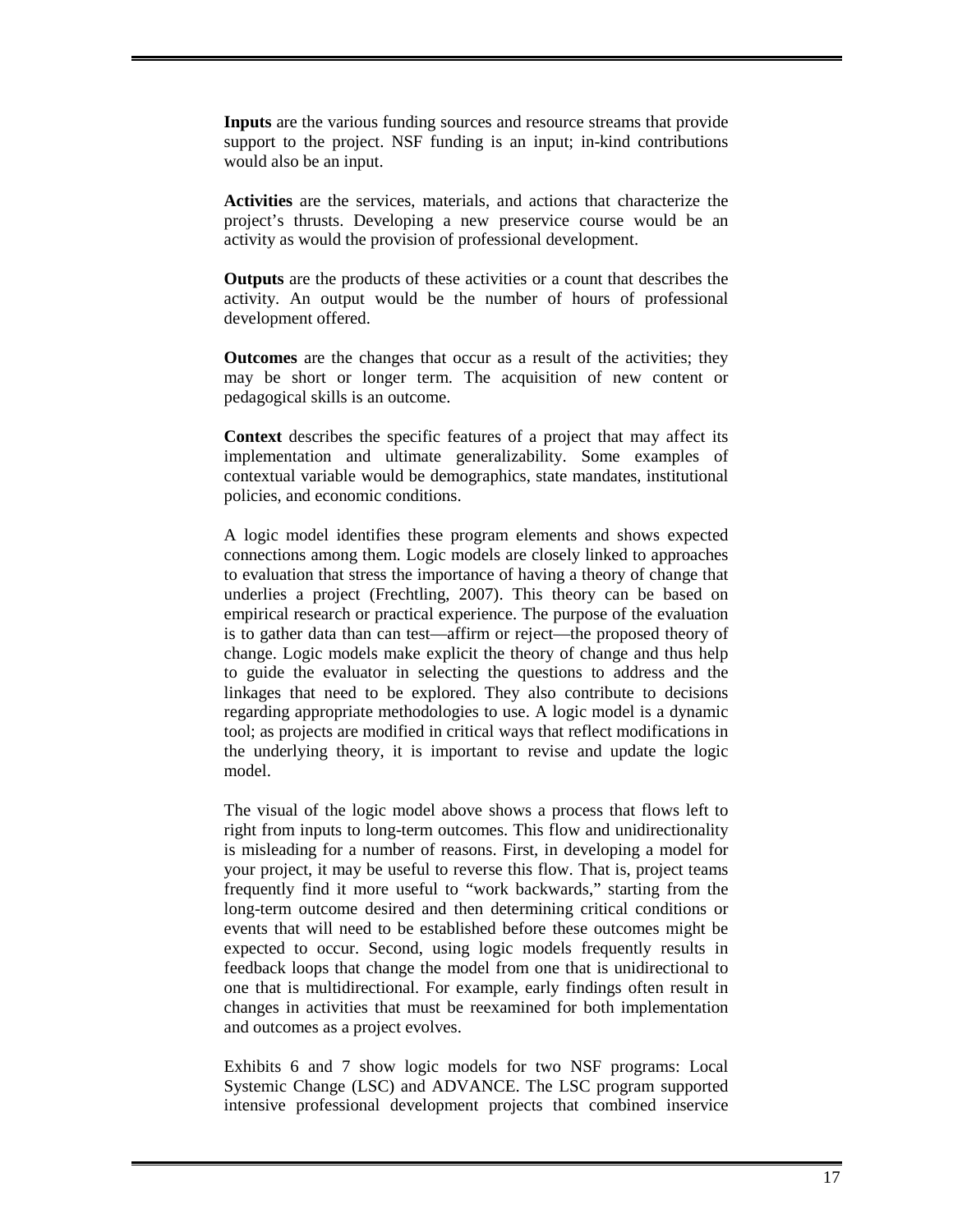

# 18 **Exhibit 6.—Conceptual model for Local Systemic Change (LSC) Initiatives**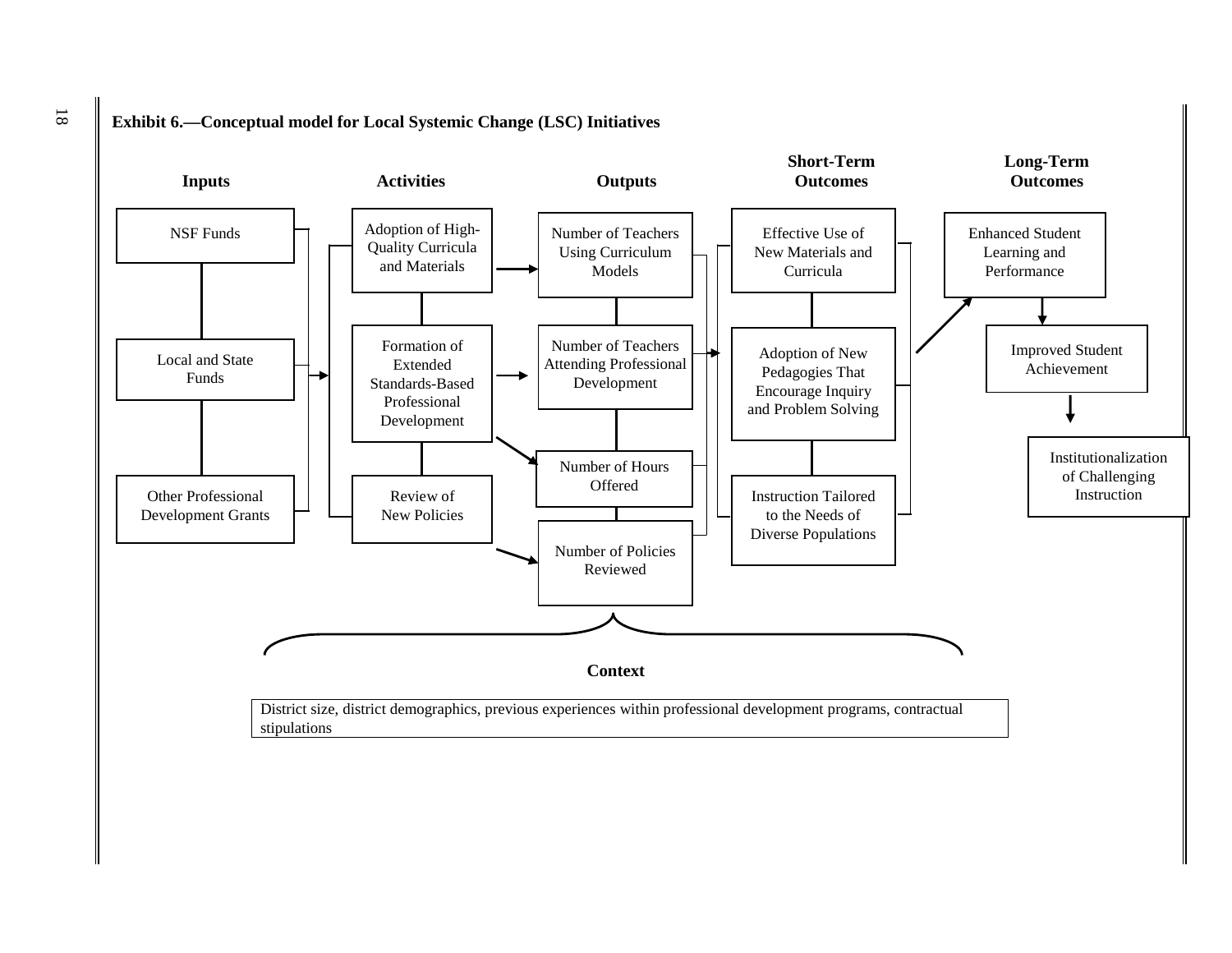support with the use of high-quality, standards-based curricula. Local school districts involved in the program were expected to engage teachers in 120 hours of professional development support over the funding period. The program addressed both mathematics and science across the K–12 grade spectrum.

Under inputs, we have listed three streams of funding:

- NSF funds
- Local and state funds
- Other professional development grants

Contextual factors include:

- District size and demographics
- Previous experiences with professional development programs
- Contractual stipulations

For "activities," we have highlighted:

- Adoption of high-quality curricula and materials
- Formation of extended standards-based professional development
- Review of new policies

Some outputs of interest are:

- Number of teachers using curriculum models
- Number of teachers attending professional development
- Number of hours of professional development offered
- Number of policies reviewed

The short-term outcomes are linked to, and flow from, the overall goals of the LSCs. Thus, we would look for:

- Effective use of new materials and curricula
- Adoption of new pedagogies that encourage inquiry and problem solving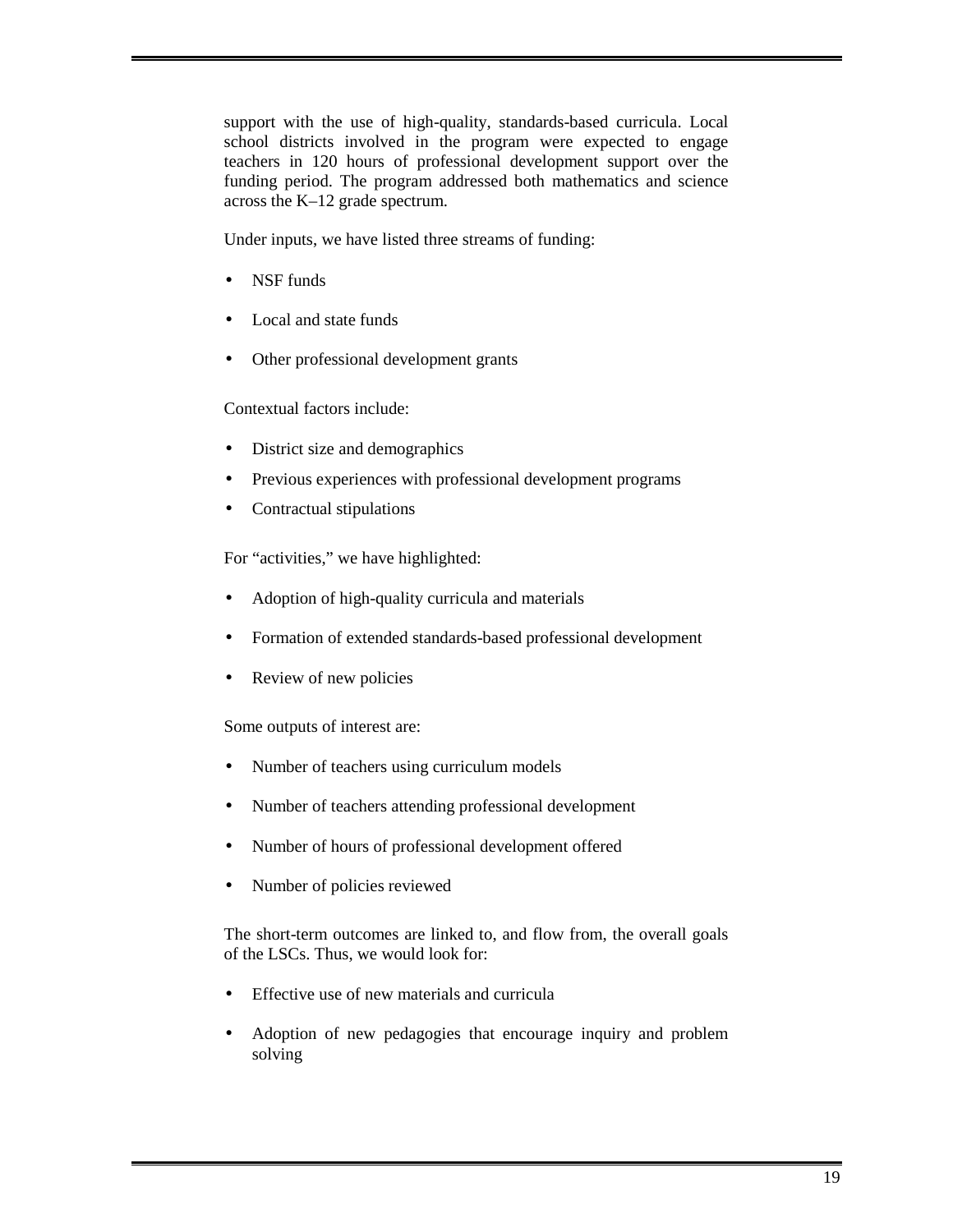Instruction tailored to the individual needs of students from diverse populations

Finally, over time, the LSCs should result in:

- Enhanced student learning and performance
- Higher scores on assessments of student achievement
- Institutional change

The ADVANCE IT Logic Model, developed for the evaluation of the Institutional Transformation component of the ADVANCE program (Berkowitz et al. 2009) is somewhat more complex. Further, because of the expectation for broader based effects, this model also includes "impacts" or systemic changes in a field or endeavor.

Under inputs, we have financial and non-financial resources

- Financial resources include both NSF monies for ADVANCE-related activities and other funding from both internal and external sources that help to support similar or complementary efforts to achieve gender equity in the participating IHEs.
- Non-financial resources include the level and nature of institutional commitment to the IT project, including support from senior-level decision makers, existence of a program champion or champions and provision of ready access to data on faculty, including both men and STEM women faculty.

Contextual factors include:

- History and experience addressing equity issues, especially gender equity issues
- Type of institution
- Departments/disciplines/centers and/or institutes participating in ADVANCE
- Institutional culture
- Wider resource and policy environments within which the IHEs are functioning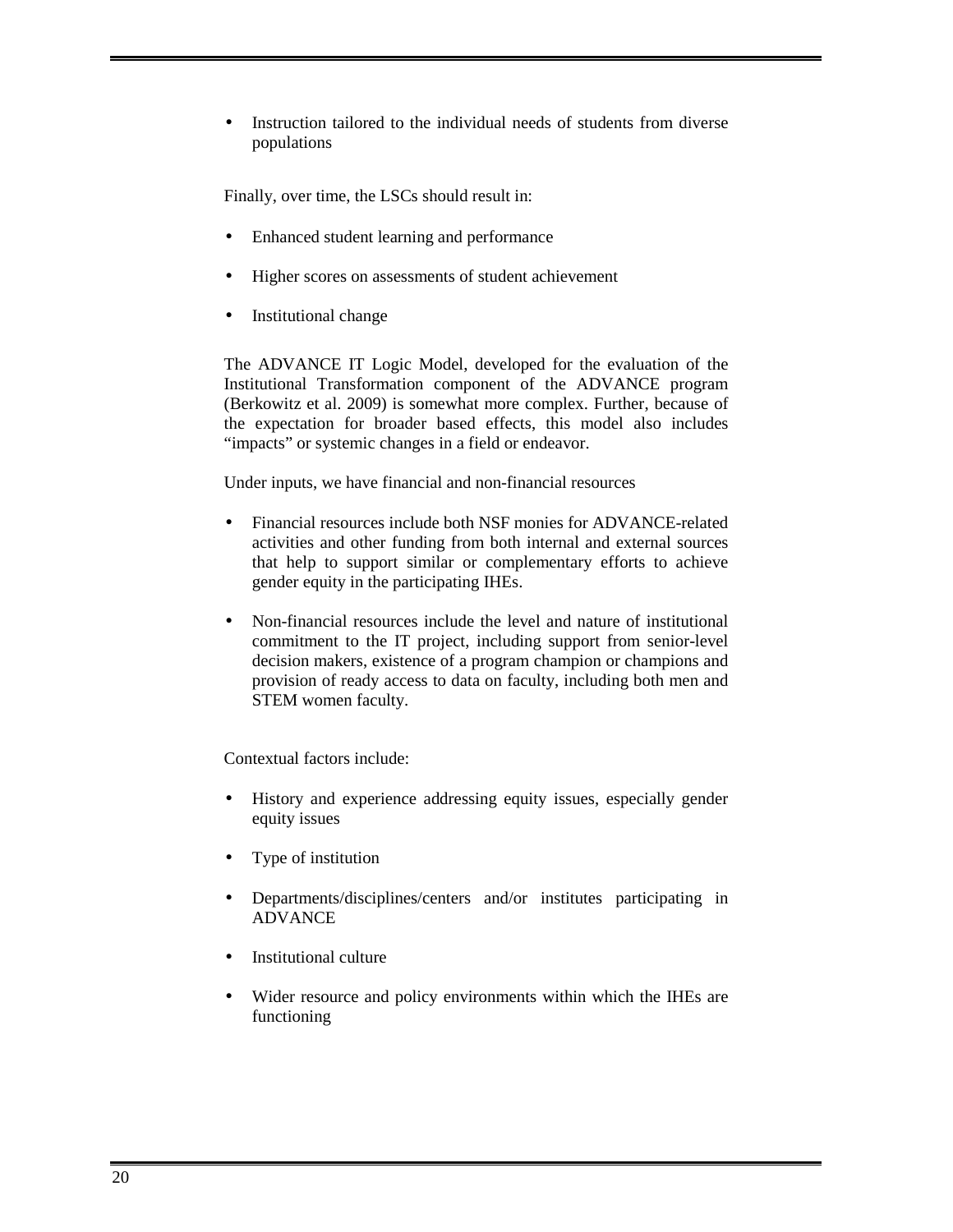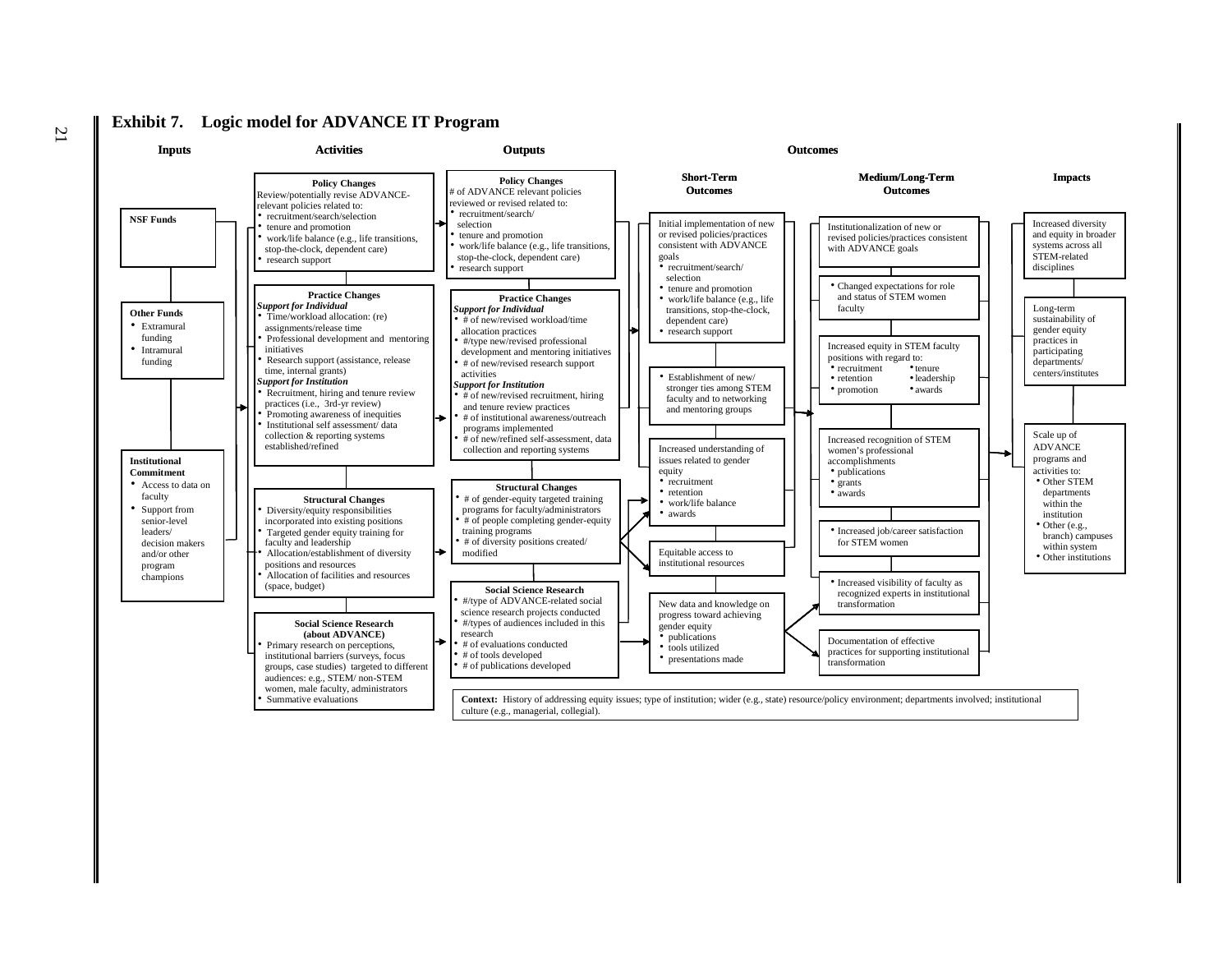For "activities," we have highlighted:

- Policy Changes that involve activities undertaken to review, and potentially revise, STEM faculty policies; formation of extended standards-based professional development.
- Practice Changes including changes aimed at individual STEM women faculty members and changes in institutional level practices.
- Structural Changes that involve activities aimed at making changes in the organization of the participating IHE that promote greater institutional attention and commitment to addressing gender inequities.
- Social Science Research Activities directed at increasing knowledge of institutional barriers to and facilitators of advancement of STEM women faculty, as well as exemplary practices for overcoming these barriers.

Some outputs of interest are:

- Number of relevant policies reviewed and/or revised in each of the four specified areas (recruitment/search/selection; tenure and promotion; work/life balance; and research support).
- Number of new or revised practices related to equitable allocation or reallocation of individual faculty members' workload.
- Number of new or revised recruitment, hiring, and tenure review practices developed in the participating IHE.
- Number and types of ADVANCE-related social science research activities carried out.
- Number of related tools and/or publications developed.

The short-term outcomes are linked to, and flow from, the overall goals of the ADVANCE. Thus, we would look for

- Initial implementation of new or revised policies and practices consistent with ADVANCE goals in any or all of the relevant areas: recruitment, search and/or selection, tenure/promotion, work-life balance, and research support.
- STEM faculty establishing stronger ties with one another through networking and developing mentoring relationships to individuals and groups both at the home institution and in the wider field of research.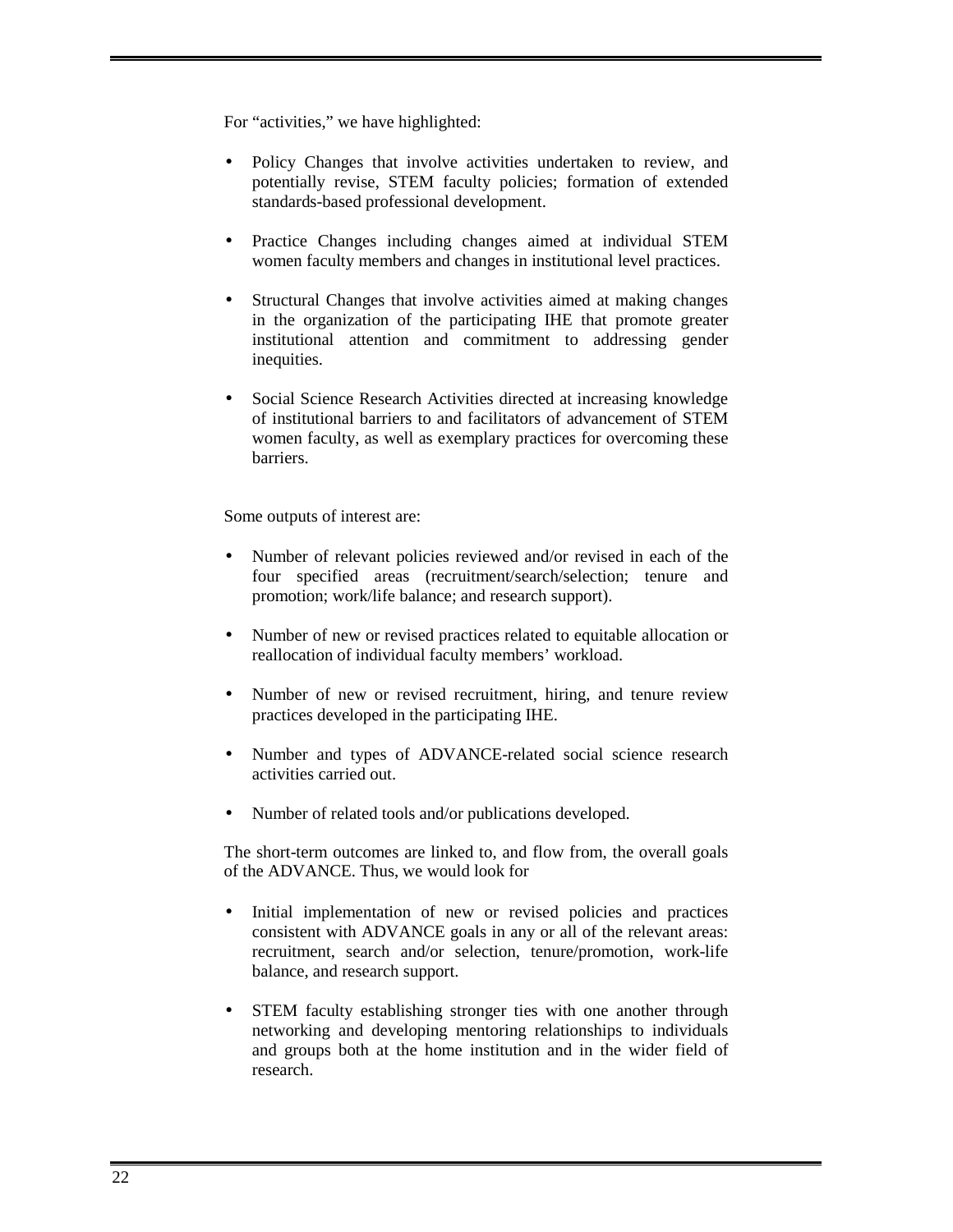- Achieving greater institutional recognition and understanding of issues related to gender equity in key areas, as well as equitable access to institutional resources.
- New data and knowledge on how to make progress toward achieving gender equity in IHEs.

In the long term, we should expect to see at participating institutions

- Institutionalization of new or revised gender-equity promoting policies and practices.
- Changed expectations with respect to the role and status of STEM women faculty.
- Increased equity in STEM faculty positions.
- Increased acknowledgment and recognition of STEM women faculty's professional accomplishments as well as STEM women's increased satisfaction with their jobs and academic careers.
- Increased visibility of faculty at the IHEs who are recognized experts in institutional transformation.
- Documentation of effective practices for supporting institutional transformation.

Finally, the logic model shows impacts.

- The "ultimate" global impact, shown at the top of the model, is increased diversity and equity in broader systems across all STEM and STEM-related disciplines*.*
- Other systemic impacts are conceived at two levels.
	- The first of these is the long-term sustainability of all the gender equity promoting policies and practices—and so their attendant outcomes—in the participating departments, centers, and institutes.
	- The other such set of impacts has to do with scale-up of ADVANCE IT programs and activities to other departments within the participating institution, other campuses within the system, and other institutions of higher education*.* In this way the examples set by the participating institutions, and the lessons learned from them, can be disseminated through the broader system.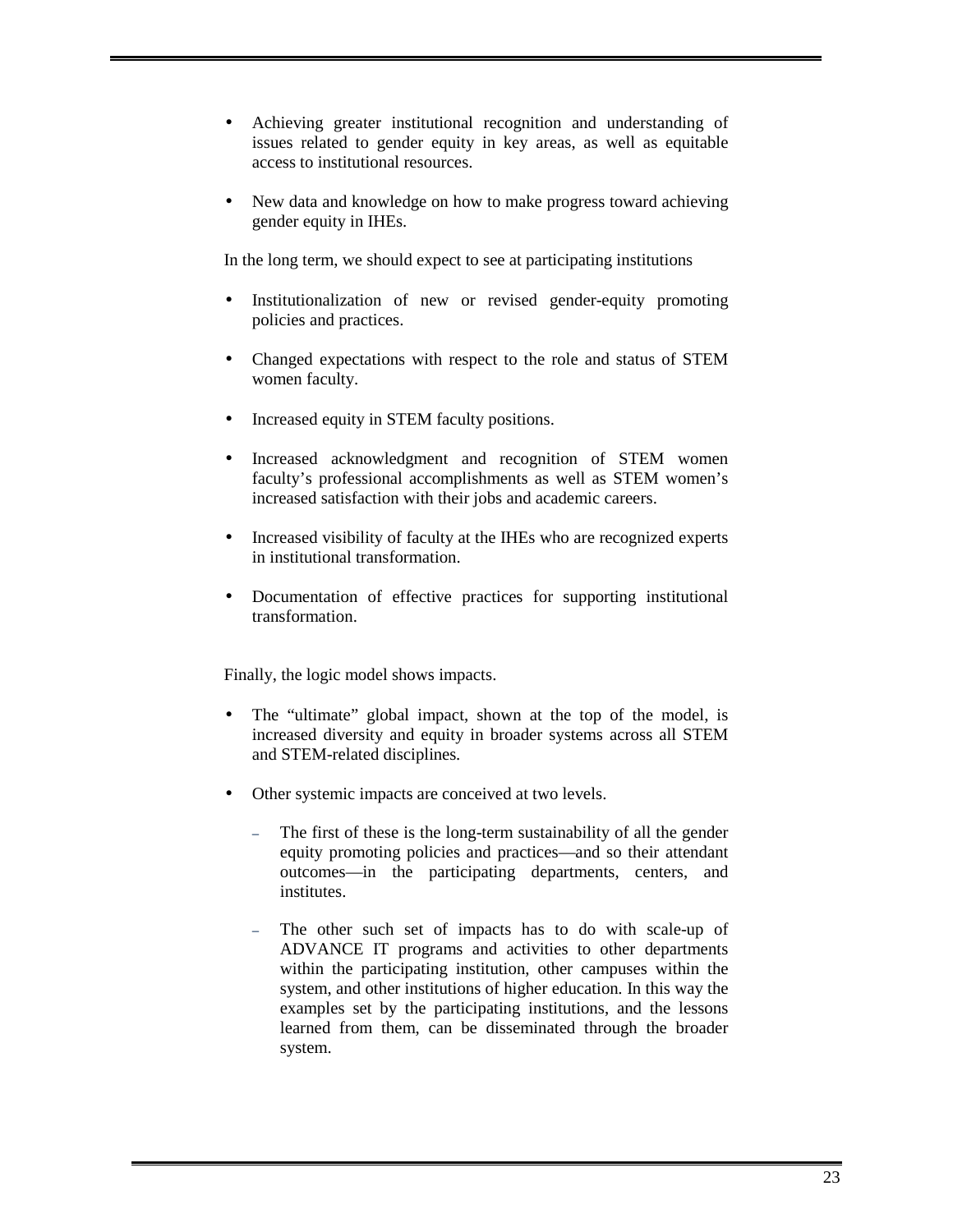Once this logic model is developed and connections are established, the next step is to clarify the timing for when the activities and impacts would be expected to emerge. This area should have been addressed during the project's planning phase, and determining expected time frames should be a revisiting of decisions rather than creation of a set of new considerations. However, either because some aspect was overlooked in the initial discussions or some conditions have changed, it is important to review the time schedule and make sure that the project is willing to be held accountable for the target dates.

Principal investigators and project directors may also find the logic model useful for project management. It provides a framework for monitoring the flow of work and checking whether required activities are being put in place as expected.

### **Develop Evaluation Questions and Define Measurable Outcomes**

The development of evaluation questions builds on the conceptual model and consists of several steps:

- Identifying key stakeholders and audiences
- Formulating potential evaluation questions of interest to the stakeholders and audiences
- Defining outcomes in measurable terms
- Prioritizing and eliminating questions

While it is obvious that NSF program managers and the directors of individual projects are key stakeholders in any project, it is important in developing the evaluation design to go beyond these individuals and consider other possible audiences and their needs for information. In all projects, multiple audiences exist. Such audiences include the participants, would-be participants, community members, NSF scientists, school administrators, parents, etc. Further, some of the audiences may

themselves be composed of diverse groups. For example, most educational interventions address communities made up of families from different backgrounds with different belief structures. Some are committed to the status quo; others may be strong advocates for change.

In developing an evaluation, it is important to identify stakeholders early in the design phase and draw upon their knowledge as the project is shaped. A strong stakeholder group can be useful at various points in the project—shaping the questions addressed, identifying credible sources of evidence, and reviewing findings and assisting in their interpretation. Getting stakeholders involved early on

*It is important to identify stakeholders early in the design phase.*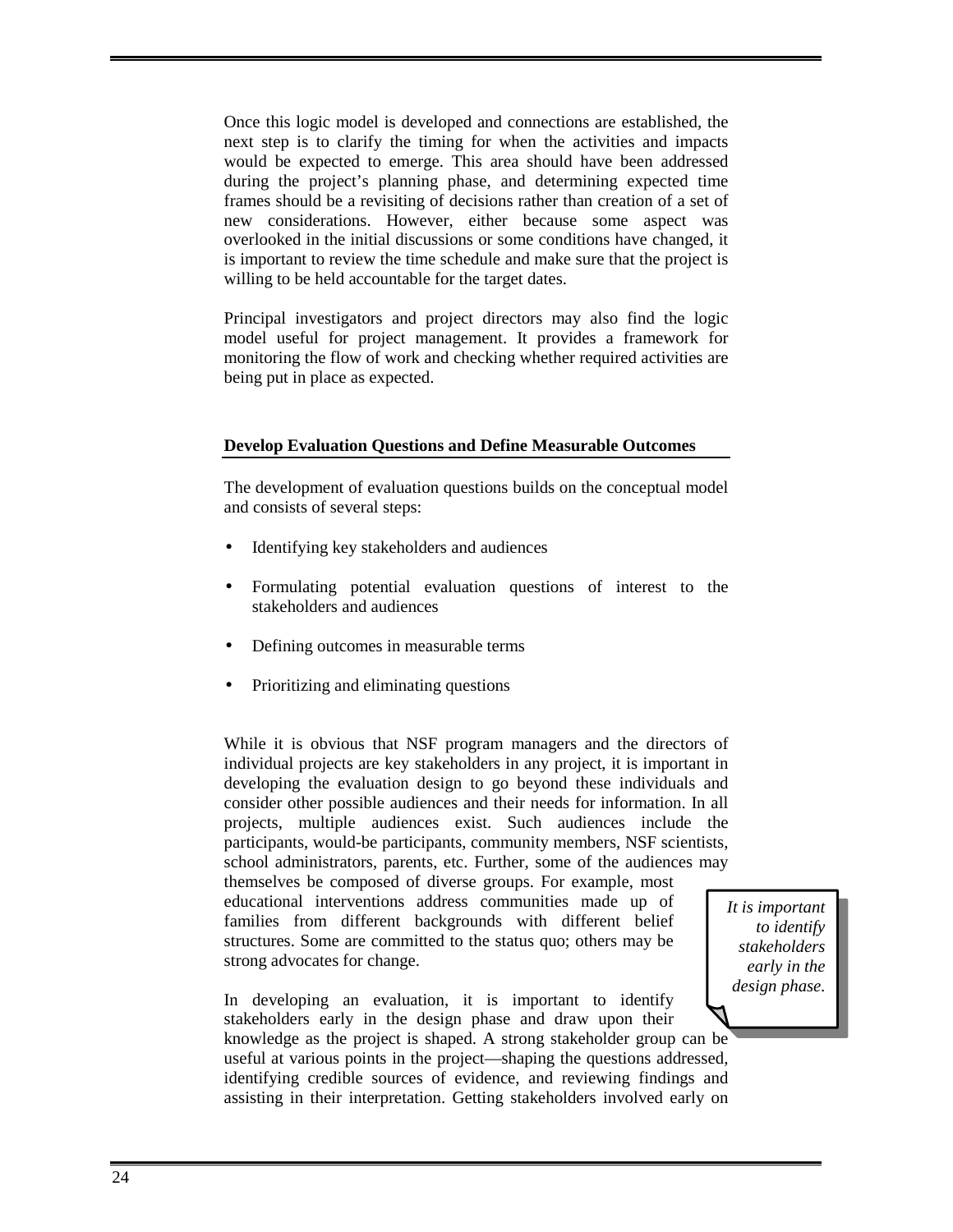may also increase the credibility of the evaluation and the likelihood that the information will be used.

Although, in most cases, key stakeholders will share a number of information needs (in a professional development project the impacts on teaching quality will be of interest to all), there may be audience-specific questions that also need to be considered. For example, while exposure to the new technologies in an NSF lab may provide teachers with important new skills, administrators may be concerned not only with how the introduction of these skills may impact the existing curriculum, but also in the long-term resource and support implications for applying the new techniques. Depending on the situation and the political context in which a project is being carried out, a judicious mix of cross-cutting and audience-specific issues may need to be included. Exhibit 8 presents a shell for organizing your approach to identifying stakeholders and their specific needs or interests.

The process of identifying potential information needs usually results in many more questions than can be addressed in a single evaluation effort. This comprehensive look at potential questions, however, makes all of the possibilities explicit to the planners of the evaluation and allows them to make an informed choice among evaluation questions. Each potential question should be considered for inclusion on the basis of the following criteria:

- The contribution of the information to the goals of NSF and the projects' local stakeholders
- Who would use the information
- Whether the answer to the question would provide information that is not now available
- Whether the information is important to a major group or several stakeholders
- Whether the information would be of continuing interest
- How the question can be translated into measurable terms
- How it would be possible to obtain the information, given financial and human resources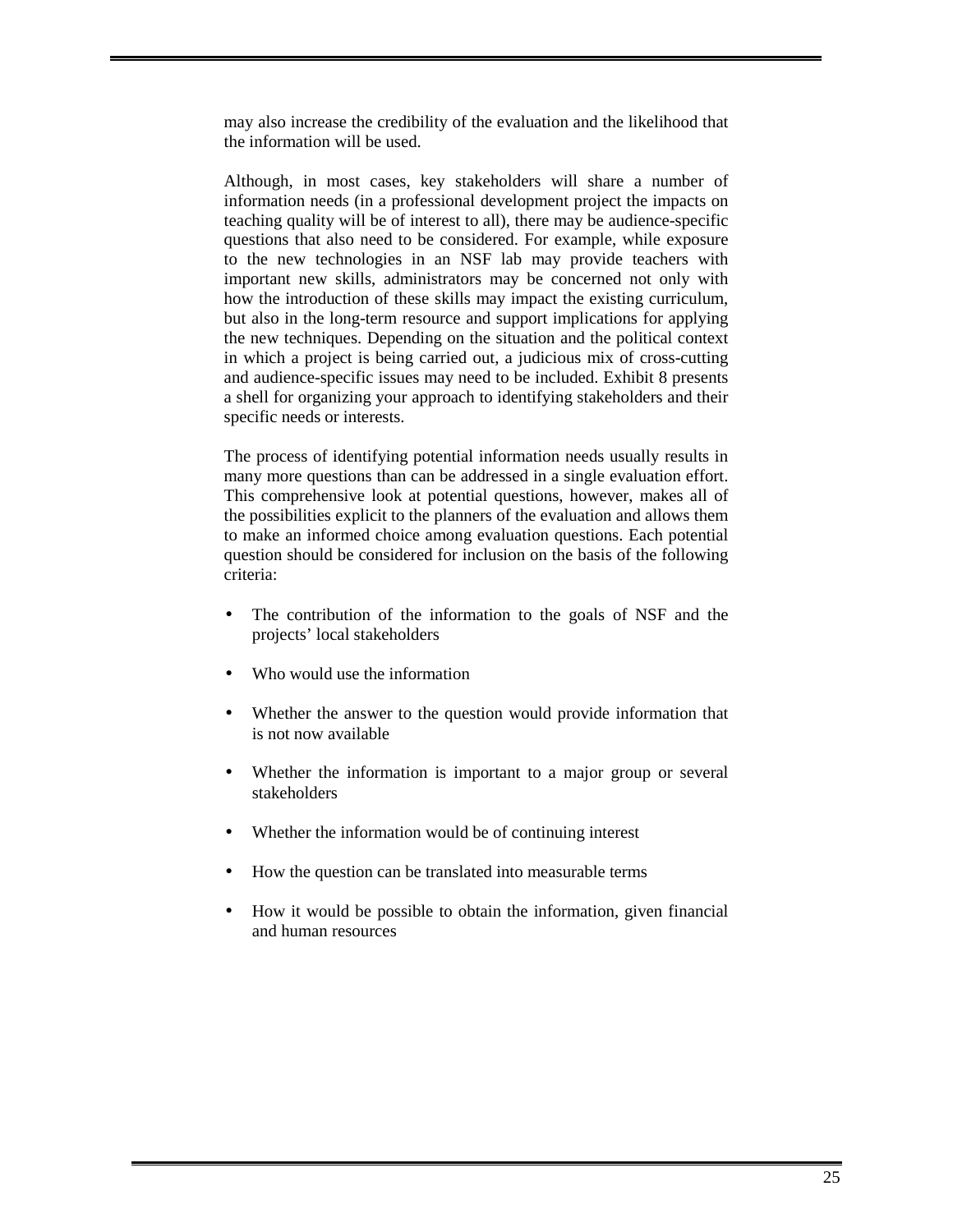| List the audiences for your<br>evaluation | Identify persons/spokespersons<br>for each audience | Describe the particular values,<br>interests, expectations, etc.,<br>that may play a key role as<br>criteria in the analysis and<br>interpretation stage of your<br>evaluation |
|-------------------------------------------|-----------------------------------------------------|--------------------------------------------------------------------------------------------------------------------------------------------------------------------------------|
|                                           |                                                     |                                                                                                                                                                                |
|                                           |                                                     |                                                                                                                                                                                |
|                                           |                                                     |                                                                                                                                                                                |
|                                           |                                                     |                                                                                                                                                                                |
|                                           |                                                     |                                                                                                                                                                                |
|                                           |                                                     |                                                                                                                                                                                |

These latter two points require some additional explanation. First is the question of measurability. There are some evaluation questions that, while clearly important, are very challenging to address because of the difficulty of translating an important general goal into something that can be measured in a reliable and valid way. For example, one of the goals of a summer research experience for teachers might be generally stated "to increase the extent to which teachers use standards-based instruction in their science teaching." To determine whether or not this goal is met, the evaluation team would have to define an indicator or indicators of standards-based instruction, establish a goal for movement on the part of the teachers, and then set interim benchmarks for measuring success. A variety of possible articulations exist. One could talk about the percentage of teachers moving through various levels of proficiency in standards-based instruction (once those levels were established); or the outcome could be measured in terms of the percentage of time devoted to different practices; or understanding, rather than actual practice, could be examined. Each approach probably has strengths and weaknesses. The critical task is to determine a shared definition of what is meant and what will be accepted as credible evidence of project success.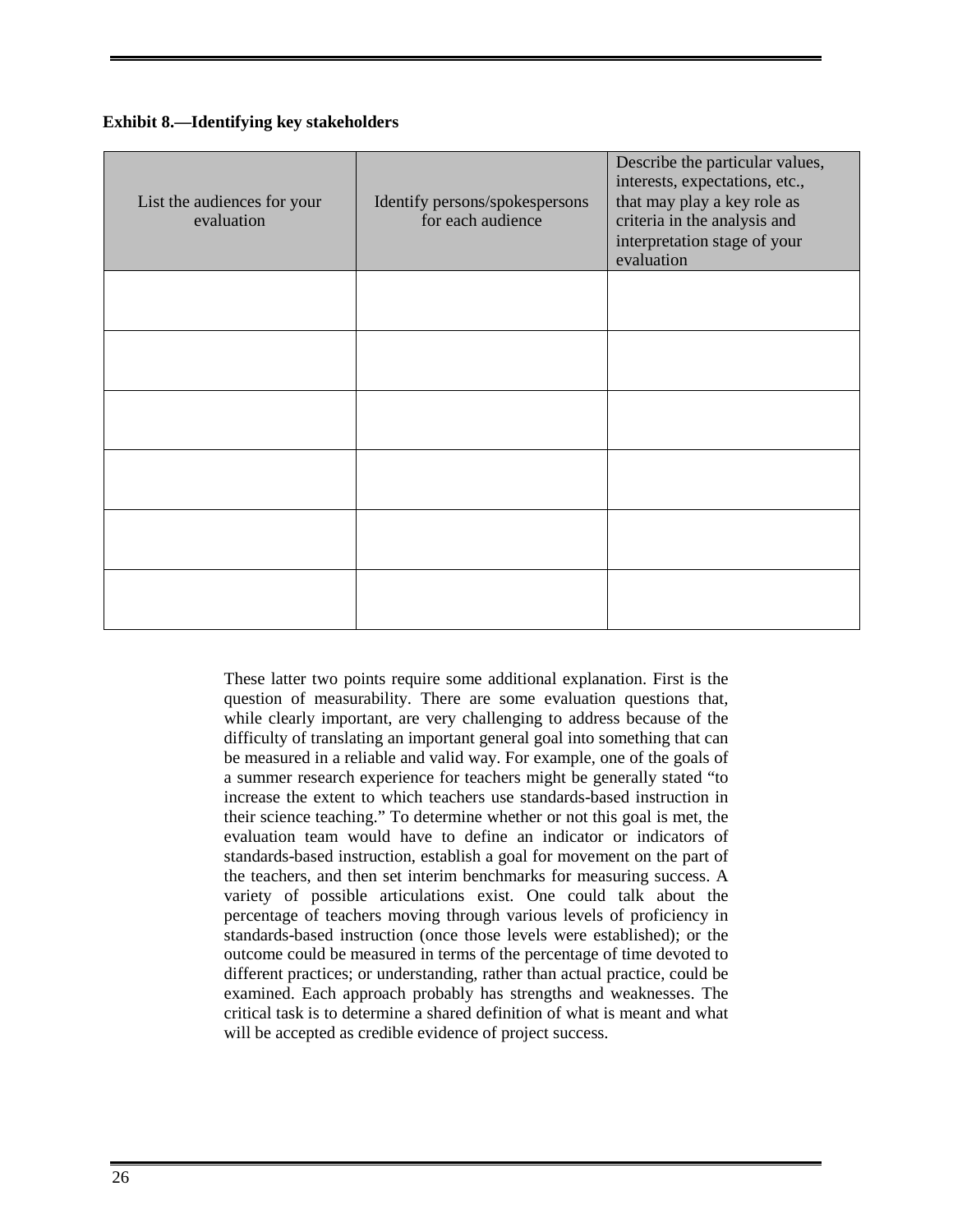Exhibits 9a and 9b illustrate the steps taken to translate a general goal into a measurable objective. Using the LSAMP example previously discussed, we get the following (see Exhibit 9b).

P**urpose of project.** As stated in the previous chapter, LSAMP aims to increase the quality and quantity of students successfully completing STEM baccalaureate degree programs, and increase the number of students interested in, academically qualified for, and matriculated into programs of graduate study.

**State a general goal.** To increase the quantity of students successfully completing a STEM baccalaureate degree.

**Define an objective.** To increase the percentage of students initially declaring a STEM major that actually graduate with a STEM major.

**Break the objective down further.** To increase the percentage of students from underrepresented minority groups who declare a STEM major that actually graduate with a STEM major.

**Make sure the objective is measurable or restate it.** This objective is measurable in terms of declared major and observed graduation status.

**State the criteria for success.** Over the five years of the project, the percentage of declared STEM majors who earn baccalaureates in the STEM field will increase by 50 percent.

A particular challenge in developing measurable objectives is determining the criteria for success, that is, deciding how much change is enough to declare the result important or valuable. The classical approach to this question is to look for changes that are statistically significant, i.e., typically defined as unlikely to occur by chance in more than one to five percent of the observations. While this criterion is important, statistical significance may not be the only or even the best standard to use. If samples are large enough, a very small change can be statistically significant. When samples are very small, achieving statistical significance may be close to impossible.

What are some ways of addressing this problem of the importance or meaningfulness of change? First, for large samples, "effect size" is frequently used as a standard against which to measure the *importance* of an outcome. Using this approach, the amount of change is measured against the standard deviation, and only those significant outcomes that result in a change of a certain amount are considered meaningful. Generally, effect sizes of .25 or more are considered important by the researcher (Bloom, 2005) and the *What Works Clearinghouse*. Second,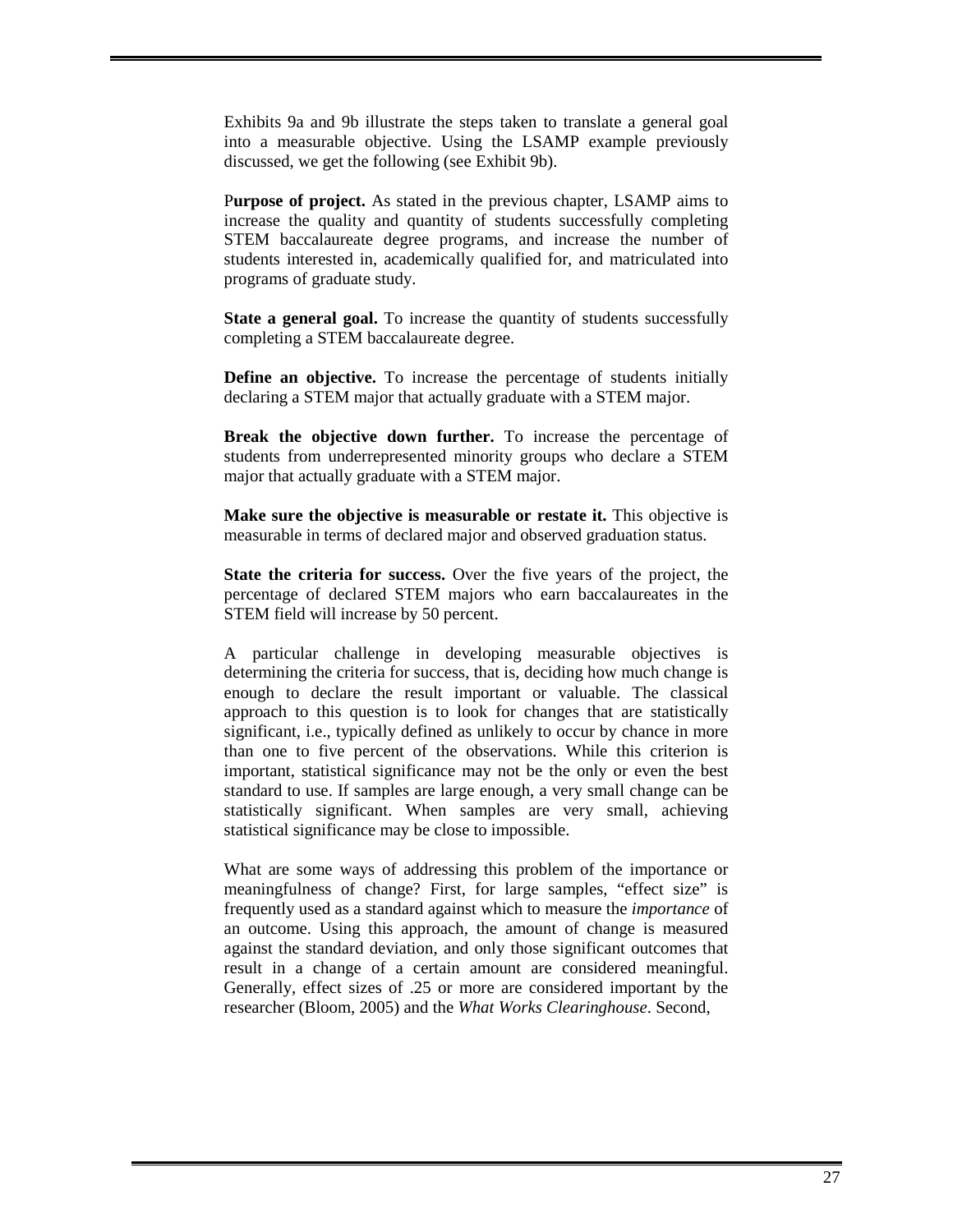#### **Exhibit 9a.—Goal and objective writing worksheet**

## **GOAL AND OBJECTIVE WORKSHEET**

the control of the control of the control of the control of the control of the control of the control of the control of the control of the control of the control of the control of the control of the control of the control

1. Briefly describe the purpose of the project.

- 2. State the above in terms of a general goal.
- 3. State an objective to be evaluated as clearly as you can.
- 4. Can this objective be broken down further? Break it down to the smallest unit. It must be clear what specifically you hope to see documented or changed.
- 5. Is this objective measurable (can indicators and standards be developed for it)? If not, restate it.
- 6. Using the indicator described above, define the criteria for success.
- 7. Once you have completed the above steps, go back to #3 and write the next objective. Continue with steps 4, 5, and 6.

 $\overline{a}$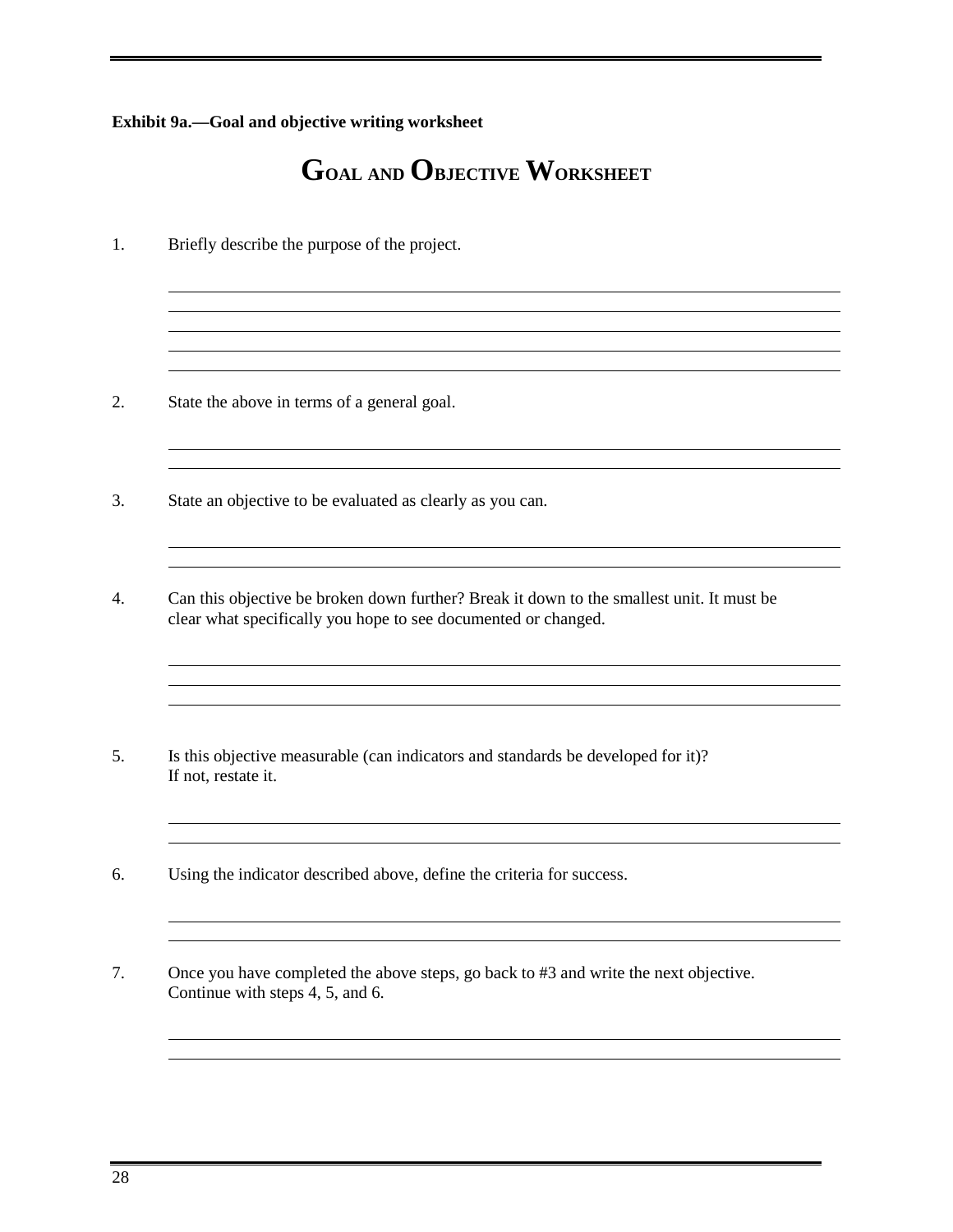**Exhibit 9b.—Sample goal and objective writing worksheet for an LSAMP goal** 

### **GOAL AND OBJECTIVE WORKSHEET**

1. Briefly describe the purpose of the project.

LSAMP aims to increase the quality and quantity of students successfully completing STEM baccalaureate degree programs, and increase the number of students interested in, academically qualified for, and matriculated into programs of graduate study.

2. State the above in terms of a general goal.

Increase the quantity of students successfully completing a STEM baccalaureate degree.

3. State an objective to be evaluated as clearly as you can.

Increase the percentage of students initially declaring a STEM major that actually graduate with a STEM major.

4. Can this objective be broken down further? Break it down to the smallest unit. It must be clear what specifically you hope to see documented or changed.

Increase the percentage of students from underrepresented minority groups who declare a STEM major that actually graduate with a STEM major.

5. Is this objective measurable (can indicators and standards be developed for it)? If not, restate it.

Measurable in terms of declared major and observed graduation status.

6. Using the indicator described above, define the criteria for success.

 Over the five years of the project, the percentage of declared STEM majors who earn baccalaureates in the STEM field will increase by 50 percent.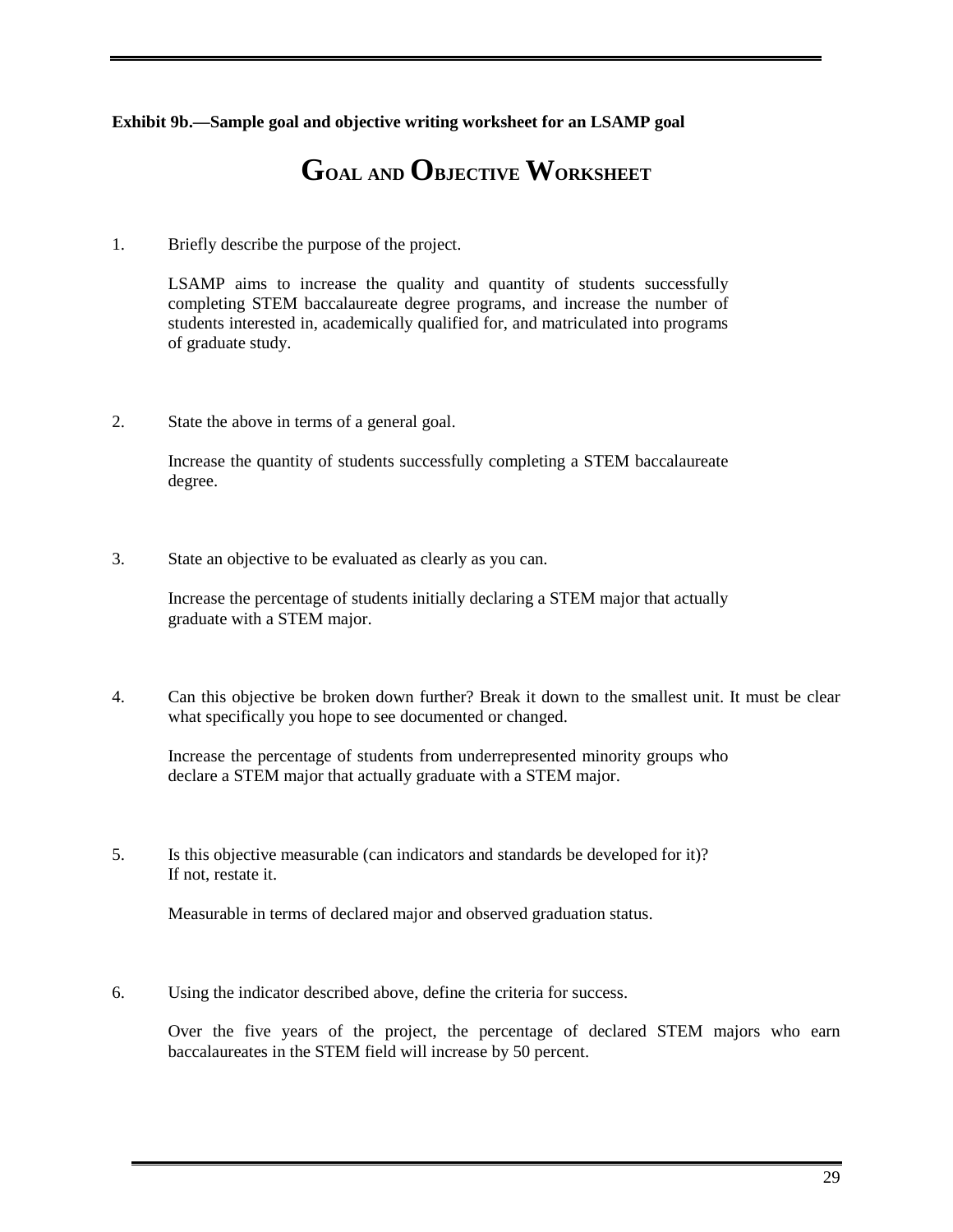it may be possible to use previous history as a way of determining the importance of a statistically significant result. The history can provide a realistic baseline against which the difference made by a project can be assessed.

Third, with or without establishing statistical significance, expert judgment may be called on as a resource. This is a place where stakeholder groups can again make a contribution. Using this approach, standards are developed after consultation with differing stakeholder groups to determine the amount of change each would need to see to find the evidence of impact convincing.

There is also the issue of feasibility of carrying out the measurement, given available resources. Three kinds of resources need to be considered: time, money, and staff capability. The presence or absence of any of these strongly influences whether or not a particular question can be addressed in any given evaluation. Specifically, there are some questions that may require specialized expertise, extended time, or a large investment of resources. In some cases, access to these resources may not be readily available. For example, it might be considered useful conceptually to measure the impact of a student's research experience in terms of the scientific merit of a project or presentation that the student

*A general guideline is to allocate five to 10 percent of project cost for the evaluation.* 

completes before the end of a summer program. However, unless the evaluation team includes individuals with expertise in the particular content area in which the student has worked, or can identify consultants with the expertise, assessing scientific merit may be too much of a stretch. Under these circumstances, it is best to eliminate the question or to substitute a reasonable proxy, if one can be identified. In other cases, the evaluation technique of choice may be too costly. For example, classroom observations are valuable if the question of interest is "How has the XYZ Math and Science Partnership project affected classroom practices?" But observations are both time-consuming and expensive. If sufficient funds are not available to carry out observations, it may be necessary to reduce the sample size or use another data collection technique, such as a survey. A general guideline is to allocate five to 10 percent of project cost for the evaluation.

#### **Develop an Evaluation Design**

The next step is developing an evaluation design. Developing the design includes:

- Determining what type of design is required to answer the questions posed
- Selecting a methodological approach and data collection instruments
- Selecting a comparison group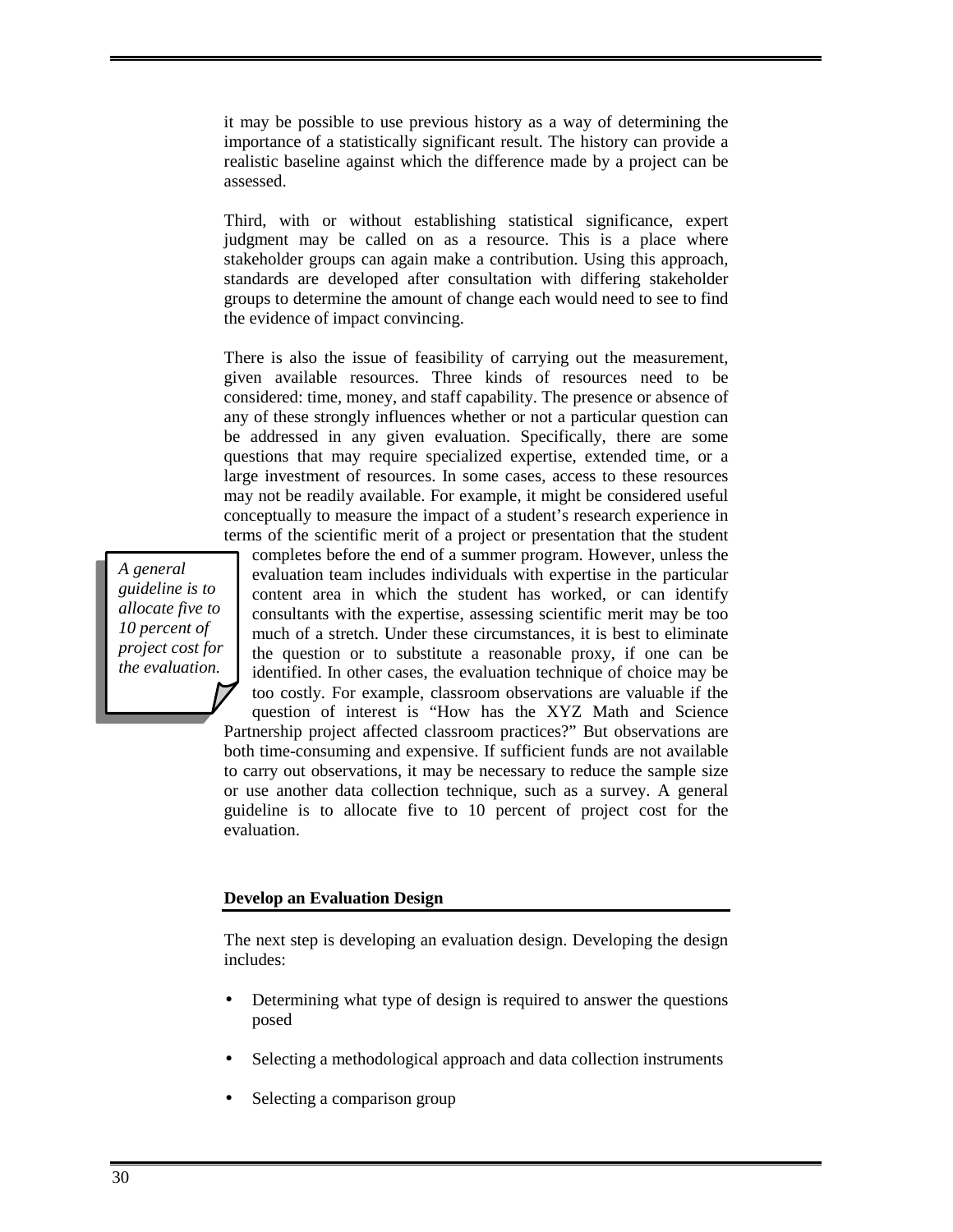- Sampling
- Determining timing, sequencing, and frequency of data collection

#### **Determining the Type of Design Required to Answer the Questions Posed**

There are many different types of evaluation designs that can be used. The selection among alternatives is not just a matter of evaluator preference but is strongly affected by the type of question that the project is trying to address. Shavelson and Towne (2002) identify three types of questions. Although they are posed as research questions, they apply equally well to evaluation questions. The three types of questions are:

- What is happening?
- Is there a systematic effect?
- Why or how is it happening?

Depending on which one or ones of these questions your evaluation is to address, the requirements for design will differ substantially. For example, if your question concerns what is happening, the focus of your evaluation work will be formative and targeted to a comprehensive description of the activities being implemented or materials developed. If, on the other hand, the question of principal interest concerns systematic effect, greater attention will need to be paid to employing a design that goes beyond the chronicling of project activities and their impacts and provides ways of establishing causal attribution and ruling out competing hypotheses. (This issue is discussed further in the section Selecting a Comparison Group.) Further, most investigators want to not only confirm an impact but also understand which of the potential features of the project are most influential in leading to that impact. This question is typically addressed through additional types of analyses.

#### **Selecting a Methodological Approach**

In developing the design, two general methodological approaches quantitative and qualitative—frequently have been considered as alternatives. Aside from the obvious distinction between numbers (quantitative) and words (qualitative), the conventional wisdom among evaluators is that quantitative and qualitative methods have different strengths, weaknesses, and requirements that will affect evaluators' decisions about which are best suited for their purposes.

In Chapter 5, we review the debate between the protagonists of each of the methods and make a case for what we call a "mixed-methods" design. This is an approach that combines techniques traditionally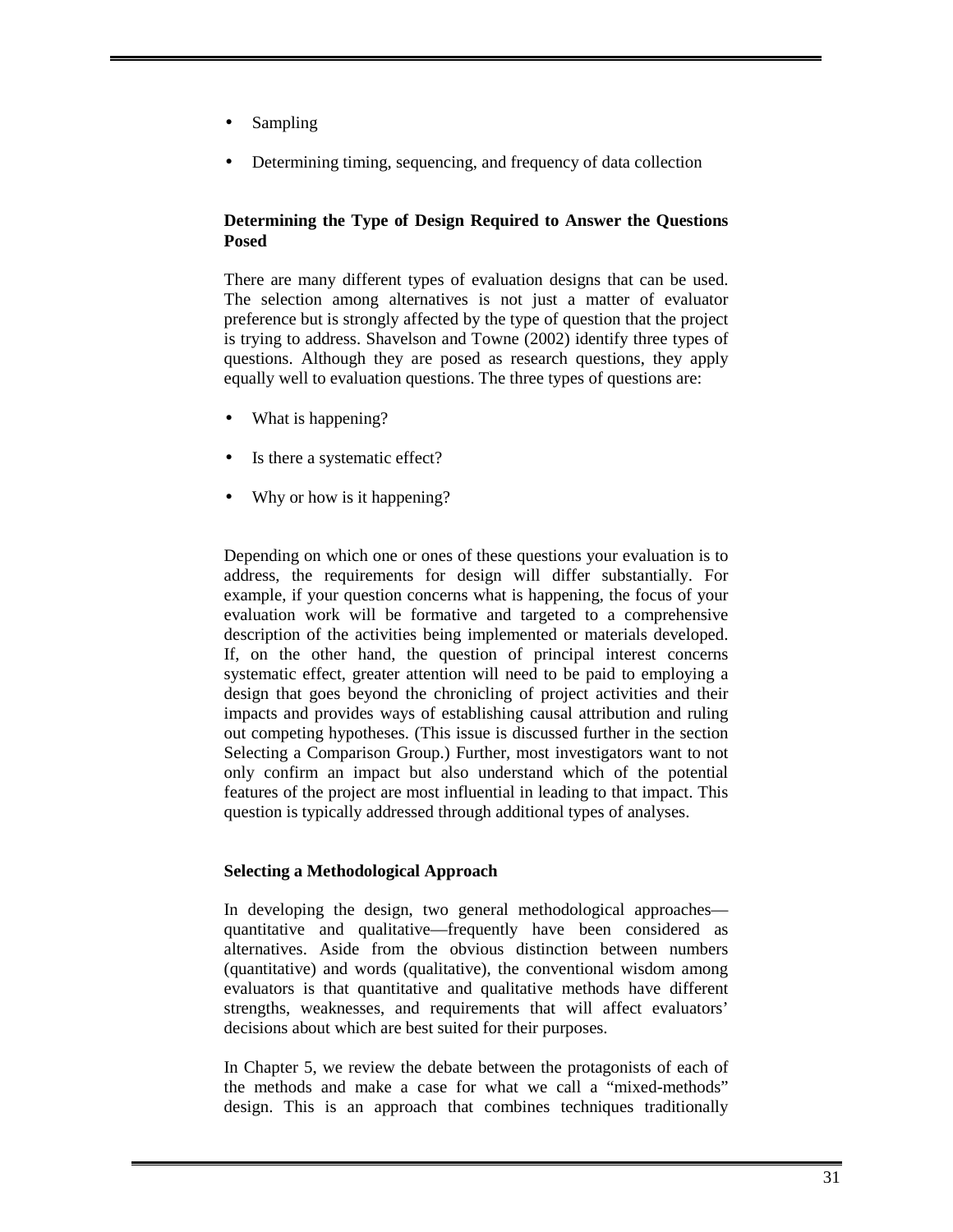labeled "quantitative" with those traditionally labeled "qualitative" to develop a full picture of why a project may or may not be having hopedfor results and to document outcomes. A number of factors need to be considered in reaching a decision regarding the methodologies that will be used. These include the questions being addressed, the time available, the skills of the existing or potential evaluators, and the type of data that will be seen as credible by stakeholders and critical audiences.

#### **Selecting a Comparison Group**

In project evaluation, especially summative evaluation, the objective is to determine whether or not a set of experiences or interventions results in a set of expected outcomes. The task is not only to show that the outcomes occurred, but to make the case that the outcomes can be attributed to the intervention and not to some other factors. This is Shavelson and Towne's second type of research question.

In classical evaluation design, this problem of attribution is addressed by randomly assigning the potential pool of participants into treatment and control or comparison groups. In the ideal world, NSF project evaluators would adopt this same approach so that competing hypotheses can be ruled out and external validity increased. A detailed discussion of factors to keep in mind in designing true experiments that meet the highest quality standards can be found in the *What Works Clearinghouse Study Review Standards* (2003).

Evaluators face two basic challenges: deciding when it is appropriate to conduct an experimental study and obtaining the sample needed to carry one out. Experimental studies are difficult to do and require considerable resources to carry out well (Rossi, Lipsey, and Freeman, 2003). Projects

that are at the proof of concept stage or are beginning to explore the utility of an approach are probably not the best candidates for experimental work—in all likelihood these are "what is happening" studies and require a focus on describing the intervention. Experimental studies typically are conducted when there is some evidence of success from preliminary work. Once such evidence is found, the next step is to test the intervention or activity under more rigorously controlled situations.

*In designing an evaluation it is important to address, rather than ignore, the attribution question.*

Having determined that an experimental study is appropriate, the next challenge is to determine a strategy for creating comparable treatment and comparison groups. There is no perfect way to do so, but if claims of effectiveness are to be made, every effort also must be made to create, or come as close as possible to creating, an evaluation design that meets what might be considered the "gold standard." Sometimes that can be done by providing attractive incentives for agreeing to be randomly assigned to either a treatment or a control group. Another strategy is to draw a comparison group from a waiting list (when one exists) and compare those who participated with those who also self-selected to participate but applied too late. Relatedly, when there are a sufficient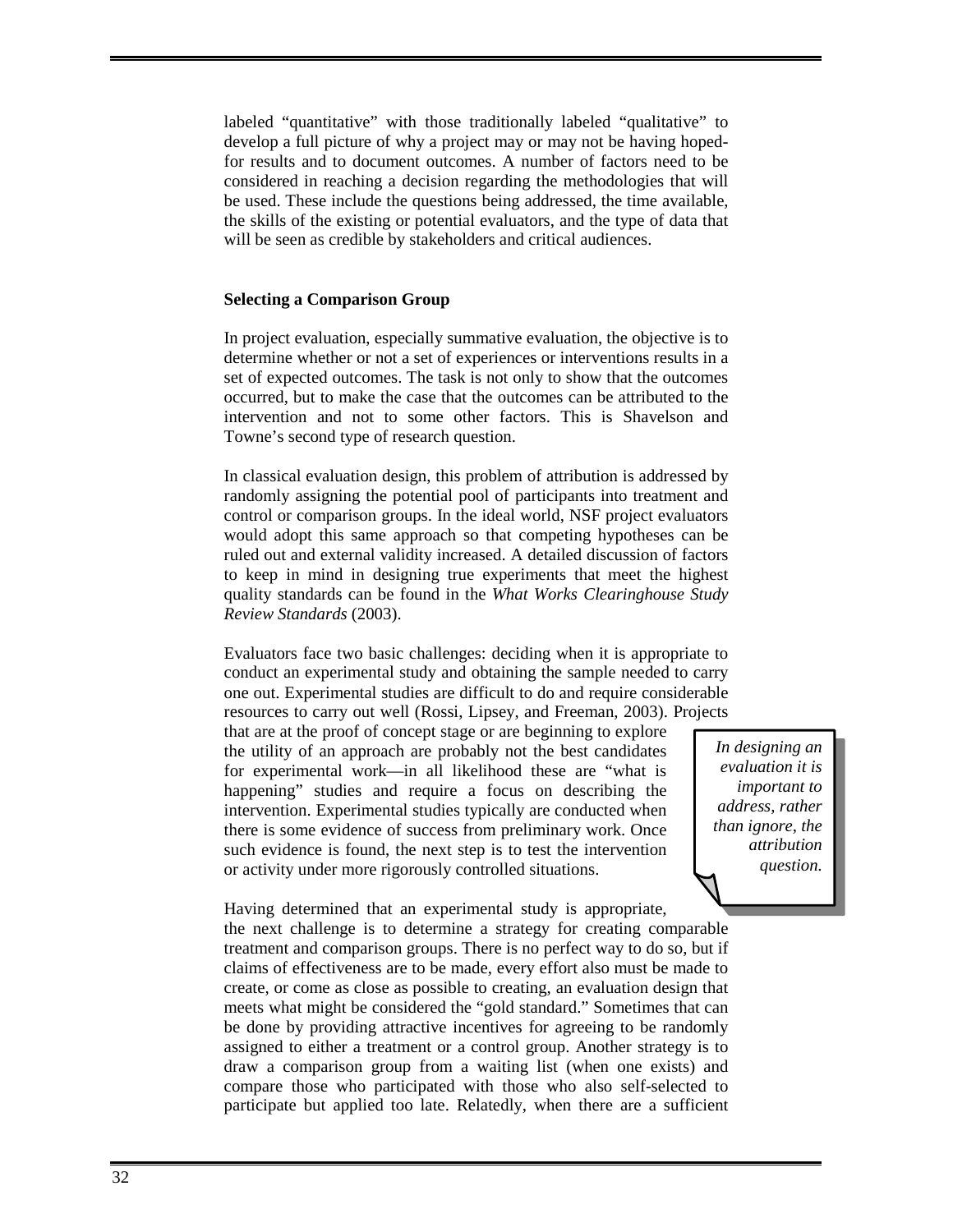number of applicants, those who apply could be randomly assigned to two groups: one that receives the treatment initially, and one that serves as a comparison group for a given length of time and then is allowed to participate.

If a true experimental design cannot be constructed, a quasi-experimental design, in which a matched (but not randomly assigned) comparison group is included, is a good fallback position. In other cases, it may be possible to use historical data as a benchmark against which to measure change, such as comparing a school's previous test score history to test scores after some experience or intervention has taken place. If the historical approach is adopted, it is important to rule out other events occurring over time that might also account for any changes noted. In dealing with student outcomes, it is also important to make sure that the sample of students is sufficiently large to rule out differences associated with different cohorts of students. To avoid what might be called a "crop effect," it is useful to compare average outcomes over several cohorts before the intervention with average outcomes for multiple cohorts after the intervention.

A third alternative is to look for relationships between levels of implementation of some program and the outcome variable(s) of interest (Horizon and Westat, 2001). To some extent, a set of internal comparison groups is created by drawing on actual implementation data or a surrogate, such as years in the program or level of treatment. For example, in a teacher enhancement project where teachers received different amounts of professional development, subgroups could be created (derived from teacher surveys and/or classroom observation) to categorize classrooms into high, medium, and low implementation status (assuming amount of professional development received is not correlated with some factor that might confound the interpretation of results). With this approach, the outcome of interest would be differences among the project subgroups. It is assumed in this design that there is generally a linear relationship between program exposure or implementation and change along some outcome dimension. The evaluation thus examines the extent to which differences in exposure or implementation relate to changes in outcomes. Here, too, it is important to examine the extent to which the groups are comparable on other variables that might relate to the outcome of interest to rule them out as competing explanations for differences that might be found.

Finally, checking the actual trajectory of change against the conceptual trajectory, as envisioned in the logic model, often provides support for the likelihood that impacts were, in fact, attributable to project activities. Confirmation does not, however, translate into proof of causality.

Evaluators should strive to use true experiments whenever appropriate and possible, but are cautioned not to abandon project evaluation if the requirements of a true experiment cannot be met. While the alternative methods do not provide the strong evidence that is obtained through a true experiment, they do add value and contribute to the knowledge base.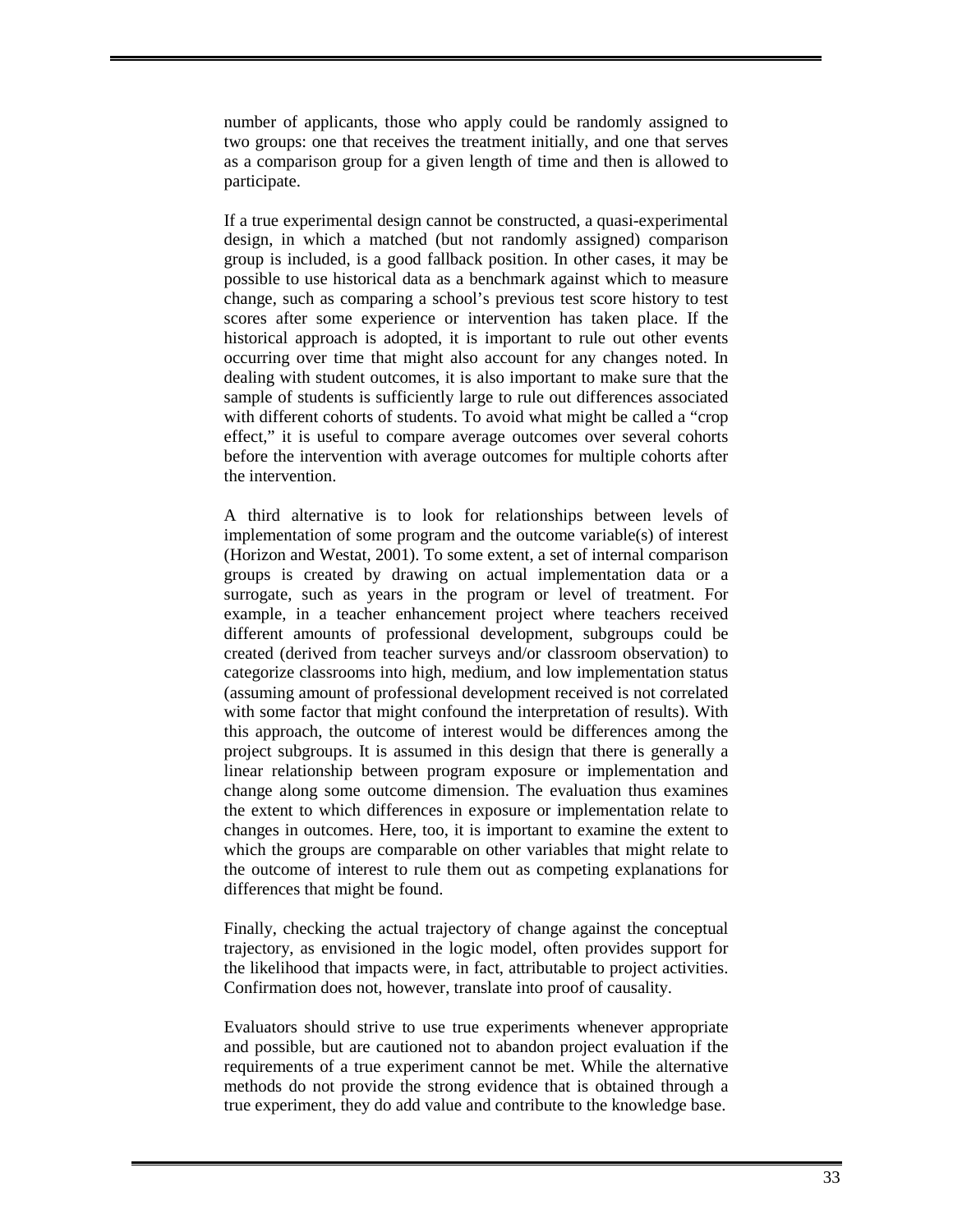#### **Sampling**

Except in rare cases when a project is very small and affects only a few participants and staff members, it is necessary to deal with a subset of sites and/or informants for budgetary and managerial reasons. Sampling thus becomes an issue in the development of an evaluation design. And the approach to sampling will frequently be influenced by the type of data collection method that has been selected.

The preferred sampling methods for quantitative studies are those that enable evaluators to make generalizations from the sample to the universe, e.g., all project participants, all sites, all parents. Random sampling is the appropriate method for this purpose. However, random sampling is not always possible.

The most common misconception about sampling is that large samples are the best way of obtaining accurate findings. While it is true that

larger samples will reduce **sampling error** (the probability that if another sample of the same size were drawn, different results might be obtained), sampling error is the smallest of the three components of error that affect the soundness of sample designs. Two other errors—**sample bias** (primarily due to loss of sample units) and **response bias** (responses or observations that do not reflect "true" behavior, characteristics, or attitudes)—are much more likely to jeopardize validity of findings (Sudman, 1976). When planning allocation of resources, evaluators should give priority to procedures that will reduce sample bias and response bias, rather than to the selection of larger samples.

*When planning allocation of resources, evaluators should give priority to procedures that will reduce sample bias and response bias, rather than to the selection of larger samples.*

Let us talk a little more about sample and response bias. Sample bias occurs most often because of nonresponse

(selected respondents or units are not available or refuse to participate, or some answers and observations are incomplete). Response bias occurs because questions are misunderstood or poorly formulated, or because respondents deliberately equivocate (for example, to protect the project being evaluated). In observations, the observer may misinterpret or miss what is happening. Exhibit 10 describes each type of bias and suggests some simple ways of minimizing it.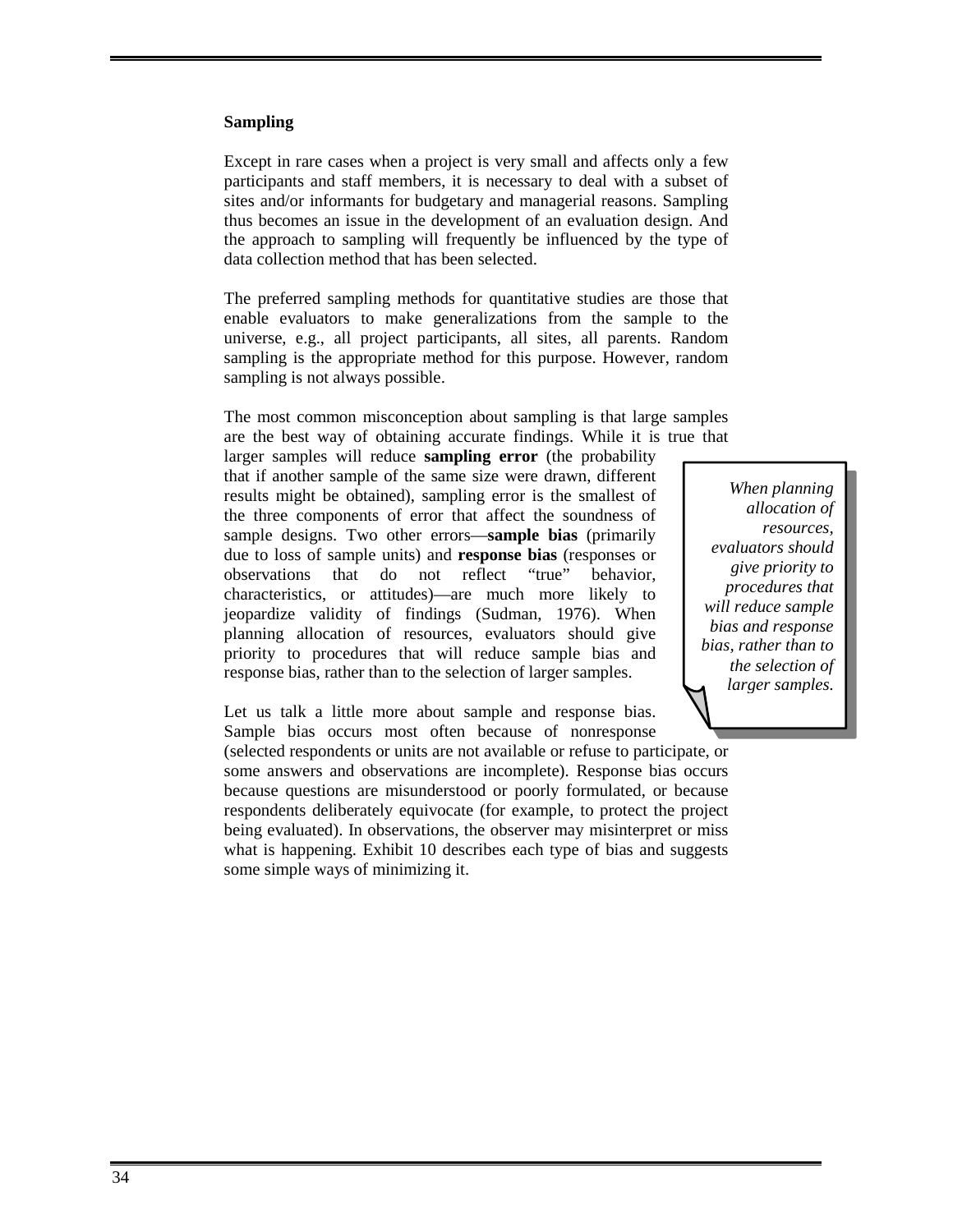| <b>Type</b>    | Cause                                                                                                                                              | Remedies                                                                                                                                                                                                                                                                                                            |
|----------------|----------------------------------------------------------------------------------------------------------------------------------------------------|---------------------------------------------------------------------------------------------------------------------------------------------------------------------------------------------------------------------------------------------------------------------------------------------------------------------|
| Sampling Error | Using a sample, not the entire<br>population to be studied.                                                                                        | Larger samples, which reduce but do not eliminate<br>sampling error.                                                                                                                                                                                                                                                |
| Sample Bias    | Some of those selected to participate<br>did not do so or provided incomplete<br>information.                                                      | Repeated attempts to reach nonrespondents;<br>prompt and careful editing of completed<br>instruments to obtain missing data; comparison of<br>characteristics of nonrespondents with those of<br>respondents to describe any suspected differences<br>that may exist.                                               |
| Response Bias  | Responses do not reflect "true"<br>opinions or behaviors because<br>questions were misunderstood or<br>respondents chose not to tell the<br>truth. | Careful pretesting of instruments to revise<br>misunderstood, leading, or threatening questions.<br>No remedy exists for deliberate equivocation in<br>self-administered questionnaires, but it can be<br>spotted by careful editing. In personal interviews,<br>this bias can be reduced by a skilled interviewer. |

**Exhibit 10.—Three types of errors and their remedies** 

Statistically valid generalizations are seldom a goal of qualitative evaluation; rather, the qualitative investigation is primarily interested in locating information-rich cases for study in depth. Purposeful sampling is therefore practiced, and it may take many forms. Instead of studying a random sample or a stratified sample of a project's participants, an evaluation may focus on the lowest achievers admitted to the program, or those who have never participated in a similar program, or participants from related particular regions. In selecting classrooms for observation of the implementation of an innovative practice, the evaluation may use deviant-case sampling, choosing one classroom where the innovation is reported as "most successfully" implemented and another where major problems are reported. Depending on the evaluation questions to be answered, many other sampling methods, including maximum variation sampling, critical case sampling, or even typical-case sampling, may be appropriate (Patton, 2001). The appropriate size of the sample may also differ when the different methodologies are adopted, with precision in numbers based on statistical considerations playing a much larger role for the quantitative approach.

In many evaluations, the design calls for studying a population at several points in time, e.g., students in the 9th grade and then again in the 12th grade. There are two ways to do this. In a longitudinal approach, data are collected from the same individuals at designated time intervals; in a cross-sectional approach, new samples are drawn for each successive data collection. While longitudinal designs that require collecting information from the same students or teachers at several points in time are best in most cases, they are often difficult and expensive to carry out both because students and teachers move and because linking individuals' responses over time is complicated. Furthermore, loss of respondents because of failure to locate or to obtain cooperation from some segments of the original sample is often a major problem. Depending on the nature of the evaluation and the size of the population studied, it may be possible to obtain good results with cross-sectional designs.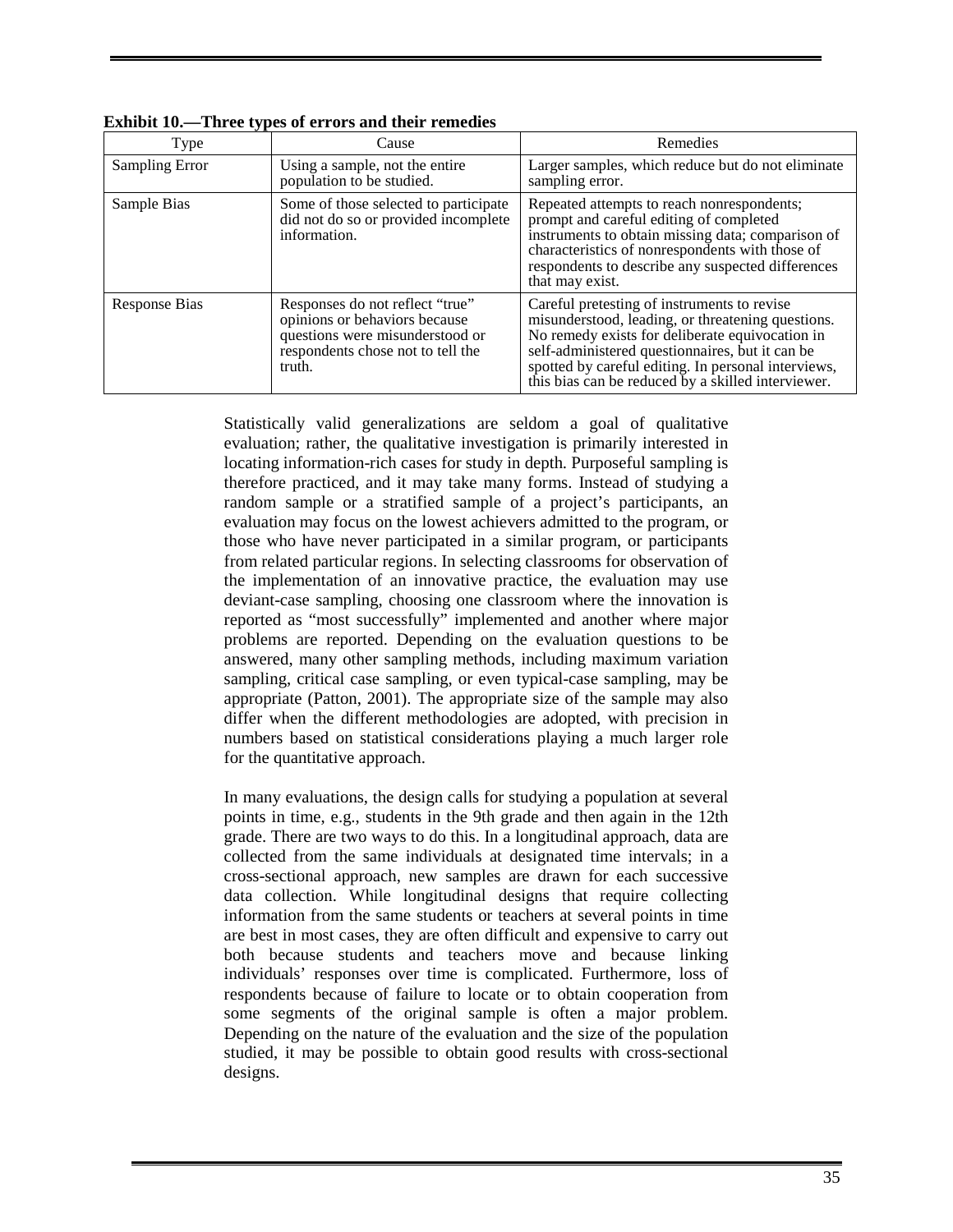#### **Timing, Sequencing, and Frequency of Data Collection**

*Project evaluations are stronger when data are collected in at least two points in time.* 

The evaluation questions and the analysis plan largely determine when data should be collected and how often various data collections should be scheduled. In mixed-methods designs, when the findings of qualitative data collection affect the structuring of quantitative instruments (or vice versa), proper sequencing is crucial. As a general rule, project evaluations are stronger when data are collected at least two points in time: before an innovation is first introduced and after it has been in operation for a sizable period of time. Studies looking at program sustainability need at least one additional point of evidence: data on the program after it

has been established and initial funding is completed.

All project directors find that both during the design phase, when plans are being crafted, and later, when fieldwork gets underway, some modifications and tradeoffs are necessary. Budget limitations, problems in accessing fieldwork sites and administrative records, and difficulties in recruiting staff with appropriate skills are among the recurring problems that should be anticipated as far ahead as possible during the design phase, but that also may require modifying the design at a later time.

What tradeoffs are least likely to impair the integrity and usefulness of an evaluation, if the evaluation plan as designed cannot be fully implemented? A good general rule for dealing with budget problems is to sacrifice the number of cases or the number of questions to be explored (this may mean ignoring the needs of some low-priority stakeholders), but to preserve the depth necessary to fully and rigorously address the issues targeted. If you are having problems gaining cooperation, you may need to transfer resources from services to incentives for participation. Sometimes a year of planning must be substituted for a year of implementation in complex studies.

Once decisions are reached regarding the actual aspects of your evaluation design, it is useful to summarize these decisions in a design matrix. Exhibits 11a and 11b present the shell for each matrix using projects from the Minority Research Fellowship Program (MRFP) as an illustrative example. This matrix is also very useful later on when it is time to write a final report (see Chapter 4).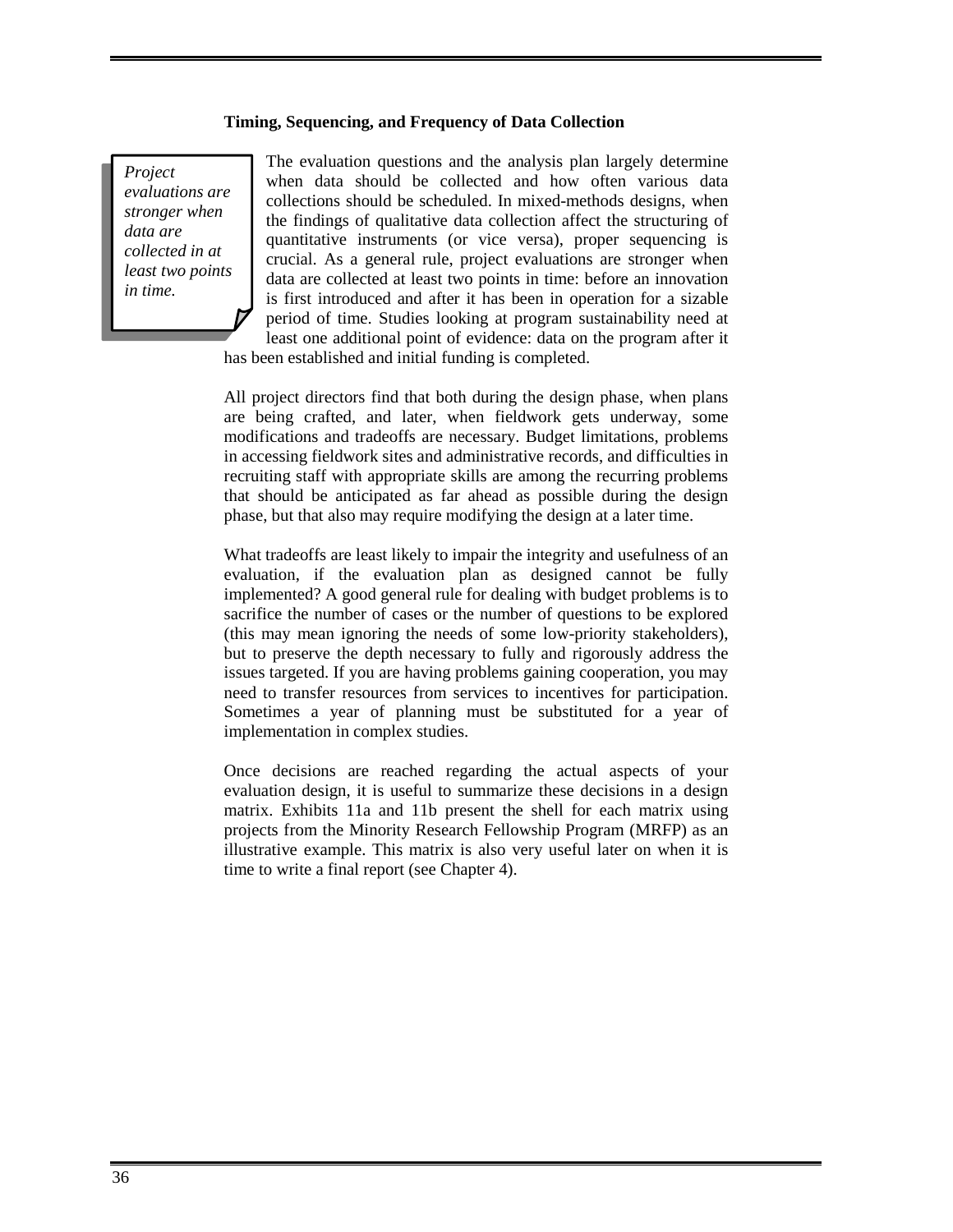|                                              | Data collection activities |        |            |                     |               |  |
|----------------------------------------------|----------------------------|--------|------------|---------------------|---------------|--|
| <b>Study focus</b>                           | Document                   | Mail   | Telephone  | <b>Bibliometric</b> | National data |  |
|                                              | review                     | survey | interviews | measures            | analysis      |  |
| What did MRFP awardees do during their       |                            |        | ✓          |                     |               |  |
| award period? In an extension if granted?    |                            |        |            |                     |               |  |
| Specifically, and as appropriate for         |                            |        |            |                     |               |  |
| postdoctoral scholars, to what extent have   |                            |        |            |                     |               |  |
| the individual research projects of the      |                            |        |            |                     |               |  |
| postdoctoral Fellows achieved their          |                            |        |            |                     |               |  |
| narrower and immediate scientific goals?     |                            |        |            |                     |               |  |
| To what extent is this reflected in the      |                            |        |            |                     |               |  |
| formal scientific record as publications and |                            |        |            |                     |               |  |
| presentations?                               |                            |        |            |                     |               |  |
| How if at all did MRFP awardees use their    |                            |        |            |                     |               |  |
| experience to shape their career direction   |                            |        |            |                     |               |  |
| and development?                             |                            |        |            |                     |               |  |
| How do employment and activity patterns      |                            |        |            |                     |               |  |
| among MRFP awardees compare with             |                            |        |            |                     |               |  |
| patterns in national data on Ph.D.           |                            |        |            |                     |               |  |
| recipients who have been postdoctoral        |                            |        |            |                     |               |  |
| researchers? How does the NSF proposal       |                            |        |            |                     |               |  |
| and award history of MRFP awardees           |                            |        |            |                     |               |  |
| compare with that of other faculty           |                            |        |            |                     |               |  |
| members who received Ph.D.s in the fields    |                            |        |            |                     |               |  |
| and time period covered by the MRFP          |                            |        |            |                     |               |  |
| awardees?                                    |                            |        |            |                     |               |  |

| Exhibit 11a.—Matrix showing crosswalk of study foci and data collection activities |  |  |  |
|------------------------------------------------------------------------------------|--|--|--|
|------------------------------------------------------------------------------------|--|--|--|

| Exhibit 11b.-Crosswalk of study sample and data collections activities |  |  |  |
|------------------------------------------------------------------------|--|--|--|
|                                                                        |  |  |  |

|                                  | Data collection activities |        |            |              |               |
|----------------------------------|----------------------------|--------|------------|--------------|---------------|
| <b>Study sample</b>              | Document                   | Mail   | Telephone  | Bibliometric | National data |
|                                  | review                     | survey | interviews | measures     | analysis      |
| All MRFP awardees $(n=157)$      |                            |        |            |              |               |
| Sample of MRFP awardees $(n=30)$ |                            |        |            |              |               |

#### **References**

- Berkowitz, S., Silverstein, G., Frechtling, J., Zhang, X., Lauman, B., Putman, H., & Segal, E. (2009) *Evaluation Plan: Quantitative Evaluation of the ADVANCE Program.*
- Bloom, H. (2005). Randomizing groups to evaluate place-based programs. In *Learning More from Social Experiments: Evolving Analytical Approaches,* edited by H.S. Bloom, 115–172. New York: Russell Sage.
- Department of Education. (2003). *What Works Clearinghouse Study Review Standards.*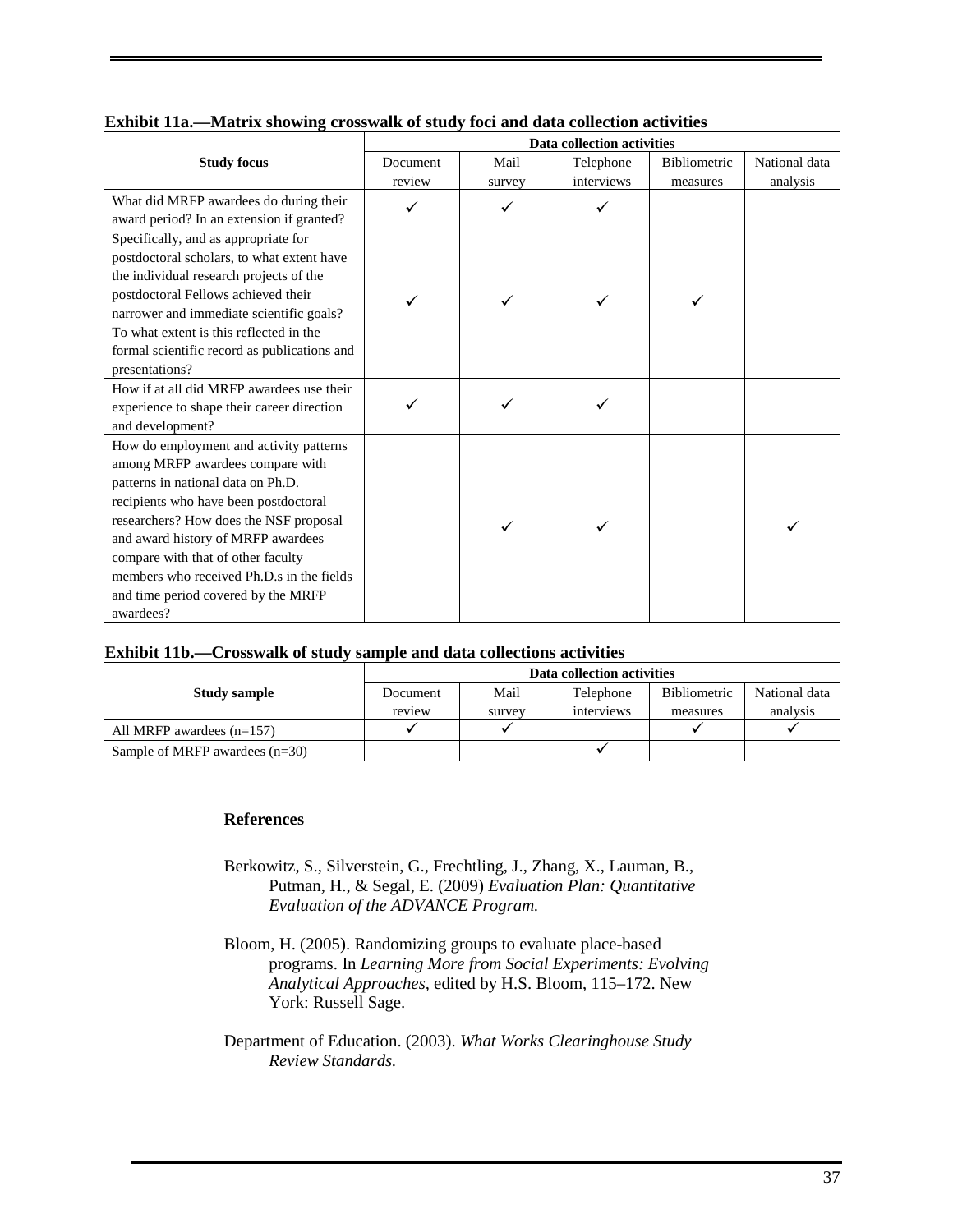- Frechtling, J. (2007). *Logic Modeling Methods in Program Evaluation*. San Francisco, CA: Jossey-Bass.
- Horizon and Westat. (2001). *Revised Handbook for Studying the Effects of the LSC on Students*. Rockville, MD: Westat.
- Patton, M.Q. (2001). *Qualitative Evaluation and Research Methods*. 3rd Ed. Newbury Park, CA: Sage.
- Rossi, P., Lipsey, M., and Freeman, H. (2004). *Evaluation: A Systemic Approach.* 7th Ed. Thousand Oaks, CA: Sage.
- Shavelson, R., and Towne, L. (Eds.). (2002). *Scientific Research in Education*. Washington, DC: National Academy Press.
- Sudman, S. (1976). *Applied Sampling*. New York: Academic Press.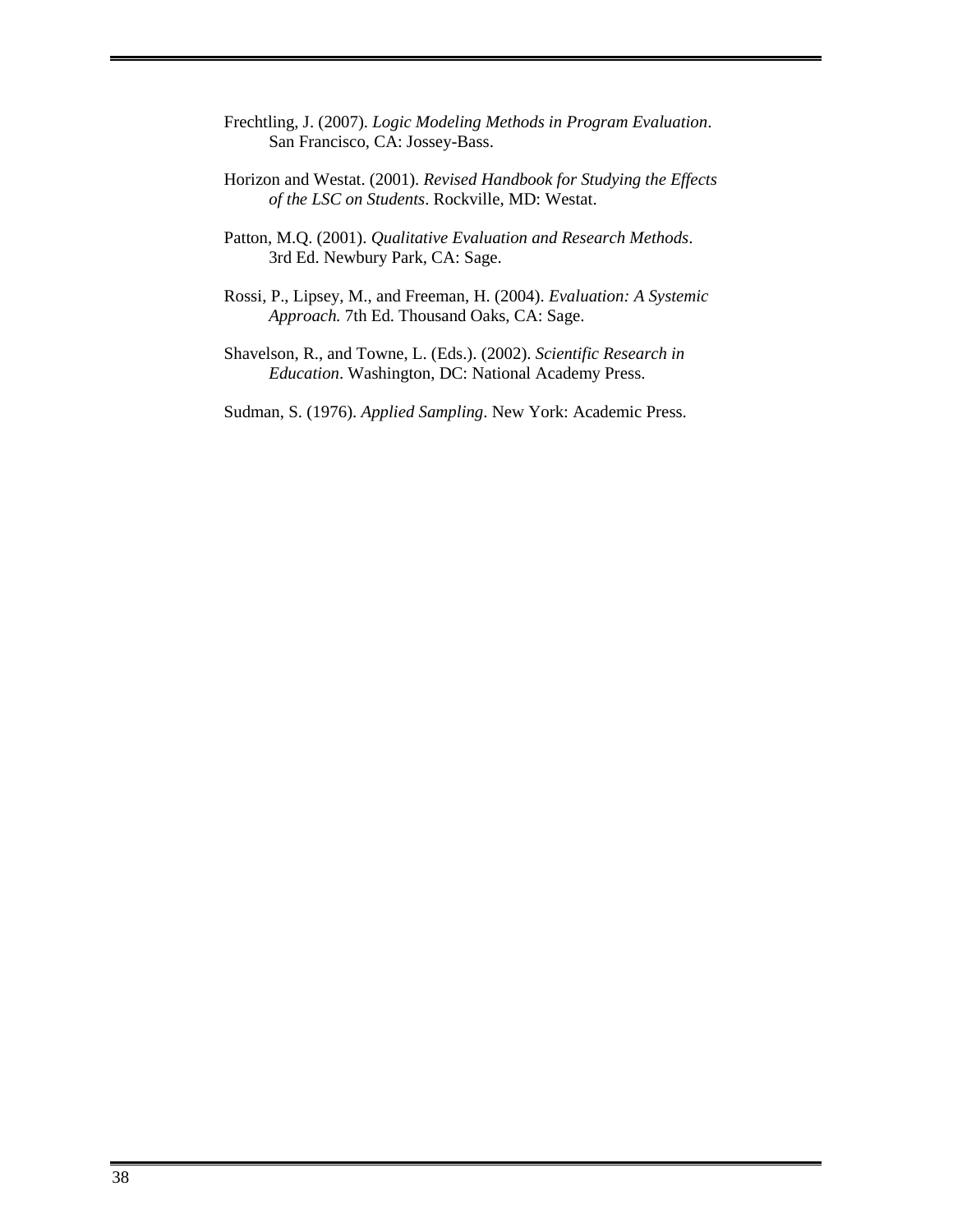# **THE EVALUATION PROCESS: CARRYING OUT THE STUDY AND REPORTING 4 Chapter**

In this section we discuss the steps to be undertaken after a design has been developed:

- Conducting the data collection
- Analyzing the data
- Reporting the findings
- Disseminating the information

#### **Conducting the Data Collection**

Once the appropriate information-gathering techniques have been determined, the information must be gathered. Both technical and political issues need to be addressed.

- Obtain necessary clearances and permission.
- Consider the needs and sensitivities of the respondents.
- Make sure your data collectors are adequately trained and will operate in an objective, unbiased manner.
- Obtain data from as many members of your sample as possible.
- Cause as little disruption as possible to the ongoing effort.

First, before data are collected, the necessary clearances and permission must be obtained. Many school systems have a set of established procedures for gaining clearance to collect data on students, teachers, or projects. Issues may include identification of persons to receive/review a copy of the report, restrictions on when data can be collected, and procedures to safeguard the privacy of students or teachers. Parental permission is frequently a requirement for children, and informed consent may be required for adults. Universities have their own set of review requirements, with Institutional Review Board approval being required almost universally. It is important to find out what these procedures are and to

*Many groups, especially school systems, have a set of established procedures for gaining clearance to collect data on students, teachers, or projects.* 

address them as early as possible, preferably as part of the initial proposal development. When seeking cooperation, it is always helpful to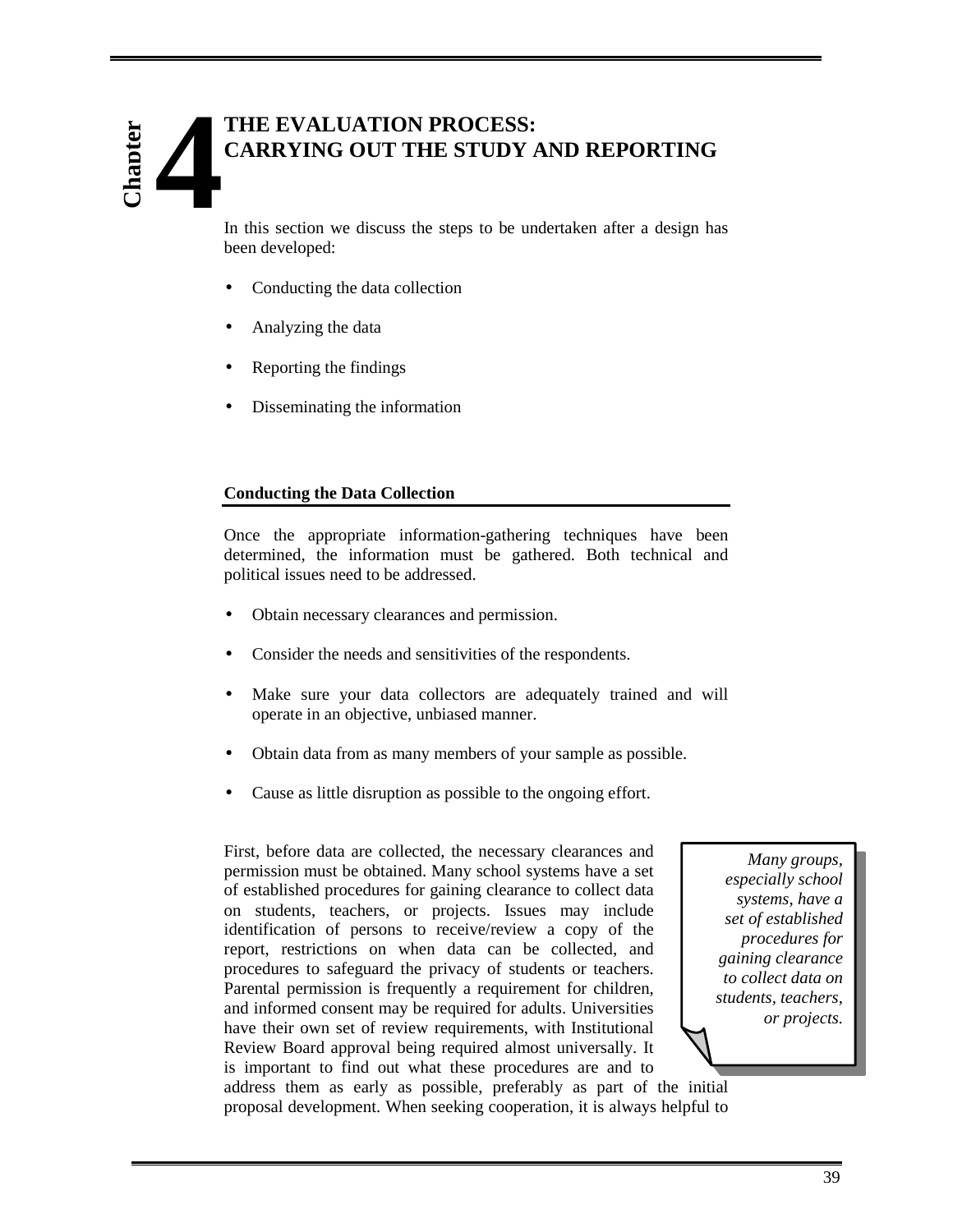offer to provide information to the participants on what is learned, either through personal feedback or a workshop in which findings can be discussed. If this is too time consuming, a copy of the report or executive summary may well do. The main idea here is to provide incentives for people or organizations to take the time to participate in your evaluation.

Second, the needs of the participants must be considered. Being part of

*Participants should be told clearly and honestly why the data are being collected and how the results will be used.* 

an evaluation can be very threatening to participants, and they should be told clearly and honestly why the data are being collected and how the results will be used. On most survey-type studies, assurances are provided that no personal repercussions will result from information presented to the evaluator and, if at all possible, individuals and their responses will not be publicly associated in any report. This guarantee of anonymity frequently makes the difference between a cooperative and a recalcitrant respondent.

There may, however, be some cases when identification of the respondent is deemed necessary, perhaps to enforce the credibility of an assertion. In studies that use qualitative methods, it may be more difficult to report all findings in ways that make it impossible to identify a participant. In qualitative studies, the number of respondents is often quite small, especially if one is looking at respondents with characteristics that are of special interest in the analysis (for example, older teachers or teachers who hold graduate degrees). Thus, even if a finding does not name the respondent, it may be possible for someone (a colleague, an administrator) to identify a respondent who made a critical or disparaging comment in an interview. In such cases, the evaluation should include a step wherein consent is obtained before including such information. Consent may also be advisable where a sensitive comment is reported, despite the fact that the report itself includes no names. Common sense is the key here. The American Evaluation Association (AEA) has a set of guiding principles for evaluators (AEA, 2005) that provide some very important tips in this area under the heading "Respect for People."

Third, data collectors must be carefully trained and supervised, especially where multiple data collectors are used. This training should

include providing the data collectors with information about the culture and rules of the community in which they will be interacting (especially if the community differs from that of the data collector) as well as technical information. It is important that data collectors understand the idiom of those with whom they will be interacting so that two-way communication and understanding can be maximized.

The data collectors must be trained so that they all see things in the same way, ask the same questions, and use the same prompts. It is important to establish inter-rater reliability: when ratings or categorizations of data collectors for the same event are compared, an inter-rater reliability of 80 percent or more is

*Periodic checks need to be carried out to make sure that well-trained data collectors do not "drift" away from the prescribed procedures over time.*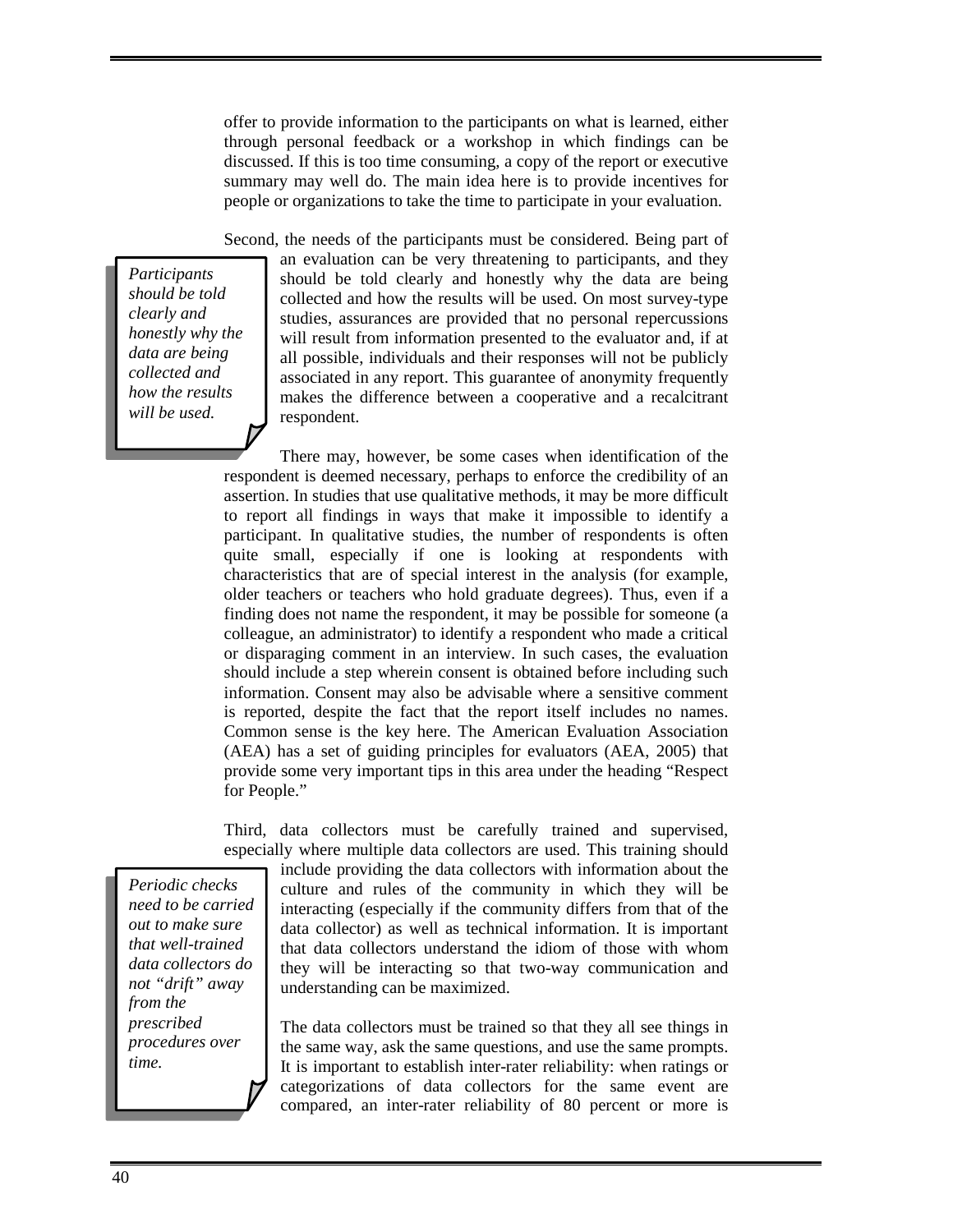desired. Periodic checks need to be conducted to make sure that welltrained data collectors do not "drift" away from the prescribed procedures over time. Training sessions should include performing the actual task (extracting information from a database, conducting an interview, performing an observation), role-playing (for interviews), and comparing observation records of the same event by different observers.

When the project enters a new phase (for example, when a second round of data collection starts), it is usually advisable to schedule another training session and to check inter-rater reliability again. If funds and technical resources are available, other techniques (for example, videotaping of personal interviews or recording of telephone interviews) can also be used for training and quality control after permission has been obtained from participants.

Evaluations need to include procedures to guard against possible distortion of data because of well intended but inappropriate "coaching" of respondents—an error frequently made by inexperienced or overly enthusiastic staff. Data collectors must be warned against providing value-laden feedback to respondents or engaging in discussions that might well bias the results. One difficult but important task is understanding one's own biases and making sure that they do not interfere with the work at hand. This is a problem all too often encountered when dealing with volunteer data collectors, such as parents in a school or teachers in a center, or teaching assistants at a university. They volunteer because they are interested in the project that is being evaluated or are advocates for or critics of it. Unfortunately, the data they produce may reflect their own perceptions of the project, as much as or more than that of the respondents, unless careful training is undertaken to avoid this "pollution." Bias or perceived bias may compromise the credibility of the findings and the ultimate use to which they are put. An excellent source of information on these issues is the section on accuracy standards in *The Program Evaluation Standards* (Joint Committee on the Standards for Educational Evaluation, 2010).

Fourth, try to get data from as many members of your sample as possible. The validity of your findings depends not only on how you select your sample, but also on the extent to which you are successful in obtaining data from those you have selected for study. It is important to follow up with individuals who are nonresponsive to the initial contact to try to get them to participate to avoid bias in your respondent sample. This can mean sending surveys out two to three times or rescheduling interviews or observations on multiple occasions. Newcomer and Triplett (2004) say that nonresponse is usually a concern. They say that a response rate of 70 percent or higher is considered to be high quality and recommend some adjustment, such as weighting, for

*It is important to follow up with individuals who are nonresponsive to the initial contact to try to get them to participate.* 

response rates between 50 and 70 percent. Wherever possible, assessing whether there is some systematic difference between those who respond and those who do not is always advisable. If differences are found, they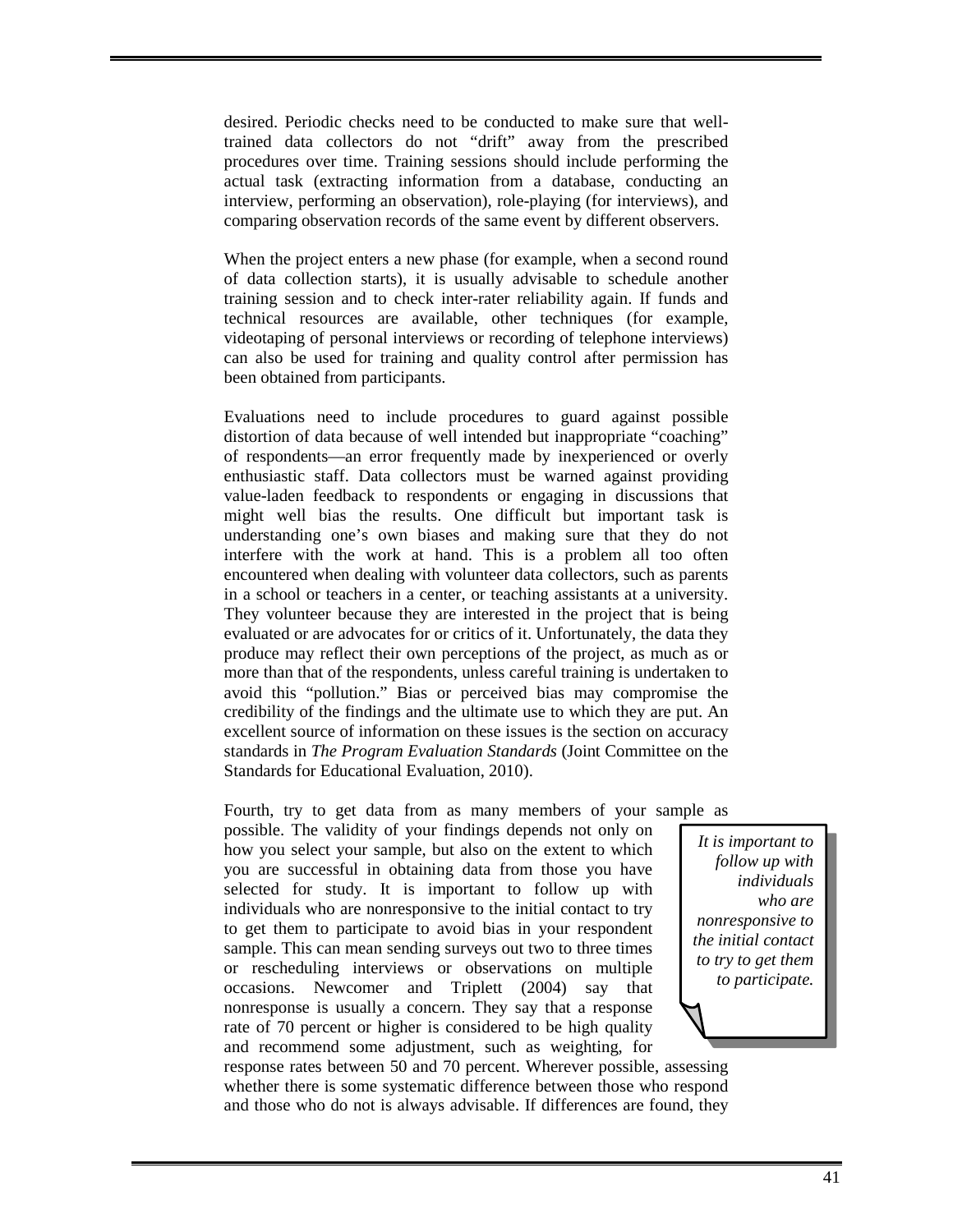should be noted and the impact on the generalizability of findings recorded.

An important, but often ignored, step is gathering data from those who may have been part of a treatment initially but dropped out along the way. Following up on these ex-participants provides a fuller picture of impacts on the treatment group, as well as an assessment of the impacts of dropping out.

Finally, the data gathering should cause as little disruption as possible. Among other things, this means being sensitive to the schedules of the people or the project. It also may mean changing approaches as situations come up. For example, instead of asking a respondent to provide data on the characteristics of project participants—a task that may require considerable time for the respondent to pull the data together and develop summary statistics—the data collector may need to work from raw data, applications, monthly reports, etc., and personally do the compilation.

#### **Analyzing the Data**

Once the data are collected, they must be analyzed and interpreted. The steps followed in preparing the data for analysis and interpretation differ, depending on the type of data. The interpretation of qualitative data may in some cases be limited to descriptive narratives, but other qualitative data may lend themselves to systematic analyses through the use of quantitative approaches such as thematic coding or content analysis. Analysis includes several steps:

- Check the raw data and prepare them for analysis.
- Conduct initial analysis based on the evaluation plan.
- Conduct additional analyses based on the initial results.
- Integrate and synthesize findings.

The first step in quantitative data analysis is checking data for responses that may be out of line or unlikely. Such instances include selecting more than one answer when only one can be selected, always choosing the third alternative on a multiple-choice test of science concepts, reporting allocations of time that add up to more than 100 percent, giving inconsistent answers, etc. Where such problematic responses are found, it may be necessary to eliminate the item or items from the data to be analyzed.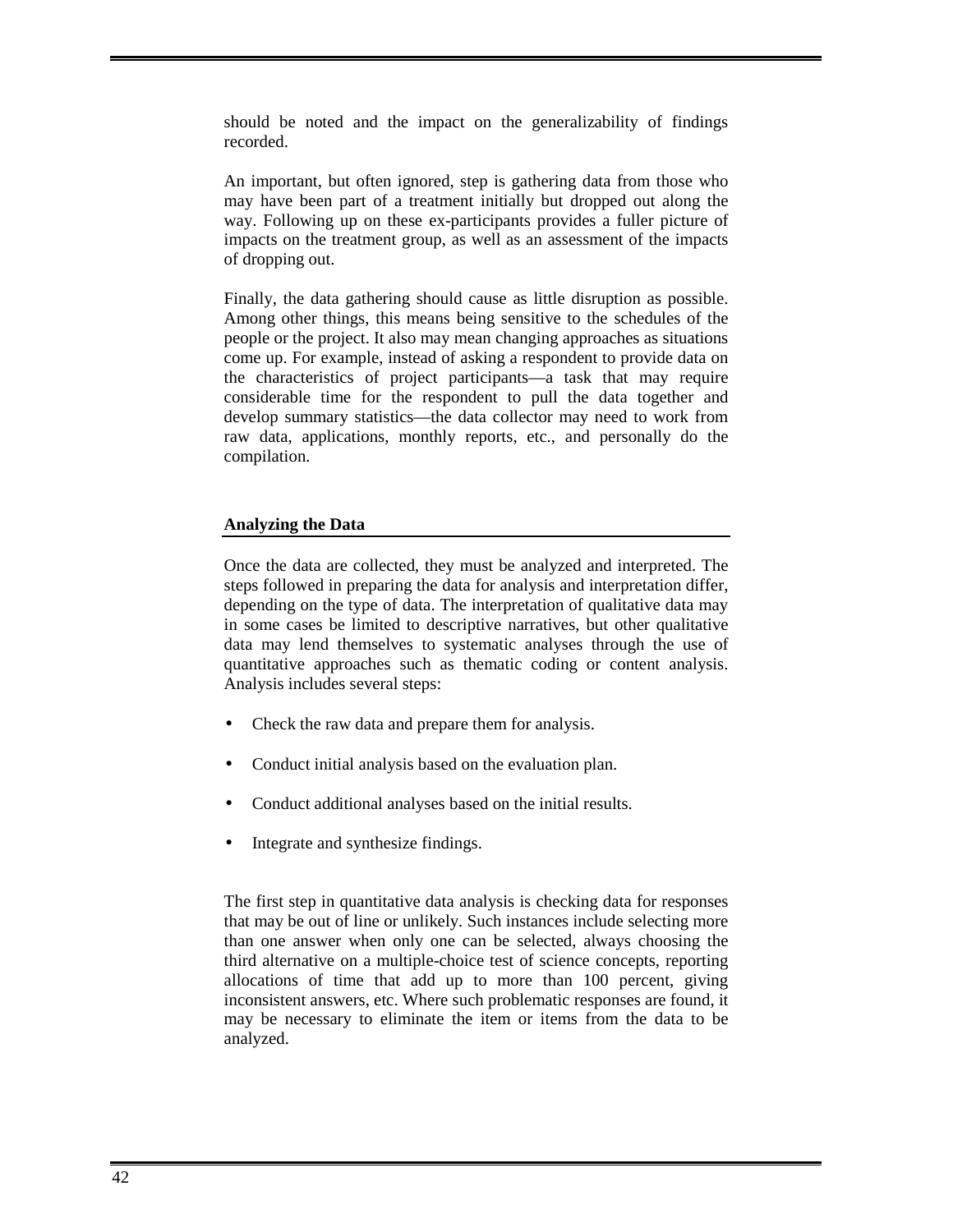After this is done, the data are prepared for computer analysis; usually this involves coding and entering (keying or scanning) the data with verification and quality control procedures in place.

The next step is to carry out the data analysis specified in the evaluation plan. While new information gained as the evaluation evolves may well cause some analyses to be added or subtracted, it is a good idea to start with the set of analyses that seemed originally to be of interest. Statistical programs are available on easily accessible software that make the data analysis task considerably easier today than it was 25 years ago. Analysts still need to be careful, however, that the data sets they are using meet the assumptions of the technique being used. For example, in the analysis of quantitative data, different approaches may be used to analyze continuous data as opposed to categorical data. Using an incorrect technique can result in invalidation of the whole evaluation project. Increasingly, computerized systems for qualitative analysis are being used to manage the large sets of narrative data. These provide support to the analyst and a way of managing the large amounts of data that are typically collected (but do not eliminate the need for careful analysis and decision making on the part of the evaluator).

It is very likely that the initial analyses will raise as many questions as they answer. The next step, therefore, is conducting a second set of analyses to further address these questions. If, for example, the first

analysis looked at overall teacher performance, a second analysis might subdivide the total group into subunits of particular interest—e.g., more experienced versus less experienced teachers; teachers rated very successful by mentors versus teachers rated less successful—and examine whether any significant differences were found between them. These reanalysis cycles can go through several iterations as emerging patterns of data suggest other interesting avenues to explore. Sometimes the most intriguing results emerge from the data;

*It is very likely that the initial analyses will raise as many questions as they answer.* 

they are ones that were not anticipated or sought despite the thoroughness of your initial analysis plan. In the end, it becomes a matter of balancing the time and money available against the inquisitive spirit in deciding when the analysis task is completed.

It should be noted that we have not attempted to go into any detail on the different statistical techniques that might be used for quantitative analysis. Indeed, this discussion is the subject of many books and textbooks. Suffice it to say that most evaluations rely on fairly simple descriptive statistics—means, frequencies, etc. However, where more complex analyses and causal modeling are derived, evaluators will need to use analyses of variance, regression analysis, Hierarchical Linear Modeling, or for structural equation modeling.

The final task is to present the results of the varied analyses, to integrate the separate analyses into an overall picture, and to develop conclusions regarding what the data show. Sometimes this integration of findings becomes very challenging, as the different data sources do not yield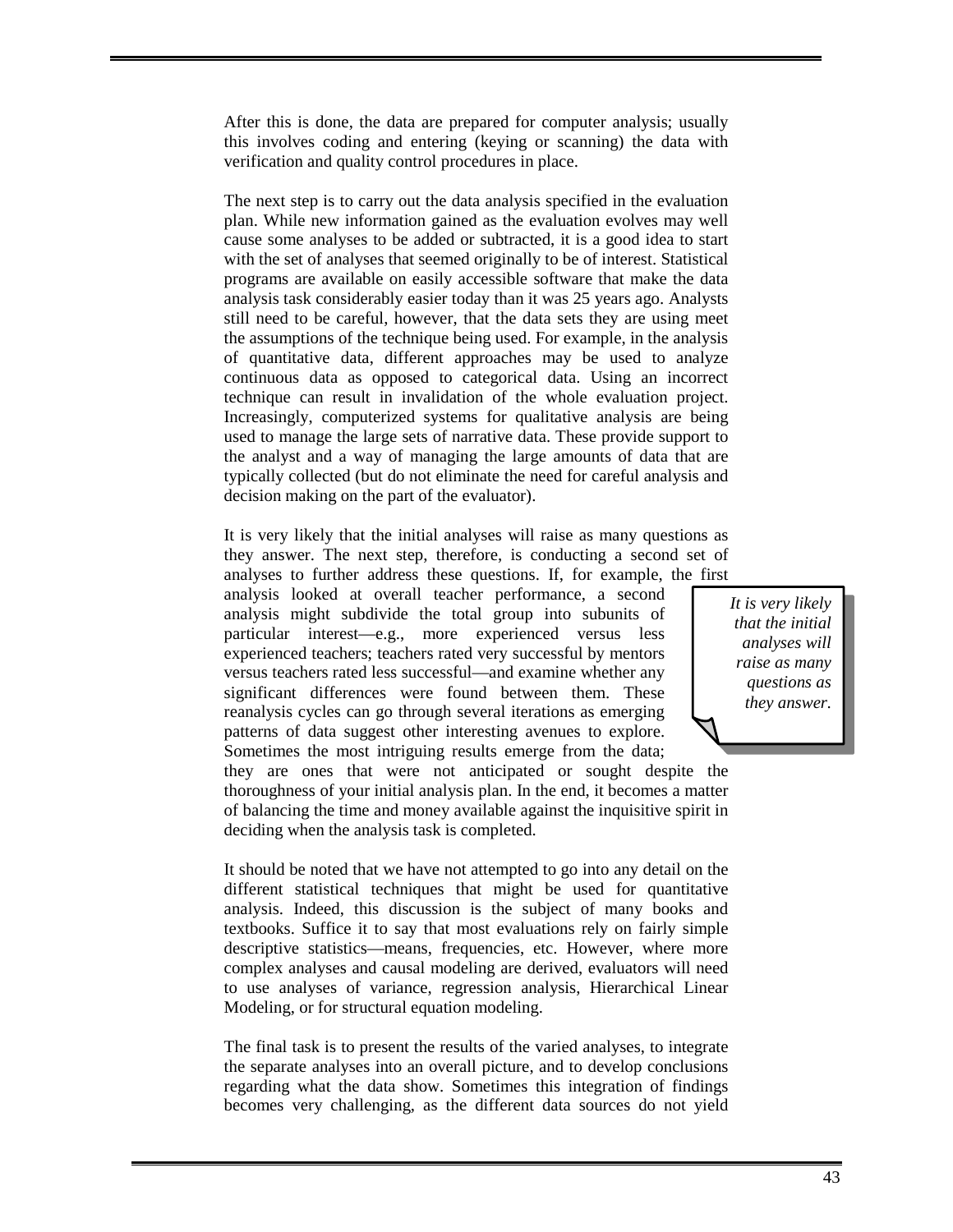completely consistent findings. While it is preferable to be able to produce a report that reconciles differences and explains the apparent contradictions, sometimes the findings must simply be allowed to stand as they are, unresolved and, it is hoped, thought provoking.

#### **Reporting the Findings**

The next stage of the project evaluation is reporting what has been found. This requires pulling together the data collected, distilling the findings in light of the questions the evaluation was originally designed to address, and disseminating the findings.

Formal reports developed by evaluators typically include six major sections:

- **Background**
- Evaluation study questions
- Evaluation procedures
- Data analyses
- **Findings**
- Conclusions (and recommendations)

#### **Background**

The background section describes (1) the problem or needs addressed, (2) a literature review, if relevant, (3) the stakeholders and their information needs, (4) the participants, (5) the project's objectives, (6) the activities and components, (7) location and planned longevity of the project, (8) the resources used to implement the project, and (9) the project's expected measurable outcomes.

Notable constraints that existed in what the evaluation was able to do are also pointed out in this section. For example, it may be important to point out that conclusions are limited by the fact that no appropriate comparison group was available or that only the short-term effects of program participation could be examined.

#### **Evaluation Study Questions**

An evaluation is based on the need for specific information, and stakeholders, such as Congress, NSF-funded program and project directors, and the participants, have somewhat different information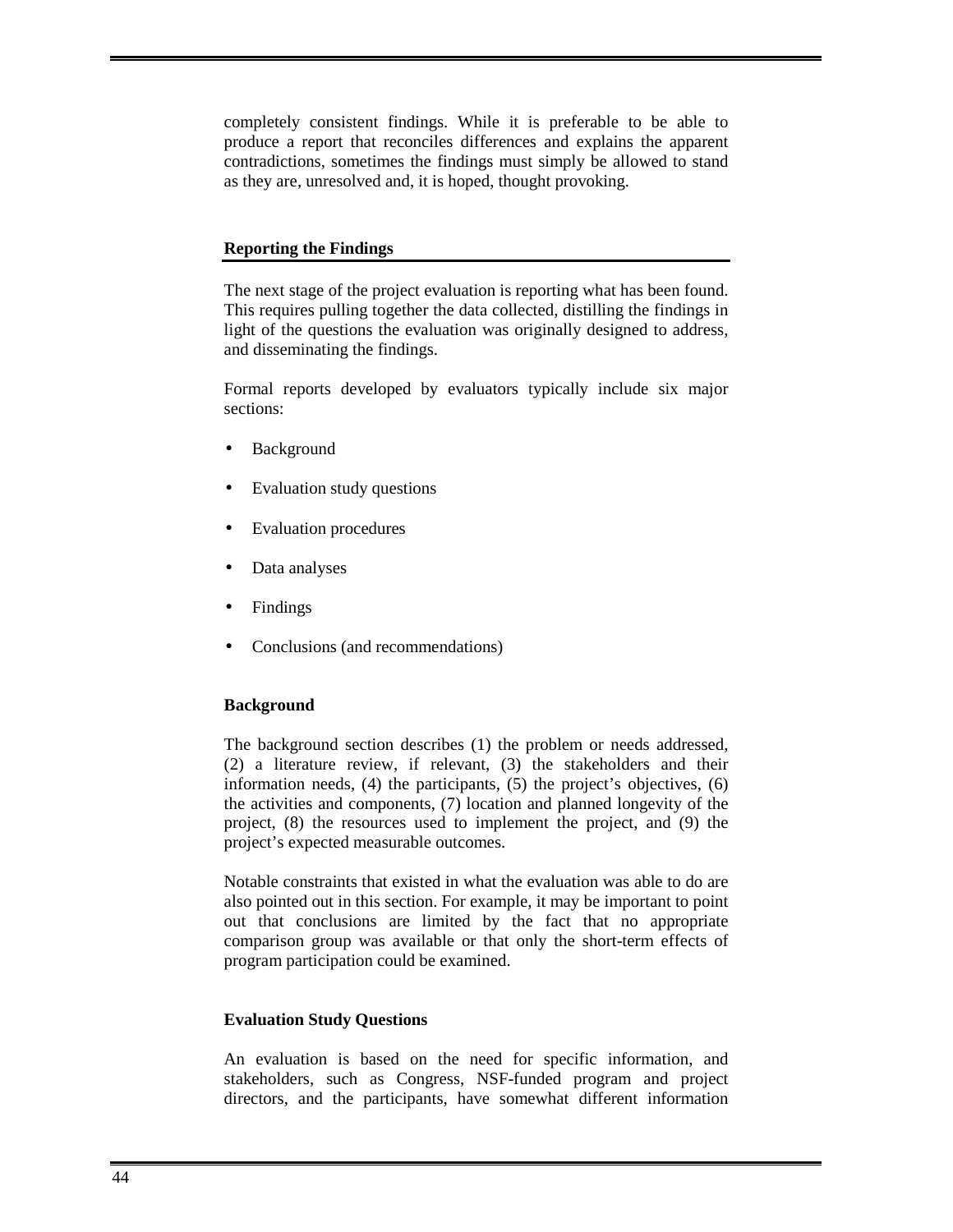needs. There are many questions to be asked about a project, and they cannot be answered at one time. This section of the report describes the questions that the study addressed. As relevant, it also points out some important questions that could not be addressed because of factors such as time, resources, or inadequacy of available data collection techniques.

#### **Evaluation Procedures**

This section of the report describes the groups that participated in the evaluation study. It describes who these groups were and how the particular sample of respondents included in the study was selected from the total population available, if sampling was used. Important points noted are how representative the sample was of the total population, whether the sample volunteered (self-selected) or was chosen using some sampling strategy by the evaluator, and whether or not any comparison or control groups were included. If comparison groups were included, it is important to provide data attesting to their equivalence or indicate how the problem of imperfect equivalence was addressed.

This section also describes the types of data collected and the instruments used for the data collection activities. For example, they could be:

- Data for identified critical indicators, e.g., grades for specific subjects, grade point averages (GPAs)
- Ratings obtained in questionnaires and interviews designed for project directors, students, faculty, and graduate students
- Descriptions of classroom activities from observations of key instructional components of the project
- Examinations of extant data records, e.g., letters, planning papers, and budgets

It is helpful at the end of this section to include a matrix or table that summarizes the evaluation questions, the variables, the data collection approaches, the respondents, and the data collection schedule.

#### **Data Analyses**

This section describes the techniques used to analyze the data that were collected. It describes the various stages of analysis that were implemented and the checks that were carried out to make sure that the data were free of as many confounding factors as possible. Frequently, this section contains a discussion of the techniques used to make sure that the sample of participants that actually participated in the study was, in fact, representative of the population from which it came. Any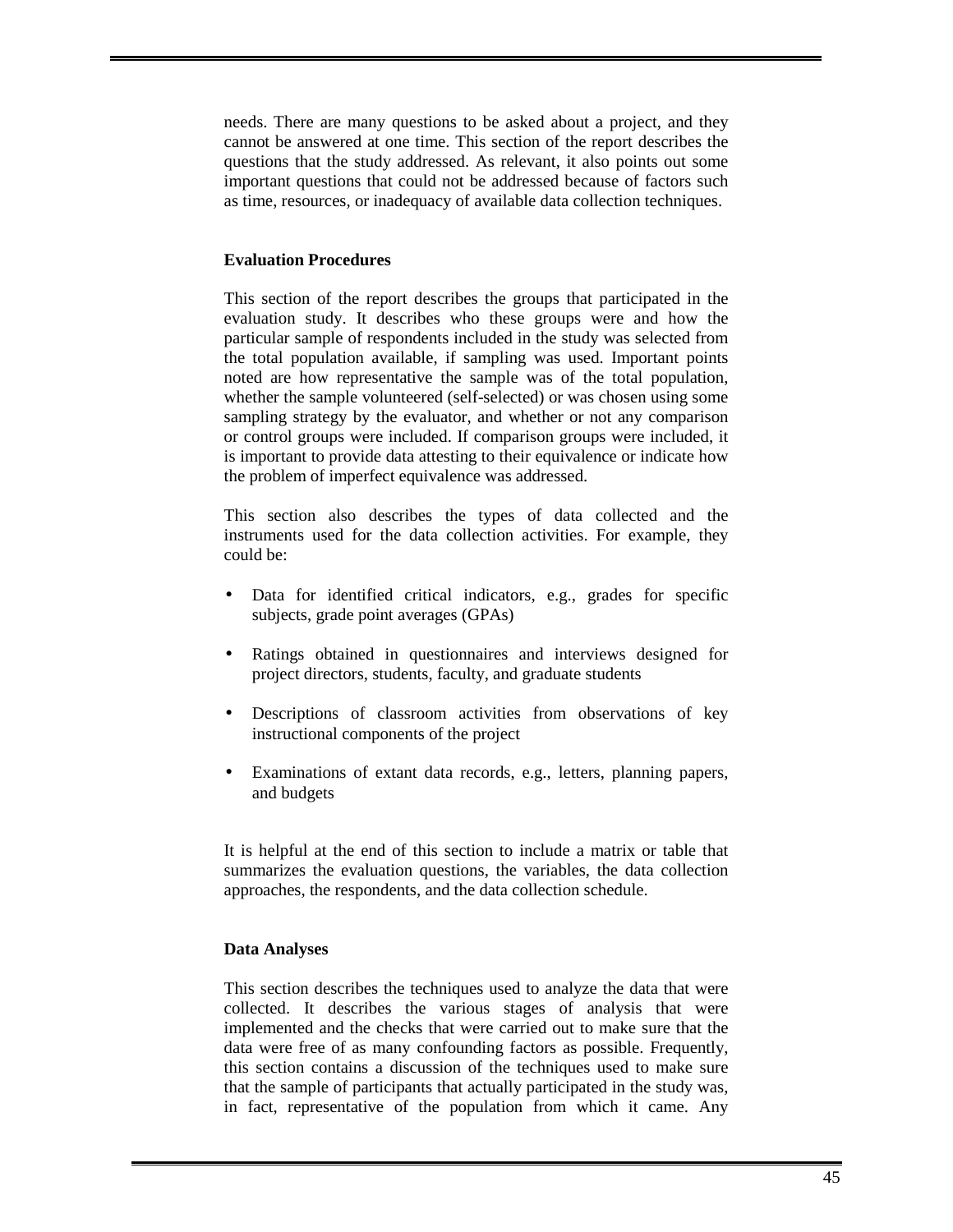limitations in the generalizability of findings are noted. (That is, there is sometimes an important distinction between the characteristics of the sample that was selected for participation in the evaluation study and the characteristics of those who actually participated, were retained, returned questionnaires, attended focus groups, etc.)

Again, a summary matrix is a very useful illustrative tool.

#### **Findings**

This section presents the results of the analyses described previously. The findings are usually organized in terms of the questions presented in the section on evaluation study questions. Each question is addressed, regardless of whether or not a satisfactory answer can be provided. It is just as important to point out where the data are inconclusive as where the data provide a positive or negative answer to an evaluation question. Visuals such as tables and graphical displays are an appropriate complement to the narrative discussion. As findings are presented, it is important to make clear any limitations in the work that affect its validity. For example, if there is unequal attrition in the treatment and control groups, it should be noted and the implications stated.

At the end of the findings section, it is helpful to have a summary that presents the major conclusions. Here, "major" is defined in terms of both the priority of the question in the evaluation and the strength of the finding from the study. However, the summary of findings would always include a statement of what was learned with regard to outcomes, regardless of whether the data were conclusive.

#### **Conclusions (and Recommendations)**

The conclusions section reports the findings with more broad-based and summative statements. These statements must relate to the findings of the project's evaluation questions and to the goals of the overall program. Sometimes the conclusions section goes a step further and includes recommendations either for NSF or for others undertaking projects similar in goals, focus, and scope. Care must be taken to base any recommendations solely on robust findings that are data based, and not on anecdotal evidence, no matter how appealing.

#### **Other Sections**

In addition to these six major sections, formal reports also include one or more summary sections. These might be:

• An abstract: a summary of the study and its findings presented in approximately one-half page of text.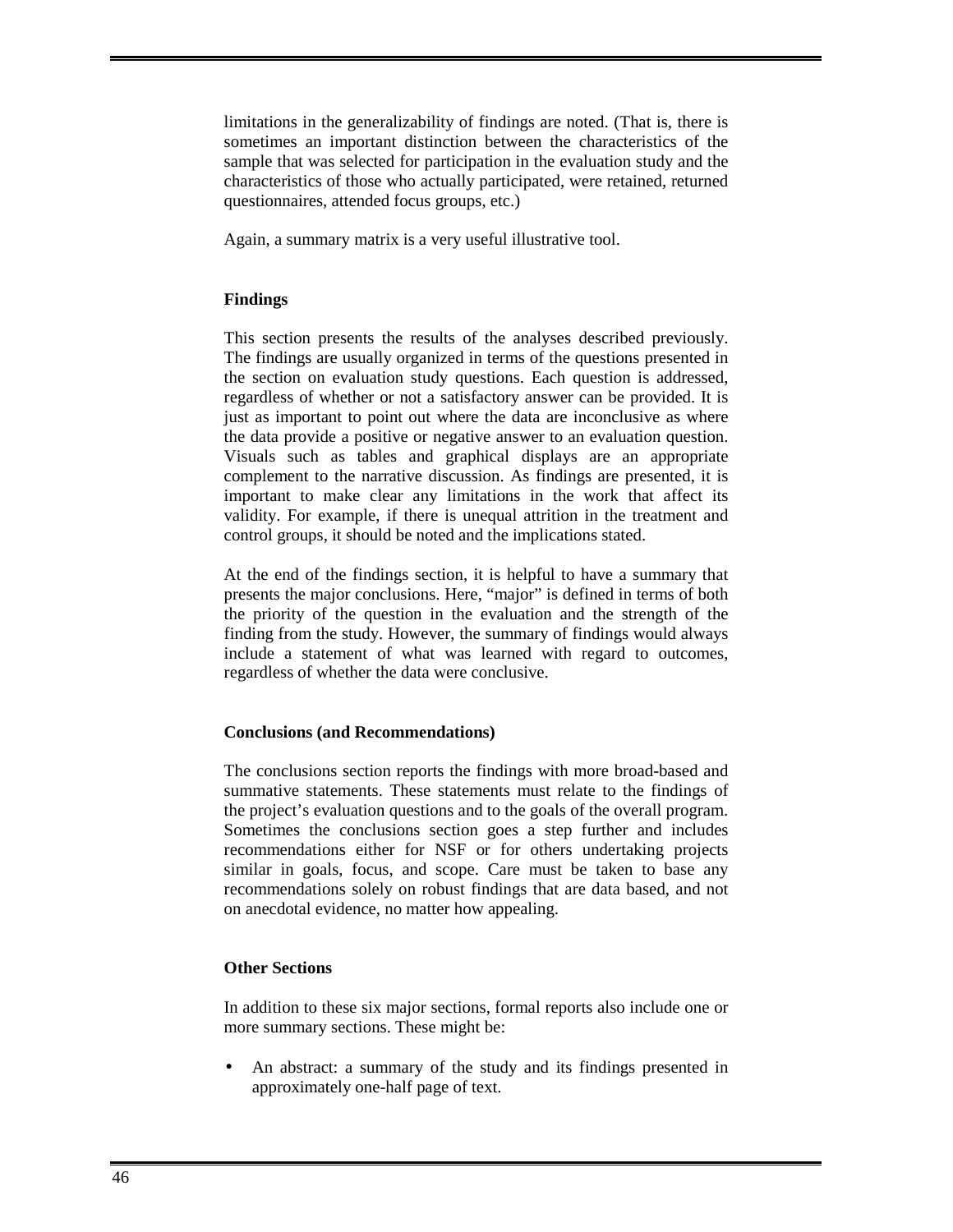• An executive summary: a summary, which may be as long as four to 10 pages, that provides an overview of the evaluation, its findings, and implications. Sometimes the executive summary also serves as a nontechnical digest of the evaluation report.

#### **How Do You Develop an Evaluation Report?**

Although we usually think about report writing as the last step in an evaluation study, a good deal of the work actually can and does take place by your evaluators before the project is completed. The background section, for example, can be based largely on the original evaluation design document. While there may be some events that cause minor differences between the study as planned and the study as implemented, the large majority of information, such as research background, the problem addressed, the stakeholders, and the project's goals, will remain essentially the same. Reports that are simply written technical documents are no longer acceptable; successful reporting involves giving careful thought to the creation and presentation of the information in ways that will be accessible to broad lay audiences, as well as to professional audiences. Derivative, nontechnical summaries, as well as electronic media, are becoming increasingly important means of sharing information.

For example, many agencies share information broadly by putting it on the web. Sometimes information is posted on a CD-ROM, which allows large amounts of information—including copies of instruments, data sets, and other technical analyses—as well as the written report to be contained on a small, easy-to-access carrier. In addition, electronic tools can be used to make colorful, clear, attention-getting presentations about a study and its findings.

If there is a written evaluation design, the material in this design can be used for the section on evaluation study questions and sample, data collection, and instrumentation. The data analysis section is frequently an updated version of what was initially proposed. However, as we noted earlier, data analysis can take on a life of its own, as new ideas emerge when data are explored. The final data analysis may be far different than what was initially envisioned.

The findings and conclusions sections are the major new sections to be written at the end of an evaluation study. These may present somewhat of a challenge because of the need to balance comprehensiveness with clarity, and rigorous, deductive thinking with intuitive leaps. One of the errors frequently made in developing a findings section is what we might call the attitude of "I analyzed it, so I am going to report it." That is, evaluators may feel compelled to report analyses that at first appeared fruitful but ultimately resulted in little information of interest. In most cases, it is sufficient to note that these analyses were conducted and that the results were inconclusive. Presentation of tables showing that no differences occurred or no patterns emerged is probably not a good idea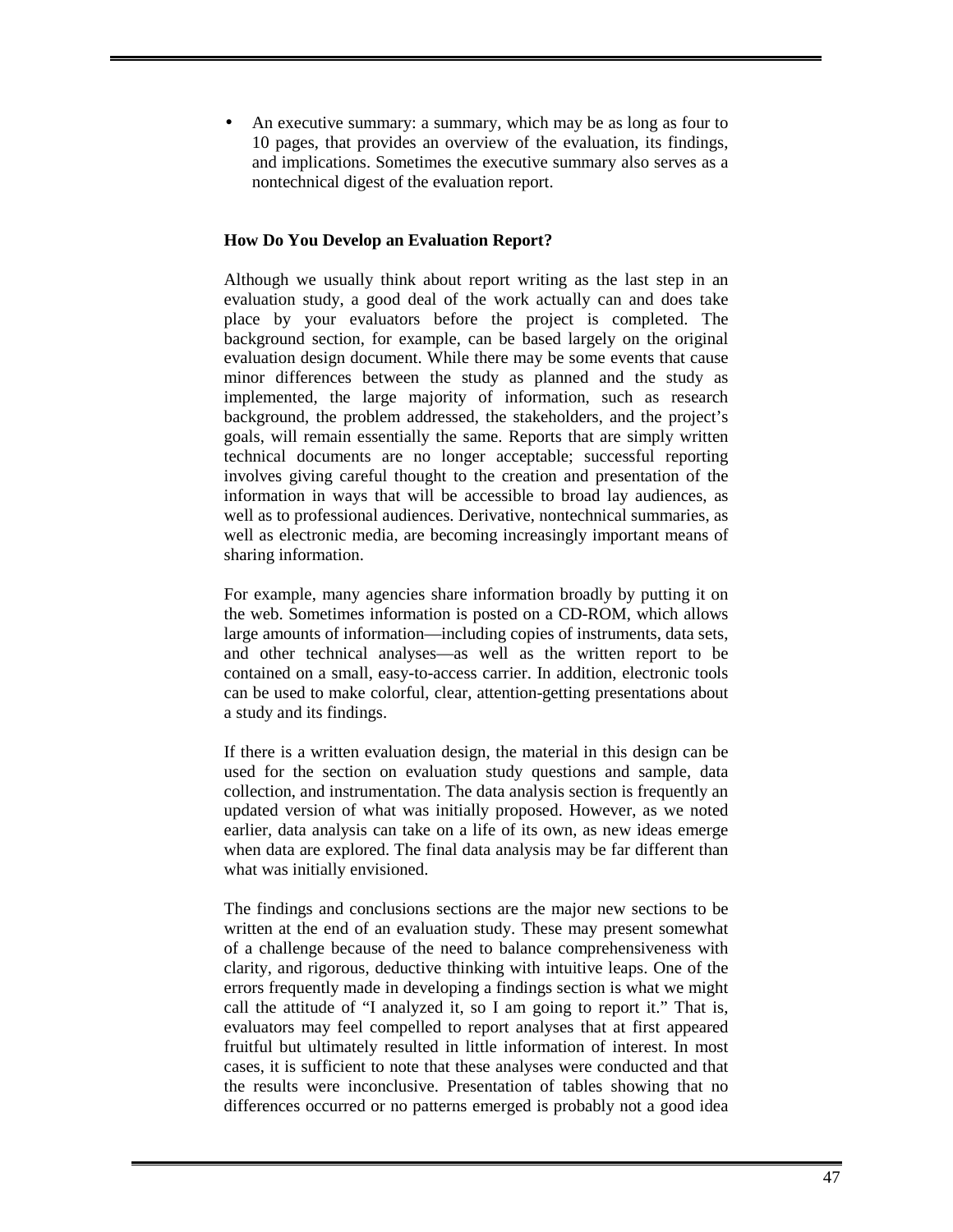unless there is a strong conceptual or political reason for doing so. Even in the latter case, it is prudent to note the lack of findings in the text and to provide the backup evidence in appendices or some technical supplement.

One tip to follow when writing these last sections is to ask colleagues or stakeholders to review what you have written and provide feedback before the report reaches its final form. These reviewers can assist in assessing the clarity and completeness of what you have written, as well as providing another set of eyes to examine your arguments and, possibly, challenge your interpretations. It is sometimes very hard to get enough distance from your own analyses after you have been immersed in them.

Finally, the information needs to be provided in a manner and style that is appropriate, appealing, and compelling to the person being informed. For example, a detailed numerical table with statistical test results might not be the best way to provide a school board member with achievement data on students. On the other hand, technical audiences want detailed information about what was done and what was found. Different reports may have to be provided for the different audiences, and it may well be that a written report is not even the preferred alternative. Written reports are frequently accompanied by other methods of communicating findings, such as PowerPoint presentations or web-based documents in full or shortened form. Still, the formal, technical report remains the primary way of communicating evaluation findings, and a sample outline for such a document is presented in Exhibit 12.

It should be noted that while discussions of communicating study results generally stop at the point of presenting a final report of findings, there are important additional steps that should be considered. Especially when a new product or practice turns out to be successful, as determined by a careful evaluation, dissemination is an important next step. Planning for dissemination is important and can be as challenging as the evaluation itself.

#### **Disseminating the Information**

The final stage in project evaluation is dissemination. Ideally, planning for dissemination begins in the early stages of developing a project, with audiences and their needs for information determined simultaneously with project design. It is useful to make a listing of the various audiences with whom you would like to share findings. The listing may be very similar to those included in your stakeholder group and would include:

- The funding source $(s)$
- Potential funding sources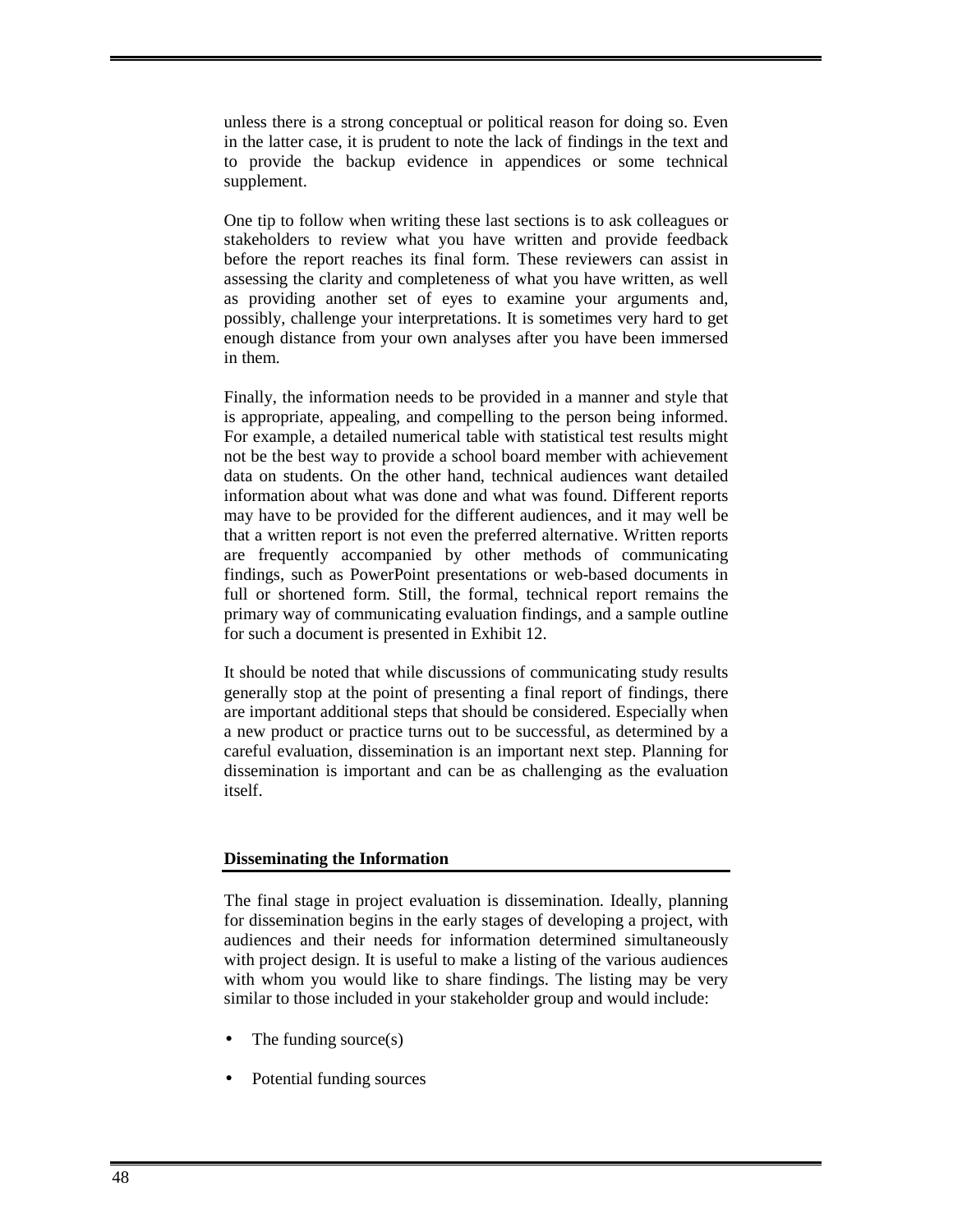#### **Exhibit 12.—Formal report outline**

- I. Summary sections
	- A. Abstract
	- B. Executive summary
- II. Background
	- A. Problems or needs addressed
	- B. Literature review
	- C. Stakeholders and their information needs
	- D. Participants
	- E. Project's objectives
	- F. Activities and components
	- G. Location and planned longevity of the project
	- H. Resources used to implement the project
	- I. Project's expected measurable outcomes
	- J. Constraints
- III. Evaluation study questions
	- A. Questions addressed by the study
	- B. Questions that could not be addressed by the study (when relevant)
- IV. Evaluation procedures
	- A. Sample
		- 1. Selection procedures
		- 2. Representativeness of the sample
		- 3. Use of comparison or control groups, if applicable
	- B. Data collection
		- 1. Methods
		- 2. Instruments
	- C. Summary matrix
		- 1. Evaluation questions
		- 2. Variables
		- 3. Data gathering approaches
		- 4. Respondents
		- 5. Data collection schedule
- V. Findings
	- A. Results of the analyses organized by study question
- VI. Conclusions
	- A. Broad-based, summative statements
	- B. Recommendations, when applicable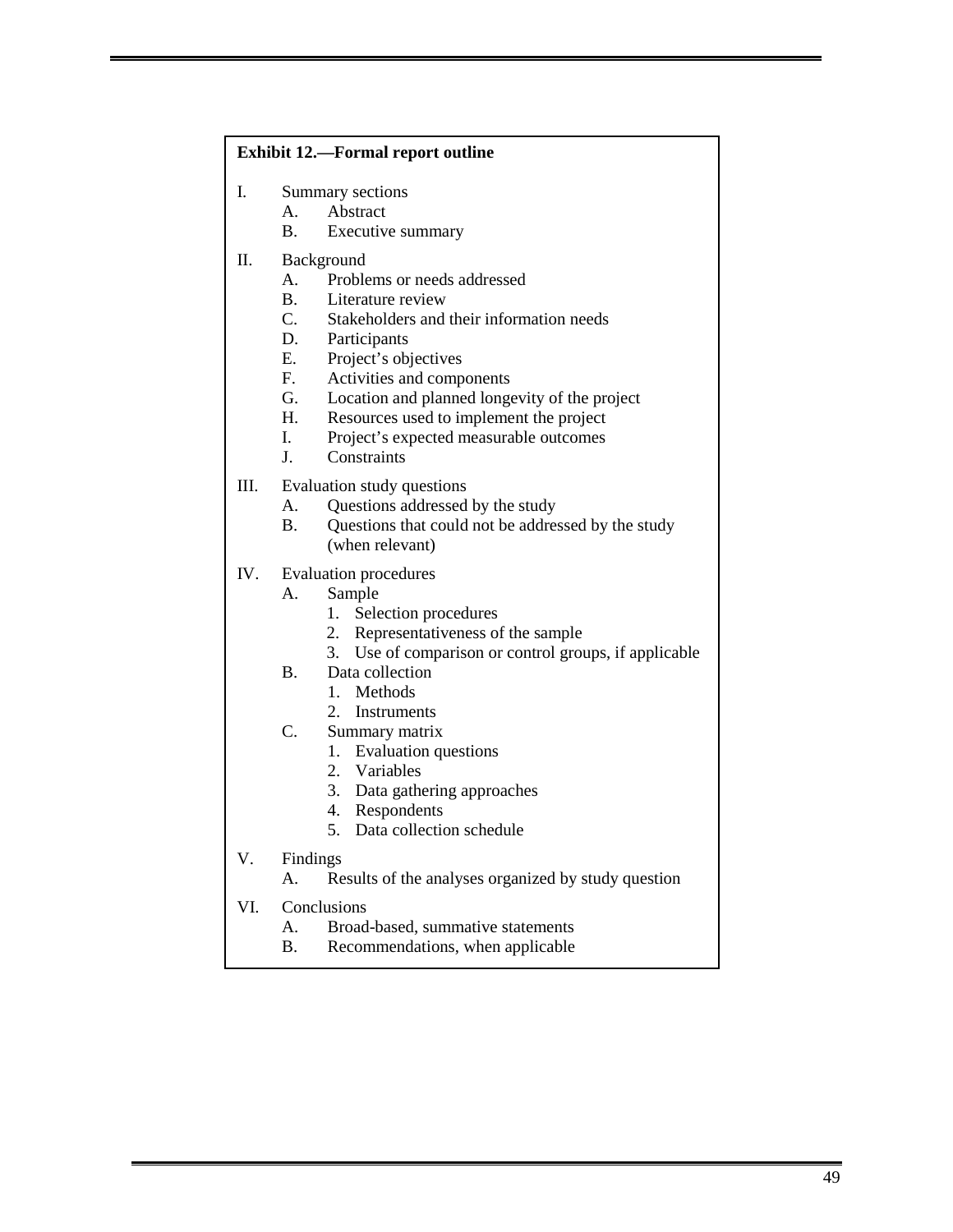- Others involved with similar projects or areas of research
- Community members, especially those who are directly involved with the project or might be involved
- Members of the business or political community, etc.

In developing a dissemination approach, two areas need to be considered: what these various groups need to know, and the best manner for communicating information to them. For example, NSF will want both a formal final report with technical details and an executive summary with highlights of the findings. This report should link your project to NSF's overall goals for the program and show how what you accomplished informs or relates to these goals. It is also important to identify contributions to the overall research or knowledge base in your area of investigation. Keep in mind NSF's strategic outcomes discussed in Chapter 1, as identified in GPRA, as you develop your report.

A report to the community that is directly involved, or might be involved, would be presented in a less formal and detailed fashion, with a minimum of technical detail. This report could take many forms, e.g., a newsletter, a fact sheet, or even a short journalistic article. In-person presentations in which interactive discussion can occur may be especially useful. In developing a report for this group, it is important both to share the results and to help these stakeholders understand what the results mean for them and what they might do with the information.

Newcomer and Wirtz (2004) provide some good tips on reporting to officials. They caution against using language that is too technical and hedging on what the data mean by presenting too many caveats about the possibly tentative nature of the statistical results. Further, they advise, "A distinction between statistical and practical importance may be too much to provide to high level decision makers. Instead, only findings that are of practical importance should be presented" (p. 461).

If your work is successful and you have a product to share, such as a module for instruction, other strategies may be used. At a minimum, presentations at conferences and meetings will increase awareness of your work and may cause others to build on or adopt your product. More formally, it may be useful to seek support to package your product for others to use along with support materials and even training workshops.

Although the idea of dissemination is most frequently associated with instances where projects have "worked" (with what this means differing depending on the context of the project), it is also important to share results in instances where hypotheses have not been supported or wellconstructed attempts at innovation have not proven fruitful. Such knowledge is probably most relevant to your funders and your colleagues in the research world and can be shared through professional communications.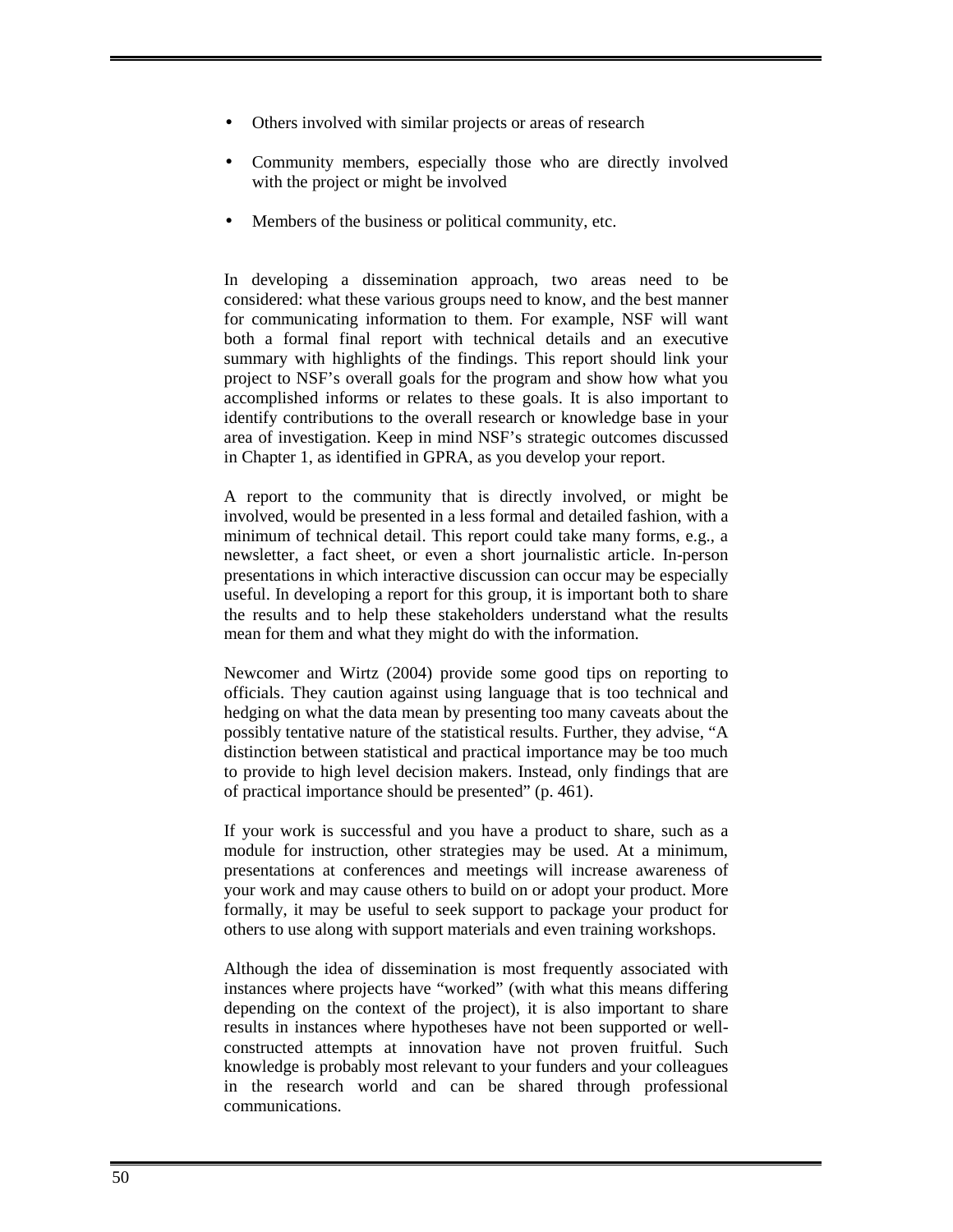#### **References**

- American Evaluation Association. (2010). *Guiding Principles for Evaluators.* Guiding Principles brochure.
- Joint Committee on the Standards for Educational Evaluation. (2010). *The Program Evaluation Standards*. 2nd Ed. Thousand Oaks, CA: Sage Publications.
- Newcomer, K., and Triplett, T. (2004). Using Surveys. In *Handbook of Practical Program Evaluation: Second Edition*, edited by J. Wholey, H. Hatry, and K. Newcomer. San Francisco, CA: Jossey-Bass.
- Newcomer, K., and Wirtz, P. (2004). Using Statistics in Evaluation. In *Handbook of Practical Program Evaluation: Second Edition,*  edited by J. Wholey, H. Hatry, and K. Newcomer. San Francisco, CA: Jossey-Bass.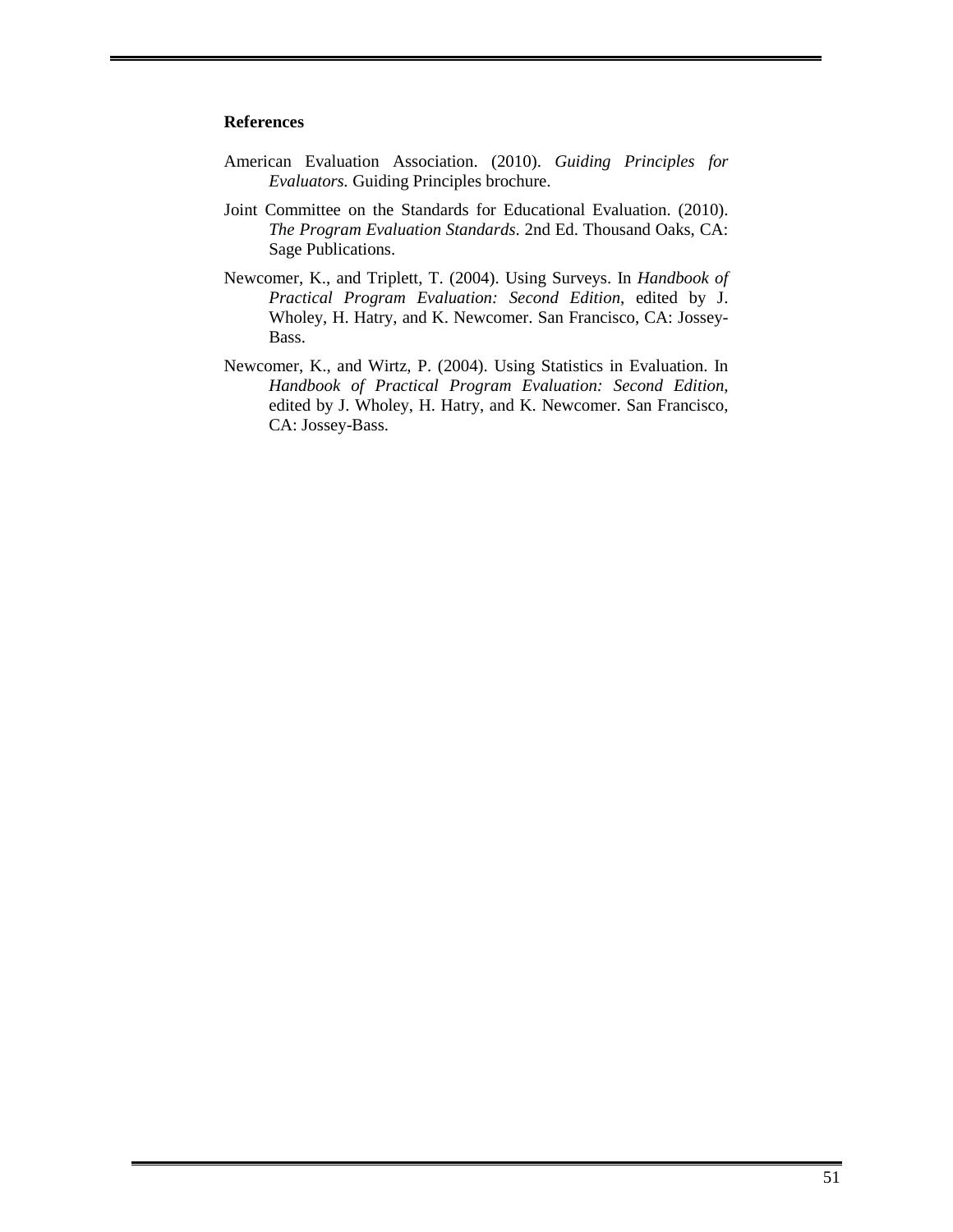# **Chapter 5**

#### **DATA COLLECTION METHODS: SOME TIPS AND COMPARISONS**

In the previous chapter, we identified two broad types of evaluation methodologies: quantitative and qualitative. In this section, we talk more about the debate over the relative virtues of these approaches and discuss some of the advantages and disadvantages of different types of instruments. In such a debate, two types of issues are considered: theoretical and practical.

#### **Theoretical Issues**

Most often these center on one of three topics:

- The value of the types of data
- The relative scientific rigor of the data
- Basic, underlying philosophies of evaluation

#### **Value of the Data**

Quantitative and qualitative techniques provide a tradeoff between breadth and depth, and between generalizability and targeting to specific (sometimes very limited) populations. For example, a quantitative data collection methodology such as a sample survey of high school students who participated in a special enrichment in nanotechnology program can yield representative and broadly generalizable information about the proportion of participants who plan to major in science when they get to college and how this proportion differs by gender. But at best, the survey can elicit only a few, often superficial reasons for this gender difference. On the other hand, separate focus groups (a qualitative technique related to a group interview) conducted with small groups of men and women students will provide many more clues about gender differences in the choice of science majors, and the extent to which the nanotechnology program changed or reinforced attitudes. The focus group technique is, however, limited in the extent to which findings apply beyond the specific individuals included in the groups.

#### **Scientific Rigor**

Data collected through quantitative methods are often believed to yield more objective and accurate information because they were collected using standardized methods, can be replicated, and, unlike qualitative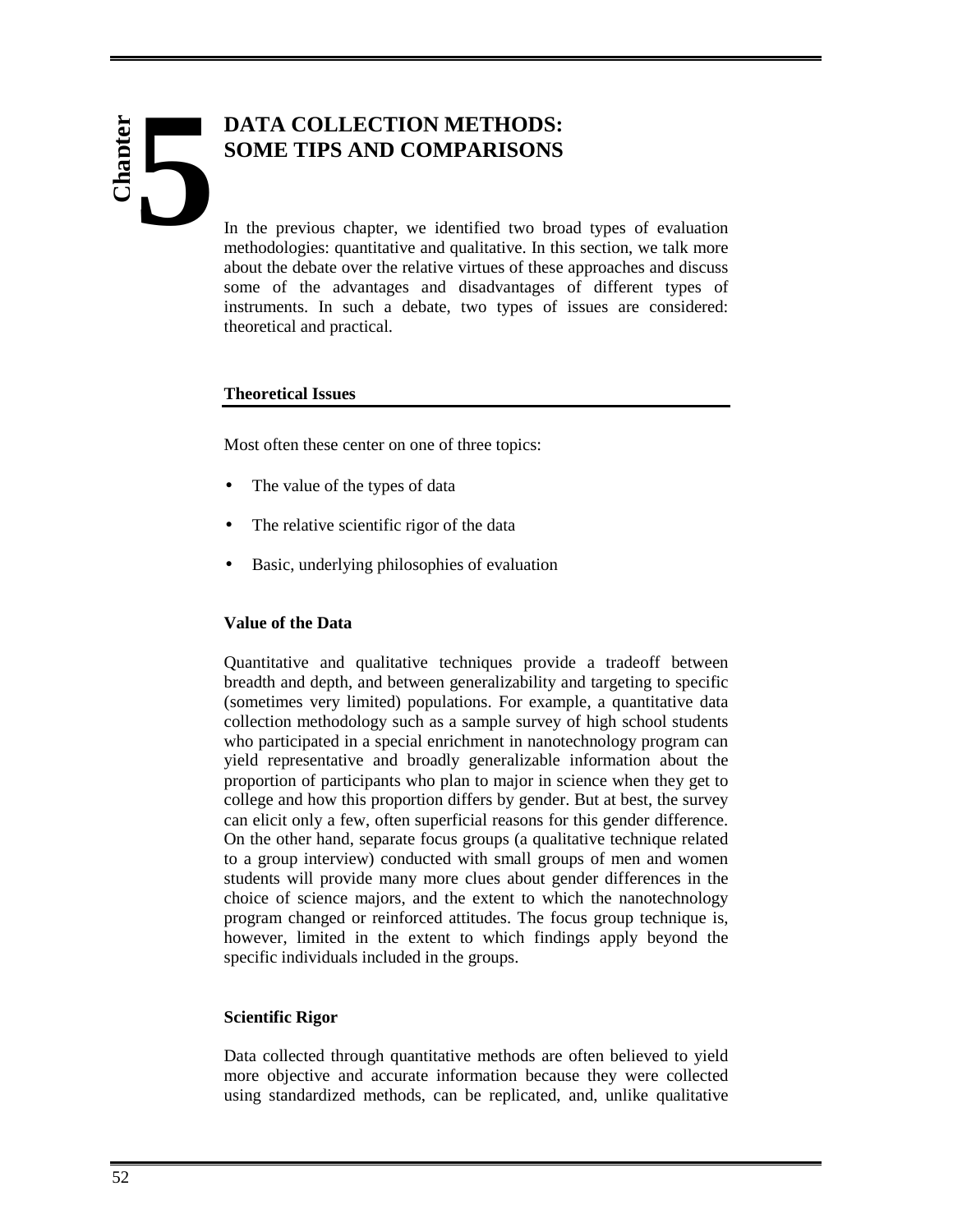data, can be analyzed using sophisticated statistical techniques. In line with these arguments, traditional wisdom has held that qualitative methods are most suitable for formative evaluations, whereas summative evaluations require "hard" (quantitative) measures to judge the ultimate value of the project.

This distinction is too simplistic. Both approaches may or may not satisfy the canons of scientific rigor. Quantitative researchers are becoming increasingly aware that some of their data may not be accurate and valid, because the respondents may not understand the meaning of questions to which they respond, either because people's recall of events is often faulty, or because critical control variables were not included in the analyses. On the other hand, qualitative researchers have developed better techniques for classifying and analyzing large bodies of descriptive data. It is also increasingly recognized that all data collection—quantitative and qualitative—operates within a cultural context and is affected to some extent by the perceptions and beliefs of investigators and data collectors.

#### **Philosophical Distinction**

*Researchers and scholars differ about the respective merits of the two approaches, largely because of different views about the nature of knowledge and how knowledge is best acquired.* 

Researchers and scholars differ in their opinions about the respective merits of the two approaches, largely because of different views about the nature of knowledge and how knowledge is best acquired. Clark and Creswell (2008) qualitative researchers feel that there is no objective social reality and all knowledge is "constructed" by observers who are the product of traditions, beliefs, and the social and political environments within which they operate. Quantitative researchers, who also have abandoned naive beliefs about striving for absolute and objective truth in research, continue to adhere to the scientific model and to develop increasingly sophisticated statistical techniques to measure social phenomena.

This distinction affects the nature of research designs. According to its most orthodox practitioners, qualitative research does not start with clearly specified research questions or hypotheses to be tested; instead, questions are formulated after open-ended field research has been completed (Lofland and Lofland, 1995) This approach is difficult for program and project evaluators to adopt, since specific questions about the effectiveness of interventions being evaluated are expected to guide the evaluation. Some researchers have suggested that a distinction be made between Qualitative work and qualitative work: Qualitative work (large Q) involves participant observation and ethnographic field work, whereas qualitative work (small q) refers to open-ended data collection methods such as in-depth interviews embedded in structured research (Kidder and Fine, 1987). The latter are more likely to meet NSF evaluation needs.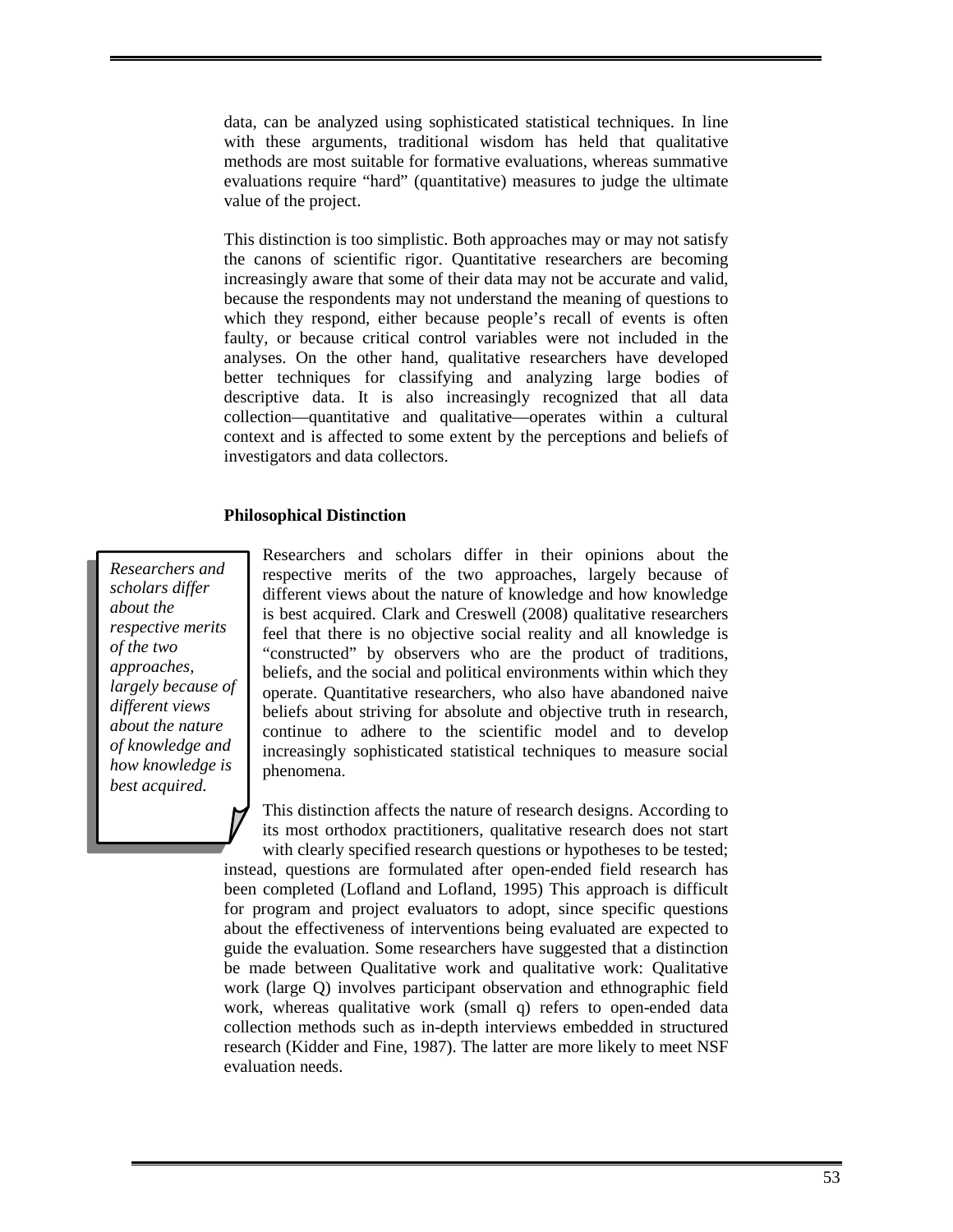#### **Practical Issues**

On the practical level, four issues can affect the choice of method:

- Credibility of findings
- Staff skills
- Costs
- Time constraints

#### **Credibility of Findings**

Evaluations are designed for various audiences, including funding agencies, policymakers in governmental and private agencies, project staff and clients, researchers in academic and applied settings, and various other stakeholders. Experienced evaluators know that they often deal with skeptical audiences or stakeholders who seek to discredit findings that are too critical or not at all critical of a project's outcomes. For this reason, an evaluation methodology may be rejected as unsound or weak for a specific case.

The major stakeholders for NSF projects are policymakers within NSF and the federal government, state and local officials, and decision makers in the educational community where the project is located. In most cases, decision makers at the national level favor quantitative information because these policymakers are accustomed to basing funding decisions on numbers and statistical indicators. On the other hand, many stakeholders in the educational community are often skeptical about statistics and "number crunching" and consider the richer data obtained through qualitative research to be more trustworthy and informative. A particular case in point is the use of traditional test results, a favorite outcome criterion for policymakers, school boards, and parents, but one that teachers and school administrators tend to discount as a minimalistic tool for assessing true student learning.

#### **Staff Skills**

Qualitative methods, including in-depth interviewing, observations, and the use of focus groups, require good staff skills and considerable training and monitoring to yield trustworthy data. Some quantitative research methods can be mastered easily with the help of simple training manuals; this is true of small-scale, self-administered questionnaires in which most questions can be answered by yes/no checkmarks or selecting numbers on a simple scale. Large-scale, complex studies, however, usually require more skilled personnel to design the study,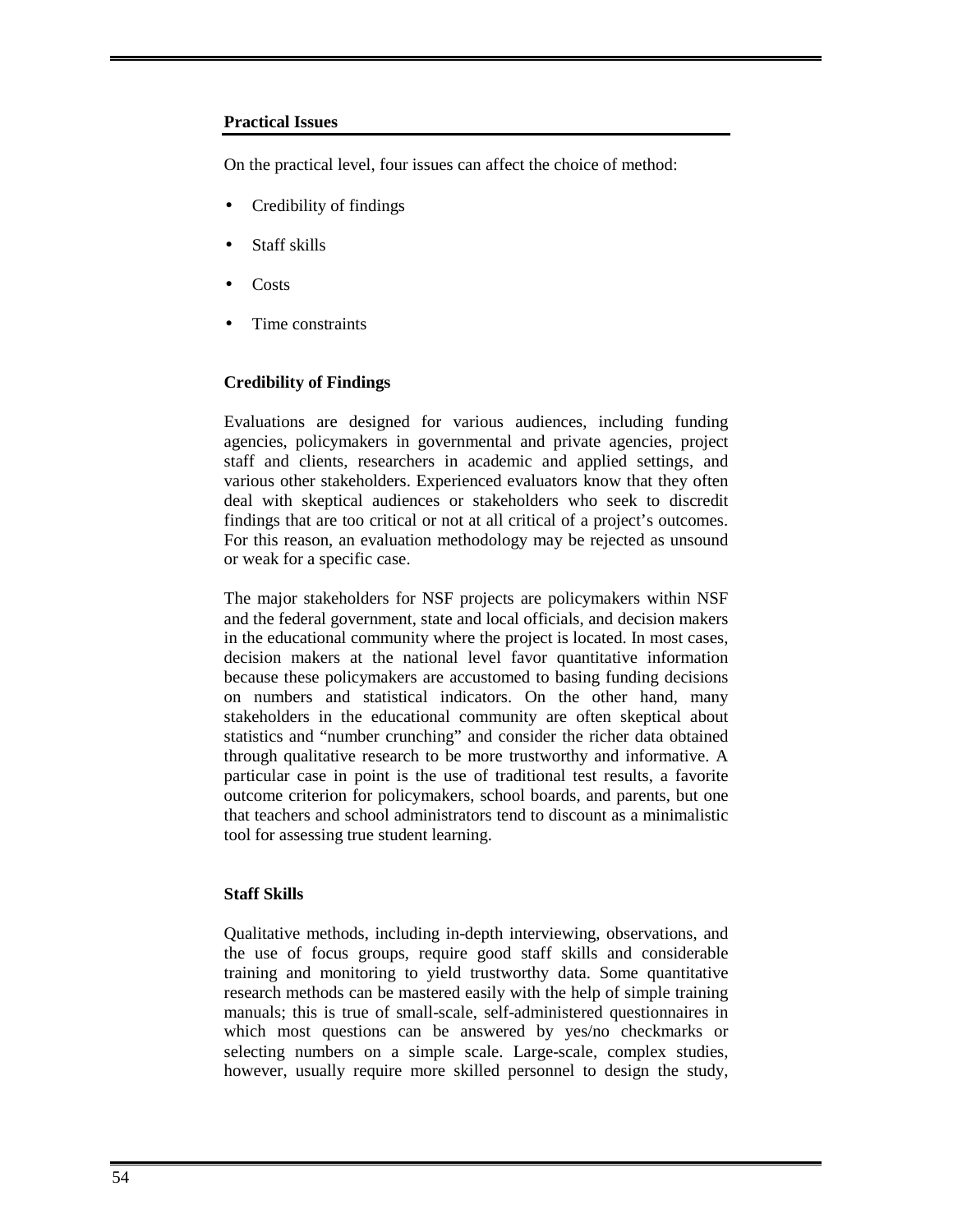develop the instruments, manage data collection, and ensure the integrity of the analysis.

#### **Costs**

It is difficult to generalize about the relative costs of the two methods; much depends on the amount of information needed, quality standards followed for the data collection, and the number of cases required for reliability and validity. A true experiment, with participants randomized into treatment and control groups, will be expensive, especially if the participants are followed over time. A small study, using a short survey consisting of a few "easy" questions, would be inexpensive, but it also would provide only limited data. Even cheaper would be substituting a focus group session for a subset of 25–50 participants. While this latter method might be less costly, the data would be primarily useful for generating new hypotheses to be tested by more appropriate quantitative or qualitative methods. To obtain robust findings, the cost of data collection is bound to be high regardless of method.

#### **Time Constraints**

Similarly, data complexity and quality affect the time needed for data collection and analysis. Although technological innovations have shortened the time needed to process quantitative data, a good evaluation requires considerable time to design and implement. When true

*For evaluations that operate under severe time constraints for example, where budgetary decisions depend on the findings—choosing the best method can present a serious dilemma.*

experiments are used, additional time must be set aside to recruit and screen subjects for the treatment and control groups. Resources must also be set aside to keep participants on board during the implementation of the study to reduce attrition. Tracking is needed when participants drop out. However, qualitative methods may be even more time consuming because data collection and data analysis overlap, and the process encourages the exploration of new evaluation questions. If insufficient time is allowed for evaluation, it may be necessary to curtail the amount of data to be collected or to cut short the analytic process, thereby limiting the value of the findings. For evaluations that operate under severe time constraints—for example, where budgetary decisions depend on the findings—choosing the best method can present a

serious dilemma.

The debate with respect to the merits of qualitative versus quantitative methods is still ongoing in the academic community, but when it comes to the choice of methods in conducting project evaluations, a pragmatic strategy has been gaining increased support. Respected practitioners have argued for integrating the two approaches by putting together packages of the available imperfect methods and theories, which will minimize biases by selecting the least biased and most appropriate method for each evaluation subtask (Shadish, 1993). Others have stressed the advantages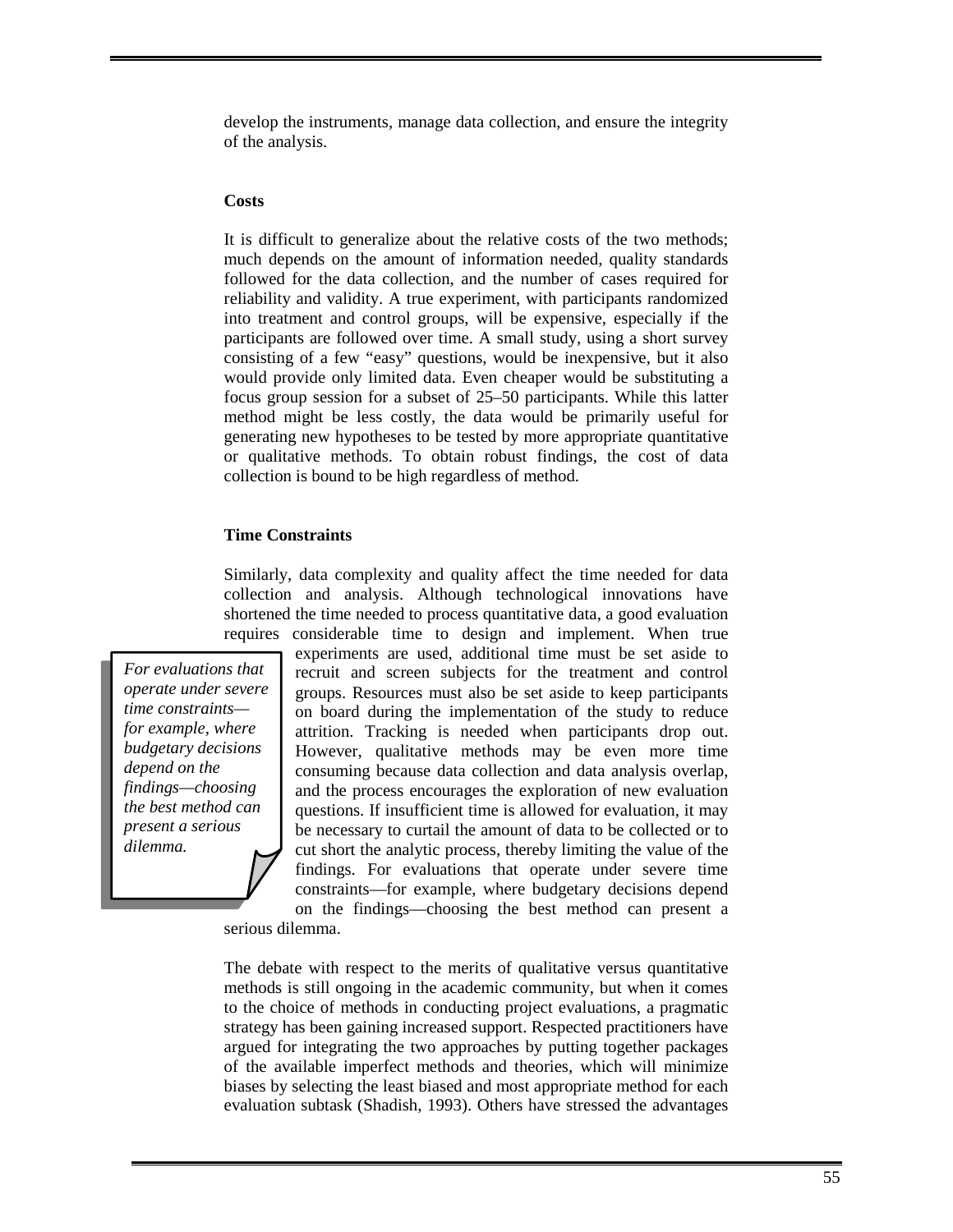of linking qualitative and quantitative methods when performing studies and evaluations, showing how the validity and usefulness of findings will benefit from this linkage (Miles and Huberman, 1994).

#### **Using the Mixed-Methods Approach**

While quantitative data are always needed if a case is to be made for the

efficacy of an intervention or approach, we feel that a strong case can be made for including qualitative elements in the great majority of evaluations of NSF projects. To ignore the complexity of the background is to impoverish the evaluation. Similarly, when investigating human behavior and attitudes, it is most fruitful to use a variety of data collection methods. By using different sources and methods at various points in the evaluation process, the evaluation team can build on the strength of each type of data collection

*A strong case can be made for including qualitative elements in the great majority of evaluations of NSF projects.* 

and minimize the weaknesses of any single approach (Kane and Trochim, 2007). A mixed-methods approach to evaluation can increase both the validity and the reliability of evaluation data.

The range of possible benefits that carefully designed mixed-methods designs can yield has been conceptualized by a number of evaluators. The validity of results can be strengthened by using more than one method to study the same phenomenon. This approach—called triangulation—is most often mentioned as the main advantage of the mixed-methods approach. Combining the two methods pays off in improved instrumentation for all data collection approaches and in sharpening the evaluator's understanding of findings. A typical design might start out with a qualitative segment such as a focus group discussion alerting the evaluator to issues that should be explored in a survey of program participants, followed by the survey, which in turn is followed by indepth interviews to clarify some of the survey findings (Exhibit 13).

| <b>Methodology:</b>              | Qualitative                       | Quantitative - | Qualitative           |
|----------------------------------|-----------------------------------|----------------|-----------------------|
| <b>Data Collection Approach:</b> | <b>Exploratory focus</b><br>group | Survey         | Personal<br>interview |

It should be noted that triangulation, while very powerful when sources agree, can also pose problems for the analyst when different sources yield different, even contradictory information. There is no formula for resolving such conflicts, and the best advice is to consider disagreements in the context in which they emerge. Some suggestions for resolving differences are provided by Altshuld and Witkin (2000).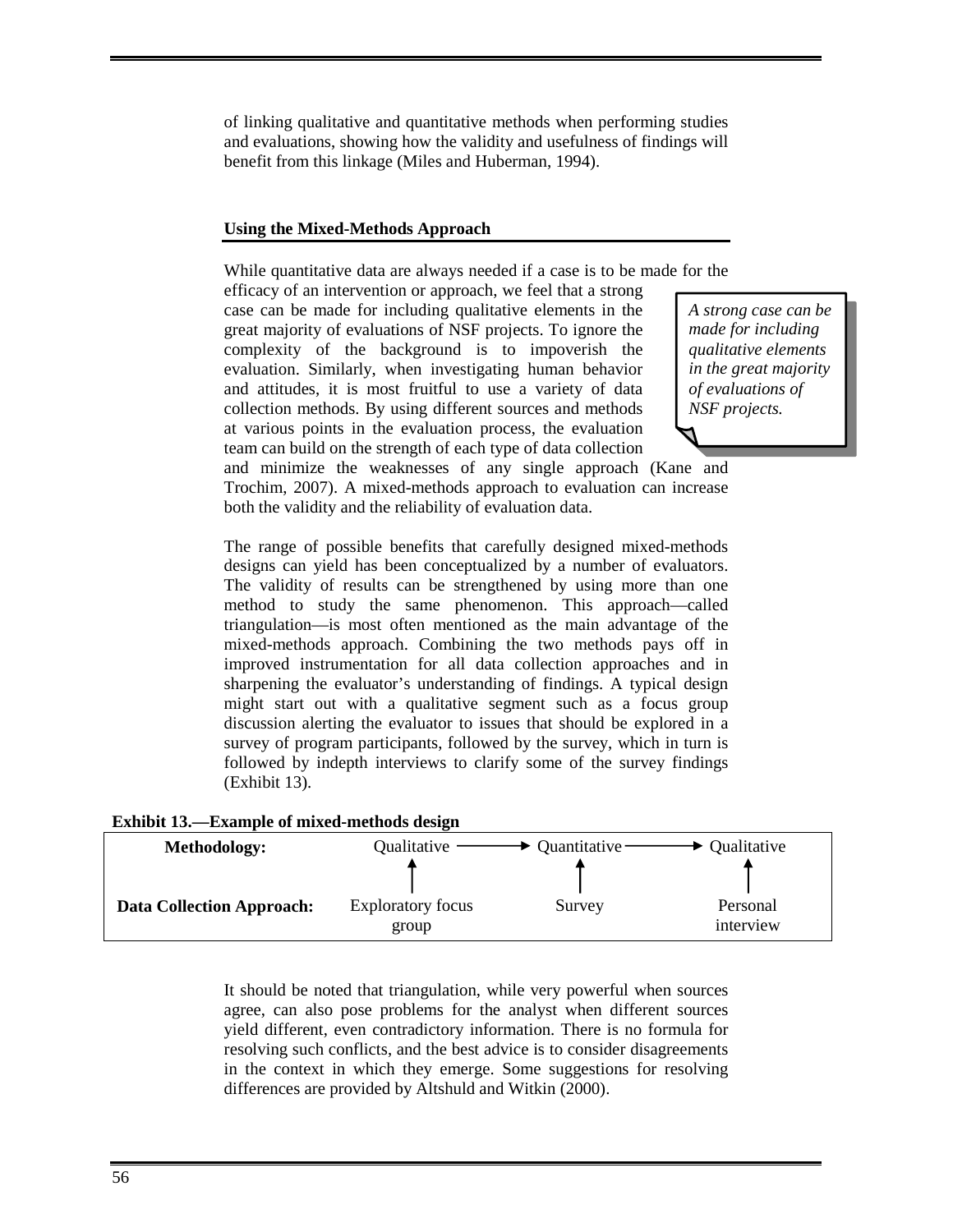This sequential approach is only one of several that evaluators might find useful. Thus, if an evaluator has identified subgroups of program participants or specific topics for which in-depth information is needed, a limited qualitative data collection can be initiated while a more broadbased survey is in progress.

Mixed methods may also lead evaluators to modify or expand the adoption of data collection methods. This can occur when the use of mixed methods uncovers inconsistencies and discrepancies that should alert the evaluator to the need for re-examining data collection and analysis procedures. The philosophy guiding the suggestions outlined in this Handbook can be summarized as follows:

 The evaluator should attempt to obtain the most useful information to answer the critical questions about the project and, in so doing, rely on a mixed-methods approach whenever possible.

This approach reflects the growing consensus among evaluation experts that both qualitative and quantitative methods have a place in the performance of effective evaluations, be they formative or summative.

#### **References**

- Altshuld, J., and Witkin, B.R. (2000). *Transferring Needs into Solution Strategies*. Newbury Park, CA: Sage.
- Clark, V.L., Plano, and Creswell, J.W. (eds). (2008). *The Mixed Method Reader.* Thousand Oaks, CA: Sage Publications.
- Kane, M., and Trochim, W. (2007). *Concept Mapping for Planning and Evaluation.* Thousand Oaks, CA: Sage Publications.
- Kidder, L., and Fine, M. (1987). *Qualitative and Quantitative Methods: When Stories Converge. Multiple Methods in Program Evaluation*. New Directions for Program Evaluation, No. 35. San Francisco, CA: Jossey-Bass.
- Lofland, J., and Lofland, L.H. (1995). *Analyzing Social Settings: A Guide to Qualitative Observation and Analysis*. Belmont, CA: Wadsworth Publishing Company.
- Miles, M.B., and Huberman, A.M. (1994). *Qualitative Data Analysis.*  2nd Ed. Newbury Park, CA: Sage.
- Shadish, W.R. (1993) *Program Evaluation: A Pluralistic Enterprise*. New Directions for Program Evaluation, No. 60. San Francisco, CA: Jossey-Bass.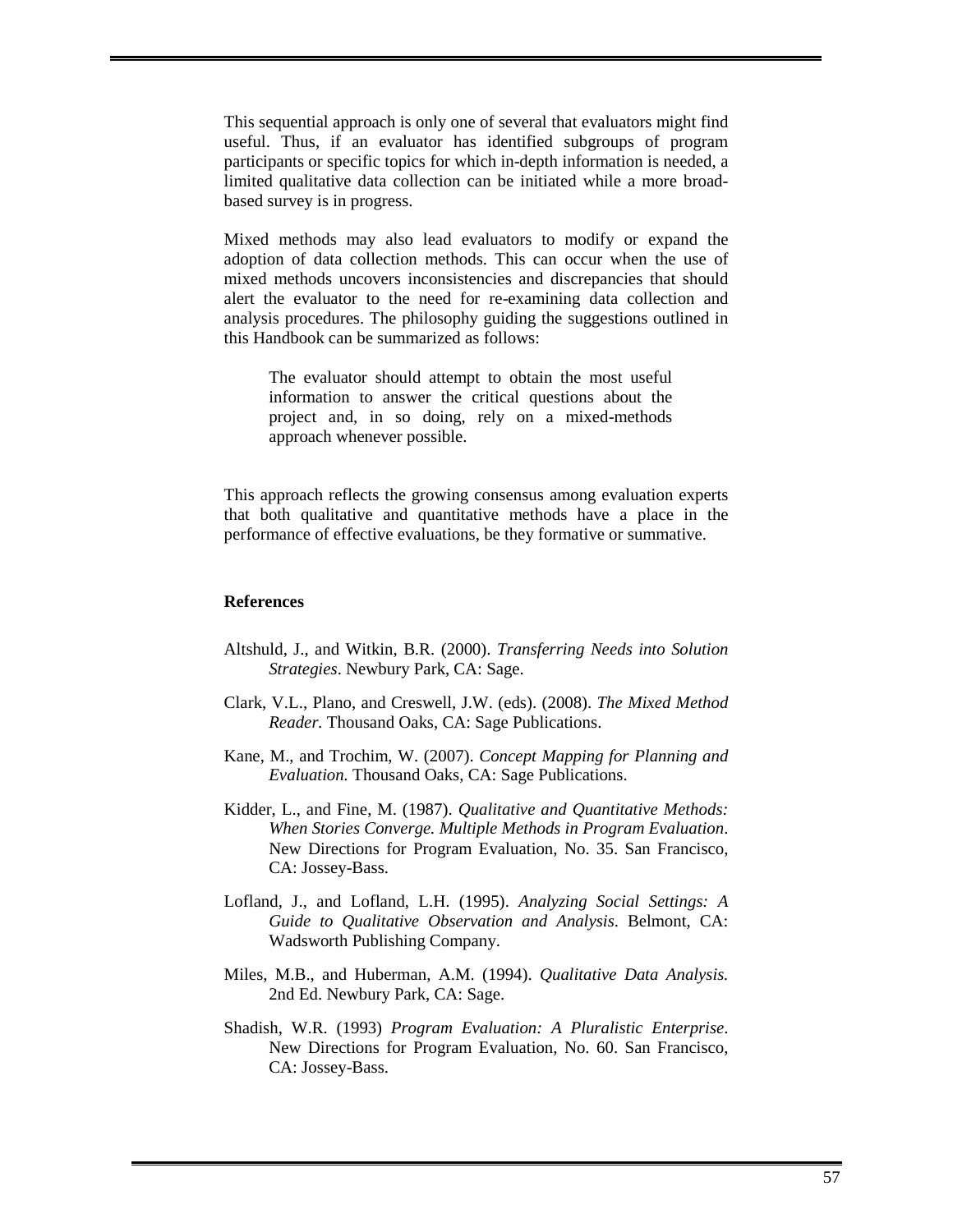# **REVIEW AND COMPARISON OF SELECTED TECHNIQUES Chapter 6**

In this section, we describe and compare the most common quantitative and qualitative methods employed in project evaluations. These include surveys, in-depth interviews, focus groups, observations, and tests. We also review briefly some other less frequently used qualitative techniques. Advantages and disadvantages are summarized. For those interested in learning more about data collection methods, a list of recommended readings is provided at the end of the report. Readers may also want to consult the Online Evaluation Resource Library (OERL) website (http://oerl.sri.com), which provides information on approaches used in NSF project evaluations, as well as reports, modules on constructing designs, survey questionnaires, and other instruments.

#### **Surveys**

Surveys are a very popular form of data collection, especially when gathering information from large groups, where standardization is important. Surveys can be constructed in many ways, but they always consist of two components: questions and responses. While sometimes evaluators choose to keep responses "open ended" (i.e., allow respondents to answer in a free-flowing narrative form), most often the "close-ended" approach in which respondents are asked to select from a range of predetermined answers is adopted. Open-ended responses may be difficult to code and require more time and resources to handle than close-ended choices. Responses may take the form of a rating on some scale (e.g., rate a given statement from one to four on a scale from "agree" to "disagree"), may give categories from which to choose (e.g., select from potential categories of partner institutions with which a program could be involved), or may require estimates of numbers or percentages of time in which participants might engage in an activity (e.g., the percentage of time spent on teacher-led instruction or cooperative learning).

Although surveys are popularly referred to as paper-and-pencil instruments, this too is changing. Evaluators are increasingly using methods that take advantage of the emerging technologies. Thus, surveys may be administered via computer-assisted calling, as e-mail attachments, and as web-based online data collection systems.

Selecting the best method for collecting surveys requires weighing a number of factors. These included the complexity of questions, resources available, the project schedule, the intended audience, etc. For example, web-based surveys are attractive for a number of reasons. First, because the data collected can be put directly into a database, the time and steps between data collection and analysis can be shortened. Second, it is possible to build in checks that keep out-of-range responses from being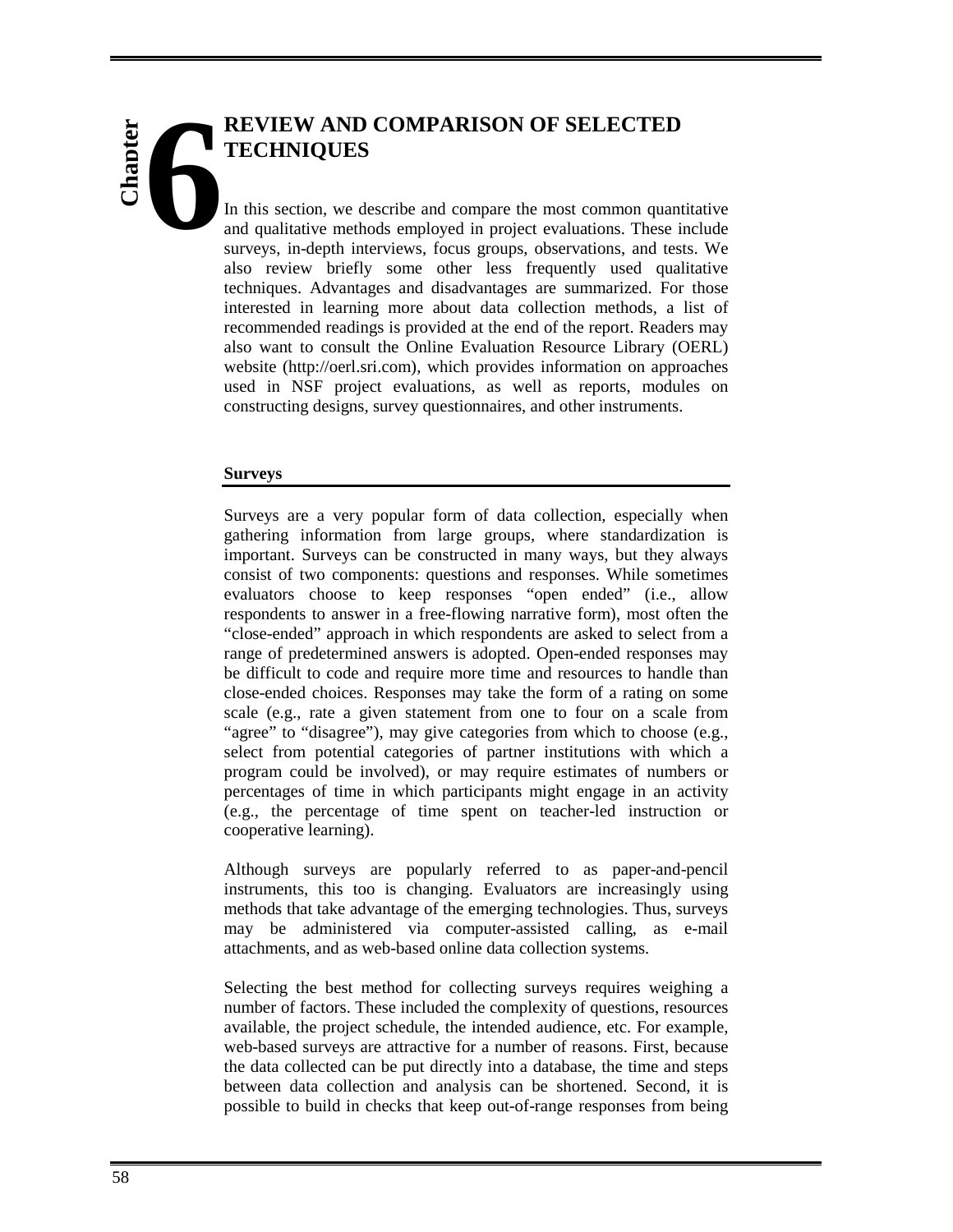entered. For some populations, however, access to computers may still be more limited. Many projects using surveys thus combine web-based and traditional paper-and-pencil approaches.

#### **When to Use Surveys**

Surveys are typically selected when information is to be collected from a large number of people or when answers are needed to a clearly defined set of questions. Surveys are good tools for obtaining information on a wide range of topics when in-depth probing of responses is not necessary, and they are useful for both formative and summative purposes. Frequently, the same survey is used at spaced intervals of time to measure progress along some dimension or change in behavior. Exhibit 14 shows the advantages and disadvantages of surveys.

#### **Exhibit 14.—Advantages and disadvantages of surveys**

#### **Advantages:**

- Good for gathering descriptive data
- Can cover a wide range of topics
- Are relatively inexpensive to use
- Can be analyzed using a variety of existing software

#### **Disadvantages:**

- Self-report may lead to biased reporting
- Data may provide a general picture but lack depth
- May not provide adequate information on context

#### **Interviews**

The use of interviews as a data collection method begins with the assumption that the participants' perspectives are meaningful, knowable, and can be made explicit, and that their perspectives affect the success of the project. An in-person or telephone interview, rather than a paper-andpencil survey, is selected when interpersonal contact is important and when opportunities for follow-up of interesting comments are desired.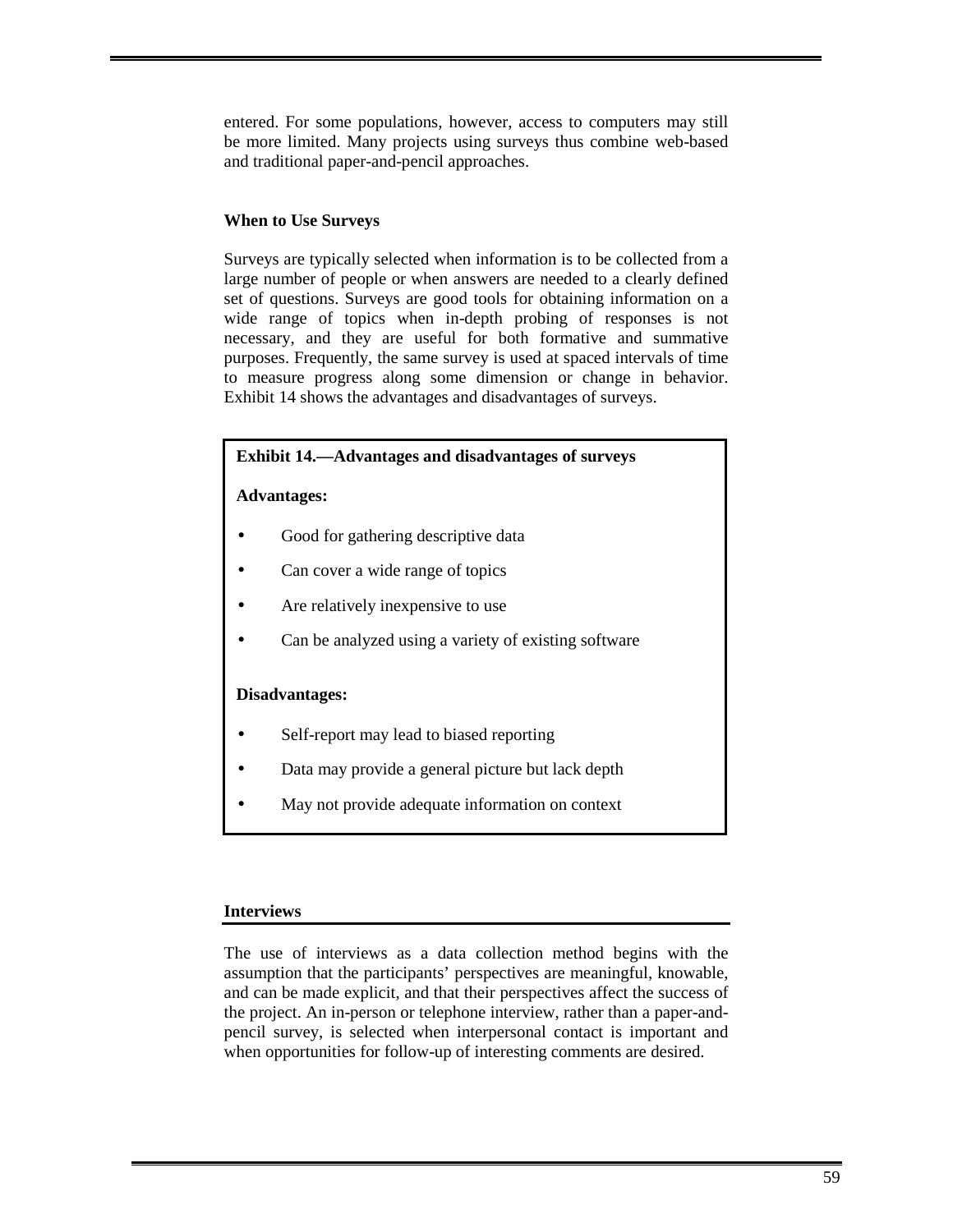Two types of interviews are used in evaluation research: structured interviews, in which a carefully worded questionnaire is administered, and in-depth interviews, in which the interviewer does not follow a rigid form. In the former, the emphasis is on obtaining answers to carefully phrased questions. Interviewers are trained to deviate only minimally from the question wording to ensure uniformity of interview administration. In the latter, however, the interviewers seek to encourage free and open responses, and there may be a tradeoff between comprehensive coverage of topics and in-depth exploration of a more limited set of questions. In-depth interviews also encourage capturing respondents' perceptions in their own words, a very desirable strategy in qualitative data collection. This technique allows the evaluator to present the meaningfulness of the experience from the respondent's perspective. In-depth interviews are conducted with individuals or small groups of individuals.

#### **When to Use Interviews**

Interviews can be used at any stage of the evaluation process. In-depth interviews are especially useful in answering questions such as those suggested by Patton (1990):

- What does the program look and feel like to the participants? To other stakeholders?
- What do stakeholders know about the project?
- What thoughts do stakeholders knowledgeable about the program have concerning program operations, processes, and outcomes?
- What are participants' and stakeholders' expectations?
- What features of the project are most salient to the participants?
- What changes do participants perceive in themselves as a result of their involvement in the project?

Specific circumstances for which in-depth interviews are particularly appropriate include situations involving complex subject matter, detailed information, high-status respondents, and highly sensitive subject matter. Exhibit 15 shows the advantages and disadvantages of interviews.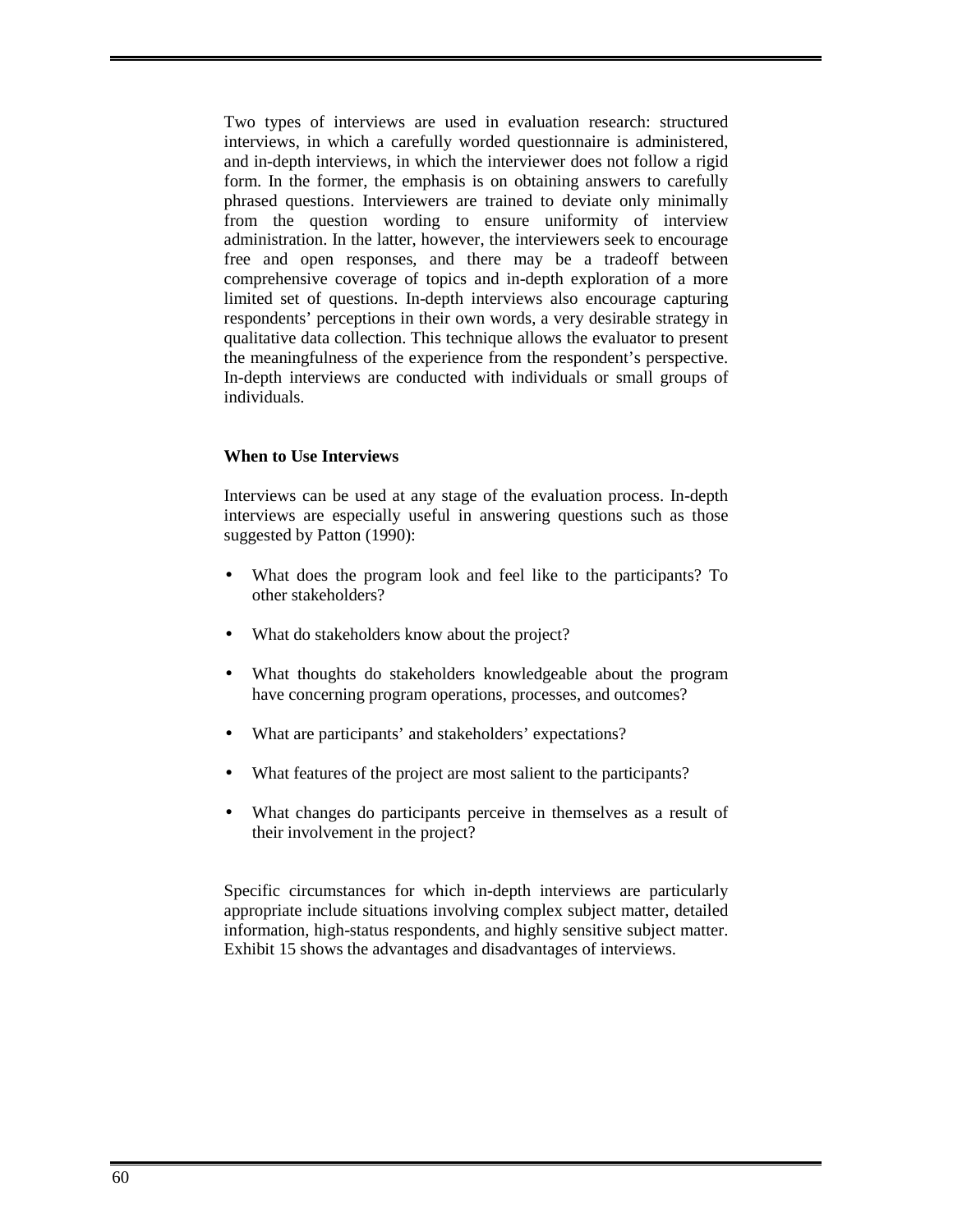#### **Exhibit 15.—Advantages and disadvantages of interviews**

#### **Advantages:**

- Usually yield richest data, details, new insights
- Permit face-to-face contact with respondents
- Provide opportunity to explore topics in depth
- Allow interviewer to experience the affective as well as cognitive aspects of responses
- Allow interviewer to explain or help clarify questions, increasing the likelihood of useful responses
- Allow interviewer to be flexible in administering interview to particular individuals or in particular circumstances

#### **Disadvantages**:

- Expensive and time consuming
- Need well-qualified, highly trained interviewers
- Interviewee may distort information through recall error, selective perceptions, desire to please interviewer
- Flexibility can result in inconsistencies across interviews
- Volume of information very large; may be difficult to transcribe and reduce data

#### **Social Network Analysis**

Like case studies, social network data may be derived from a variety of methods and sources. However, while the underlying methods of data collection are common, the models and methods of social network analysis (SNA) present researchers with a number of unique challenges and opportunities. Specifically, SNA-based methods focus on the quantification, description, and analysis of the patterns or structure of dyadic (e.g., pairwise) social ties and interdependencies that occur in social groups and organizations. Thus, SNA is often used to address program evaluation questions that involve questions about relational ties, as either an independent or dependent variable (or both), and their relationship to the characteristics (e.g., individual differences, demographics, training, etc.) of individuals and groups (termed *actors*) within the network (Durland and Fredericks, 2005).

Examples of social networks might include knowledge-sharing relationships among teachers, friendship relations among students, joint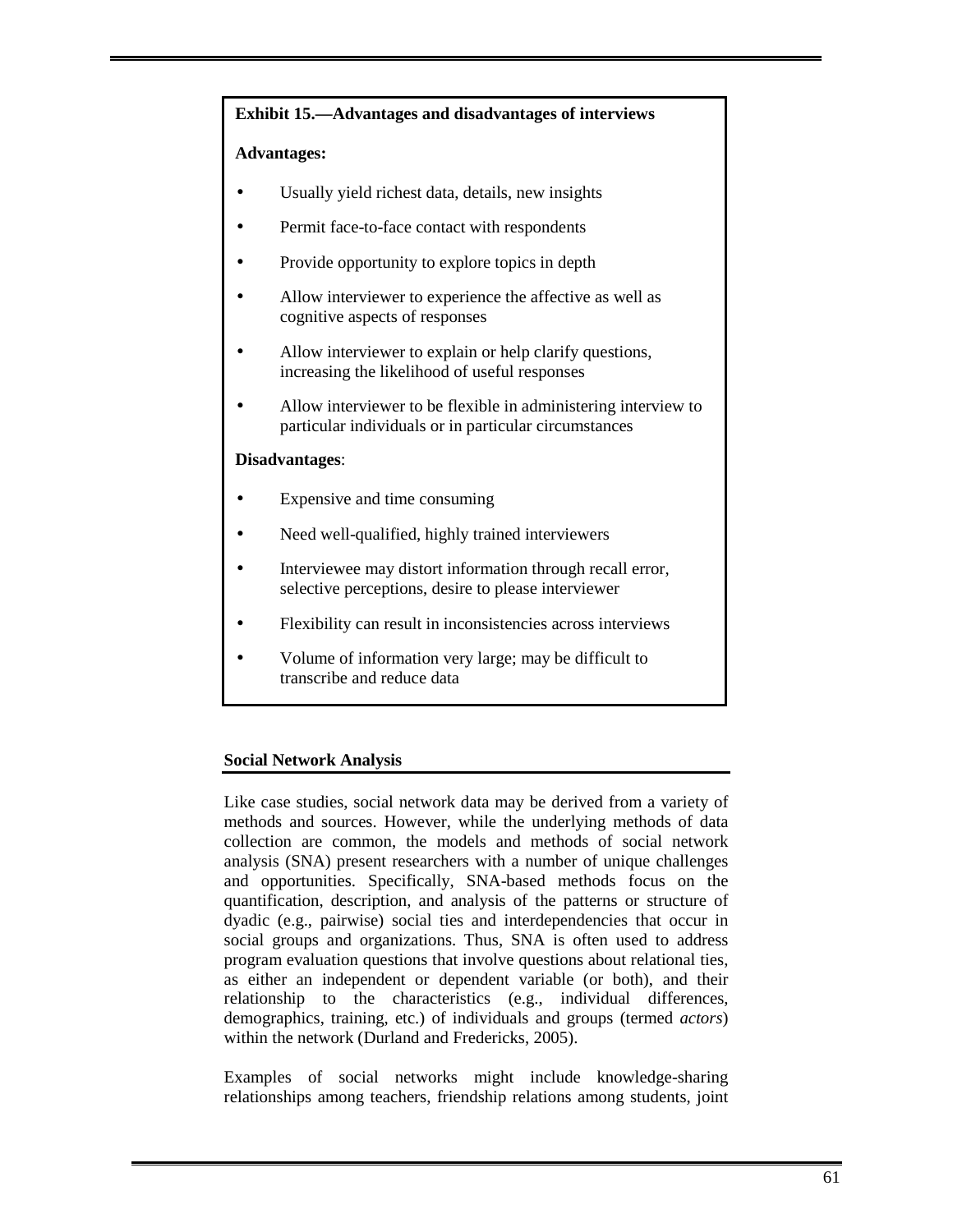attendance at training sessions, or even patterns of student flows between regions or institutions. Common research questions might include whether individuals with certain characteristics are more or less likely to share certain relationships; whether individuals who share relationships are more or less likely to have similar characteristics; whether people who share one type of relationships are more or less likely to share other relationships; whether relationships in the group are sparse or dense, centralized or decentralized, and cohesive or fragmented; and how these relationships change and develop over time.

When studying social networks, researchers first need to decide how to define or identify the boundaries of the network (e.g., who the actors in your network are), how they will collect the data, and what kind of network data they wish to study. Most models and methods for network analysis are geared toward the analysis of *sociocentric* data, where researchers try to map out the complete pattern of relationships between all members of a given group. This type of data is the most difficult to collect, but provides the greatest amount of information on a group's social structure, and the most flexibility in terms of analysis. Researchers may also study *egocentric* networks; in egocentric data, instead of collecting data on the entire network, network data are collected only from a sample of individuals, each of whom provides information about their personal network. Egocentric data are much easier to collect, but also much more limited in the kinds of research questions that can be addressed. However, other types of network data exist; these include *two-mode* networks (which involve relationships between two different types of actors, like which individuals attended the same social events) and cognitive social structures (which involve individual perceptions of sociocentric networks).

Data may be collected using a variety of different methods, such as direct observation, interviews, questionnaires, or archival data (such as e-mail records). Questionnaires tend to be the most widely used method; these require the researcher to make choices about how to elicit responses about the social network—for example, whether to use free recall (where respondents are simply asked to write down names) or roster-based methods (where respondents are provided a full list of names and asked to select those with whom they have ties). Researchers should be aware that the effects of missing data in network studies can be especially problematic for many types of research questions, and that ways to handle missing data in sociocentric networks are not yet well developed. Thus, every effort should be made to minimize missing data; some researchers try to ensure response rates of 80 percent or greater.

Measures, models, and methods specifically designed for social network data are typically required in order to address SNA-related research questions. Fortunately, there are a number of powerful tools available for analysis and visualization; many of these are free or low cost, widely used, and well documented. These include UCINET, the most widely used software for SNA; Pajek, which is able to handle very large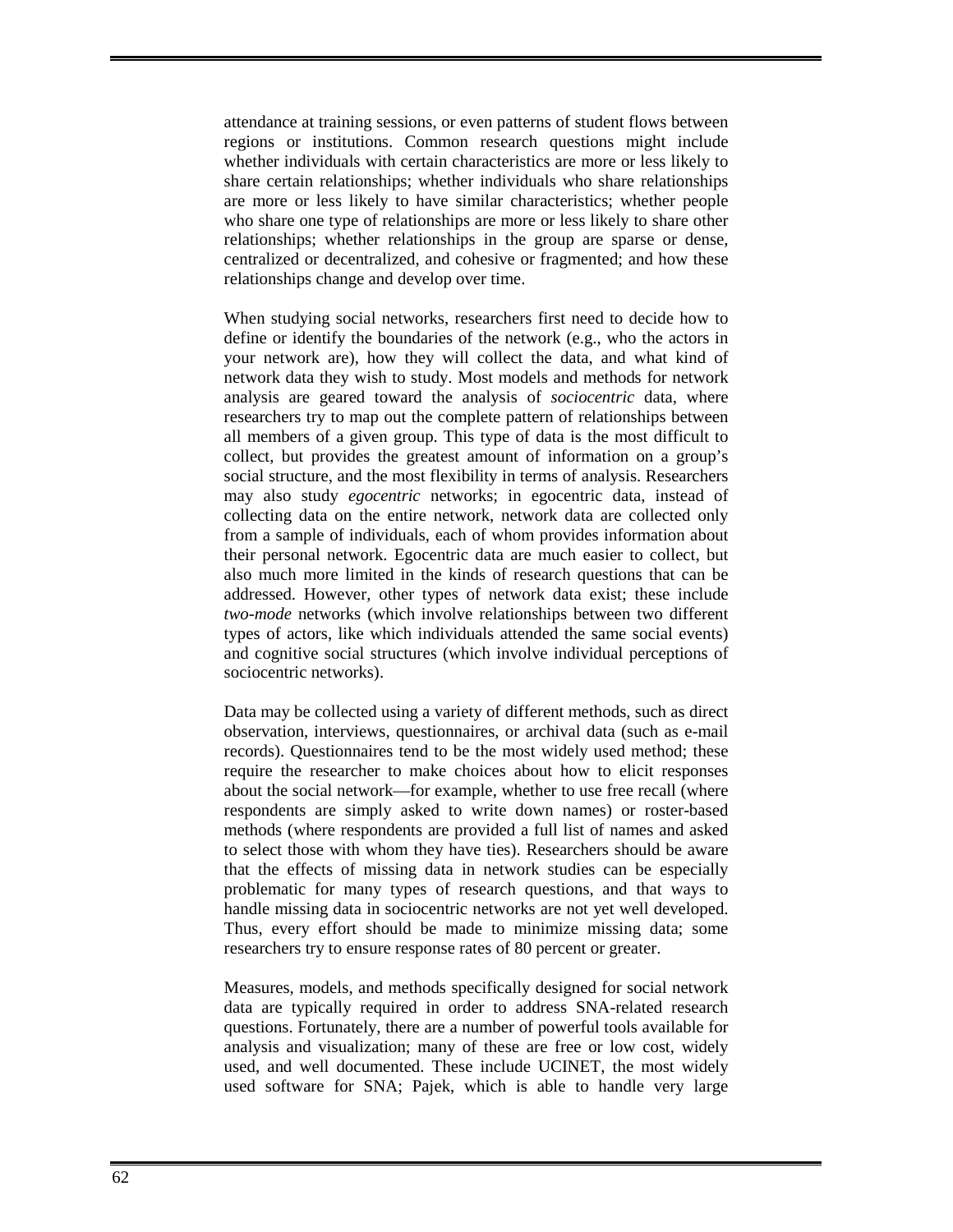networks; and the SNA package for the open-source statistics program R, which is very flexible but has a high learning curve.

## **When to Use Social Network Analysis**

Social network analysis is especially appropriate when research questions involve quantifying or describing patterns of dyadic (e.g., pairwise) social ties within a group or population, or linking these ties to the characteristics and outcomes of individuals and groups. For example, SNA might be indispensable for a researcher studying the extent to which a group's communication network is cohesive or fragmented, whether certain types of individuals are more likely to be central or peripheral to the communications network, and whether an individual's position in the communication structure is related to attitudes and behaviors like job satisfaction and turnover intentions. In addition to testing more formal research questions, it can also be used for diagnostic purposes, such as identifying social groups in a school that do not communicate with one another.

## **Advantages and Disadvantages of SNA**

Advantages

- Allows for identifying and quantifying structural patterns in interpersonal and interorganizational relationships
- Can be used for exploratory and diagnostic purposes
- Many important concepts in SNA (such as centrality) are easily explained and analyzed
- Network visualizations can provide intuitive pictures of complex social structures

#### Disadvantages

- Can be difficult to collect network data, especially for sociocentric networks
- Missing data in sociocentric networks can be very problematic
- Certain kinds of research questions—especially those comparing certain structural features of two networks or looking at changes in networks over time—may require advanced statistical models for social networks that are not widely available or easy to implement.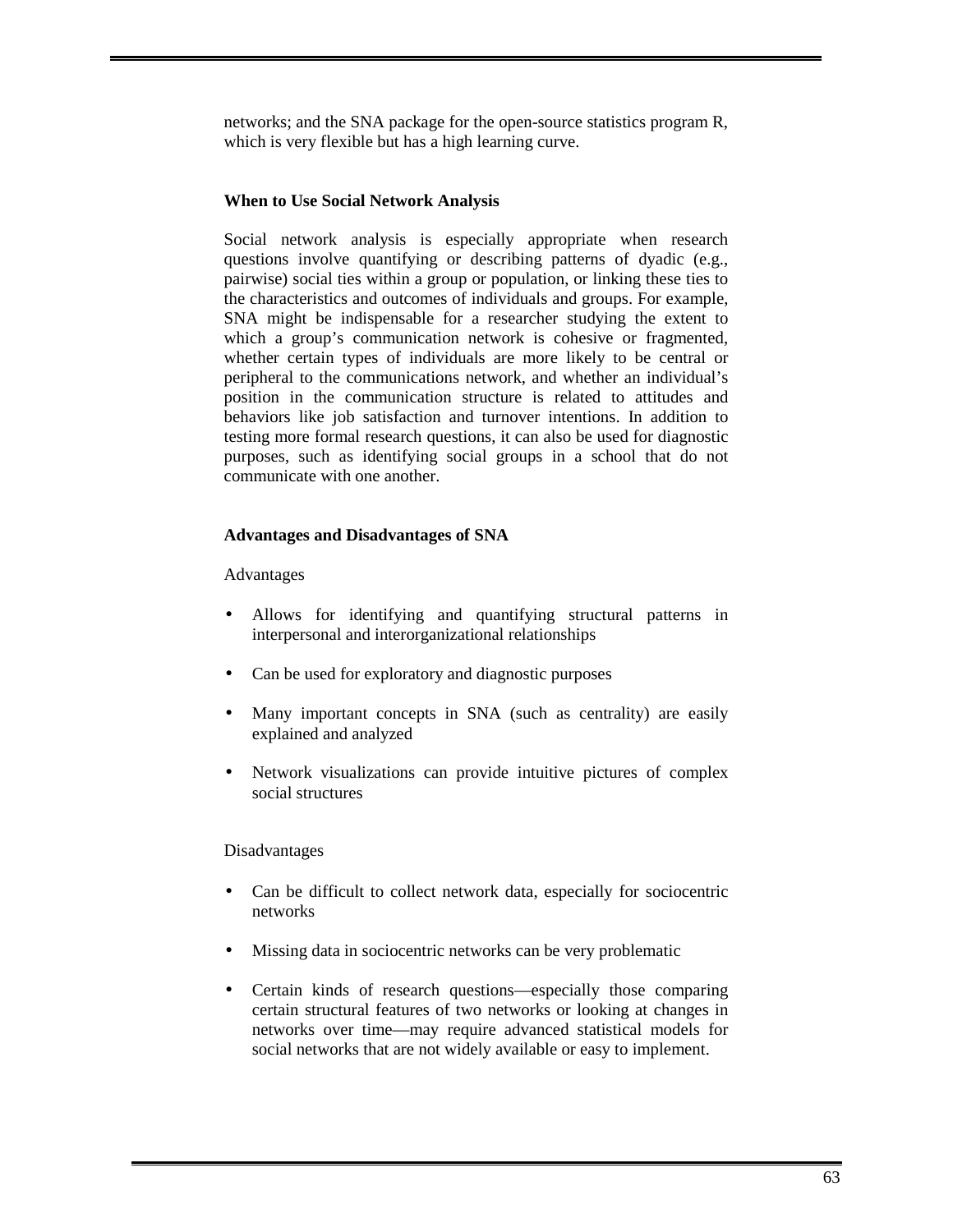#### **Focus Groups**

Focus groups combine elements of both interviewing and participant observation. The focus group session is, indeed, an interview—not a discussion group, problem-solving session, or decision-making group. At the same time, focus groups capitalize on group dynamics. The hallmark of focus groups is the explicit use of the group interaction to generate data and insights that would be unlikely to emerge otherwise. The technique inherently allows observation of group dynamics, discussion, and firsthand insights into the respondents' behaviors, attitudes, language, etc.

Focus groups are a gathering of eight to 12 people who share some characteristics relevant to the evaluation. Originally used as a market research tool to investigate the appeal of various products, the focus group technique has been adopted by other fields, such as education, as a tool for data gathering on a given topic. Initially, focus groups took place in a special facility that included recording apparatus (audio and/or visual) and an attached room with a one-way mirror for observation. There was an official recorder, who may or may not have been in the room. Participants were paid for attendance and provided with refreshments. As the focus group technique has been adopted by fields outside of marketing, some of these features, such as payment or refreshments, have sometimes been eliminated.

With the advent of new technologies, the focus group approach is taking new forms. In addition to telephone focus groups that permit a geographically dispersed "group" to be conducted, focus groups are also being conducted using web-based technologies.

#### **When to Use Focus Groups**

Focus groups can be useful at both the formative and summative stages of an evaluation. They provide answers to the same types of questions as in-depth interviews, except that they take place in a social context. Specific applications of the focus group method in evaluations include:

- Identifying and defining problems in project implementation
- Pretesting topics or idea
- Identifying project strengths, weaknesses, and recommendations
- Assisting with interpretation of quantitative findings
- Obtaining perceptions of project outcomes and impacts
- Generating new ideas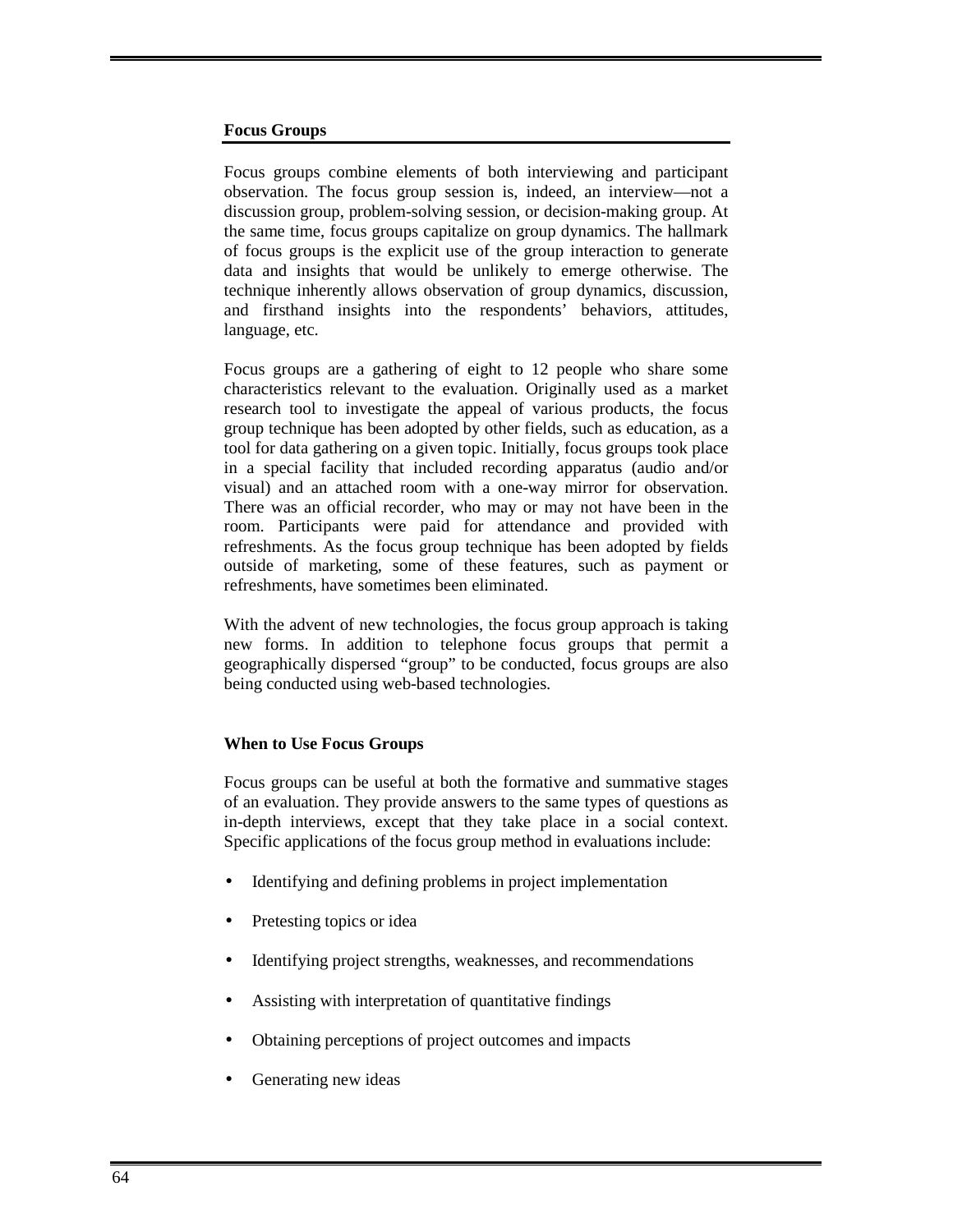Although focus groups and in-depth interviews share many characteristics, they should not be used interchangeably. Factors to consider when choosing between focus groups and in-depth interviews are displayed in Exhibit 16.

| <b>Factors to consider</b>                 | Use focus groups when                                                                                                                        | Use interviews when                                                                                                                                         |
|--------------------------------------------|----------------------------------------------------------------------------------------------------------------------------------------------|-------------------------------------------------------------------------------------------------------------------------------------------------------------|
| Group interaction                          | interaction of respondents may<br>stimulate a richer response or new and<br>valuable thought.                                                | group interaction is likely to be limited<br>or nonproductive.                                                                                              |
| Group/peer<br>pressure                     | group/peer pressure will be valuable in<br>challenging the thinking of respondents<br>and illuminating conflicting opinions.                 | group/peer pressure would inhibit<br>responses and cloud the meaning of<br>results.                                                                         |
| Sensitivity of<br>subject matter           | subject matter is not so sensitive that<br>respondents will temper responses or<br>withhold information.                                     | subject matter is so sensitive that<br>respondents would be unwilling to talk<br>openly in a group.                                                         |
| Depth of individual<br>responses           | the topic is such that most respondents<br>can say all that is relevant or all that<br>they know in less than 10 minutes.                    | the topic is such that a greater depth of<br>response per individual is desirable, as<br>with complex subject matter and very<br>knowledgeable respondents. |
| Data collector<br>fatigue                  | it is desirable to have one individual<br>conduct the data collection; a few<br>groups will not create fatigue or<br>boredom for one person. | it is possible to use numerous<br>individuals on the project; one<br>interviewer would become fatigued or<br>bored conducting all interviews.               |
| Extent of issues<br>to be covered          | the volume of issues to cover is not<br>extensive.                                                                                           | a greater volume of issues must be<br>covered.                                                                                                              |
| Continuity of<br>information               | a single subject area is being examined<br>in depth and strings of behaviors are<br>less relevant.                                           | it is necessary to understand how<br>attitudes and behaviors link together on<br>an individual basis.                                                       |
| Experimentation<br>with interview<br>guide | enough is known to establish a<br>meaningful topic guide.                                                                                    | it may be necessary to develop the<br>interview guide by altering it after each<br>of the initial interviews.                                               |
| Observation by<br>stakeholders             | it is desirable for stakeholders to hear<br>what participants have to say.                                                                   | stakeholders do not need to hear<br>firsthand the opinions of participants.                                                                                 |
| Cost and training                          | quick turnaround is critical, and funds<br>are limited.                                                                                      | quick turnaround is not critical, and<br>budget will permit higher cost.                                                                                    |
| Availability of<br>qualified staff         | focus group facilitators need to be able<br>to control and manage groups.                                                                    | interviewers need to be supportive and<br>skilled listeners.                                                                                                |

**Exhibit 16.—Which to use: Focus groups or in-depth interviews?**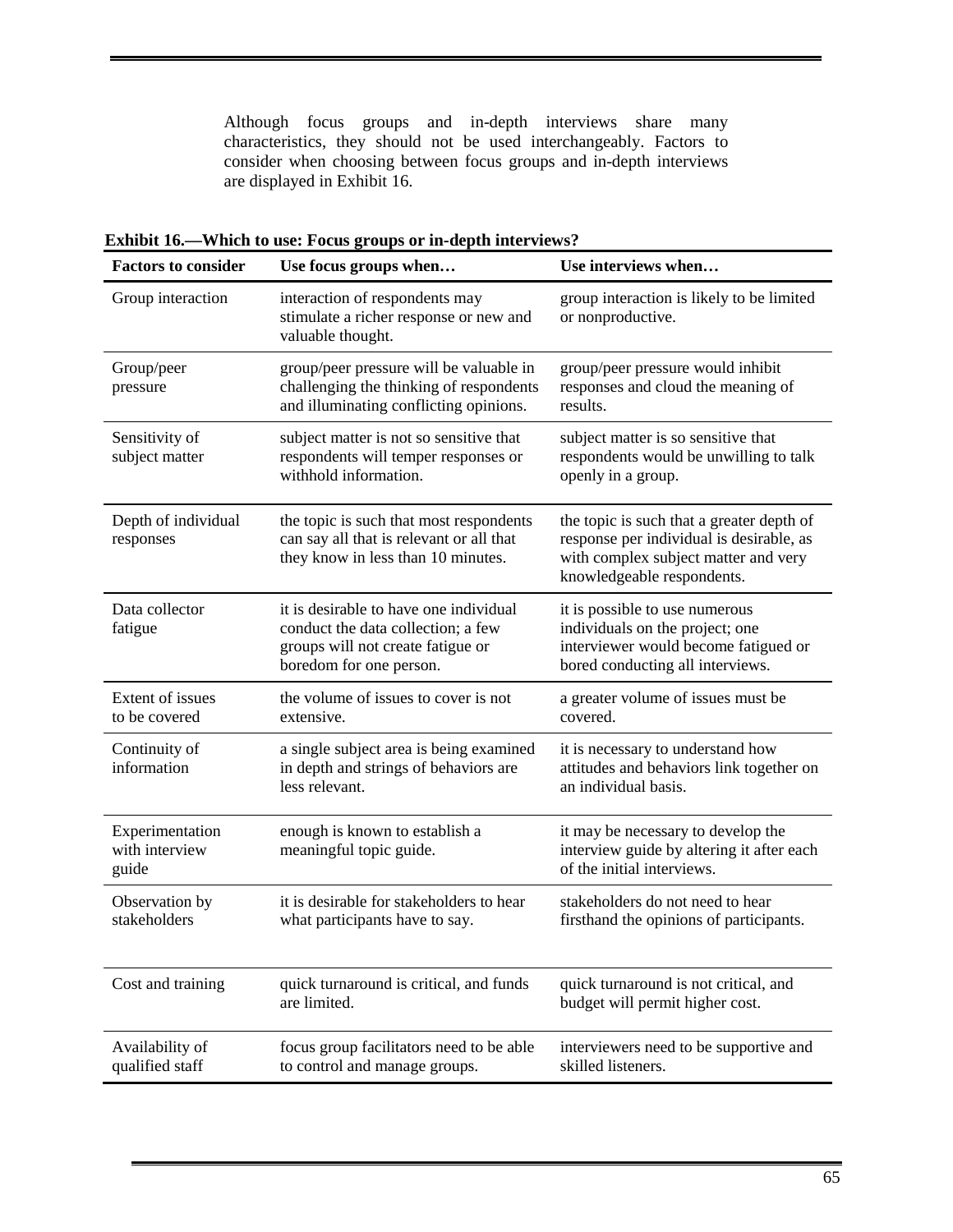#### **Observations**

Observational techniques are methods by which an individual or individuals gather firsthand data on the interventions, processes, or behaviors being studied. They provide evaluators with an opportunity to collect data on a wide range of behaviors, to capture a great variety of interactions, and to openly explore the evaluation topic. By directly observing operations and activities, the evaluator can develop a holistic perspective, i.e., an understanding of the context within which the project operates. This may be especially important where it is not the event that is of interest, but rather how that event may fit into, or be affected by, a sequence of events. Observational approaches also allow the evaluator to learn about issues the participants or staff may be unaware of or that they are unwilling or unable to discuss candidly in an interview or focus group.

#### **When to Use Observations**

Observations can be useful during both the formative and summative phases of evaluation. For example, during the formative phase, observations can be useful in determining whether or not the project is being delivered and operated as planned. During the summative phase, observations can be used to determine whether or not the project has been successful. For example, the technique would be especially useful in directly examining teaching methods employed by the faculty in their own classes after program participation. Exhibit 17 shows the advantages and disadvantages of observations.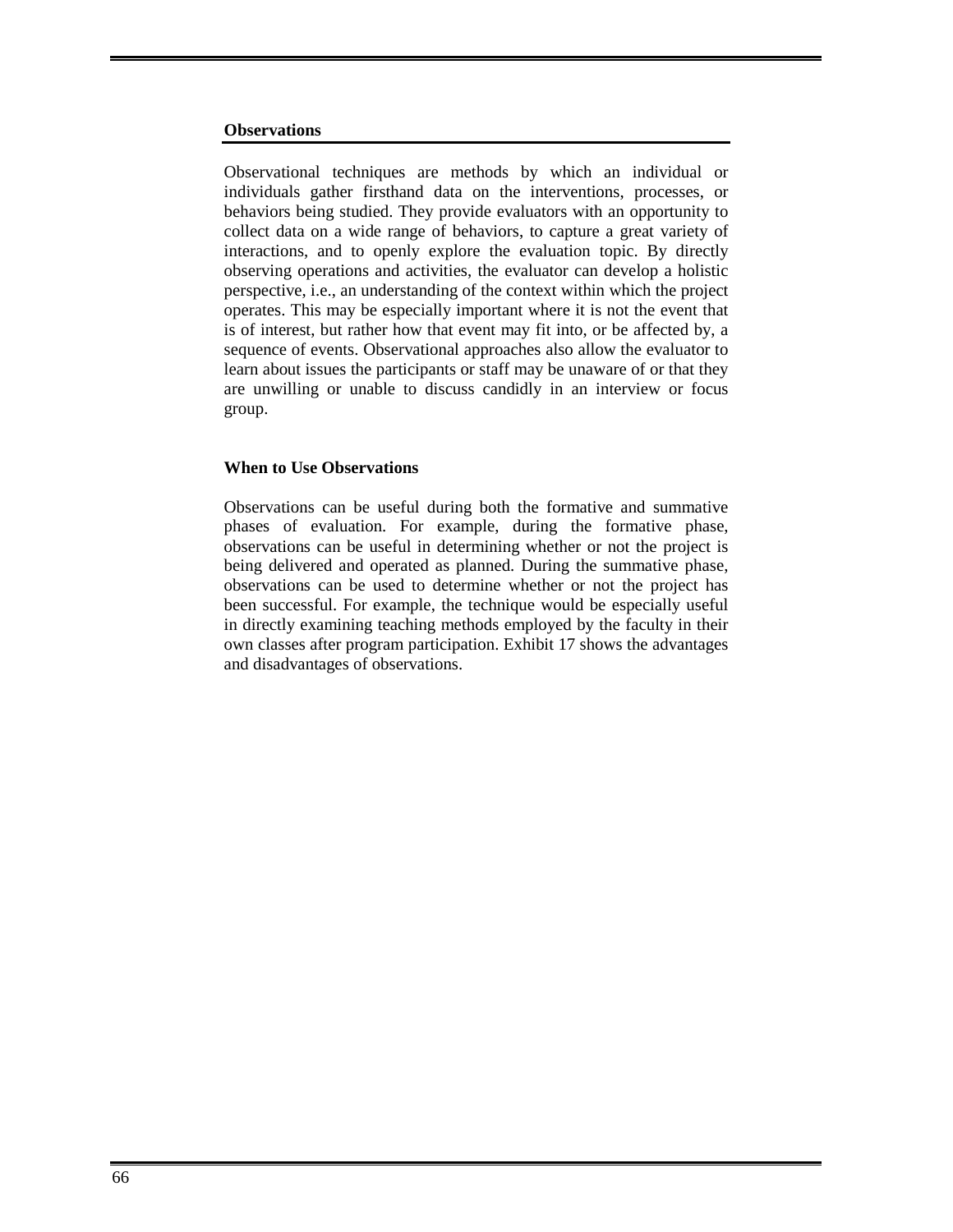# **Exhibit 17.—Advantages and disadvantages of observations**

#### **Advantages:**

- Provide direct information about behavior of individuals and groups
- Permit evaluator to enter into and understand situation/context
- Provide good opportunities for identifying unanticipated outcomes
- Exist in natural, unstructured, and flexible setting

## **Disadvantages:**

- Expensive and time consuming
- Need well-qualified, highly trained observers; may need to be content experts
- May affect behavior of participants
- Selective perception of observer may distort data
- Behavior or set of behaviors observed may be atypical

#### **Tests**

Tests provide a way to assess subjects' knowledge and capacity to apply this knowledge to new situations. Tests take many forms. They may require respondents to choose among alternatives (select a correct answer, select an incorrect answer, select the best answer), to cluster choices into like groups, to produce short answers, or to write extended responses. A question may address a single outcome of interest or lead to questions involving a number of outcome areas.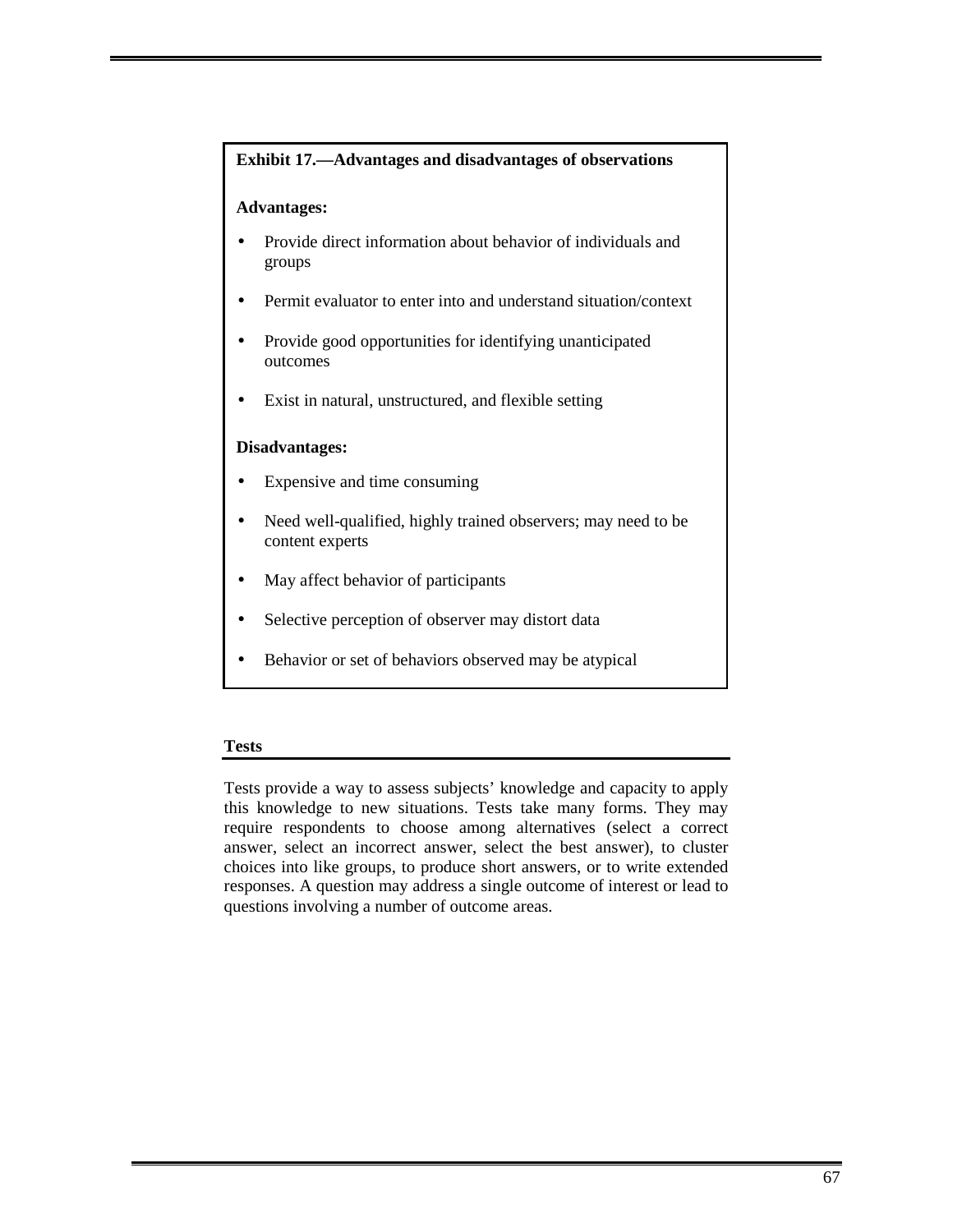Tests provide information that is measured against a variety of standards. The most popular test has traditionally been norm-referenced assessment. Norm-referenced tests provide information on how the target performs against a reference group or normative population. In and of itself, such scores say nothing about how adequate the target's performance may be, only how that performance compares with the reference group. Other assessments are constructed to determine whether or not the target has attained mastery of a skill or knowledge area. These tests, called criterion-referenced assessments, provide data on whether important skills have been reached but say far less about a subject's standing relative to his/her peers. A variant on the criterion-referenced approach is proficiency testing. Like the criterion-referenced test, the proficiency test provides an assessment against a level of skill attainment, but it also includes standards for performance at varying levels of proficiency, typically a three- or four-point scale ranging from below basic to advanced performance. Today, most state testing programs use some kind of proficiency scores to described outcomes.

Criticisms of traditional, short-answer tests focus on the fragmented and superficial nature of these tests and the consequent, negative influence they have on instruction, especially where the tests are used for highstakes decision making. Critics call instead for assessments that are more authentic in nature, involving higher order thinking skills and the coordination of a broad range of knowledge. Proposed alternatives require students to engage in solving more complex problems and may involve activities such as oral interviews, group problem-solving tasks, portfolios, or personal documentation. These alternatives have not proven to be feasible in large-scale assessment programs, but may be very useful in smaller scale research efforts.

#### **When to Use Tests**

Tests are used when one wants to gather information on the status of knowledge or the change in status of knowledge over time. They may be used purely descriptively or to determine whether the test taker qualifies in terms of some standard of performance. Changes in test performance are frequently used to determine whether a project has been successful in transmitting information in specific areas or influencing the thinking skills of participants. Exhibit 18 shows the advantages and disadvantages of tests.

In choosing a test, it is important to assess the extent to which the test measures knowledge, skills, or behaviors that are relevant to your program. Not all tests measure the same things, nor do they do so in the same ways. The critical word here is "alignment." There are a number of different ways to assess alignment. Some useful suggestions are offered at http://archive.wceruw.org/nise/.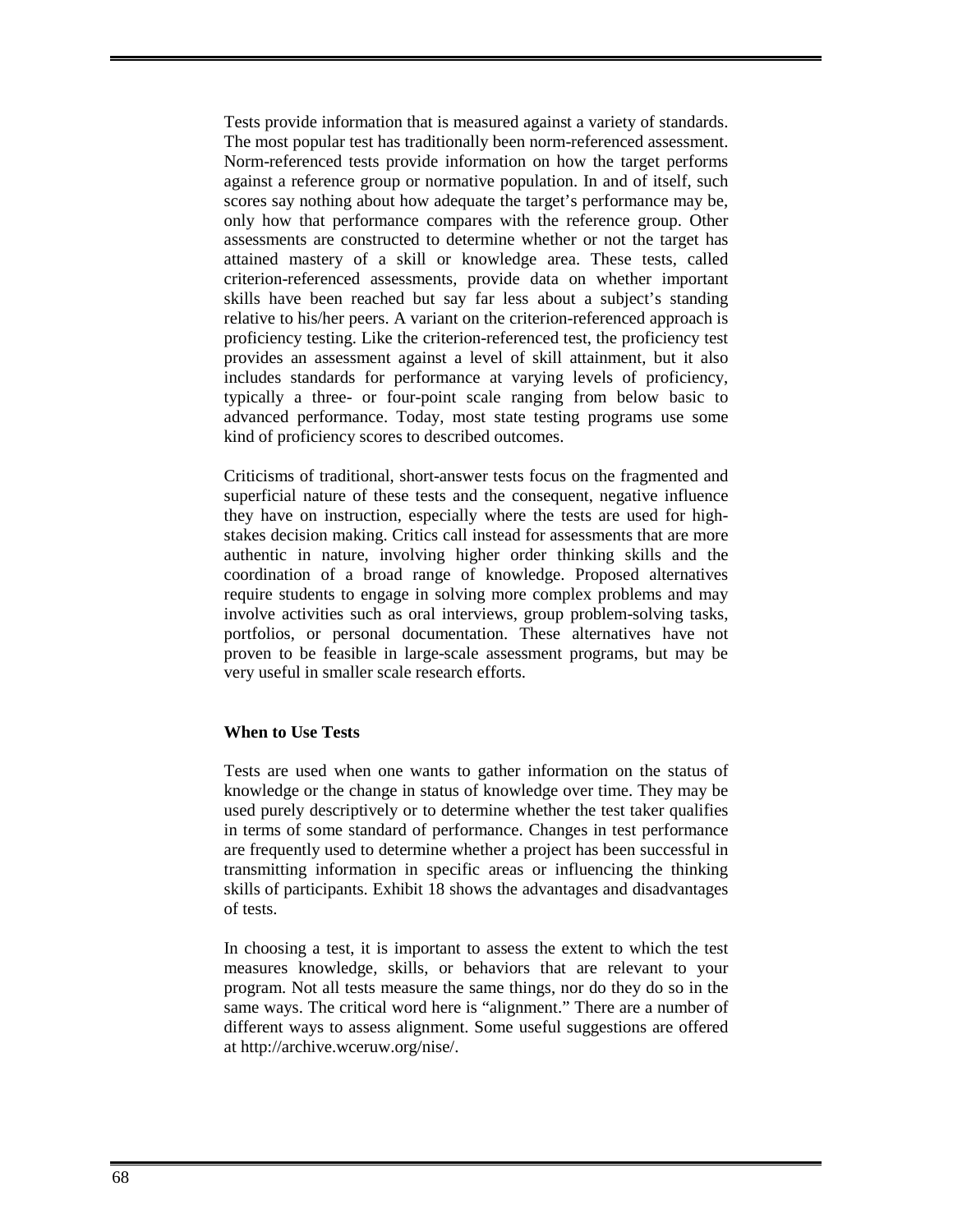#### **Exhibit 18.—Advantages and disadvantages of tests**

The advantages and disadvantage of tests depend largely on the type of test being considered and the personal opinion of the stakeholder. However, the following claims are made by proponents.

# **Advantages:**

- Provide objective information on what the test taker knows and can do
- Can be constructed to match a given curriculum or set of skills
- Can be scored in a straightforward manner
- Are accepted by the public as a credible indicator of learning

# **Disadvantages:**

- May be oversimplified and superficial
- May be very time consuming
- May be biased against some groups of test takers
- May be subject to corruption via coaching or cheating

#### **Other Methods**

The last section of this chapter outlines less common, but potentially useful qualitative methods for project evaluation. These methods include document studies, key informants, and case studies.

# **Document Studies**

Existing records often provide insights into a setting and/or group of people that cannot be observed or noted in another way. This information can be found in document form. Lincoln and Guba (1985) defined a document as "any written or recorded material" not prepared for the purposes of the evaluation or at the request of the inquirer. Documents can be divided into two major categories: public records and personal documents (Guba and Lincoln, 1981).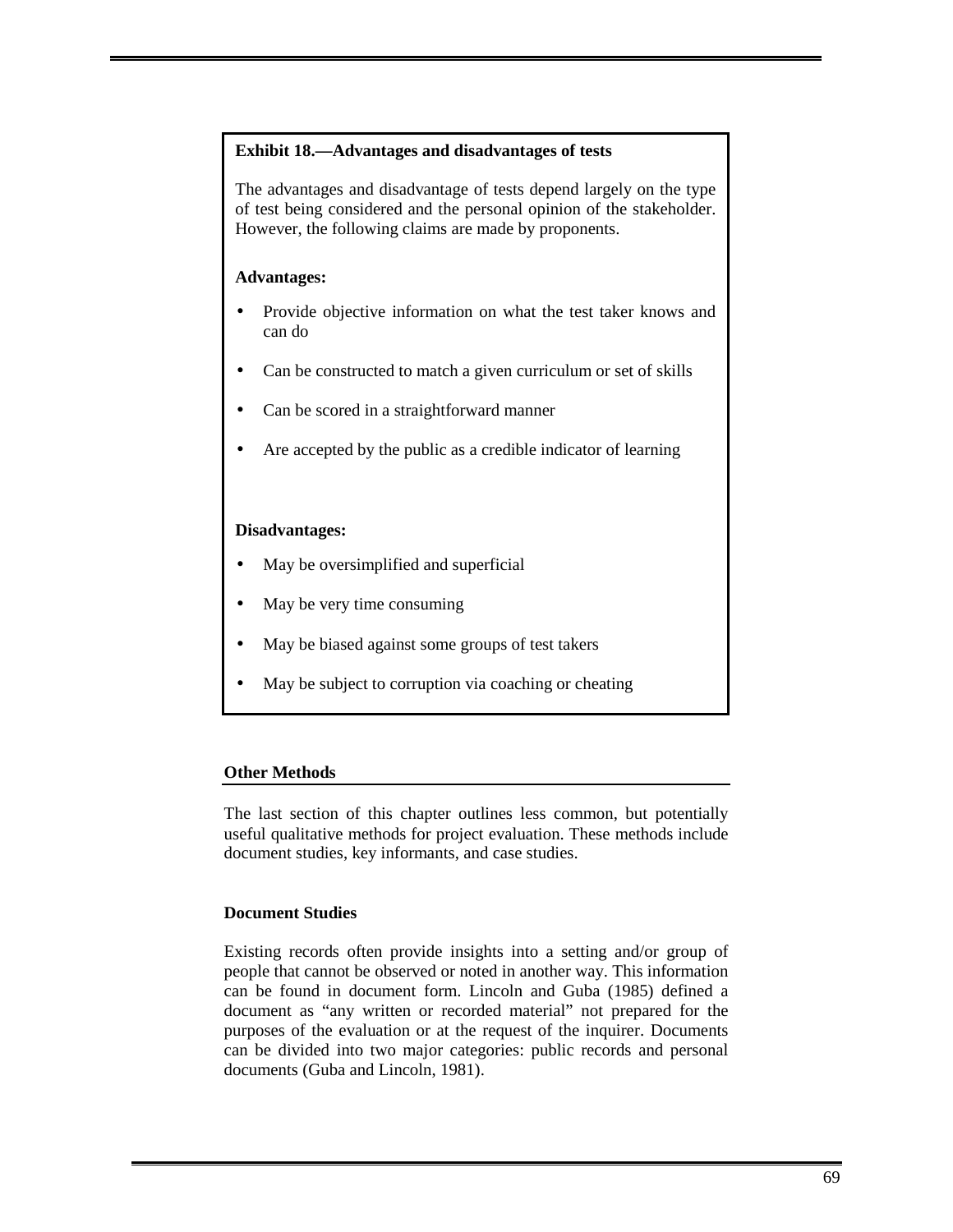Public records are materials created and kept for the purpose of "attesting to an event or providing an accounting" (Lincoln and Guba, 1985). Public records can be collected from outside (external) or within (internal) the setting in which the evaluation is taking place. Examples of external records are census and vital statistics reports, county office records, newspaper archives, and local business records that can assist an evaluator in gathering information about the larger community and relevant trends. Such materials can be helpful in better understanding the project participants and making comparisons among groups/ communities.

For the evaluation of educational innovations, internal records include documents such as student transcripts and records, historical accounts, institutional mission statements, annual reports, budgets, grade and standardized test reports, minutes of meetings, internal memoranda, policy manuals, institutional histories, college/university catalogs, faculty and student handbooks, official correspondence, demographic material, mass media reports and presentations, and descriptions of program development and evaluation. They are particularly useful in describing institutional characteristics, such as backgrounds and academic performance of students, and in identifying institutional strengths and weaknesses. They can help the evaluator understand the institution's resources, values, processes, priorities, and concerns. Furthermore, they provide a record or history that is not subject to recall bias.

Personal documents are first-person accounts of events and experiences. These "documents of life" include diaries, portfolios, photographs, artwork, schedules, scrapbooks, poetry, letters to the paper, etc. Personal documents can help the evaluator understand how the participant sees the world and what she or he wants to communicate to an audience. Unlike other sources of qualitative data, collecting data from documents is relatively invisible to, and requires minimal cooperation from, persons within the setting being studied (Fetterman, 1989). Information from documents also can be used to generate interview questions or identify events to be observed. Furthermore, existing records can be useful for making comparisons (e.g., comparing project participants to project applicants, project proposal to implementation records, or documentation of institutional policies and program descriptions prior to and following implementation of project interventions and activities).

The usefulness of existing sources varies depending on whether they are accessible and accurate. When using such instruments, it is advisable to do a quick scan to assess data quality before undertaking extensive analysis. Exhibit 19 shows the advantages and disadvantages of document studies.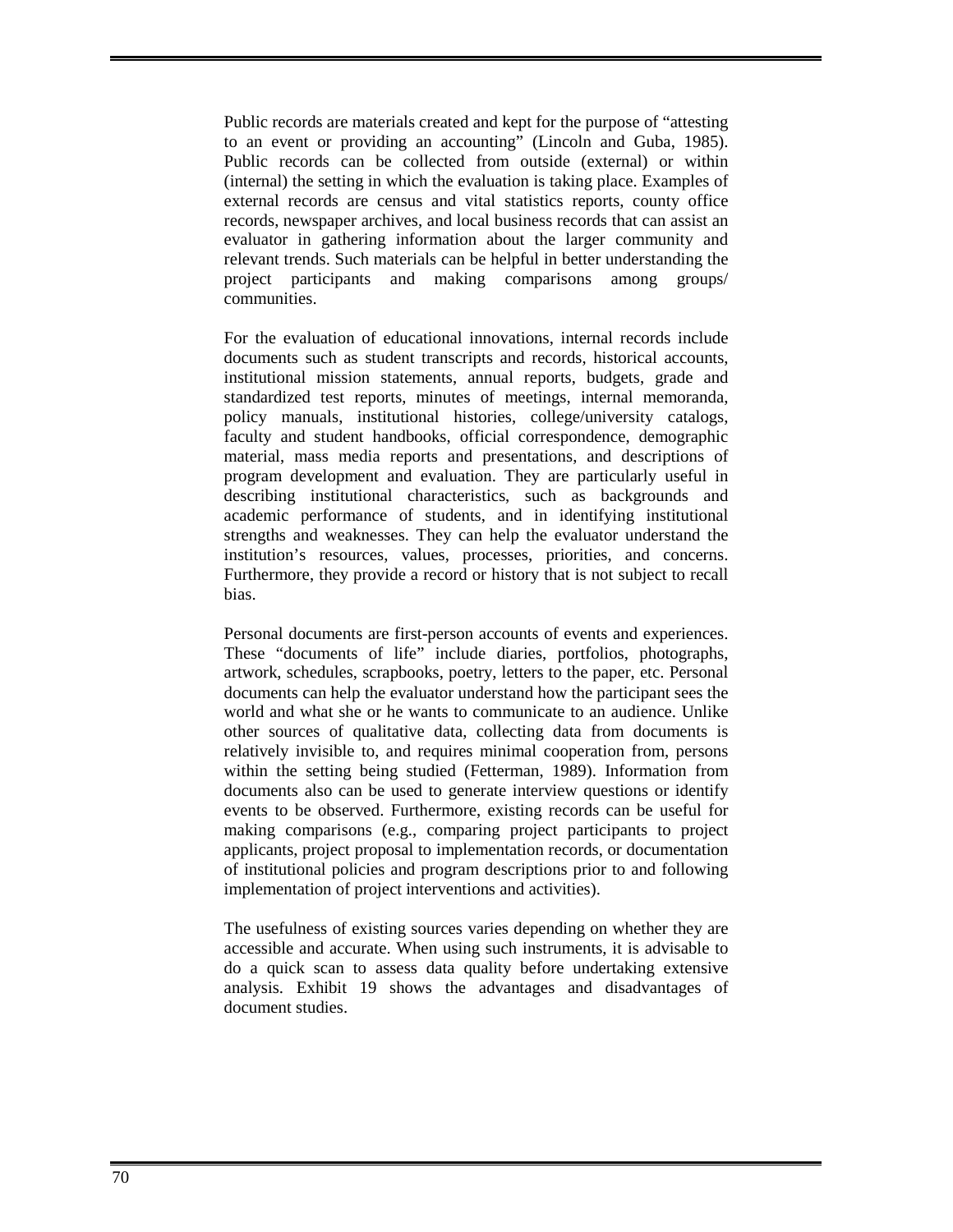# **Exhibit 19.—Advantages and disadvantages of document studies Advantages:**  • Available locally **Inexpensive** • Grounded in setting and language in which they occur Useful for determining value, interest, positions, political climate, public attitudes • Provide information on historical trends or sequences • Provide opportunity for study of trends over time **Unobtrusive Disadvantages:**  May be incomplete

- May be inaccurate or of questionable authenticity
- Locating suitable documents may pose challenges
- Analysis may be time consuming and access may be difficult

# **Key Informant**

A key informant is a person (or group of persons) who has unique skills or professional background related to the issue/intervention being evaluated, is knowledgeable about the project participants, or has access to other information of interest to the evaluator. A key informant can also be someone who has a way of communicating that represents or captures the essence of what the participants say and do. Key informants can help the evaluation team better understand the issue being evaluated, as well as what the project participants say and do. They can provide important contextual information on the current implementation environment, as well as relevant historical background. Key informants can be surveyed or interviewed individually or through focus groups.

Many different types of people can play the key informant role. At a university, a key informant could be a dean, a grants officer, or an outreach coordinator. In a school system, key informants range from a principal, to the head of a student interest group, to a school board member. Both the context and the politics of a situation affect who may be seen in the key informant role.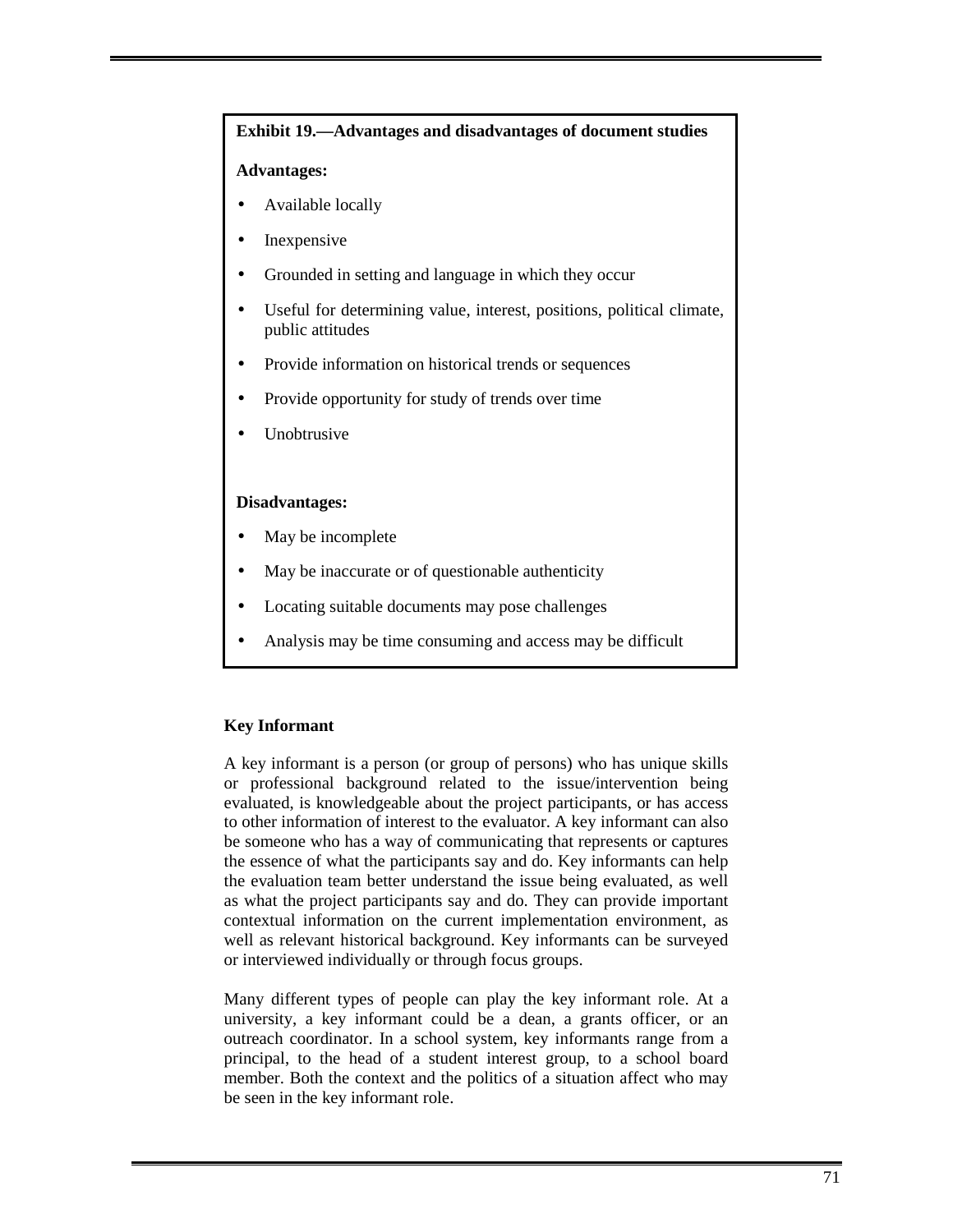The use of advisory committees is another way of gathering information from key informants. Advisory groups are called together for a variety of purposes:

- To represent the ideas and attitudes of a community, group, or organization
- To promote legitimacy for the project
- To advise and recommend
- To carry out a specific task

Members of such a group may be specifically selected or invited to participate because of their unique skills or professional background; they may volunteer; they may be nominated or elected; or they may come together through a combination of these processes. Exhibit 20 shows the advantages and disadvantages of key informants.

# **Exhibit 20.—Advantages and disadvantages of using key informants**

# **Advantages:**

- Information concerning causes, reasons, and/or best approaches is gathered from an "insider" point of view
- Advice/feedback increases credibility of study pipeline to pivotal groups
- May have side benefit to solidify relationships among evaluators, clients, participants, and other stakeholders

# **Disadvantages:**

- Time required to select and get commitment may be substantial
- Relationship between evaluator and informants may influence type of data obtained
- Informants may interject own biases and impressions
- Disagreements among individuals may be hard to resolve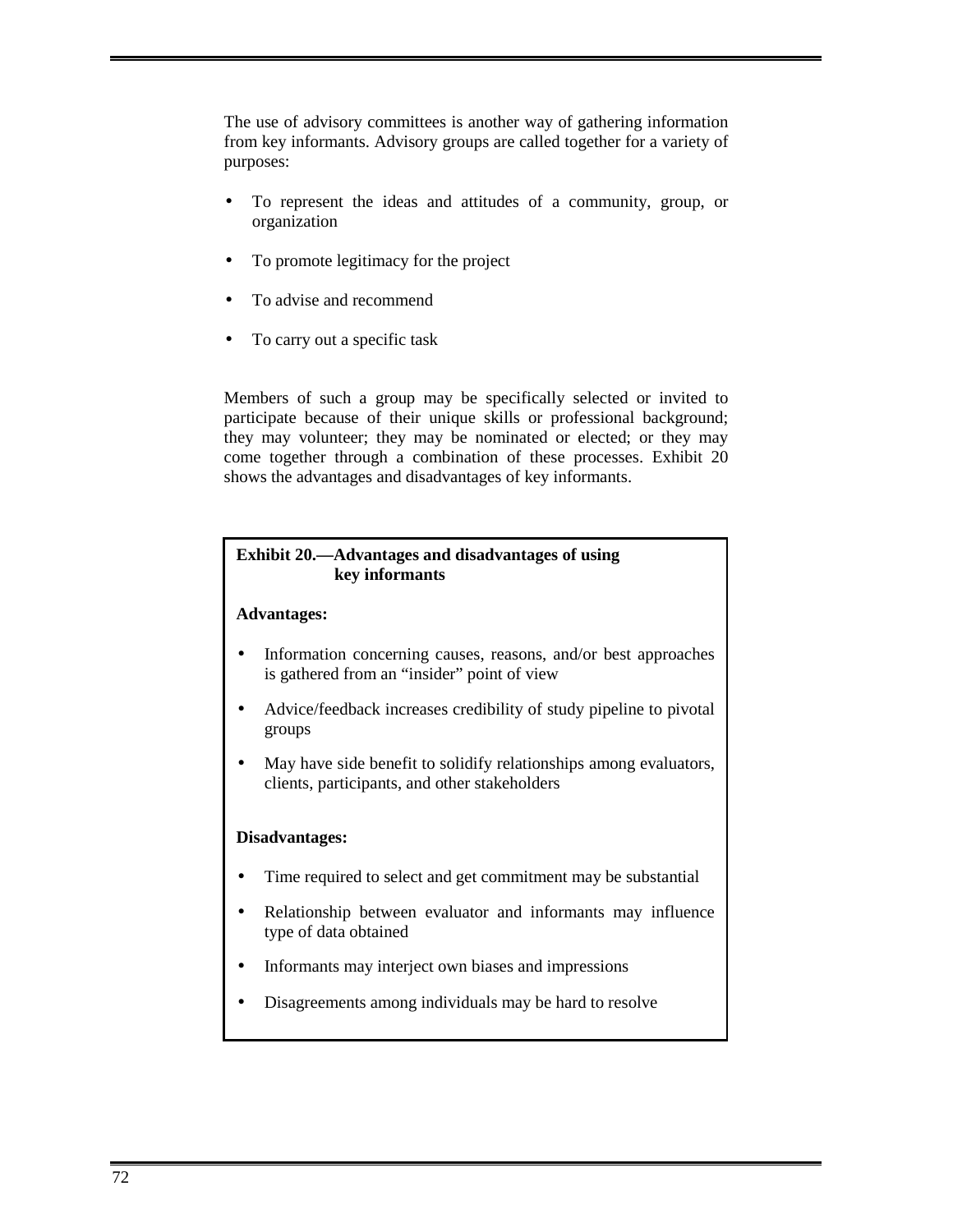#### **Case Studies**

Classical case studies depend on ethnographic and participant observer methods. They are largely descriptive examinations, usually of a small number of sites (small towns, projects, individuals, schools) where the evaluator is immersed in the life of the site or institution, combs available documents, holds formal and informal conversations with informants, observes ongoing activities, and develops an analysis of both individual and cross-case findings.

Case studies can provide very engaging, rich explorations of a project or application as it develops in a real-world setting. Project evaluators must be aware, however, that doing even relatively modest, illustrative case studies is a complex task that cannot be accomplished through occasional, brief site visits. Demands with regard to design, data collection, and reporting can be substantial (Yin, 2002). Exhibit 21 shows the advantages and disadvantages of case studies.

# **Exhibit 21.—Advantages and disadvantages of using case studies**

#### **Advantages:**

- Provide a rich picture of what is happening, as seen through the eyes of many individuals
- Allow a thorough exploration of interactions between treatment and contextual factors
- Can help explain changes or facilitating factors that might otherwise not emerge from the data

#### **Disadvantages:**

- Require a sophisticated and well-trained data collection and reporting team
- Can be costly in terms of the demands on time and resources
- Individual cases may be overinterpreted or overgeneralized

#### **Summary**

There are many different types of data collection methods that can be used in any evaluation. Each has its advantages and disadvantages and must be chosen in light of the particular questions, timeframe, and resources that characterize the evaluation task. While some evaluators have strong preferences for quantitative or qualitative techniques, today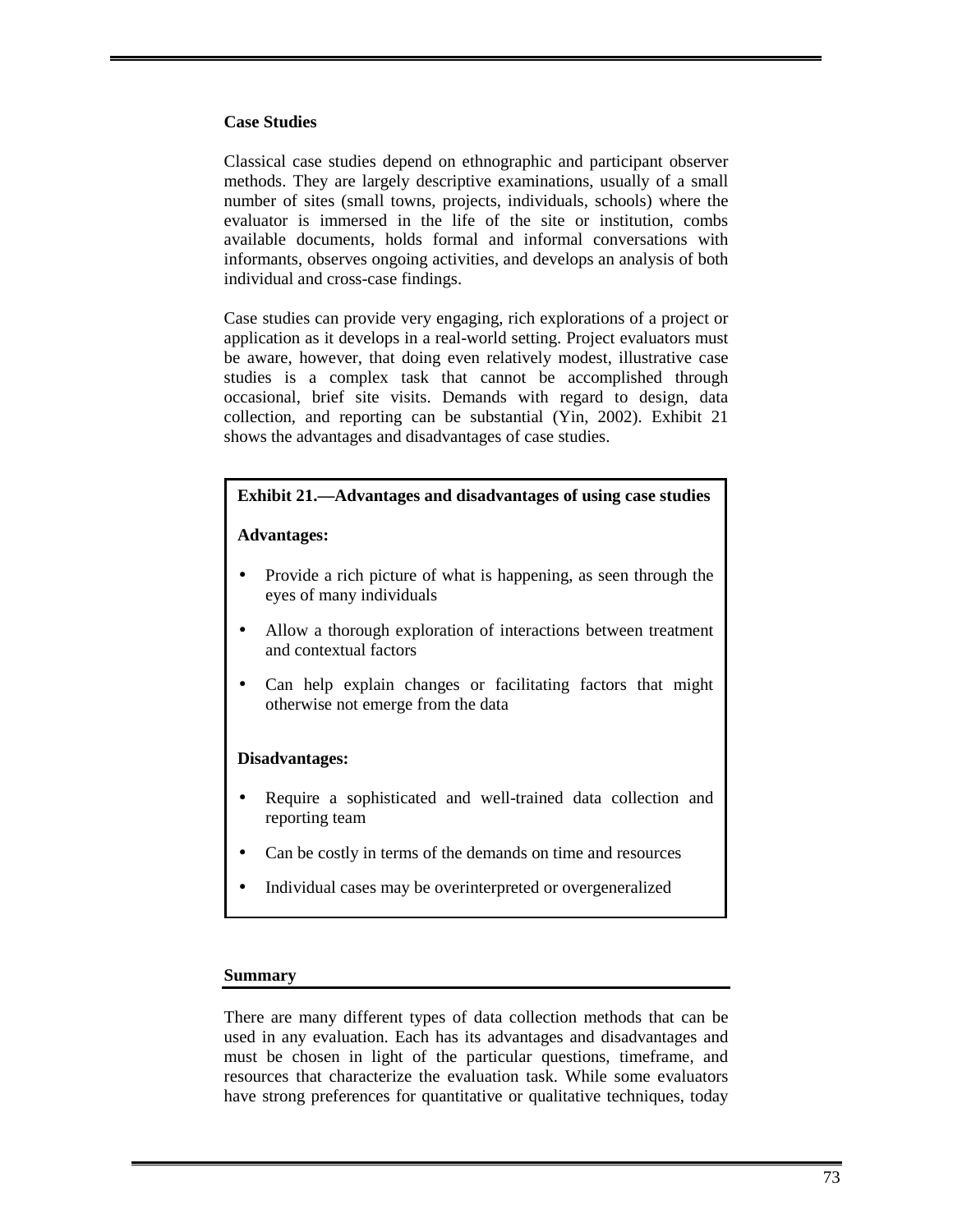the prevailing wisdom is that no one approach is always best, and a carefully selected mixture likely provides the most useful information.

#### **References**

- Durland, M.M., and Fredericks, K.A. (eds.). (2006) Social Network Analysis in Program Evaluation. *New Directions for Evaluation*, No. 7. San Francisco, CA: Jossey-Bass.
- Fetterman, D.M. (1989). *Ethnography: Step by Step*. Applied Social Research Methods Series, Vol. 17. Newbury Park, CA: Sage.
- Guba, E.G., and Lincoln, Y.S. (1981). *Effective Evaluation*. San Francisco, CA: Jossey-Bass.
- Lincoln, Y.S., and Guba, E.G. (1985). *Naturalistic Inquiry*. Beverly Hills, CA: Sage.
- Patton, M.Q. (2001). *Qualitative Evaluation and Research Method*. 3rd Ed. Newbury Park, CA: Sage.
- Yin, R.K. (2002). *Case Study Research.* 3rd Ed. Thousand Oaks, CA: Sage.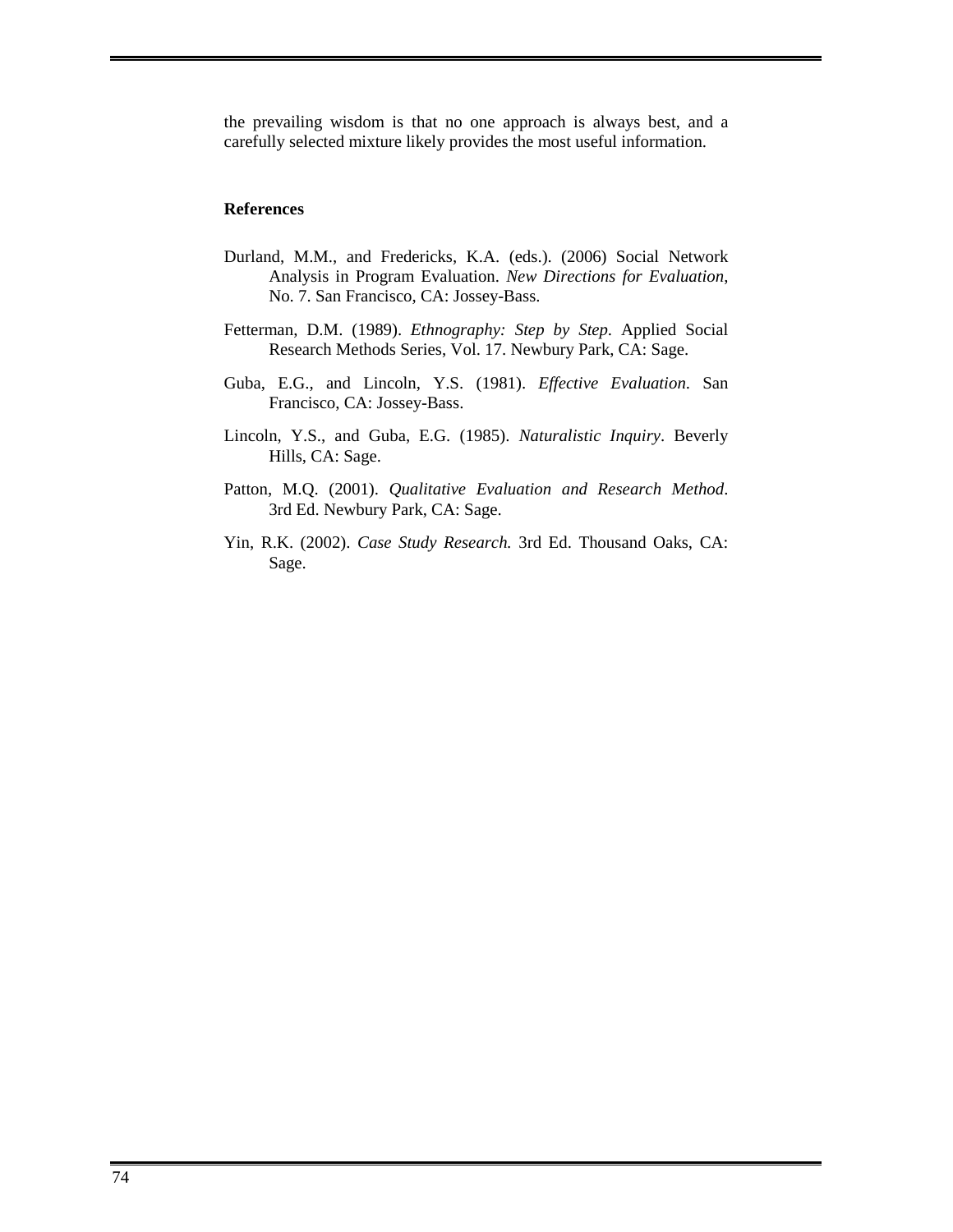# **A GUIDE TO CONDUCTING CULTURALLY RESPONSIVE EVALUATIONS 7**

**Chapter**

Henry T. Frierson, Stafford Hood, Gerunda B. Hughes, and Veronica G. Thomas

Since the last edition of this Handbook and the initial chapter by Frierson, Hood, and Hughes (2002) that addressed the issue of

conducting cultural responsive evaluation, there has been considerably more emphasis on culture, context, pluralism, and inclusiveness in project evaluation (e.g., Botcheva, Shih, and Huffman, 2009; Guzman, 2003; Hood, Hopson, and Frierson, 2005; Mertens, 2003; Thomas and Stevens, 2004; Thompson-Robinson, Hopson, and SenGupta, 2004; Zulli and Frierson, 2004; Hood, 2009; Hopson, 2009). Central in much of this discourse is the position that project conceptualization, design, implementation, and evaluation take place within a variety of historical, social, cultural, political, and economic contexts and that evaluation must take these myriad contexts

*Evaluation is based on an examination of impacts through lenses in which the culture of the participants is considered an important factor.* 

into consideration. Understanding the influence of culture, particularly when evaluating projects serving diverse populations, is critical for strengthening the validity and utility of evaluation findings and for improving evaluation practice in accordance with the American Evaluation Association's (AEA) *Guiding Principles for Evaluators* and the Joint Committee on Standards for Educational Evaluation's *Program Evaluation Standards*. As such, there is growing recognition that cultural issues cannot be simply viewed as "error noise," but rather as part of what will inform the whole story of an evaluation, thereby filling in those "missing bricks" (Jolly, 2002) of foundational knowledge. With increased attention to the cultural context of evaluation, there are encouraging signs that evaluation practice is becoming more responsive to working in culturally diverse settings.

This chapter discusses the importance of employing a culturally responsive approach when evaluating projects serving populations within cultural contexts unfamiliar to the project evaluator or projects involving individuals with cultural backgrounds different than that of the project evaluator. It examines cultural responsiveness at each of the critical phases of the evaluation process, showing how strategies commensurate with this approach can be applied to enhance the actual quality and utility of project evaluations. This updated version provides more illustrative examples of culturally responsive strategies used in project evaluations where cultural diversity is acknowledged and taken into account. Additionally, a new section on ethical considerations and cultural responsiveness has been added at the end of the chapter.

Culture is a cumulative body of learned and shared behavior, values, customs, and beliefs common to a particular group or society. In essence, culture is a predominant force shaping who we are. In doing project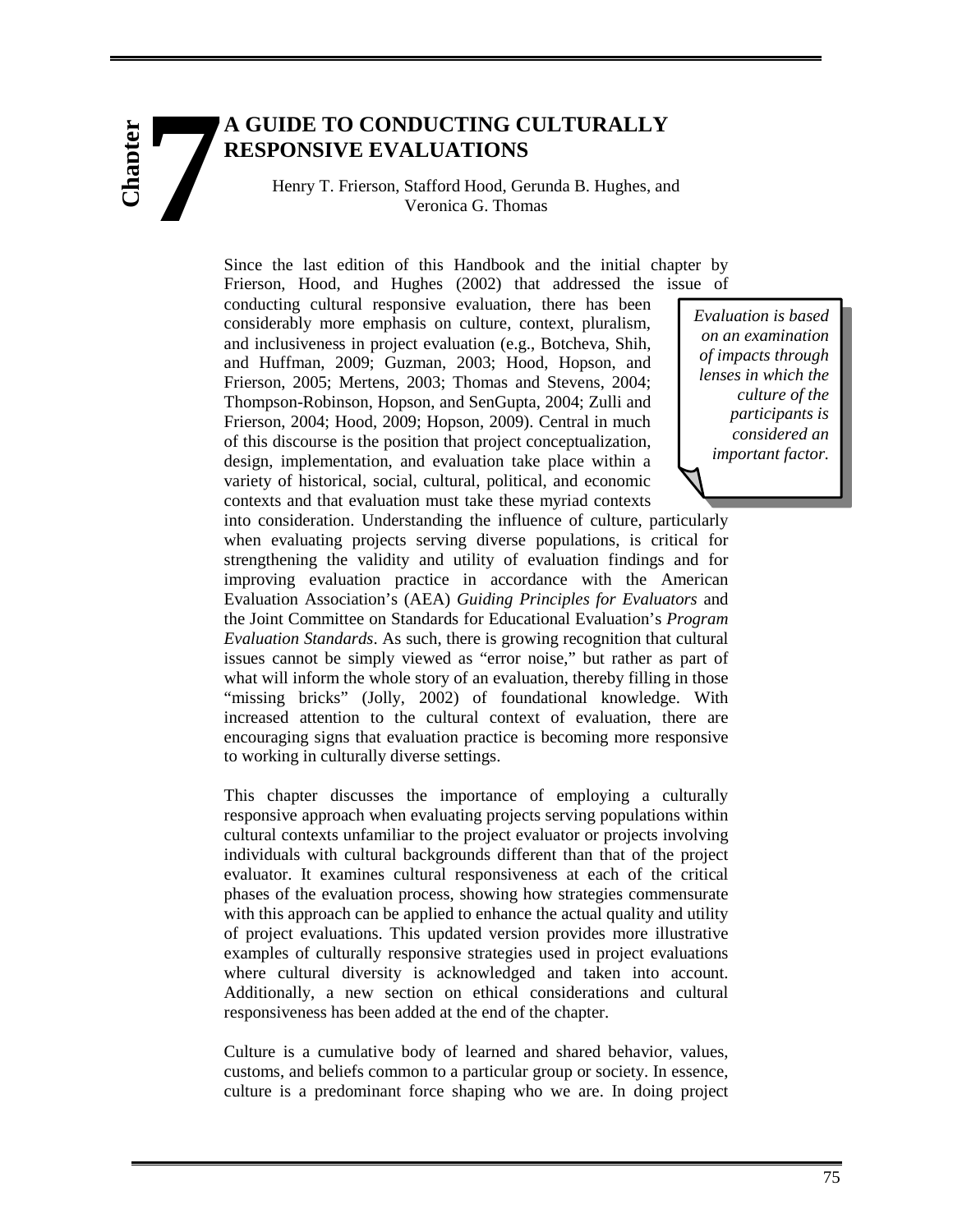evaluation, it is important to consider the cultural context in which the project operates and be responsive to it. How can an evaluation be culturally responsive? An evaluation is culturally responsive if it fully takes into account the culture of the program that is being evaluated. In other words, the evaluation is based on an examination of impacts through lenses in which the culture of the participants is considered an important factor, thus rejecting the notion that assessments must be objective and culture-free if they are to be unbiased. Moreover, a culturally responsive evaluation attempts to fully describe and explain the context of the program or project being evaluated.

Culturally responsive evaluators honor the cultural context in which an evaluation takes place by bringing needed, shared life experiences and understandings to the evaluation tasks at hand and hearing diverse voices and perspectives. This approach requires that evaluators critically examine culturally relevant but often neglected variables in program design and evaluation. In order to accomplish this task, the evaluator must have a keen awareness of the context in which the project is taking place and an understanding of how this context might influence the behavior of individuals in the project. Here, context denotes a broader concept that entails the combination of factors (including culture) accompanying the implementation and evaluation of a project that might influence its results (Thomas, 2004). Examples of these factors include geographic location, timing, political and social climate, economic conditions, and other things going on at the same time as the project. In other words, context is the totality of the environment in which the project takes place.

Why should a project director be concerned with the cultural context of a project undergoing evaluation? Simply put, as American society becomes increasingly diverse racially, ethnically, and linguistically, it is

*Cultural responsiveness is gaining recognition as a critical feature of the evaluation process.* 

important that project designers, implementers, and evaluators understand the cultural contexts in which these projects operate. To ignore the reality of the influence of culture and to be unresponsive to the needs of the target population puts the program in danger of being ineffective and the evaluation in danger of being seriously flawed. Evaluation should serve the public good by presenting valid information about programs that have been properly evaluated.

Being sensitive and responsive to the culture of the participants and the cultural environment in which the programs exists should be an important component of project evaluation. Fortunately, cultural responsiveness as it relates to evaluation is gaining recognition as a critical feature of the evaluation process, particularly for programs in which the participants' culture is acknowledged to have a major impact on project outcomes.

The benefits related to cultural responsiveness in evaluations are discussed in the literature. For example, LaFrance (2004) maintains that learning about and understanding tribal culture when conducting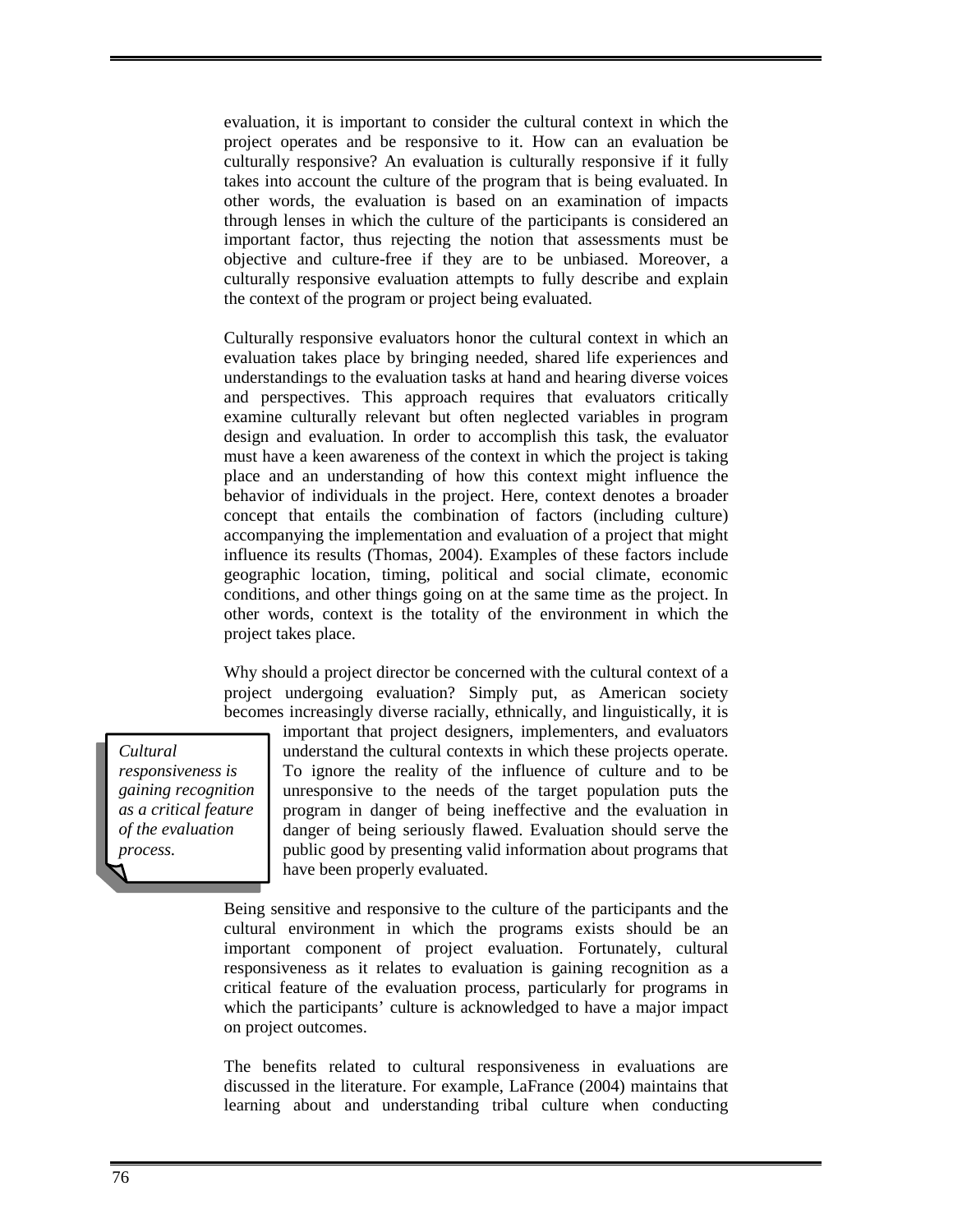evaluations in Indian communities result in evaluations that are more responsive to tribal programs and broad enough to accommodate and value different ways of knowing that are not typical in Western evaluation models. Thomas and LaPoint (2004/2005) and LaPoint and Jackson (2004) point to how coconstructing family involvement and placing an authentic emphasis on cultural and contextual relevance improved an

*There are no culture-free evaluators, educational tests, or societal laws.* 

evaluation of an urban family-school-community partnership program serving predominately African American populations. Using examples from projects serving Latino populations, Guzman (2003) stressed how consideration of cultural norms might lead to different and more accurate interpretation of evaluation findings.

#### **The Need for Culturally Responsive Evaluation**

It may seem obvious to some, if not to most, professionals that cultural responsiveness should be an integral part of the project development and evaluation process. After all, who could argue against taking into account the cultural context when designing and conducting an evaluation? Doesn't everyone consider the cultural context? The answers to these questions are, respectively, "many" and "no." Apparently, not everyone agrees that implementing culturally responsive evaluation is a good idea. Essentially, there are two frequently stated arguments against using culturally responsive strategies and techniques in educational evaluations. First, there is the claim that evaluations should be culturefree. Second, some individuals argue that while an evaluation should take into account the culture and values of the project or program it is examining, it should not, however, be *responsive* to them.

Let us examine the first argument. Just as surely as there are no culturefree evaluations, there are no culture-free evaluators, educational tests, or societal laws. Our values are reflected in our social activities, whether they are educational, governmental, or legal. An evaluator's values, beliefs, and prejudices, in particular, can and do influence a number of critical aspects of the evaluation process. Thomas and McKie (2006) delineated seven ways in which this can occur, including influencing (a) what questions an evaluator asks and ultimately does not ask, (b) what an evaluator illuminates and ultimately minimizes, (c) what evaluation approach is used and ultimately not used, (d) what data are collected and ultimately overlooked, (e) how interpretations are made and whose interpretations are held in high or low esteem, (f) what conclusions are drawn and what conclusions are not considered, and (g) how results are presented and to whom such results are disseminated. The responsibility that educational evaluators have is to recognize their own personal cultural preferences and to make a conscious effort to minimize any undue influence they might have on the work.

The second argument, that educational evaluations should not be *responding* to the cultural contexts in which they are undertaken, is more troublesome. It is one thing to accept or recognize the reasonableness of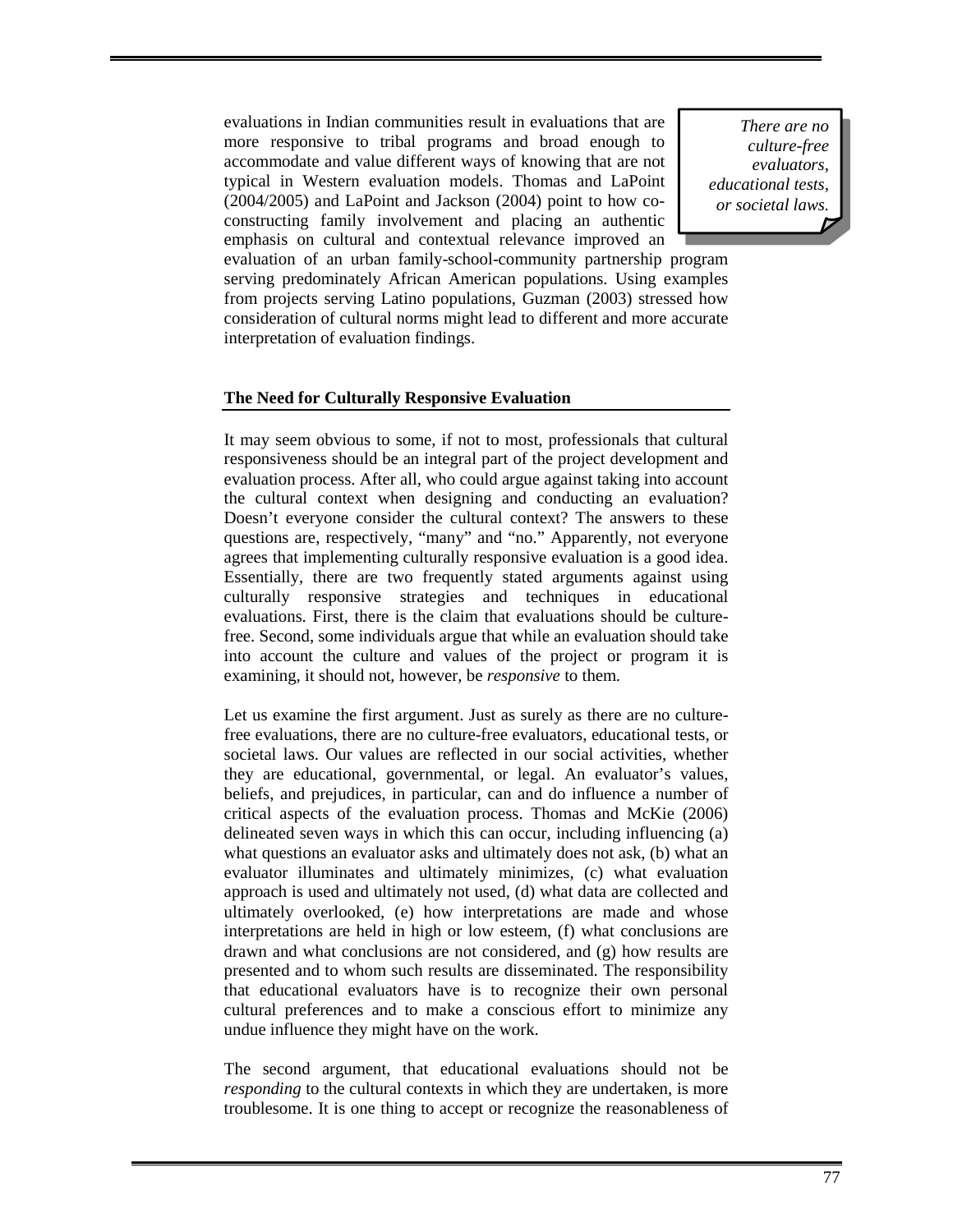the requirement to describe the cultural context. It is quite another to adopt evaluation strategies that are consonant with the cultural context(s) under examination. It is precisely this last point of view that is being advocated in this chapter. Since the 1960s, the field of educational evaluation has come to recognize the role that fullness of description plays in a comprehensive evaluation process (e.g., Stake, 1967). In fact, it is becoming increasingly apparent that a responsive evaluation can greatly benefit the project and its stakeholders. Still, it remains all too rare that educational evaluation is designed to be responsive to the cultural context associated with the program or project that is being evaluated.

Culturally responsive evaluation does not consist of a distinct set of steps apart from any high-quality evaluation approach. Rather, it represents a holistic framework for thinking about and conducting evaluations in a culturally responsive manner. It is a process entailing the manner in which the evaluator plans the evaluation, engages the evaluand and its stakeholders, and takes into account the cultural and social milieu surrounding the program and its participants. Indeed, evaluation products can be greatly enhanced through use of this approach.

Culturally responsive evaluation legitimizes culturally specific knowledge and ways of knowing. For example, the NSF supported two grants to the American Indian Higher Education Consortium (AIHEC, 2009) to develop evaluation processes that accomplish three purposes: (a) being robust enough to accommodate and value different "ways of knowing" within indigenous epistemologies, (b) building ownership and a sense of community within groups of Indian educators, and (c) contributing efficiently to the development of high-quality and sustainable STEM education programs. In doing so, this project broadens the national evaluation discourse through the inclusion of indigenous epistemologies that are not typically included in Western evaluation models and currently serves as a model for the design and evaluation of culturally responsive educational interventions in tribal communities. In developing the culturally responsive indigenous evaluation framework, the project was guided by six principles: (a) tribal people have always had ways of assessing merit or worth based on traditional values and cultural expressions, and this knowledge should inform how evaluation is done in tribal communities; (b) evaluation should respect and serve tribal goals for self-determination and sovereignty; (c) an indigenous framing for evaluation should incorporate broadly held values while also remaining flexible and responsive to local traditions and cultural expressions; (d) evaluation is defined (i.e., its meaning, practice, and usefulness) in tribal community terms, and the community takes ownership of this process and does not merely respond to the requirements imposed by outsiders; (e) evaluators should use practices and methods from the field of evaluation that fit tribal communities' needs and circumstances; and (f) evaluation is an opportunity for learning from the tribal communities' own programs and work, as well as using what is learned to create strong, viable tribal communities. These AIHEC projects are good illustrative examples of work that resulted in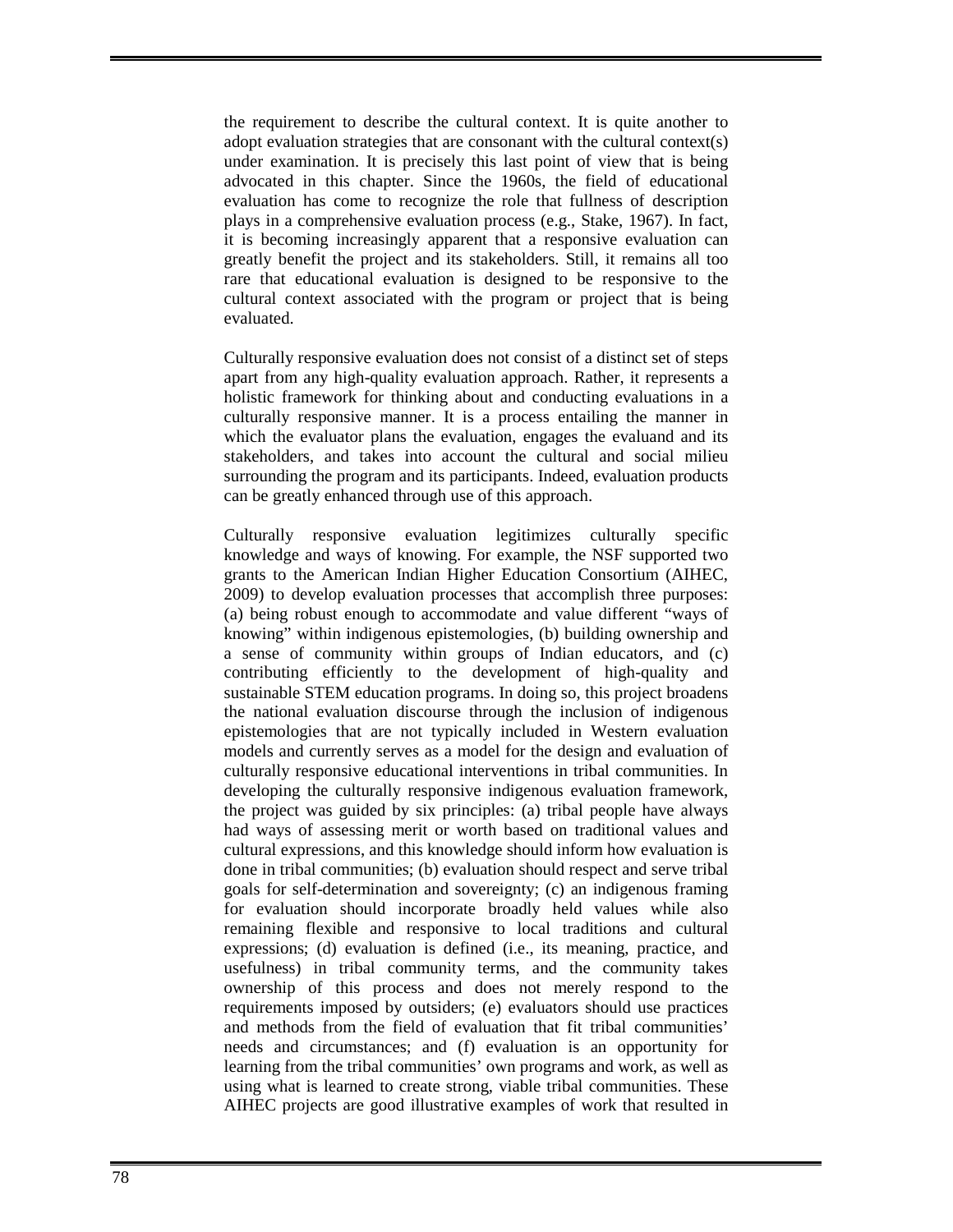the articulation of tangible strategies for respecting and being responsive to cultural norms, beliefs, values, and behavior patterns across the entire evaluation process.

#### **Preparing for the Evaluation**

At the start of the evaluation process, evaluators must carefully analyze the project's cultural and sociopolitical context as it presently exists to help establish the parameters of the evaluation effort. In preparation for the evaluation, collection of background data on the evaluand, including information on the cultural context of the project and its participants, is crucial. This information can be gathered through multiple venues such as informant interviews with directors of organizations and leaders of the community, ongoing group discussions with other key stakeholders, community forum, and feedback sessions with community members. It should be noted that in many culturally-based communities, the real leaders are not necessarily those individuals in appointed positions of power; instead, they may be the role models, information sources, and problem solvers within the community who do not hold any formal position of authority.

Communication and relational styles can vary tremendously between and within different ethnic and culturally-based populations, and these differences should be explored during the preparation phase to better plan and implement the evaluation. Unintended insensitivity to different and unfamiliar cultural norms can hamper communications and understandings and negatively affect accurate data collection. For example, it has been pointed out that the meaning of "silence" often varies across cultural groups, particularly when the evaluator and persons under study do not share similar positions of power, status, and privilege. In contexts of unequal power relationships, silence may be used by the less powerful persons to maintain control, dignity, and self-respect. Evaluators should be briefed on the cultural nuances of communication and relational styles of the cultural groups under consideration prior to the start of the evaluation. In other words, planning for the evaluation in culturally diverse settings involves preparing to accomplish the technical aspects of completing an evaluation as well as concerted emphasis on building relationships, establishing trust, and gaining an understanding of cultural styles and norms that might influence the behavior of people in programs.

Before the evaluation begins, there should be consensus on the purpose and goals of the evaluation between the evaluator and the project staff. Culturally responsive evaluators go beyond simply attending to the funder's agenda in evaluation to also hearing and infusing, to the extent feasible, the perspectives of the target community in determining the evaluation's purpose. The evaluators can substantially enhance their success in this effort through engaging key stakeholders, gaining their trust and cooperation, and facilitating their ownership of the evaluation.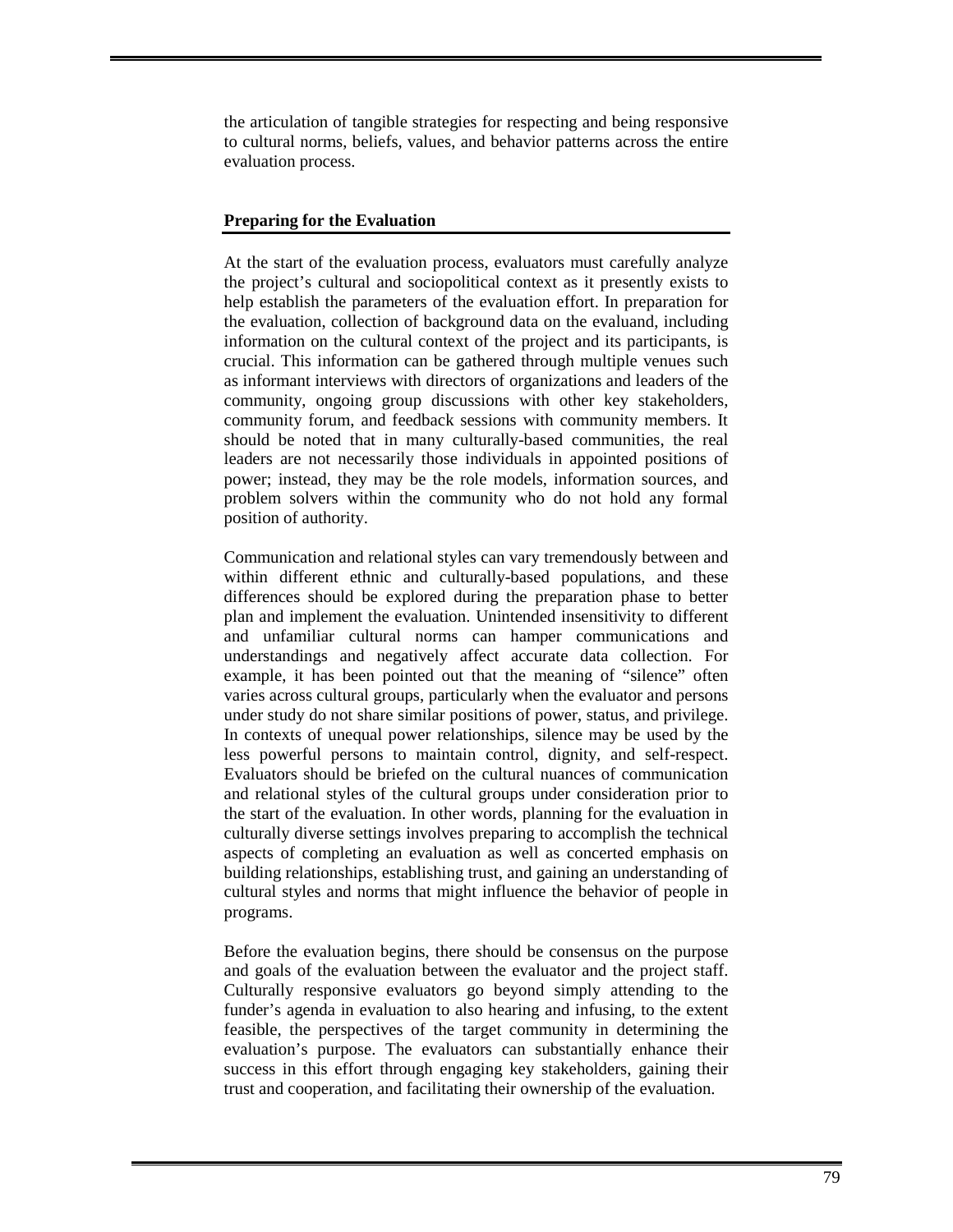*Multi-ethnic evaluation teams increase the chances of really hearing the voices of underrepresented students.* 

Preparing for the actual evaluation and assembling an evaluation team is, of course, a critical stage in the evaluation process. At the outset, the sociocultural context in which the programs or projects are based must be taken into account. Situations where programs involve ethnically diverse participants and stakeholders call for the "creation of multiethnic evaluation teams to increase the chances of really hearing the voices of underrepresented students" (Stevens, 2000). Stevens reminds us that evaluators may, and often do, *listen* to what stakeholders say when they collect data on-site from students, teachers, parents, and other participants or

stakeholders. But the crucial question she asks is: do they *hear* what those individuals are saying? Stevens implies that the evaluator or evaluation team must have the "shared lived" experience to truly hear what is being said. There are instances in evaluation practice supporting this argument. For example, a group of African American evaluators working in predominately African American urban school settings maintained that because of the shared racial and ethnic background they had with project staff and participants, the evaluator team was keenly aware of and sensitive to many of the contextual and cultural issues relevant to the lives of the children and family member being served (Thomas, 2004). They brought a different set of experiences to the urban school context than non-African American evaluators, which the evaluators argued increased their ability to engage stakeholders and better understand the verbal and nonverbal behaviors of the individuals being served.

In reality, it may not be practical to select members of the evaluation team who have the shared lived experiences of various racial or ethnic groups represented among participants in the project under study given the relatively small proportion of evaluators of color in the field. Thus, it is essential that members of the evaluation team *acquire* a fundamental understanding of the cultural norms and experiences of the individuals under consideration. The team can engage individuals familiar with the group being studied as informants, interpreters, and critical friends to the evaluation. These individuals can act as cultural guides to the community through translating cultural cues and advising the evaluation team on the cultural appropriateness of their evaluation approach. Hiring and training individuals from the community to serve on the evaluation team in various capacities is another strategy for enhancing the evaluation team's sensitivity and awareness to the cultural realities of the community under study. Further, evaluators who are not familiar with the cultural groups being studied should engage in an ongoing process of self-reflection and reflective adaptation. Self-reflection provides opportunities for evaluators to become acutely aware of their own cultural values, assumptions, prejudices, and stereotypes and how these factors may affect their evaluation practice within the particular setting. Reflective adaptation is the ability to acknowledge one's biases, listen to other world views, and integrate these varying views and interests as they relate to evaluation design and implementation (Botcheva, Shih, and Huffman, 2009). At the very least, the evaluator or evaluation team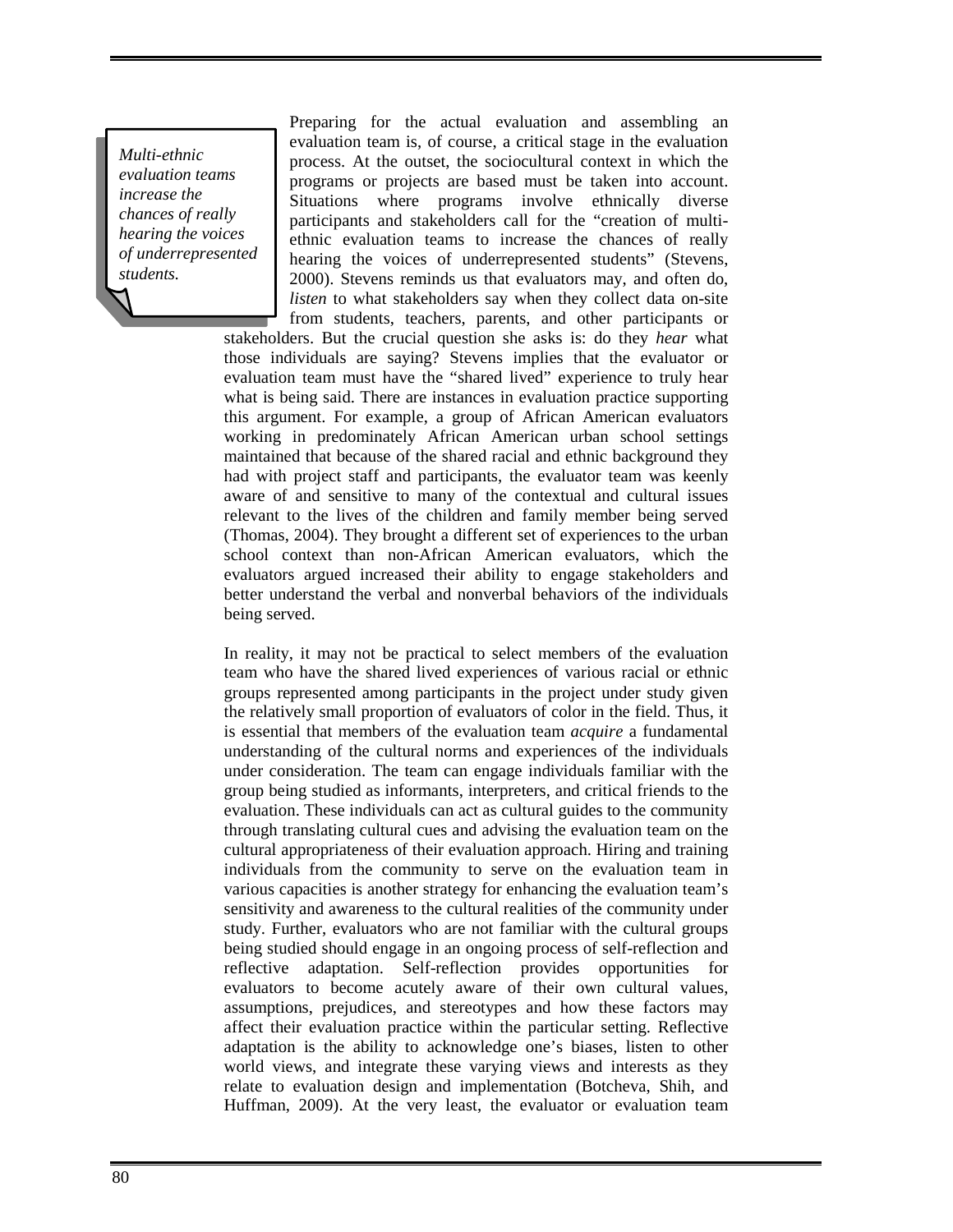should be fully aware of and responsive to the participants' and stakeholders' cultures, particularly as they relate to and influence the program.

Given the important role of the evaluation team, care should be taken in selecting its members. Those members, whenever possible, should be individuals who understand or at least are clearly committed to being responsive to the cultural context in which the project is based. Project directors should not, however, assume that racial/ethnic congruence among the evaluation team, participants, and stakeholders equates to cultural congruence or competence that is essential for carrying out culturally responsive evaluations (Thomas, 2004).

## **Engaging Stakeholders**

Stakeholder involvement has long been an expectation of good evaluation practice. Stakeholder involvement and relationship building are particularly critical when conducting evaluations of projects serving diverse and, oftentimes, marginalized populations. When individuals in minority communities feel marginalized or powerless, issues of power relations, status, and social class differentials between evaluators and the target population can impede the stakeholder engagement process.

*Stakeholders play a critical role in all evaluations, especially culturally responsive ones.* 

These issues must be worked through very carefully. In culturally responsive evaluation, which is inherently participatory in nature, stakeholders must be engaged and encouraged to become active participants in the construction of knowledge about their lives and communities.

When designing an evaluation that seeks to be culturally responsive, considerable attention must be given to the identification of the stakeholders. Often, identified stakeholders include those who are most vocal, most visible, and easiest to work with throughout the evaluation process, but ignoring other relevant stakeholders might result in failing to capture critical contextual aspects of the project under study, which potentially can lead to inaccurate judgments and conclusions. Issues related to the identification and prioritization of relevant stakeholders and gaining access to and getting the cooperation of the multiple stakeholder groups are evaluation challenges that can be more meaningfully addressed through engaging and collaborating with members of the community.

Stakeholders play a critical role in all evaluations, especially culturally responsive ones, since they can provide sound advice from the beginning (framing questions) to the end (disseminating the evaluation results) of the evaluation process. It is important to develop a stakeholder group representative of the populations the project serves, ensuring that individuals from all sectors have the chance for input. Indeed, those in the least powerful positions can be the most affected by the results of an educational evaluation. Providing key stakeholders, especially those who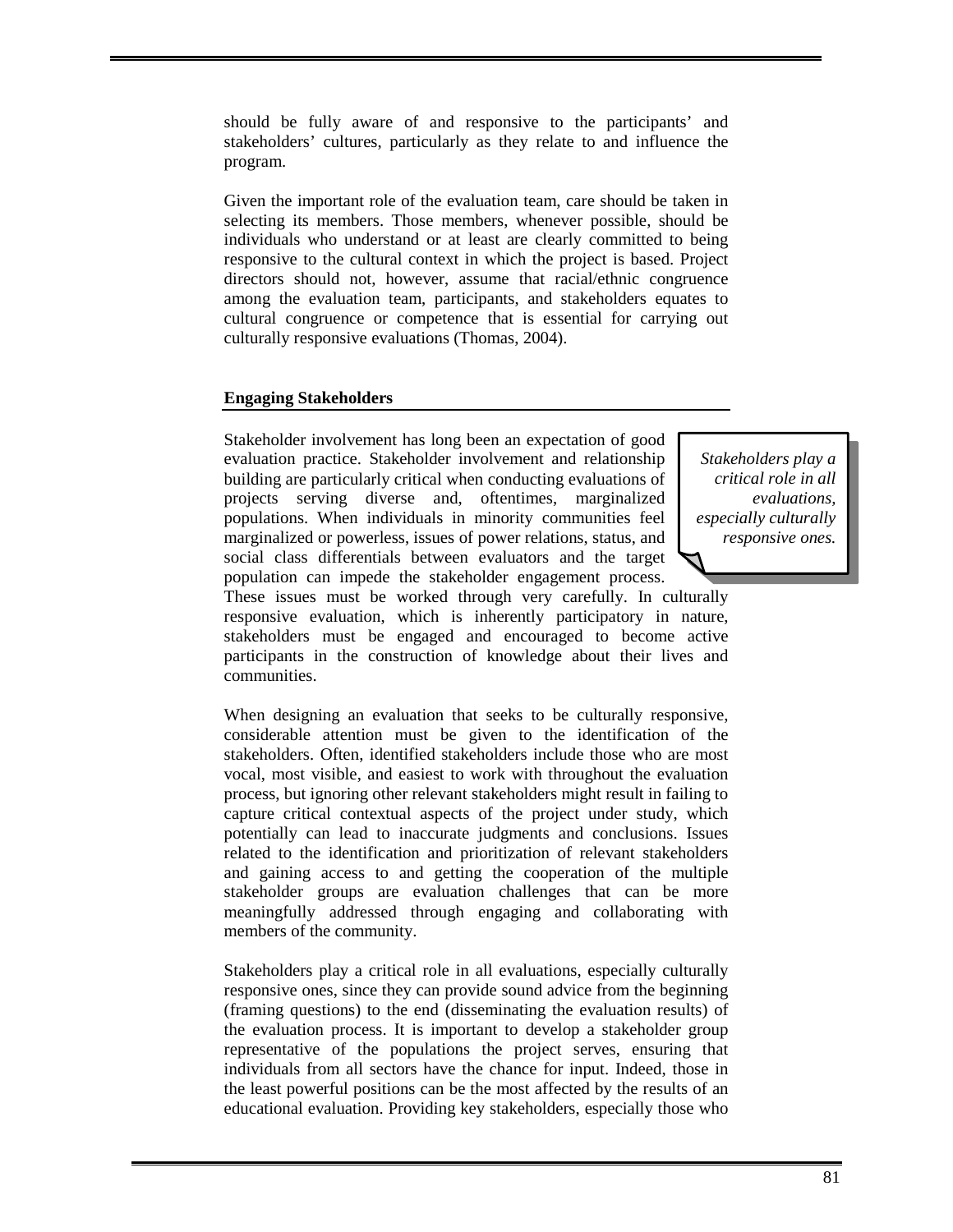traditionally have had less powerful roles, with opportunities to have a voice can minimize problems related to unequal distribution of power and status differentials that can be problematic in evaluations of projects' minority populations. For example, in evaluations of urban school reform initiatives serving African American populations undertaken by the Howard University Center for Research on the Education of Students Placed at Risk (CRESPAR), stakeholders (e.g., students, parents, school staff) were given multiple opportunities to ask questions, critique evaluative efforts, and provide input in myriad ways (Thomas, 2004). Evaluators entered the context gently, respectfully, and with a willingness to listen and learn in order to obtain stakeholder buy-in and to plan and implement a better evaluation. During the meetings with key stakeholders, CRESPAR evaluators asked questions, listened to stakeholders' concerns, discussed issues, and recorded responses. These activities created a climate of trust and respect from the stakeholders once they realized that their input was genuinely wanted, valued, and, to the extent possible, incorporated into the evaluation activities. Stakeholders were engaged by allowing them input into framing evaluation questions, developing instruments, collecting data, interpreting findings, and using and disseminating the findings.

Engage stakeholders in the evaluation process by inviting them to serve on project advisory boards or steering committees. These committees or boards can provide input into decisions about evaluation planning, design, implementation, and dissemination. In particular, they can collaborate with the evaluation team in framing evaluation questions, reviewing and providing feedback on instruments, interpreting findings, and developing recommendations. These groups can also assist with communication between the evaluation team and key individuals or groups of the project under study.

Failure to identify and engage stakeholders from the community being studied can be problematic at various levels. For example, in evaluations of projects in tribal communities, not including tribal members in the planning, implementation, and dissemination of the evaluation results is viewed as a serious affront to those involved as evaluation participants, and it is thought to have the potential of invalidating the evaluation results.

In individual projects such as the Louis Stokes Alliance for Minority Participation and the Alliance for Graduate Education for the Professoriate (LSAMP), if participants' and stakeholders' perceptions and views are not taken into account from a cultural perspective, the evaluation may be flawed, particularly if qualitative methods are employed. Moreover, even if quantitative methods are the primary methodological format, the various "voices" should be heard in the interpretation and presentation of the results.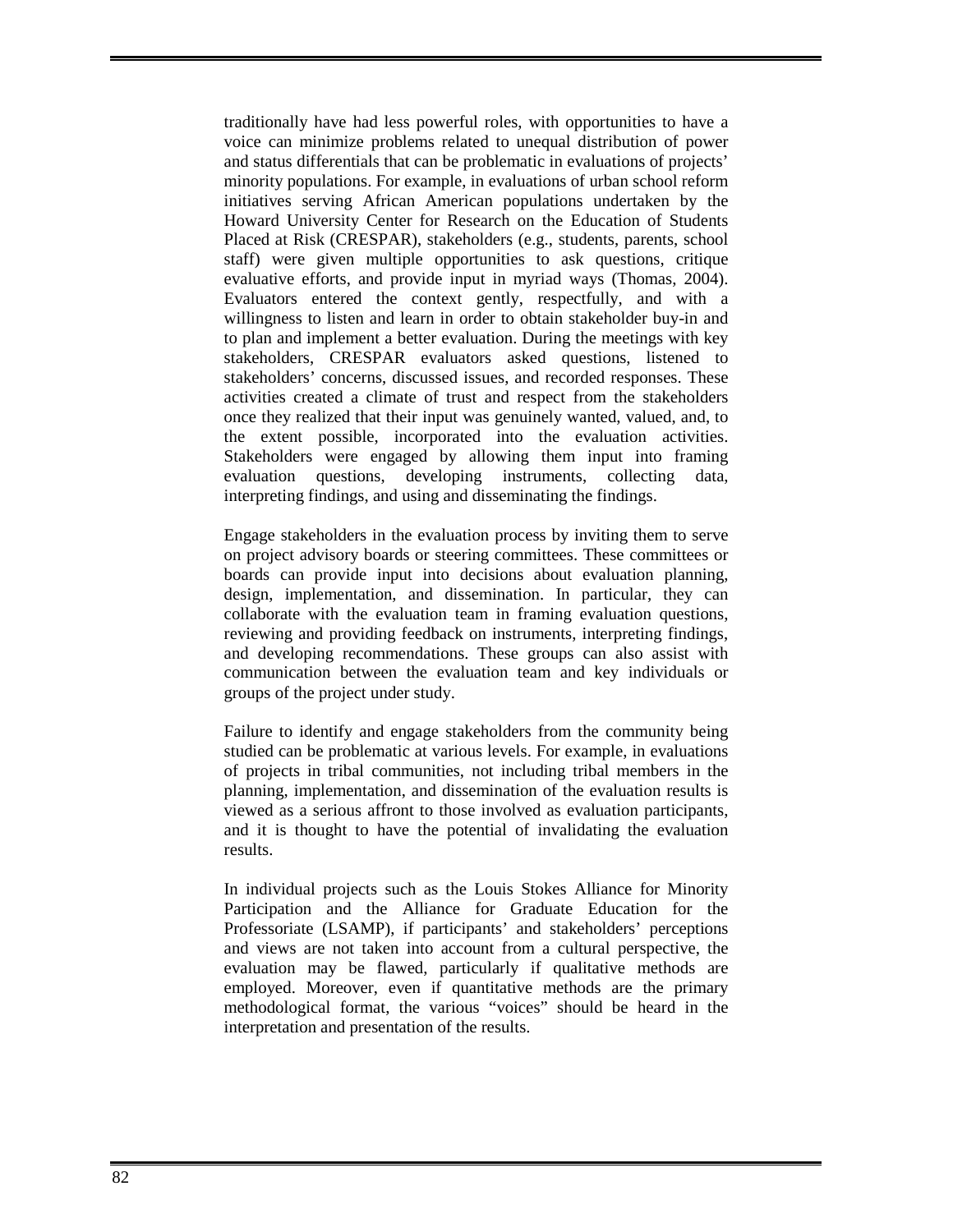#### **Identifying the Purpose(s) and Intent of the Evaluation**

Another important step is to ensure that there is a clear understanding of the evaluation's purpose and intent. Generally speaking, as stated earlier, comprehensive project evaluation is designed to answer two basic questions: (a) Is the project being conducted as planned and is progress being made toward meeting its goals? (b) Ultimately, how successful is the project in reaching its goals? To answer these questions, three basic types of evaluations are conducted: process, progress, and summative. The first two types of evaluations are called formative evaluations because they assess and describe project operations in order to inform project staff (and stakeholders) about the status of the project. Summative evaluations, on the other hand, reveal whether and to what extent the project achieved its goals and objectives.

Process evaluations examine connections among project activities. Culturally responsive process evaluations examine those connections through culturally sensitive lenses. For example, the extent to which the project's philosophy compares and interacts with the cultural values of the target population and the extent to which effective cultural competence training is available for staff are two project activities that might be subjected to a process evaluation for evidence of cultural responsiveness. Careful documentation of the implementation

*Culturally responsive progress evaluations examine connections through culturally sensitive lenses.* 

of project activities is critical to making sense of the subsequent summative evaluation results. Having an evaluator or a team of evaluators that is culturally sensitive to the project environment will ensure that cultural nuances—large and small—will be captured and used for interpreting progress and summative evaluations.

Progress evaluations seek to determine whether the participants are progressing toward achieving the stated goals and objectives. Culturally responsive progress evaluations help determine whether the original goals and objectives are appropriate for the target population. In seeking to ascertain whether the participants are moving toward the expected outcomes, a culturally responsive progress evaluation can reveal the likelihood that the goals will be met, exceeded, or not exceeded given the project timeline and the results of the process evaluation.

Summative evaluations provide information about project effectiveness. Culturally responsive summative evaluations examine the direct effects of the project's implementation on the participants and attempt to explain the results within the context of the project and the lived experiences of the participants beyond the project. For example, improved student achievement is influenced by and correlated with a variety of school and personnel background variables. Thus, to fully measure the effectiveness of the project and determine its true rather than superficial worth, it is important to identify the correlates of participant outcomes (e.g., student achievement, student attitudes) and measure their effects as well.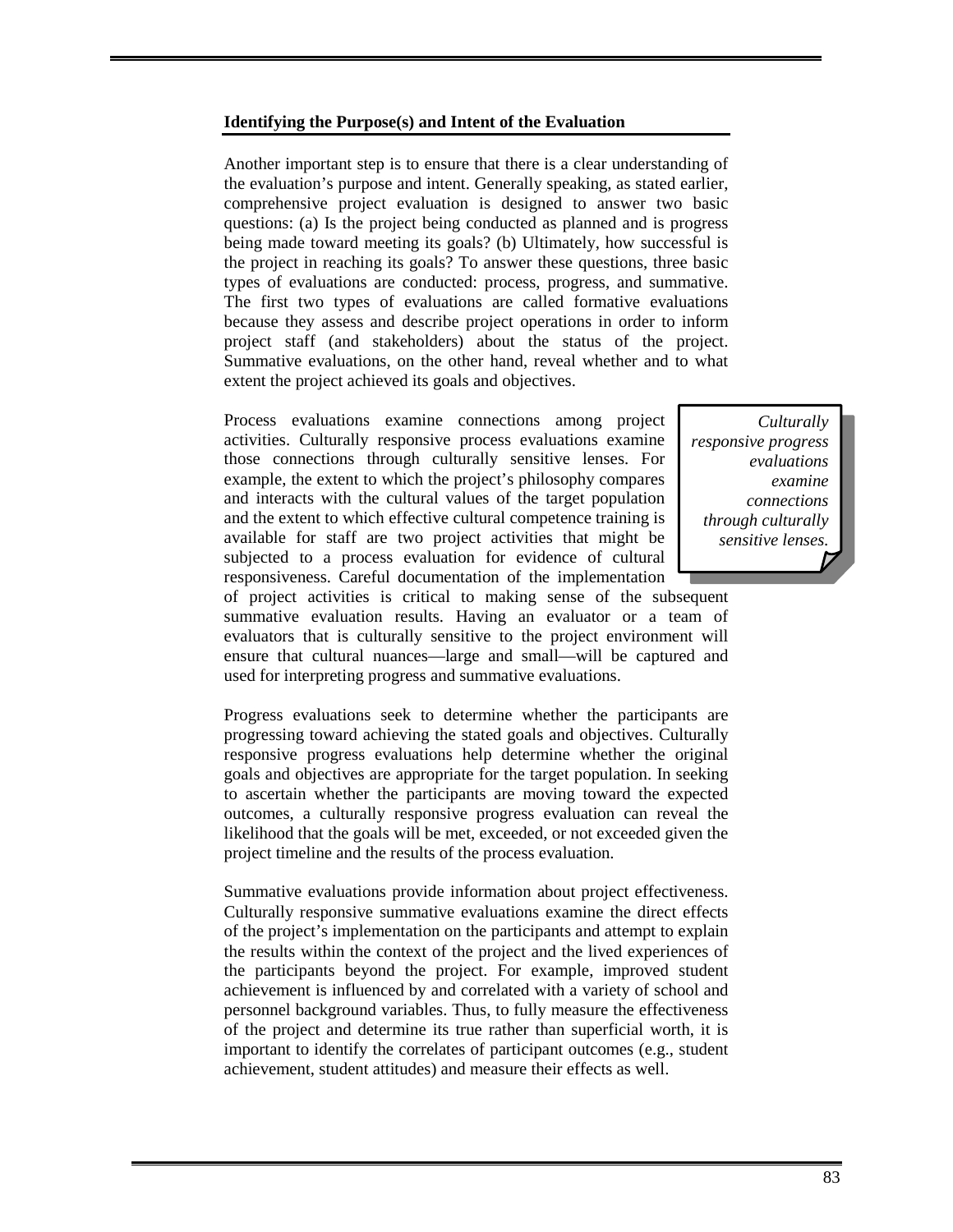#### **Framing the Right Questions**

An important key to successful evaluation is to ensure that the proper and appropriate evaluation questions have been framed. For an evaluation to be culturally responsive, it is critical that the questions of the primary stakeholders have been heard and, where appropriate, addressed.

The questions that will guide an educational evaluation are crucial to the undertaking and ultimately to the success of the venture. Poorly framed questions rarely yield useful information. Further, framing evaluative questions is *not* easily *It is critical that the questions of significant stakeholders have been heard and, where appropriate, addressed.* 

accomplished. In a culturally responsive evaluation, it is expected that the questions are carefully considered not only by the evaluator and project staff, but also by other stakeholders as well. It takes time and diligence to reach agreement on the questions to be pursued. One stakeholder group may care little about questions that are seen as vital by another group. However, it is crucial that all significant voices are heard.

Once a list of questions has been vetted to the satisfaction of the evaluation team and stakeholders, an important epistemological task and next step is to decide what type of evidence must be collected to answer the evaluative questions. This is not an easy task, but it should be

*Questions regarding what constitutes acceptable evidence should be discussed before conducting the evaluation.* 

undertaken *before* embarking on a culturally responsive evaluation. It avoids subsequent rejection of evidence by a stakeholder who might say, for example, "This is interesting, but it really isn't hard data." Stakeholders often will be interested in the results that bear on one group over all others. If one particular group has not been involved or asked questions they consider as key, then the rest of the data may be viewed as suspect or irrelevant.

Discussions of what is important, and how we will know if we have acceptable evidence, are often messy and may be heated. The discussions, however, are always *necessary*. A more

democratic approach to evaluation increases the need for competent evaluators who have a shared lived experience with the stakeholders (Hood, 2000). A democratic process also increases the likelihood that evaluative efforts will have all voices represented.

In a culturally responsive evaluation approach, the evaluators must be reflective, that is, have an awareness of their contributions to the construction of meaning throughout the evaluation process and acknowledge the impossibility of remaining totally detached from the topic under study. Even after questions are identified, it would be helpful if an evaluator asked him or herself three important questions before moving forward: (a) Does the way in which the evaluation questions are defined limit what can be found? (b) Can the evaluation questions be studied differently than initially articulated? (c) How might different ways of studying the evaluation questions give rise to a different and, potentially, more expanded understanding of the phenomenon under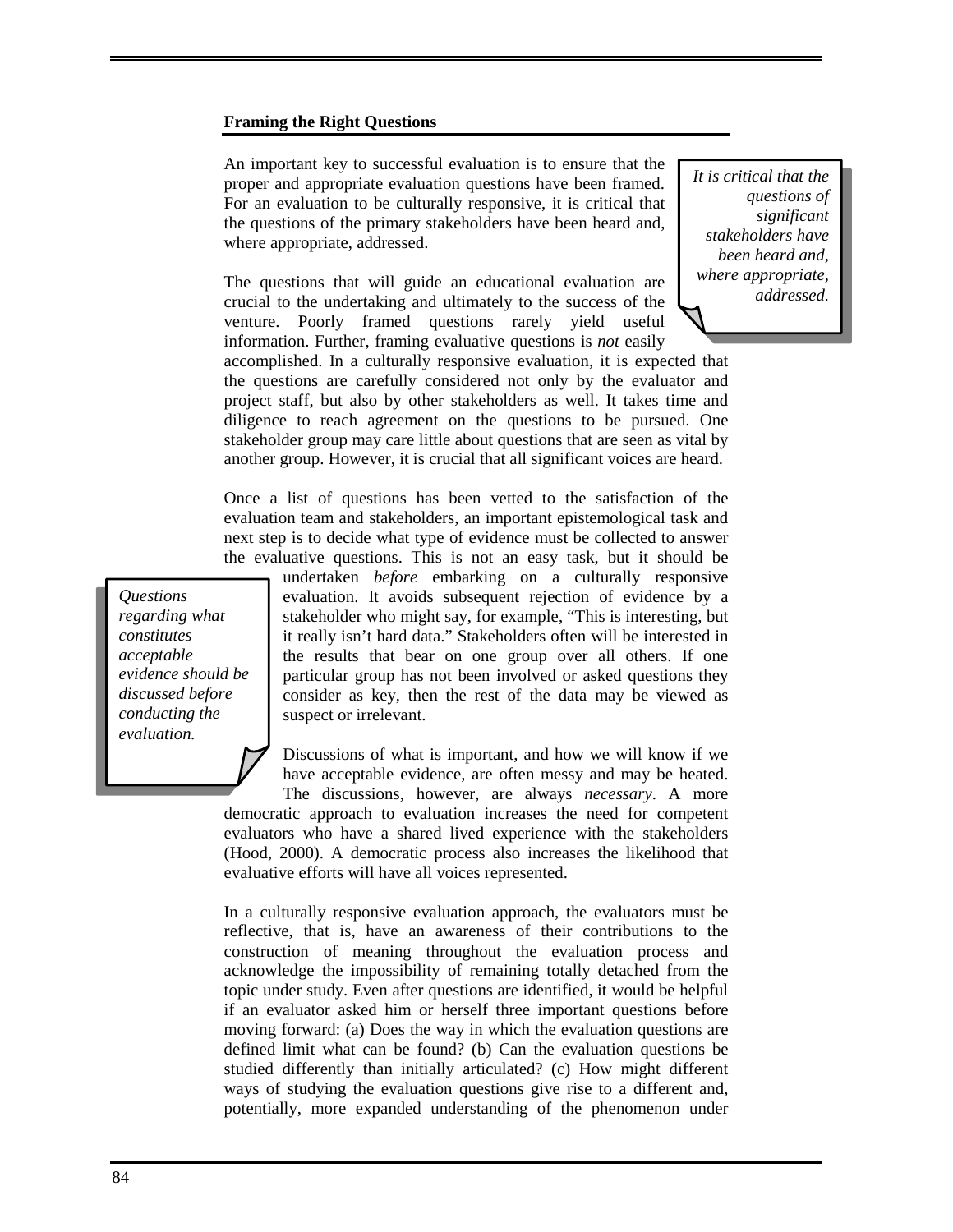study? Answering these questions through a cultural lens, and making appropriate modifications to the originally framed questions, can result in a more responsive evaluation. Additionally, a fourth and very important question must be addressed regardless of the evaluation approach: Can the evaluation questions actually be answered based on the data sources available?

#### **Designing the Evaluation**

After the evaluation questions have been properly framed, sources of data have been identified, and the type of evidence to be collected has been decided, it is then time to identify the appropriate evaluation design.

*The need to train data collectors in evaluation studies is great.* 

A good design offers a unique opportunity to maximize the quality of the evaluation. A culturally responsive evaluation approach does not consider a particular design as correct or universally applicable. In fact, there are a number of different evaluation designs (e.g., quasi-experimental, experimental, ethnographic, case study) that can be used to organize the processes of data collection and analysis and subsequently answer the evaluation questions. The evaluation design that one uses does not necessarily need to be elaborate. It just needs to be appropriate

for what the evaluator wants to do for an effective evaluation study.

Most comprehensive evaluation designs are mixed-methods, that is, they have both qualitative and quantitative components in a single study in an effort to increase the scope of confidence in the findings. Each component provides data in a format that is different from the other but can be complementary. Increasingly, evaluations are relying on mixedmethods, recognizing that both approaches are valuable and have something unique to offer. Mixed-methods might be especially relied upon in culturally responsive evaluations as a way of gathering information that more fully addresses the complexities in culturally diverse settings. This approach should provide a better opportunity for documenting the complexities of processes, progress, and outcomes occurring in culturally complex and diverse settings. For example, an evaluator examining student achievement might decide to look at quantitative outcomes such as students' grades based upon teacherdeveloped tests, textbook tests, or standardized test scores; in addition, the evaluator may also look at various qualitative indicators such teacherstudent interactions, student-student interactions, how students are taught, teacher qualitative reports of students, and school culture and environment. While quantitative data might demonstrate differences among subgroups of students, qualitative data would be particularly useful in gathering more nuanced information on the factors likely contributing to these differences.

Designs that incorporate data collection at multiple times provide an opportunity to examine the degree to which some aspect of the participants' behavior changed as a result of the project intervention(s). On the other hand, when comparison or control groups can be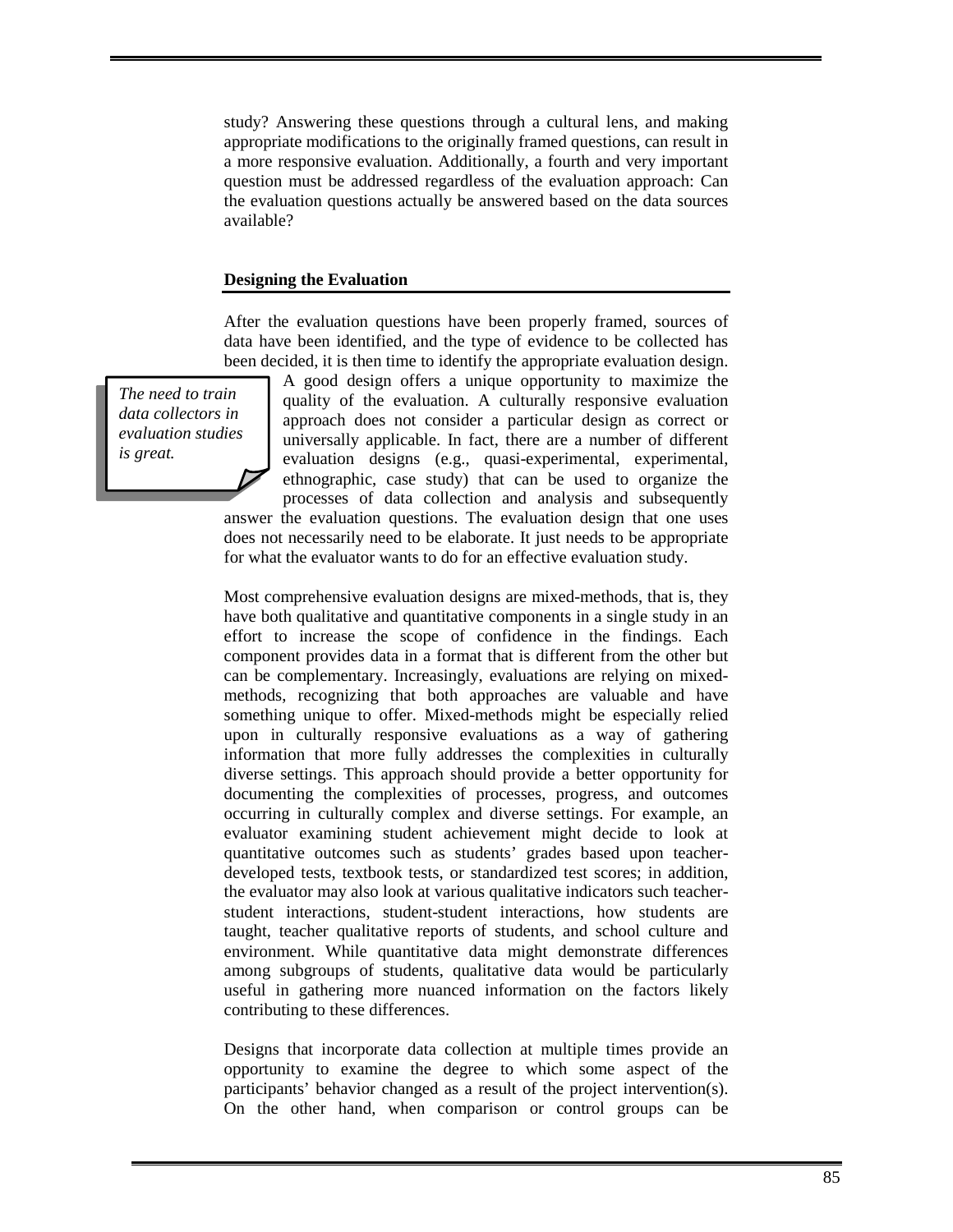incorporated into pretest/posttest designs, evaluators may be able to determine the extent to which some aspect of participants' behavior changed relative to where it would have been had they not been subject to the project intervention(s). It should be noted, however, that a culturally responsive evaluation approach does not advocate a particular approach toward inquiry and does not reside in either a quantitative or qualitative camp. Value in both approaches is seen by these authors. The view here, however, is that the perspective the evaluator brings to the evaluation task is the key entity.

#### **Selecting and Adapting Instrumentation**

Instrumentation provides the means for collecting much of the data for program and project evaluation. Therefore, it is very important that instruments be identified, developed, or adapted to reliably capture the kind and type of information needed to answer the evaluation questions. Also at issue is the validity of the inferences about the target population that are drawn from data collected using evaluation instruments. It is

*Previous use does not guarantee cultural responsiveness.* 

preferable to use instruments that have some history. Piloting instruments to accumulate substantive evidence of validity and reliability is critically important. Yet, the previous use of standard methods to accumulate evidence of validity and reliability does not guarantee cultural responsiveness. Oftentimes, measures that have been normed on a cultural group different from the target population are used in the evaluation process. In such instances, additional pilot testing of the instruments should be done with the cultural group or groups involved in the study to examine their appropriateness. If problems are identified, refinements and adaptations of the instruments should be made so that they are culturally sensitive and thus provide reliable and valid information about the target population.

Given the growing number of projects serving Latino and other populations in which English was not their first language, evaluations are increasingly faced with the need to employ instruments in the primary language of the clients under study. As a result, instrument translation is becoming an integral part of the instrument-development process. Obviously, poor translation of evaluation instruments can be a serious problem. It can, in essence, render the data collected from such an instrument as valueless. There are various strategies for instrument translation. One common strategy has been to provide the English version of an instrument to a native speaker of the target population and ask that person to translate the instrument into the target language. This method, referred to as "simple direct translation," is inadequate.

It is ideal to use one of two widely used translation methods in national and international studies to better ensure accuracy of the translation. These include forward/backward translation (FBT) or translation by committee (TBC). The FBT technique, which is the generally preferred method of translation, involves having one individual translate an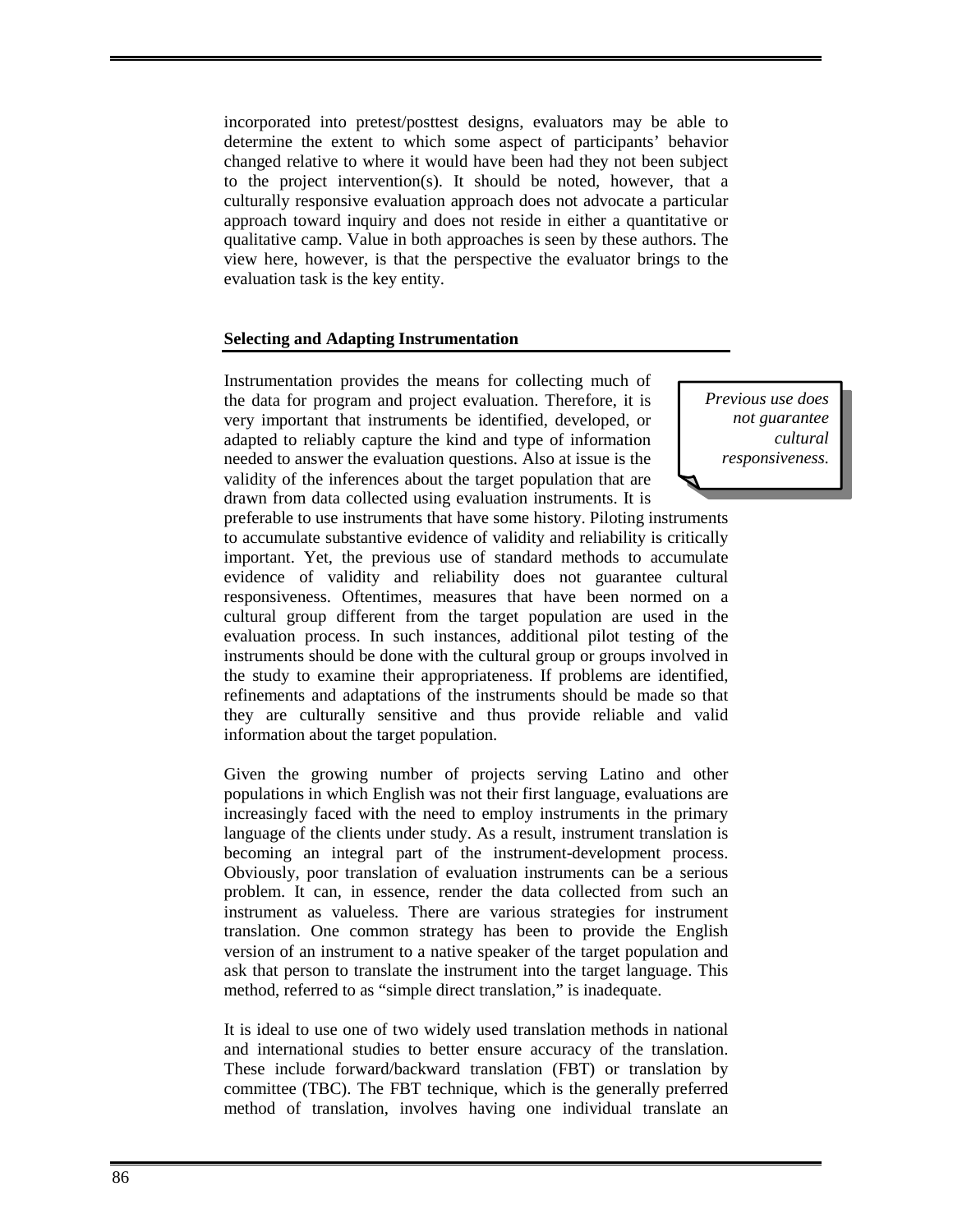instrument (document A) into another language (document B) and another person translating the resulting instrument back to the original language (document C). If documents A and C are determined to be equivalent, then document B is assumed to be a good translation (Marin and Marin, 1991). A caution noted with the FBT approach is that if both the forward and backward translators share common misconceptions about the target language and its semantic shadings, they could easily make similar mistakes in both translating and backward translating. Also, if the forward translator is excellent but the backward translator is not, the resultant outcome may be less than desirable. The TBC method, often more suitable to complete a transition in a short timeframe, involves using a bilingual panel to translate the instrument into the desired language. A more recent translation approach is multiple forward translations (MFT), whereby translators create two or more forward translations, which are then reconciled by another independent translator. MFT generally can be done more quickly than FBT because the two forward translations can be done concurrently. With any translation method, it is essential that all translators or committee members involved be bilingual, bicultural, and familiar with the target population. In assessing the validity of the translated instruments, it is recommended that at a minimum, the evaluator seek semantic and content equivalence. Semantic equivalence refers to the agreement between different language versions of the instruments. Content equivalence ensures that each item's content is relevant in each culture.

# **Collecting the Data**

As noted earlier, culturally responsive evaluation can make substantial use of qualitative evaluation techniques. Data collected through observations, interviews, and focus groups can be crucial for capturing rich information on the cultural contexts of the project and/or community under study. An important aspect of qualitative methodology is allowing participants to "voice" their own reality. Storytelling, chronicles, parables, poetry, observations, interviews, focus groups, and revisionist histories are all legitimate forms of data collection for knowledge generation and giving voice to participants. Storytelling, for example, has been used as a method for collecting rich cultural, historical, and other contextual information that may ultimately explain the behavior of people in projects under study. Additionally, in culturally responsive evaluation, use of a qualitative methodology often yields information that allows the evaluation team to select, adapt, or develop quantitative instruments to better capture the environment under consideration.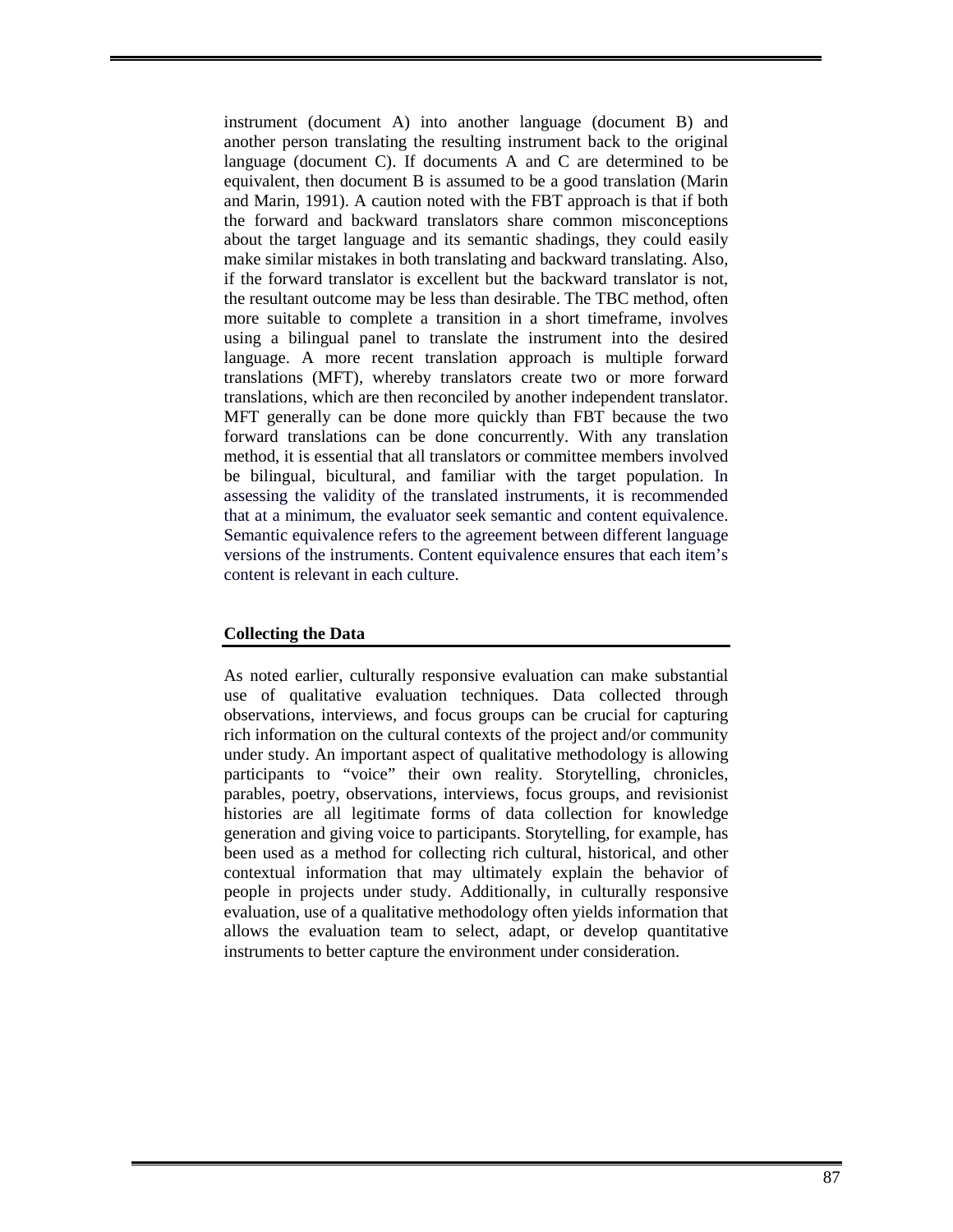One of the tenets of qualitative methodology is that the individual who collects the data is also the *instrument*. Another tenet of qualitative methodology, as well as quantitative methodology, is that a poorly designed or improperly prepared instrument provides invalid data. Consequently, when collecting qualitative data directly from individuals, e.g., via interviews or observations, if those who are collecting and recording the data are not attuned to the cultural context in which the project is situated, the collected data could be invalid.

*Too often the nonverbal behaviors are treated as "error variance" in the observation and ignored.* 

While it may not appear to matter very much whether a person collecting student test papers in the classrooms is culturally responsive, cultural responsiveness does matter in many forms of data collection. In truth, it may indeed matter *how* the test papers are handed out to the students, *how* the test is introduced, and *what* the atmosphere is at the site where the students are being tested. The situation becomes far more complex in the collection of evaluative information through observations and interviews. The need to train data collectors in evaluation studies is great and, unfortunately, largely overlooked. Training them to understand the culture in which they are working is an even rarer event.

There may not be much an evaluation team can do about the age, gender, race, and appearance of its members, but to deny that such factors influence the amount and quality of the data is imprudent. One thing that can be done to increase the probability of gathering evaluative information in a culturally responsive manner is for the project director to ensure that the principal evaluator and team members involved in the data collection know what they are hearing and observing.

Nonverbal behaviors can often provide a key to data interpretation among culturally diverse populations. One African American psychologist, Naim Akbar (1975 as cited in Hale-Benson, 1982), describes a few nonverbal behaviors in African American children. He notes that the African American child "expresses herself or himself through considerable body language, adopts a systematic use of nuances of intonation and body language, such as eye movement and position, and is highly sensitive to others' nonverbal cues of communication." When observing African Americans participating in the project under evaluation, much could be lost toward reaching "understanding." Too often the nonverbal behaviors are treated as "error variance" in the observation and ignored. The same can be true when interviewing an African American program participant and stakeholder. In one sense, the evaluators have to know the territory. For example, Floraline Stevens (2000) described how she and her colleagues overcame difficulties attendant to being responsive to culture during an evaluation project within a large metropolitan school district. She pointed out that their extensive knowledge of the culture in the classroom and cultural background of the students overcame difficulties in collecting accurate data.

Lack of knowledge about cultural context is quickly evident when interview data are examined. Reviews of interview transcripts and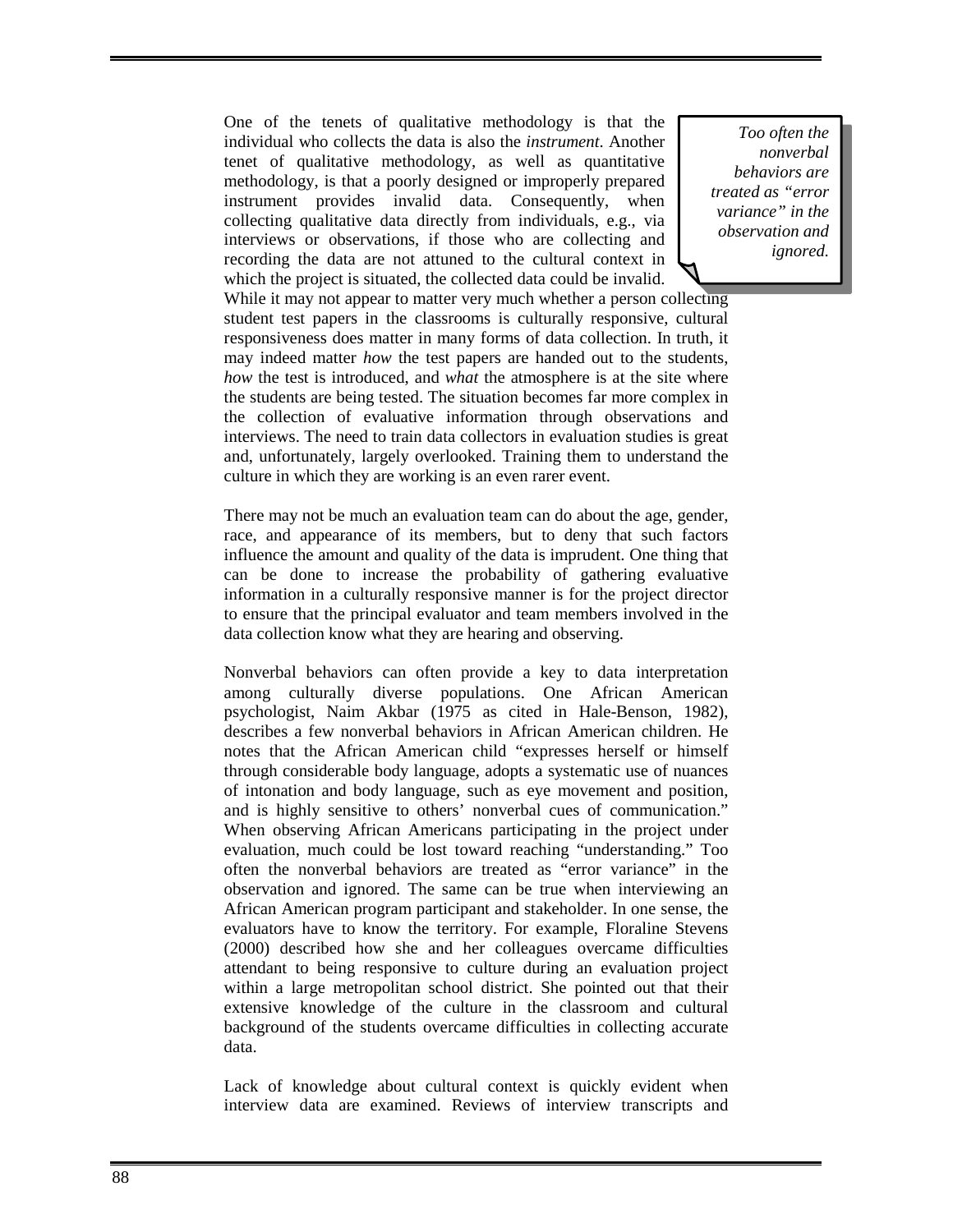*Disaggregation of collected data is a procedure that warrants increased attention.*

observation protocol data that are done by reviewers without the ability to interpret meaning based on the (largely) unwritten rules of cultural discourse are likely to result in interpretations that are more frequently wrong than right (Smith, 1999; Nelson-Barber et al., 2005). Similarly, subsequent discussions of flawed reviews limit communication and ultimately doom the

possibility of shared understanding between participants and stakeholders of color and the evaluator who proves to be culturally nonresponsive.

Knowledgeable trainers who use the medium of videotaping can and have produced considerable improvement in the skills of interviewers who must collect data in cultural settings unfamiliar to them. The training process can be very revealing for participants who seek to understand more about the nonverbal language they communicate and their own flawed communication habits. If interviewer training is entered with a spirit of openness and self-improvement, collection of culturally responsive evaluative data is greatly facilitated. Similar improvements in data collection and interpretation through observation can be achieved through intensive training and mentoring. Although the authors commend such training, inservice training is not the preferred solution. Greater and longer lasting improvements in the collection of culturally responsive evaluative data and the conduct of project evaluations can be realized principally by recruiting evaluation data collectors and analysts who already possess a shared lived experience with those who are being evaluated.

#### **Analyzing the Data**

It is possible, though possibly shortsighted, to conduct statistical analyses and examine test score distributions without much concern for the cultural context in which the data were collected. Rather, it is both desirable and prudent that the analysis of interview data and the interpretation of descriptions of behavior related to projects undergoing evaluation be achieved with considerable sensitivity to, and understanding of, the cultural context in which the data are gathered. Determining an accurate meaning of what has been observed is central in culturally responsive evaluation. Having adequate understanding of cultural context when conducting an evaluation is important, but the involvement of evaluators who share a lived experience may be even more essential. The charge for minority evaluators is to go beyond the obvious.

Knowing the language of a group's culture guides one's attention to the nuances in how language is expressed and the meaning it may hold beyond the mere words. The analyst of data gathered in a culturally diverse context may serve as an interpreter for evaluators who do not share a lived experience with the group being evaluated.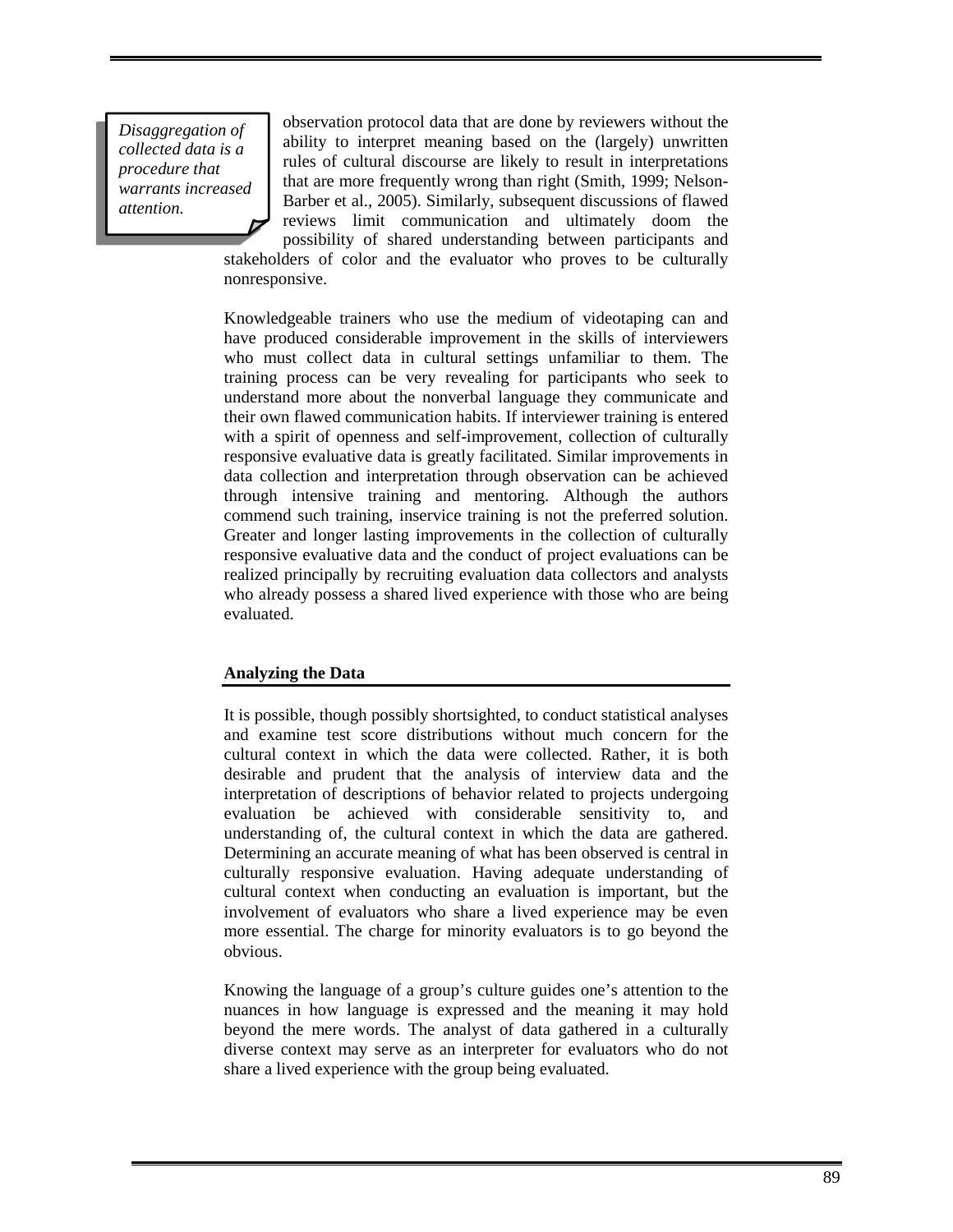To this end, a good strategy is to organize review panels principally comprising representatives from stakeholder groups. The review panels examine the findings gathered by the principal evaluator and/or an evaluation team. When stakeholder groups review evaluative findings, they may discover that views of the evaluators concerning the meaning of evaluative data might not necessarily be aligned with those of the review panel. The results of the deliberations of review panels will not lend themselves necessarily to simple, easy answers, but they will more accurately reflect the complexity of the cultural context in which the data were gathered and lead toward more accurate interpretations.

Data analyses from a culturally responsive approach seek to better understand how contextual conditions affect outcomes of people in projects. Culturally responsive evaluations use multiple strategies to analyze quantitative data to reveal a more complete picture of what is occurring within the environment under study. Disaggregation of collected data is a procedure that has gained increased attention in education and the social sciences in general, particularly since the passage of the No Child Left Behind Act of 2001, which requires students' standardized test scores to be disaggregated by economic background, race and ethnicity, English proficiency, and disability. Disaggregation is a method of "slicing" the data in order to examine the distribution of important variables for different subgroups in the population under study. For example, an evaluator may find that the average score on the nation's eighth grade science test for all eighth graders is 149; however, the average score on the same test for a particular ethnic subgroup of eight graders is likely to be substantially higher (or lower) than the average for all eighth graders.

Disaggregation of data sets is highly recommended because evaluative findings that dwell exclusively on whole-group statistics can blur rather than reveal important information. Even worse, they may be misleading. For example, studies that examine the correlates of *successful* minority students rather than focusing exclusively on the correlates of those who fail are important. It can be enlightening to scrutinize the context in which data that are regarded as outliers occur. The examination of a few successful students, in a setting that commonly produces failure, can be as instructive for project improvement as an examination of the correlates of failure for the majority.

Another data analysis procedure is to cross tabulate or, as it has been called, "dice" the data. Dicing the data involves a two-step process: first "slice" a simple statistic by race, socioeconomic status, or some other important cultural variable, then "dice" that statistic by another factor such as educational opportunity. It should be noted that disaggregating, or slicing, by a single racial or ethnic group may be insufficient. Since there is vast diversity within various ethnic groups, it is sometimes advisable to further disaggregate within group patterns. For example, an evaluator could analyze data for a Latino student population by recent immigrant status vs. second- or third-generation status. Similarly, it may be less valuable to lump all Black student ethnic groups together, but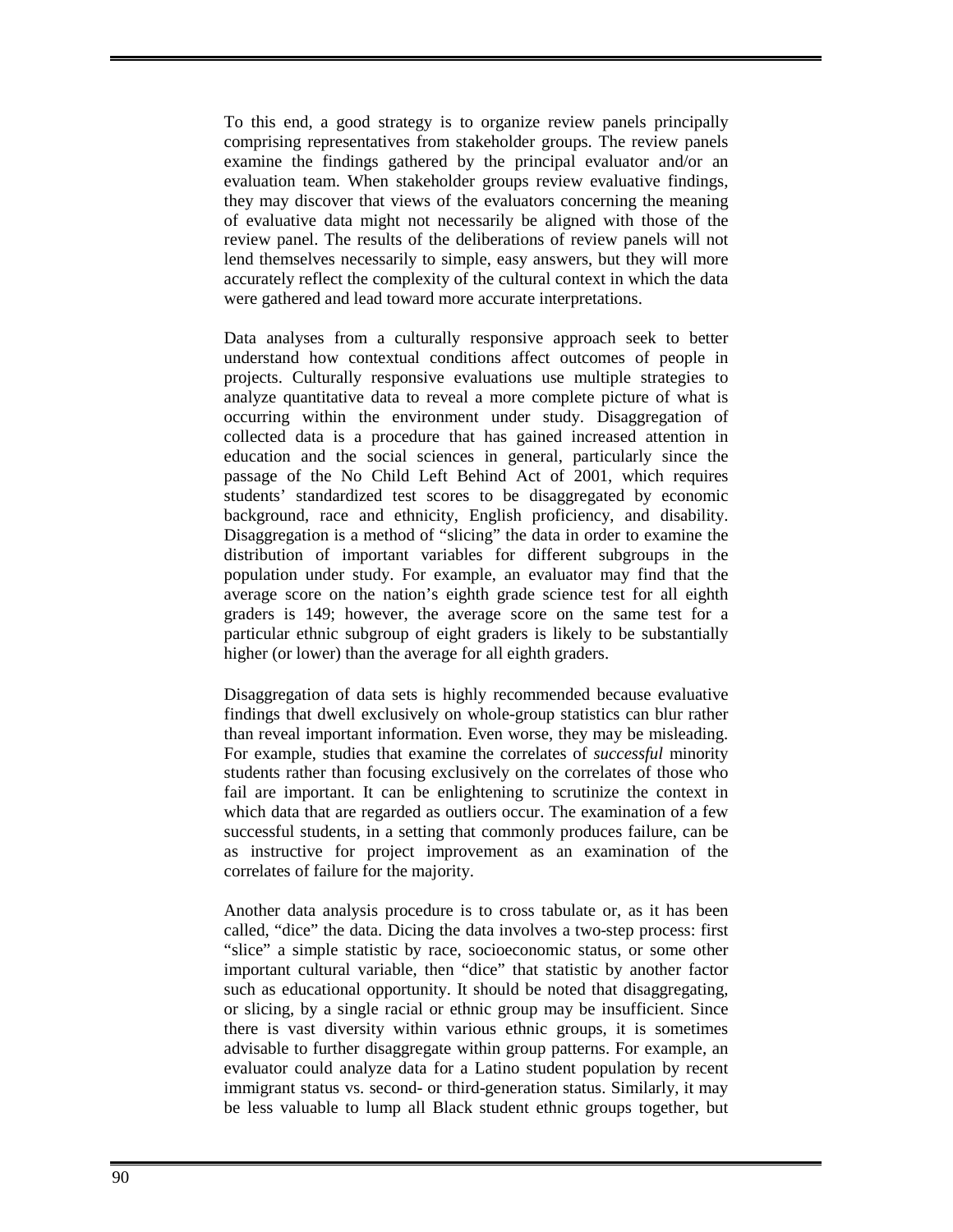instead more instructive to disaggregate by Black, American-born vs. immigrant from Africa and/or the West Indies.

In sum, it should be kept in mind that the data do not speak for themselves nor are they self-evident; rather, they are given voice by those who interpret them. The voices that are heard are not only those who are participating in the project, but also those of the analysts who are interpreting and presenting the data. Deriving meaning from data in project evaluations that are culturally responsive requires people who have some sense of the context in which the data were gathered.

#### **Disseminating and Using the Results**

Dissemination and utilization of evaluation outcomes are certainly important components in the overall evaluation process. One frequent outcome from dissemination of results of evaluations of programs serving culturally diverse minority communities is the tendency to attribute identified problems to the individuals or communities under study. A strategy that has been successfully utilized in culturally responsive evaluations

*Evaluation results should be viewed by audiences as not only useful, but truthful as well.* 

in order to decrease potential backlash is to have individuals from the community review the findings before they are disseminated. From such a review, members of the community could provide cultural insights that help expand and enrich the interpretation of the evaluation findings. Also, there must be concerted efforts to close the "relevance gap" (Stanfield, 1999) between how much the evaluation data and their interpretations are congruent with the experiences of real people in the community under study. Moreover, a critical key is to conduct an evaluation in a manner that increases the likelihood that the results will be perceived as useful and, indeed, used. Culturally responsive evaluations can increase that likelihood. Hence, evaluation results should be viewed by audiences as not only useful, but truthful as well (Worthen, Sanders, and Fitzpatrick, 1997).

Information from good and useful evaluations should be widely disseminated. Further, communications pertaining to the evaluation process and results should be presented clearly so that they can be understood by all of the intended audiences.

Michael Q. Patton (1991) pointed out that evaluation should strive for accuracy, validity, and believability. Patton (2008) further stated that evaluation should assure that the information from it is received by the "right people." Building on his cogent observation, we would add that the "right people" are not restricted to the funding agency and project or program administration and staff, but should include a wide range of individuals who have an interest or stake in the program or project.

Culturally responsive evaluation encourages and supports using evaluation findings in ways to create a positive change in individuals' lives that might be affected by these findings. The dissemination and use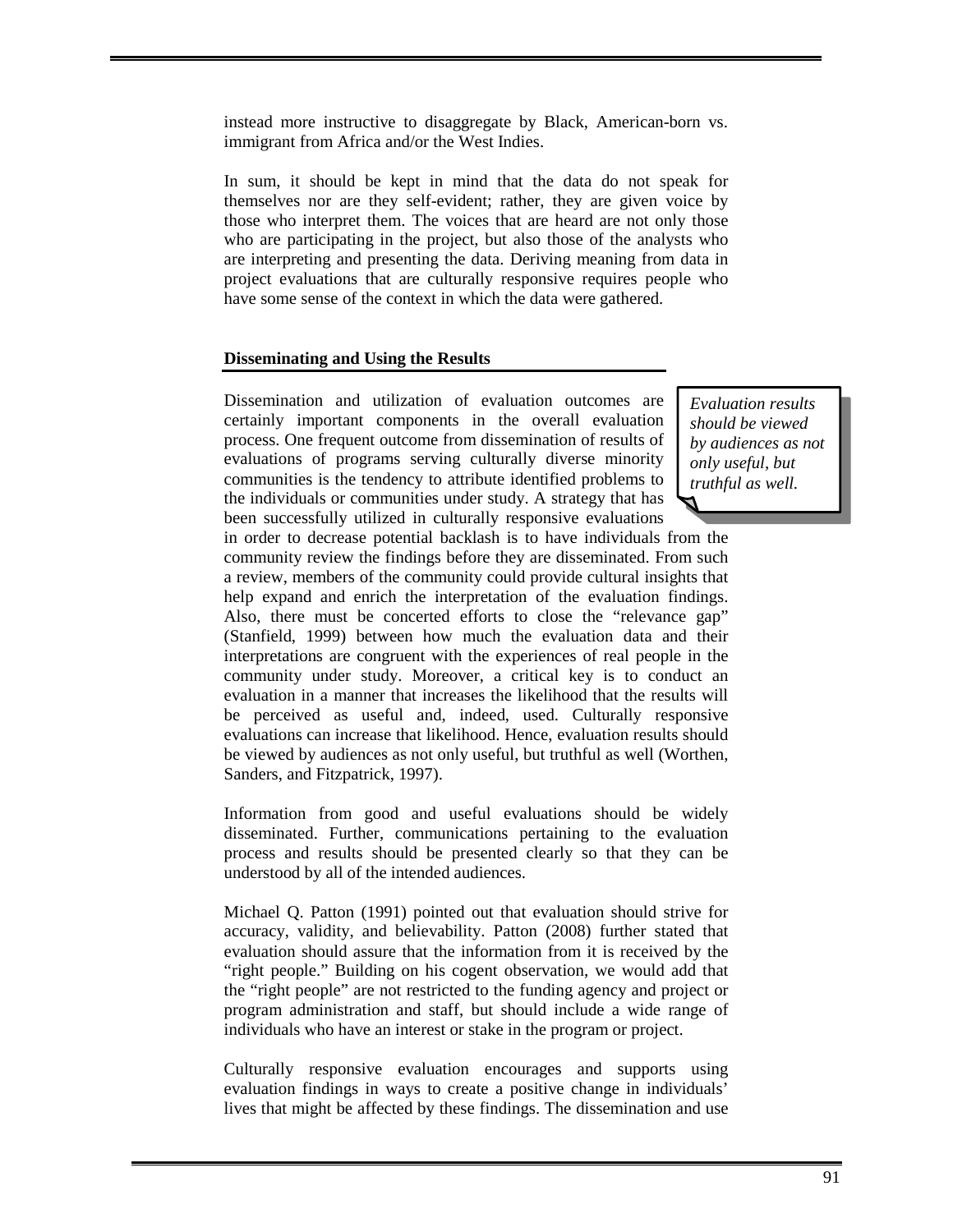of evaluation outcomes should be thought through early when preparing an evaluation, that is, during the evaluation-planning phase. Moreover, the use of the evaluation should be firmly consistent with the actual purposes of the evaluation. Further, the purpose of the evaluation should be well defined and clear to those involved in the project itself.

As we talk about dissemination, our discussion comes full circle, and we return to the earliest steps in evaluation design, the evaluation questions. These questions themselves are always keys to a good evaluation—those that would provide information that stakeholders care about and on which sound decisions can be based must always guide the work. The right questions, combined with the right data collection techniques, can make the difference between an evaluation that is only designed to meet limited goals of compliance and one that meets the needs of the project and those who are stakeholders in it. Applying the principles of culturally responsive evaluation can enhance the likelihood that these ends will be met, and that the real benefits of the intervention can be documented.

#### **Ethical Considerations and Cultural Responsiveness**

In evaluations, ethical decisions arise throughout the entire evaluation process, from conceptualization and design, data gathering, analysis and synthesis, data interpretation, and report writing to dissemination of findings. However, the evaluator is often faced with increased ethical responsibilities when conducting evaluations of projects serving culturally diverse populations. While some ethical considerations are quite obvious (e.g., doing no physical harm to participants), other ethical issues may be more subtle (e.g., the right of evaluators to impose their ideology on the people being studied, unequal power relations between the evaluator and those being observed or examined in the evaluation study, and the right of oppressed individuals to help shape evaluation questions and interpretations) (Thomas, 2009). As conceptualized, culturally responsive evaluation carefully takes into consideration these factors in an effort to conduct evaluation studies that are ethical and socially just.

Two types of ethics are particularly relevant in culturally responsive evaluations: (a) procedural ethics and (b) relational ethics. Procedural ethics, which are critical in all research, albeit evaluation is not research, involve those mandated by Institutional Review Boards (IRBs) to ensure that the study's procedures adequately deal with the ethical concerns of informed consent, confidentiality, right to privacy, freedom from deception, and protection of participants from harm. IRBs, however, generally give emphasis to assessing risks to individuals without paying attention to risks to communities, a condition that potentially has considerable ethical implications for evaluations focusing on marginalized communities (Minkler, 2004). Relational ethics recognize and value mutual respect, dignity, and the connectedness between the researcher and the researched and between the researchers and the communities in which they live and work (Ellis, 2007). Culturally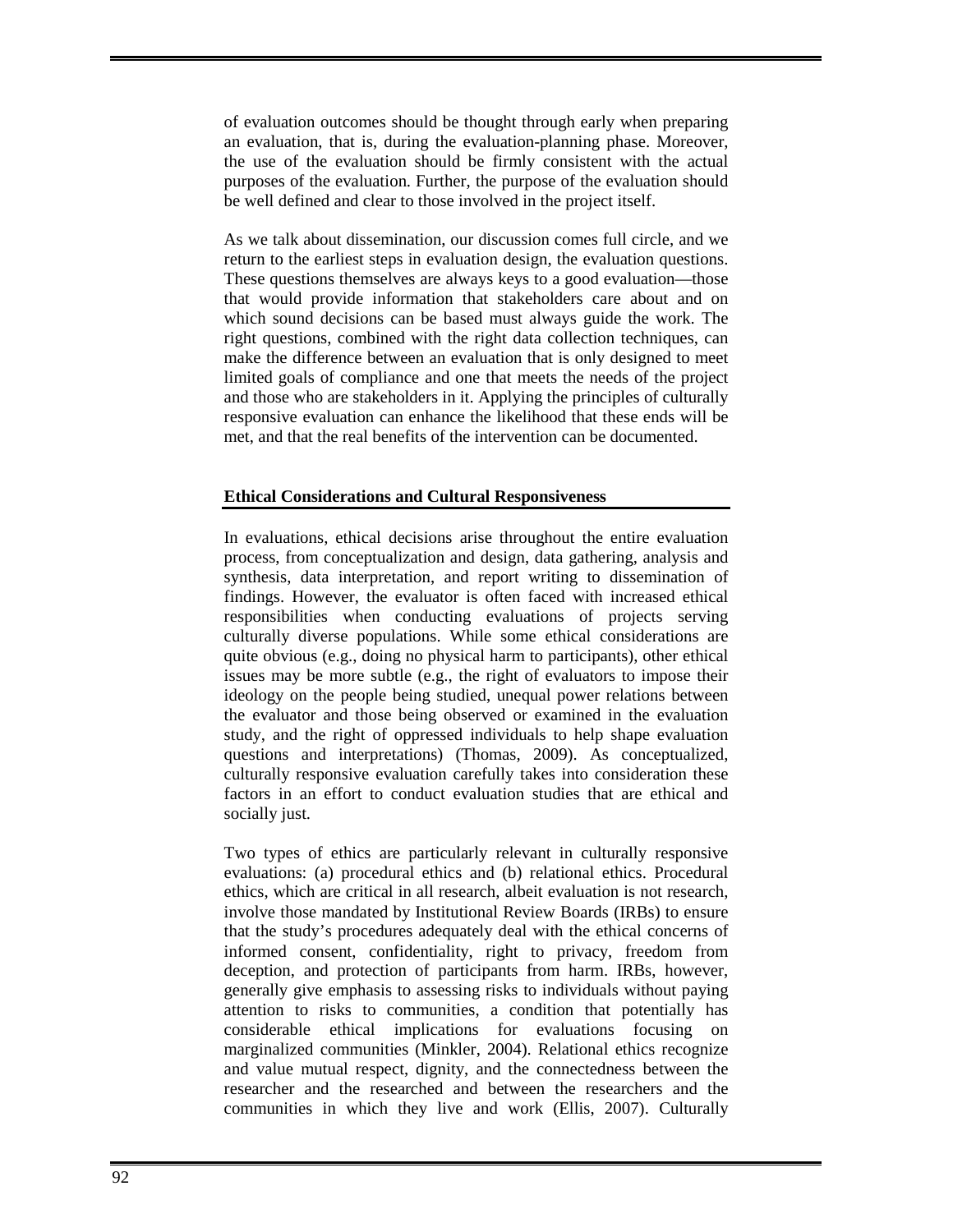responsive evaluations pay special attention to risks to both individuals and communities, as well as remain mindful on building relationships of trust and mutual respect. Failure to do so might further marginalize the already distressed communities that projects are designed to serve. There are also ethical issues related to the evaluator's respect for local customs, values, and belief systems that should be taken into consideration in culturally diverse communities.

#### **Conclusions**

With increasing recognition of the influence of culture on the attitudes and behaviors of individuals in education and other social programs, the time has come for cultural responsiveness to assume a central place in project evaluation practices. Within and across programs, diversity is often a critical feature that encompasses a variety of cultures (and subcultures), ethnicities, religions, languages, orientations, and values within the context of environmental and economic influences. Evaluators must seek authentic understanding of how a project functions within the context of diverse cultural groups to enhance confidence that they have asked the right questions, gathered correct information, drawn valid conclusions, and provided evaluation results that are both accurate and useful. Culturally responsive evaluations foreground issues of importance when working with any culturally-based groups such as attending to the influence of race, gender, ethnicity, class, and other factors that might be dismissed though they are central elements of individuals' lived experiences and realities. This approach to evaluation targets the environment as well as individuals operating within that environment through principles of stakeholder engagement, cooperation, collaboration, and the provision of data that a project and other relevant stakeholders can use to better understand a project's operations and outcomes within its cultural framework.

#### **References**

- American Evaluation Association. (2004, rev.). *Guiding Principles for Evaluators*. Fairhaven, MA: Author. (Full text available online at http://www.eval.org.)
- American Indian Higher Education Association (AIHEC). (2009). *Indigenous Evaluation Framework: Telling Our Story in Our Place and Time.* Alexandria, VA: Author.
- Botcheva, L., Shih, J., and Huffman, L. C. (2009). Emphasizing Cultural Competence in Evaluation. *American Journal of Evaluation,* 30(2): 176-188.
- Ellis, C. (2007). Telling Secrets, Revealing Lives: Relational Ethics in Research With Intimate Others*. Qualitative Inquiry,* 13(1): 3-29.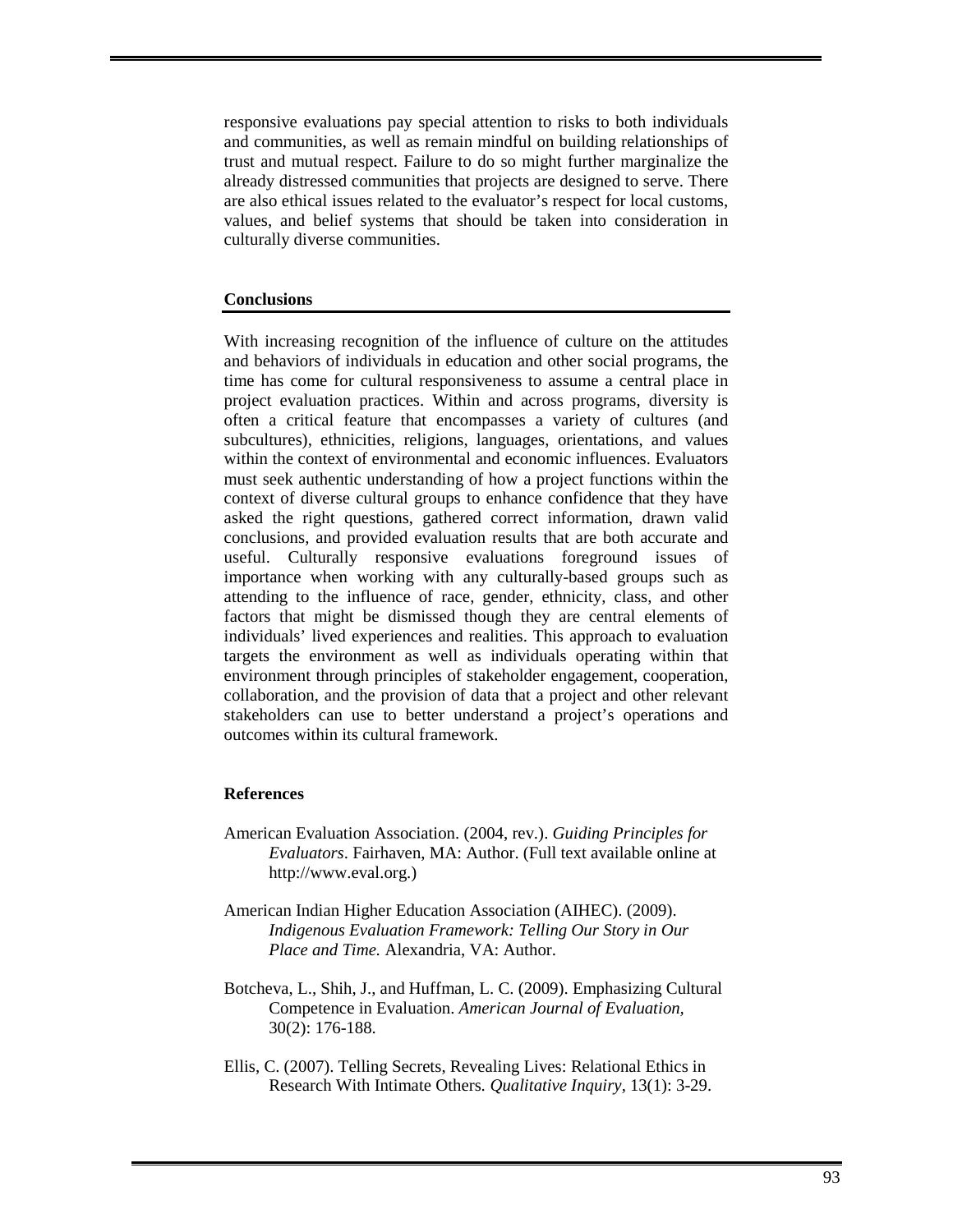- Frierson, H. T ., Hood, S., and Hughes, G. B. (2002). Culturally Responsive Evaluation and Strategies for Addressing It. In *The User Friendly Evaluation Handbook.* Arlington, VA: National Science Foundation.
- Gordon, E. W. (1998). Producing Knowledge and Pursuing Understanding: Reflections on a Career of Such Effort. AERA Invited Distinguished Lectureship. Paper presented at the annual meeting of the American Educational Research Association, San Diego, CA, 13 April.
- Guzman, B. L. (2003). Examining the Role of Cultural Competency in Program Evaluation: Visions for New Millennium Evaluators. In *Evaluating Social Programs and Problems: Visions for the New Millennium,* edited by S. I. Donaldson and M. Scriven, 167-181. Mahwah, NJ: Lawrence Erlbaum Associates, Publishers.
- Hale-Benson, J. (1982). *Black Children: Their Roots, Culture, and Learning Styles.* Rev. Ed. Baltimore: Johns Hopkins University Press.
- Hopson, R. K. (2009). Reclaiming Knowledge at the Margins: Culturally Responsive Evaluation in the Current Evaluation Moment. In *The SAGE International Handbook of Educational Evaluation,* edited by K. Ryan and B. Cousins, 429-446. Thousand Oaks, CA: Sage Publications.
- Hood, S. (2000). Commentary on Deliberative Democratic Evaluation. In *Evaluation as a Democratic Process: Promoting Inclusion, Dialogue, and Deliberation,* edited by K. Ryan and L. DeStefano. New Directions for Program Evaluation, No. 85. San Francisco: Jossey-Bass.
- Hood, S. (2009). Evaluation for and by Navajos: A Narrative Case of the Irrelevance of Globalization. In *The SAGE international Handbook of Educational Evaluation,* edited by K. Ryan and B. Cousins, 447-464. Thousand Oaks, CA: Sage Publications.
- Hood, S., Hopson, R., and Frierson, H. T. (eds.). (2005). *The Role of Culture and Cultural Context: A Mandate for Inclusion, the Discovery of Truth, and Understanding in Evaluative Theory and Practice.* Greenwich, CT: Information Age Publishing.
- Jolly, E. J. (2002). On the Quest for Cultural Context in Evaluation: Non Ceteris Paribus. In *The cultural Context of Educational Evaluation: A Native American Perspective,* 14-22. Arlington, VA: National Science Foundation, Directorate for Education and Human Resources.
- Kahle, J. B. (2000). Discussant remarks. In *The Cultural Context of Educational Evaluation: The Role of Minority Evaluation*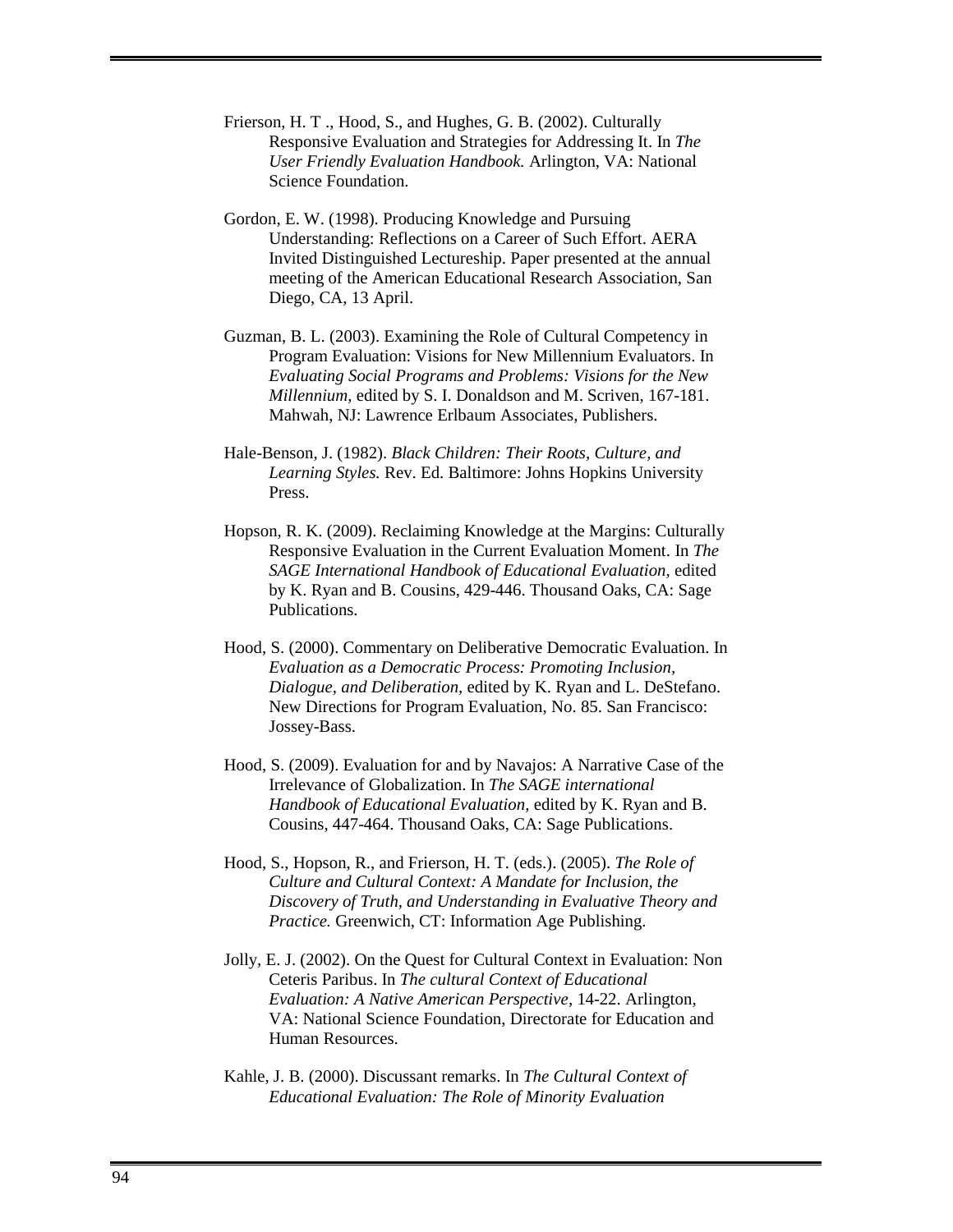*Professionals* (NSF 01-43). Arlington, VA: National Science Foundation, Directorate for Education and Human Resources.

- Kirkhart, K. E. (1995). Seeking Multicultural Validity: A Postcard From the Road. *Evaluation Practice,* 16 (1): 1-12.
- LaFrance, J. (2004). Culturally Competent Evaluation in Indian Country. In *Search of Cultural Competence in Evaluation: Toward Principles and Practices*, edited by M. Thompson-Robinson, R. Hopson, and S. SenGupta, New Directions for Evaluation, No. 102, 39-50. San Francisco, CA: Jossey-Bass.
- LaPoint, V., and Jackson, H. L. (2004). *Evaluating the Co-Construction of the Family, School, and Community Partnership Program in a Low-Income Urban High School.* New Directions for Evaluation, No. 101, 25-36. San Francisco, CA: Jossey-Bass.
- Marin, G., and Marin, B. (1991). *Research With Hispanic Populations*. Newbury Park, CA: Sage Publications.
- Mertens, D. M. (2003). The Inclusive View of Evaluation: Visions for the New Millennium. In *Evaluating Social Programs and Problems: Visions for the New Millennium,* edited by S. I. Donaldson and M. Scriven, 91-107. Mahwah, NJ: Lawrence Erlbaum Associates, Publishers.
- Minkler, M. (2004). Ethical Challenges for the "Outside Research in Community-Based Participatory Research." *Health Education & Behavior*, 31(6), 684-497.
- Nelson-Barber, S., LaFrance, J., Trumbull, E., and Aburto, S. (2005). Promoting Culturally Reliable and Valid Evaluation Practice. In *The Role of Culture and Cultural Context in Evaluation: A Mandate for Inclusion, the Discovery of Truth, and Understanding in Evaluative Theory and Practice,* edited by S. R. Hood, R. Hopson, and H. Frierson, 61-85. Greenwich, CT: InfoAge.
- Patton, M. Q. (1991). Toward Utility in Reviews of Multivocal Literatures. *Review of Educational Research,* 61(3): 287-292.
- Patton, M.Q. (2008) *Utilization-Focused Evaluation.* 4th Ed. Thousand Oaks, CA: Sage Publications.
- Smith, L. T. (1999). *Decolonizing Methodologies: Research and Indigenous Peoples*. London: Zed Books.
- Stanfield, J. H. (1999). Slipping Through the Front Door! Relevant Social Science Evaluation in the People of Color Century. *American Journal of Evaluation,* 20(3): 415-431.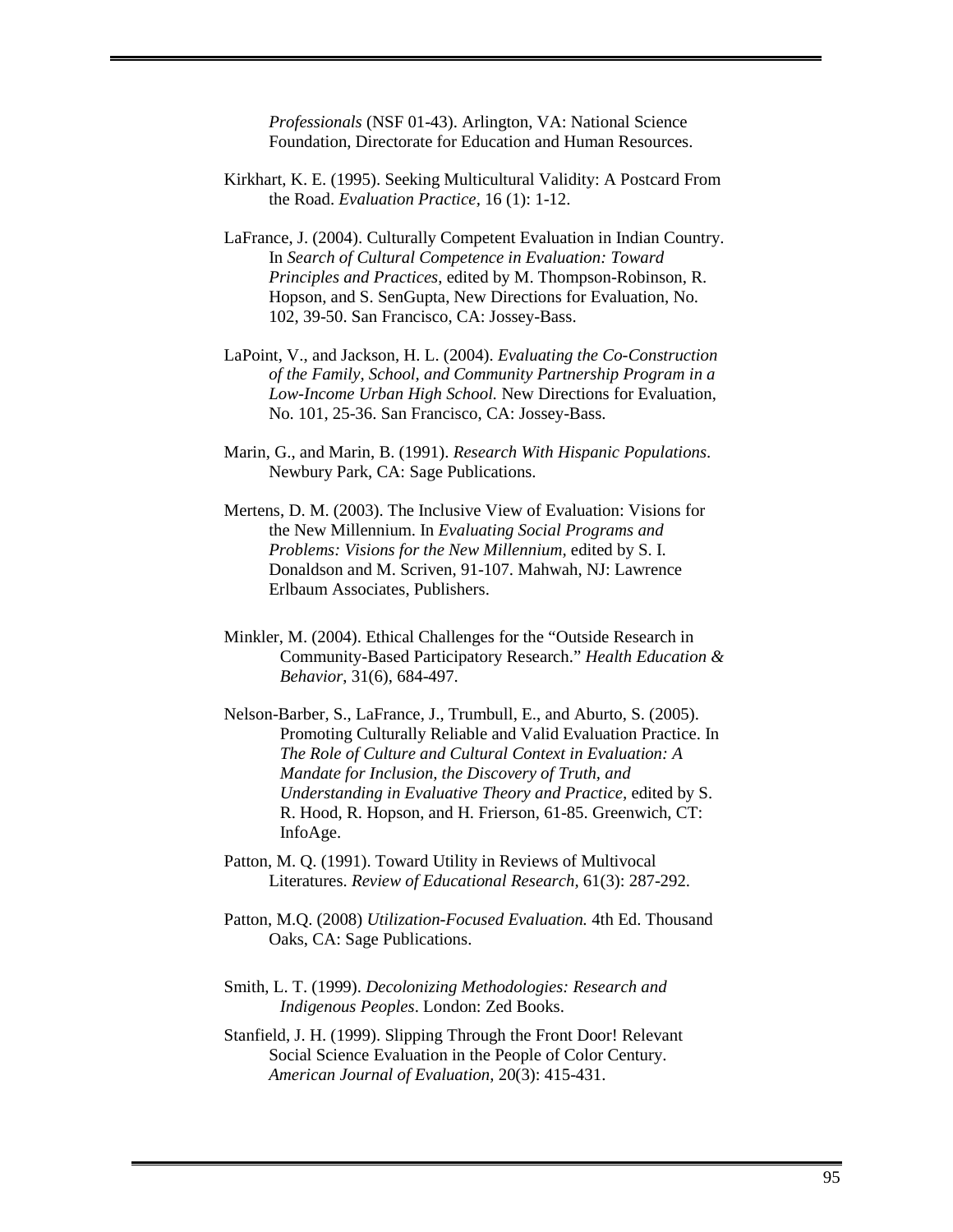- Stake, R. (1967). The countenance of Educational Evaluation. *Teachers College Record,* 68: 523-540.
- Stake, R. (1980). Program Evaluation, Particularly Responsive Evaluation. In *Rethinking Educational Research,* edited by W. B. Dockrell and D. Hamilton. London: Hodder & Stoughton.
- Stevens, F. I. (2000). Reflections and interviews: Information Collected about Training Minority Evaluators of Math and Science Projects. In *The Cultural Context of Educational Evaluation: The Role of Minority Evaluation Professionals* (NSF 01-43)*.* Arlington, VA: National Science Foundation, Directorate for Education and Human Resources.
- Thomas, V. G. (2009). Critical Race Theory: Ethics and Dimensions of Diversity in Research. In *The Handbook of Social Research Ethics*, edited by D. M. Mertens and P. E. Ginsberg, 54-68. Thousand Oaks, CA: Sage.
- Thomas, V. G. (2004). Building a Contextually Responsive Evaluation Framework. In *Co-Constructing a Contextually Responsive Evaluation Framework: The Talent Development Model of School Reform,* edited by V. G. Thomas and F. I. Stevens, 3-24. New Directions for Evaluation, No. 101. San Francisco: Jossey Bass.
- Thomas, V. G., and LaPoint, V. (2004/2005, Winter). Blending Evaluation Traditions: The Talent Development Model. *The Evaluation Exchange: A Periodical on Emerging Strategies in Evaluating Child and Family Services,* X (4): 7, 22.
- Thomas, V. G., and McKie, B. K. (2006). Collecting and Utilizing Evaluation Research for Public Good and on Behalf of Africa American Children. *Journal of Negro Education*, 75(3): 341-352.
- Thomas, V. G. and Stevens, F. I. (eds.). (2004). *Co-Constructing a Contextually Responsive Evaluation Framework: The Talent Development Model of School Reform*. New Directions for Evaluation, No. 101. San Francisco: Jossey-Bass.
- Thompson-Robinson, M., Hopson, R., and SenGupta, S. (eds). (2004). *In Search of Cultural Competence in Evaluation: Toward Principles and Practices.* New Directions for Evaluation, No. 103. San Francisco: Jossey-Bass.
- Worthen, B. R., Sanders, J. R., and Fitzpatrick. (1997). *Educational Evaluation.* 2nd Ed. White Plains, NY: Longman, Inc.
- Zulli, R. A., and Frierson, H. T. (2004). *A Focus on Cultural Variables in the Evaluation of an Upward Bound Program.* New Directions for Evaluation, No. 102. San Francisco: Jossey-Bass.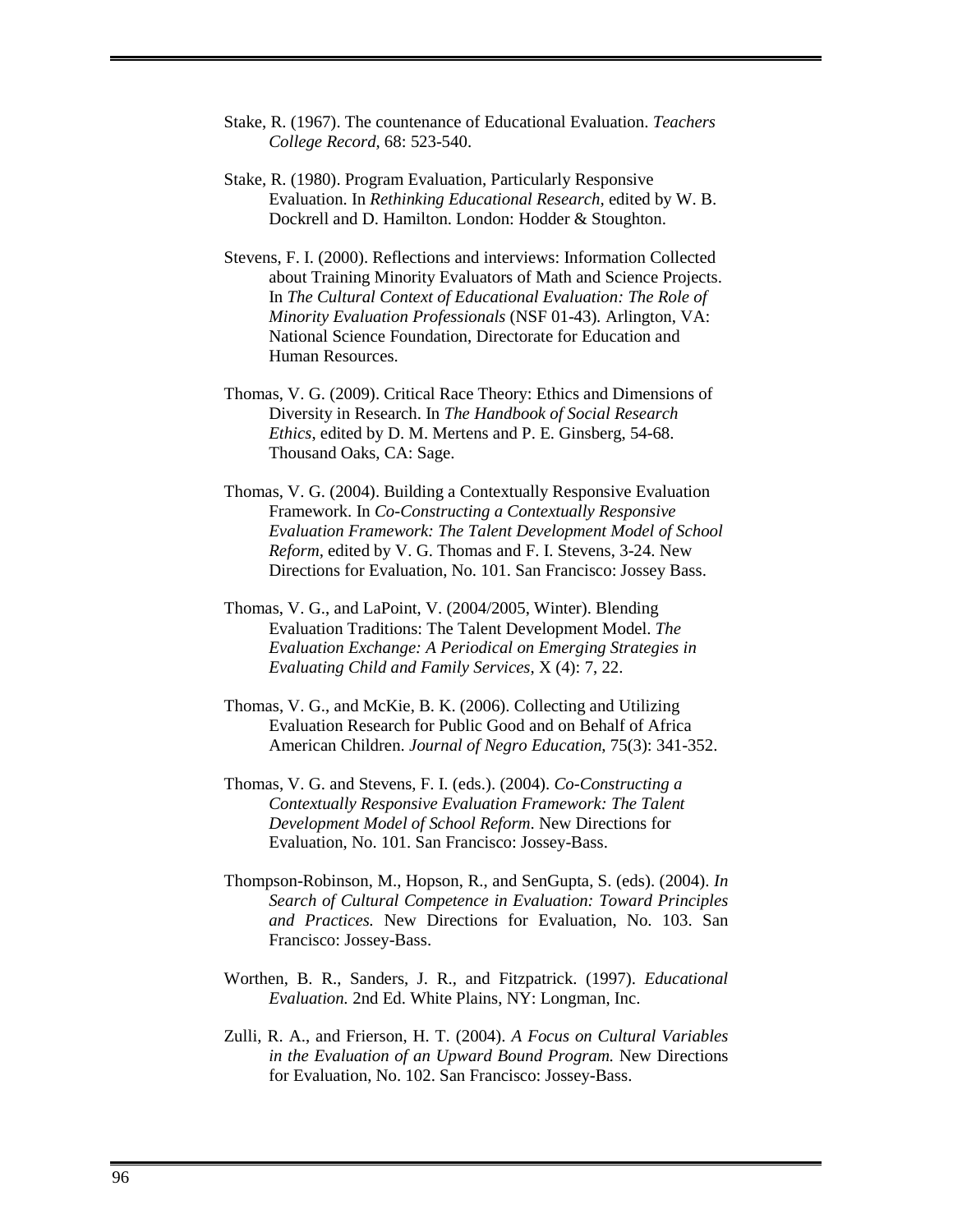# **ENSURING RIGOR IN MULTISITE EVALUATIONS 8 Chapter**

Debra J. Rog

#### **Introduction**

Multisite evaluations (MSEs) are commonplace, especially in education (e.g., Lawrenz and Huffman, 2003). Although there is some literature on multisite methods (Turpin and Sinacore, 1991; Herrell and Straw, 2002), few discuss the strategies that can be used to ensure that the design, data collection, and methods are implemented with rigor.

This chapter provides guidelines for designing, implementing, and analyzing rigorous outcome MSEs as well as examples that illustrate the guidelines. It begins with a definition of multisite evaluation and advantages and disadvantages of conducting MSEs, followed by a review of different types of multisite approaches and dimensions on which designs can vary. The next sections go through key stages of an MSE, including developing the study foundation and initial design; designing the data collection methods and tools; assessing the interventions to ensure their integrity to expectations; devising strategies for maintaining the rigor of the study design and data collection, data management, synthesis, and analysis; and communicating the results. Many of the guidelines for MSEs are quite similar to those offered for any sound project evaluation, but the evaluation task is more complicated because of variation in contextual factors. Differences in local conditions may present challenges for implementing a one consistent evaluation design and this chapter suggests issues needing attention.

#### **Defining Multisite Evaluation**

Multisite evaluations examine a project or policy in two or more sites. In some instances, the intervention is intended to be exactly the same across the different sites. For example, classrooms implementing the mathematics program Knowing Math are expected to cover the same skills and complete the same number of units. In other situations, variations of an intervention are examined across multiple sites. Projects funded by the NSF's Math and Science Partnership Program

*Multisite evaluations examine a project or policy in two or more sites.* 

(MSP), for example, typically include multiple sites, and these sites frequently vary in the activities in which they participate. What is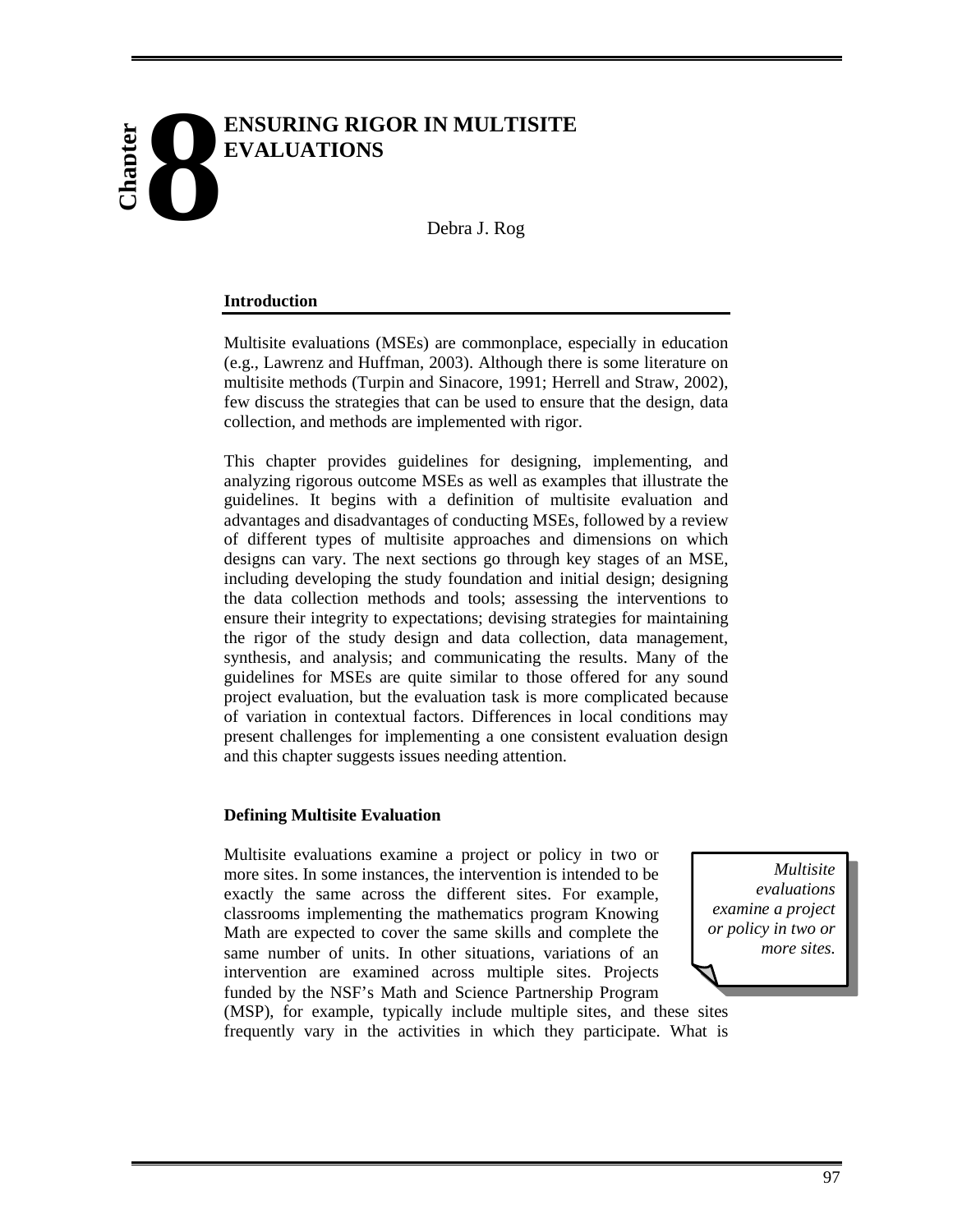common among sites in the MSP is that each focuses on bringing about change in teacher knowledge, practices, and student achievement.<sup>2</sup>

#### **Advantages and Disadvantages of Multisite Evaluations**

MSEs have a number of advantages over single-site evaluations. Especially in new areas of intervention, they help to build the knowledge base more quickly than would otherwise occur. They often provide more powerful and influential results than single study evaluations, particularly when the data are collected with the same tools and measure and thus provide a "one voice" quality to the findings. Even descriptive findings can have more weight when they are collected, analyzed, and reported in the same manner across several sites. The research process also is likely easier to manage for an MSE than for a set of individual studies, especially if the project/research staff follow the same research principles, trial procedures, protocols, and guidelines. In addition, examining the implementation and outcomes of a project or policy across multiple sites that differ in geography, population composition, and other

*There can be value-added to an MSE that involves individual evaluations (experimental or quasi-experimental studies).* 

-

contextual features allows for increased learning about the generalizability of an intervention and its effects. Finally, there can be a value-added to an MSE that involves individual evaluations (experimental or quasi-experimental studies) across the different sites conducted by individual researchers who are also involved in the cross-site endeavor. When the collaboration among investigators is positive and active, it can become an "invisible college" (Reiss and Boruch, 1991) that builds the capacity of the evaluators across that sites and, in turn, improves the cross-site evaluation (Lawrenz, Huffman, and McGinnis, 2007).

MSEs also can have challenges. When there is less uniformity in the interventions across sites, the MSE can be left with analytic challenges due to these differences. Similarly, lack of standardization in designs and methods can complicate designs and analyses and make it difficult to draw conclusions. On the other hand, MSEs that strive for uniformity and standardization can have their own sets of challenges. It is more expensive to conduct highly collaborative MSEs than to evaluate individual sites separately, because they take more time to design, implement, and analyze due to the involvement of so many stakeholders and the need to consider the different points of view. Particularly when the design and methods are to be developed collaboratively, there can be philosophical and scientific disagreements that make it difficult to move ahead. Errors in an MSE, if not caught, can be more serious and longlasting than errors in evaluating a single site because they are amplified by the number of sites (Kraemer, 2000).

 $2$  In this chapter, MSEs refer to the evaluation of a project that is implemented in multiple sites. This is different that an evaluation of a program that may includes multiple projects having similarities and differences.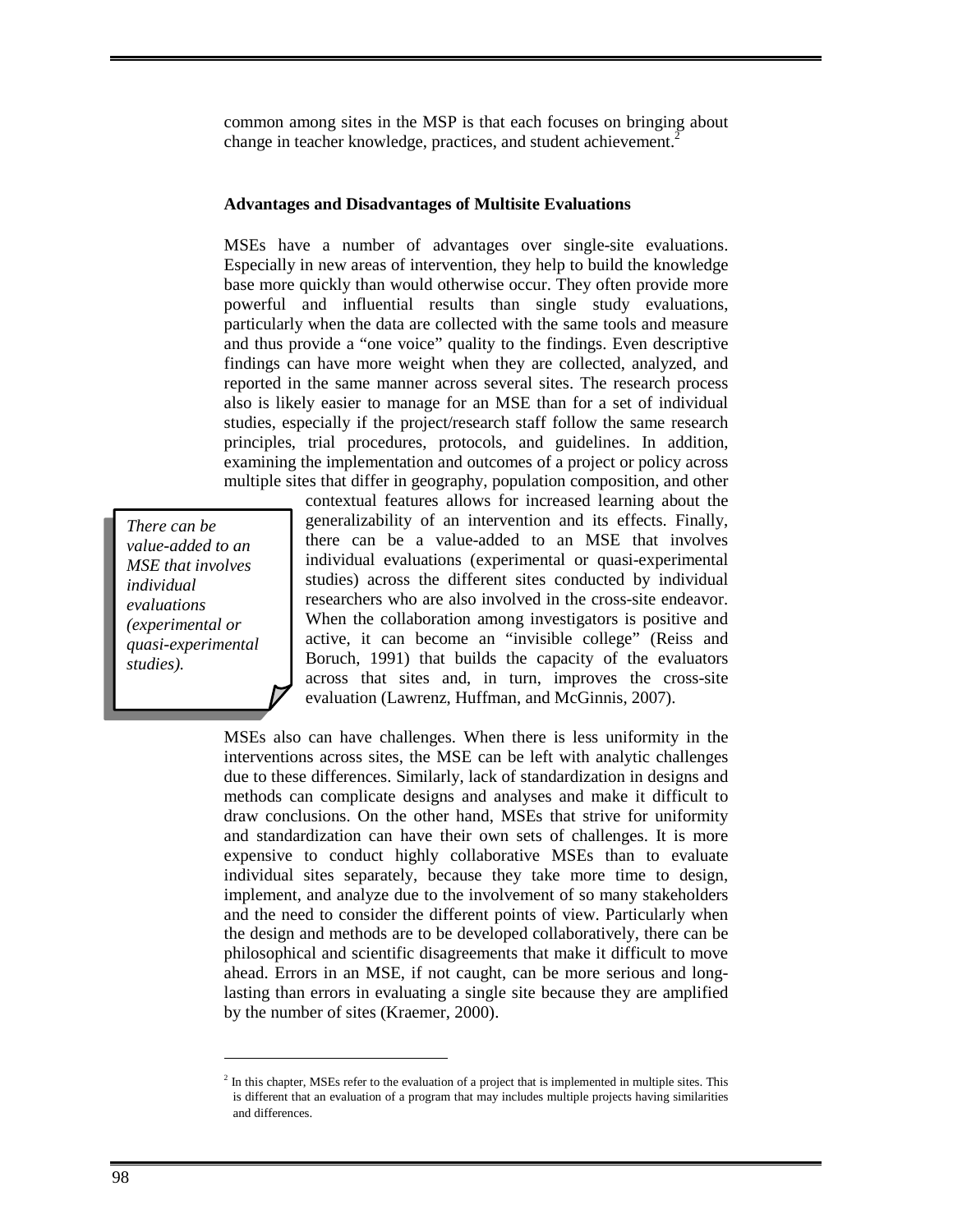# **Multisite Approaches and Designs**

There is no single outcome MSE approach or design. Rigorous MSE designs can vary on a range of dimensions, including the following:

- The nature of the individual site study designs—the sites can be all randomized studies, a mix of randomized and quasi-experimental studies, or all quasi-experimental studies;
- Treatment interventions—the individual studies can strive for identical interventions or include variations within a broader domain of intervention;
- The genesis of the interventions—they can be part of a demonstration or existing program initiative or constructed specifically for the MSE;
- Comparison interventions—the comparisons can vary by site or be constructed with identical procedures; and
- Sites selected for the MSE—either all the sites within a project or initiative or only a sample of sites can be included in the MSE. Samples can include representative sites, sites with a threshold level of fidelity, sites that are willing to be part of the MSE, and so forth.

# **Factors That Determine the MSE Design**

As noted above, the only distinction that MSEs share is that the evaluation examines an intervention in two or more sites. How the intervention is evaluated, however, depends on a number of factors, much like the design of a single-site evaluation.

Among the factors that shape the MSE design include:

- The nature of the evaluation questions $(s)$ ;
- The nature of the problem that the intervention is addressing;
- The nature, diversity, and number of sites; and
- The resources (time, expertise, and funding) for the interventions/programs in each site, for the local evaluations (if applicable), and for the cross-site evaluation.

*A range of designs are often required to meet the variety of evaluation questions and purposes for the information.* 

Therefore, as with single-site evaluations, a range of designs are often required to meet the variety of evaluation questions and purposes for the information. The nature, number, and diversity of the sites have a strong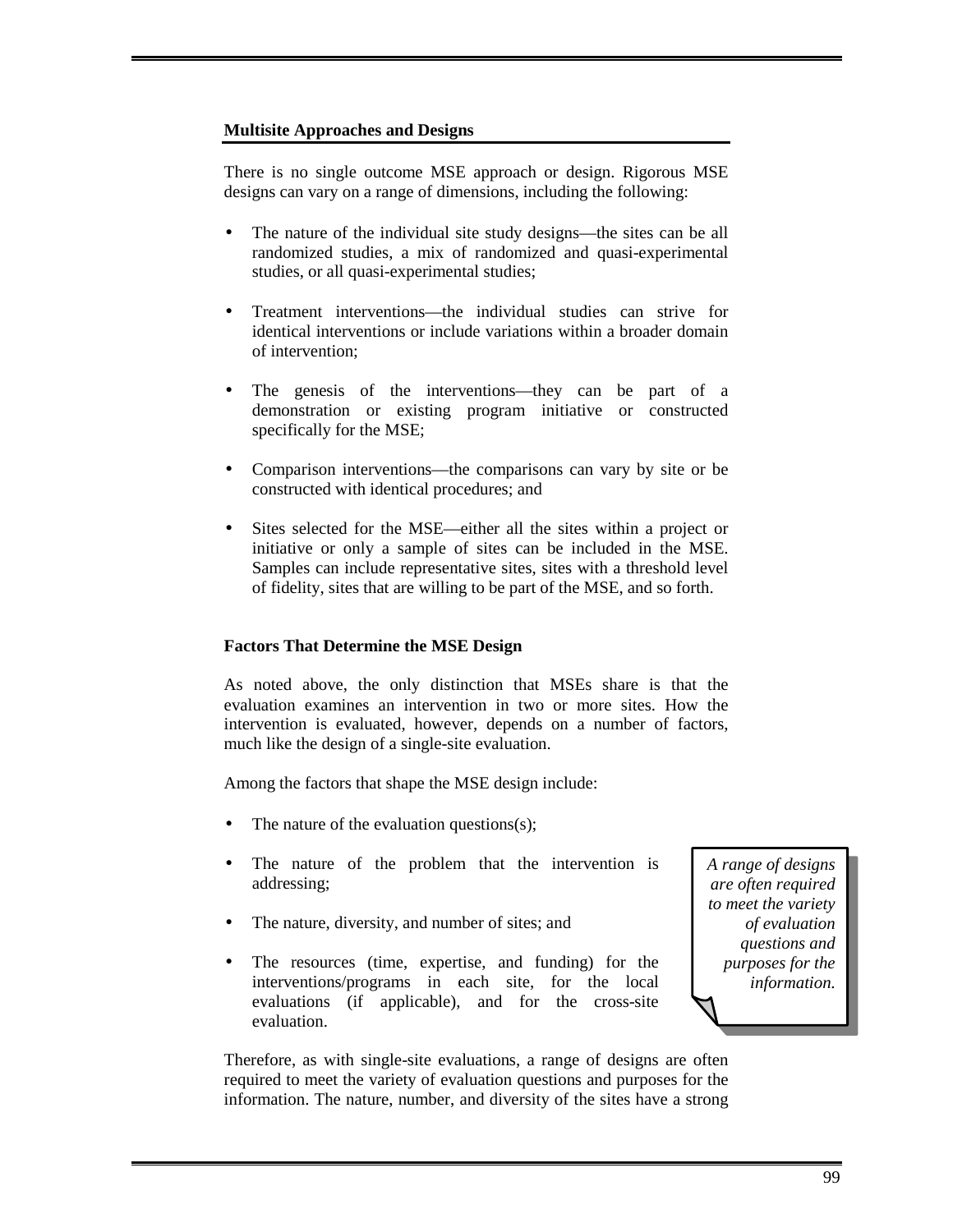bearing on the design that is desired and feasible. For example, if all study sites are expected to implement the same program, there likely will be attention to measuring the fidelity of implementation of the program. If, however, the programs are more diverse but fit under a more global program category, an examination of the sites may focus more on identifying the common features that the sites share as well as those on which they differ. Finally, the number of sites will likely influence the study design, especially in determining the nature of data collection and management. The larger the number of sites, the more important are standards for data collection, quality control, and data submission. With a large number of sites, the multisite evaluator may be in the position of determining whether all or a sample of the sites should be included in the evaluation.

#### **Sampling Sites**

Many MSEs include all the sites in an initiative, but there are times when a sample is needed, either due to budget constraints or to the need to focus the evaluation either on the most rigorous sites or on some other

*In projects that have a large number of sites, the MSE might include representative sites from clusters of sites sharing similar characteristics.* 

selection criterion. For example, in projects that have a large number of sites, the MSE might include representative sites from clusters of sites sharing similar characteristics. In other MSEs, sites may need to meet a threshold level of fidelity of implementation of the intervention or demonstrate that they can successfully implement a randomized study or strong quasi-experimental study.

In some situations, there may be "sites within sites" that need to be sampled, such as schools within districts or classrooms within schools. For example, in an ongoing MSE of a science education reform project, the Merck Partnership for Systemic

Change, activities to enhance the quality of science in instruction are being implemented in multiple schools in six different districts. Although the study is collecting data from teachers and principals in all participating schools, for cost concerns case studies of program implementation are restricted to a stratified sample of schools teaching certain courses and using pre-identified modules.

#### **Laying the Foundation for a Multisite Evaluation**

*In MSEs that strive for rigor, there is a need to make certain that all study expectations, procedures, and developments are known by all key participants in the sites.* 

Communication is the foundational element that is most distinct for an MSE compared to single-site evaluations. In MSEs that strive for rigor, there is a need to make certain that all study expectations, procedures, and developments are known by all key participants in the sites. In addition, for MSEs that are highly collaborative, it is important that participants in the local sites are clear on their roles in the cross-site study, participate in any training, and stay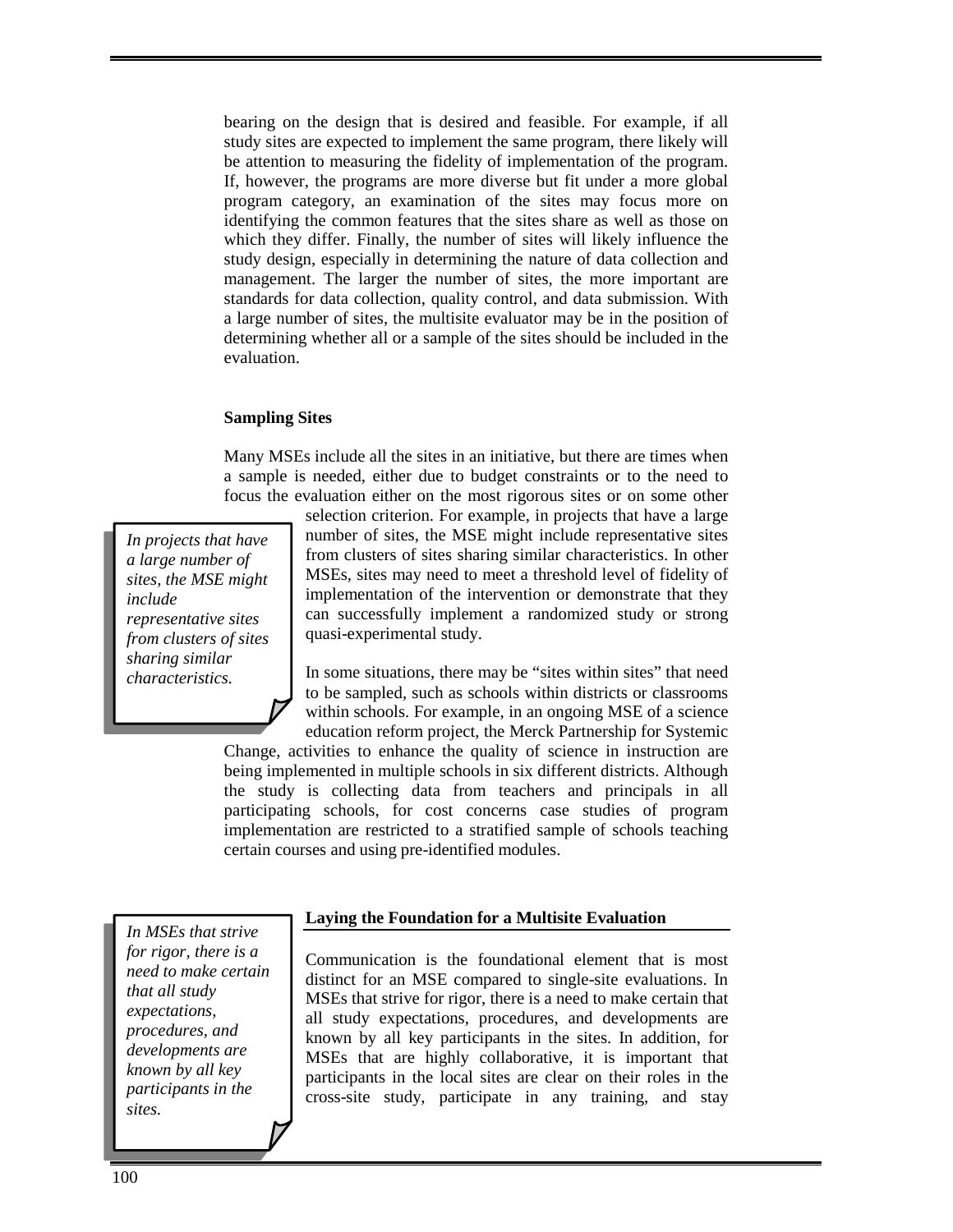connected to the cross-site evaluation. It is imperative that the MSE staff provide a variety of strategies for communicating to the staff in the local sites and obtaining their input and engagement. Communication mechanisms should include a mix of in-person, telephone, and electronic communications. Frequent communication and opportunities for sites to help shape some of the cross-site strategies decrease the potential for misunderstanding what is expected and, more importantly, build cooperation and good will, making it less likely that the local sites will go on their own or thwart the decisions that are made.

With improvements in technology, there is a growing range of mechanisms that can be used to both communicate and collaborate with local sites. Webinars, for example, can be used for training, and listserves and other email tools can be used for exchange of information. SharePoint, providing a "virtual filing cabinet," offers a central place for storing documents that can be accessed by anyone involved in the MSE. It has the added advantage of ensuring version control on key documents.

Interactive communication is often needed in MSEs that involve a high degree of collaboration and shared decision-making. All participants need to understand the specifics of all sites that compose the MSE and why certain cross-site design decisions are warranted.

# **Multisite Data Collection: Developing a Common Protocol**

When an MSE is a collaborative with individual site researchers working with the cross-site evaluation team, the first step will be to ensure that all sites agree with the research questions and overall framework. Building logic models (Frechtling, 2007) at this stage—ideally together with the site evaluators—and reviewing them with all key stakeholders will help to foster agreement on the main purposes and goals of the intervention, articulate the theory of change through the specification of short-term and longer term outcomes and, it is hoped, begin the process of delineating the measures needed to understand the implementation and outcomes of the project.

In addition to determining what needs to be measured, there is a range of decisions that must be made in developing a primary data collection protocol. Although most of these decisions need to be considered in single-site evaluations as well, in an MSE, the additional concern for each decision is whether and to what degree the decision has to be shared by all sites or can vary across the sites.

Among the decisions that are considered in developing the protocol, researchers must first jointly determine the following:

The population of interest and criteria for selecting participants;

*In an MSE, the additional concern for each decision is whether and to what degree the decision has to be shared by all sites or can vary across the sites.*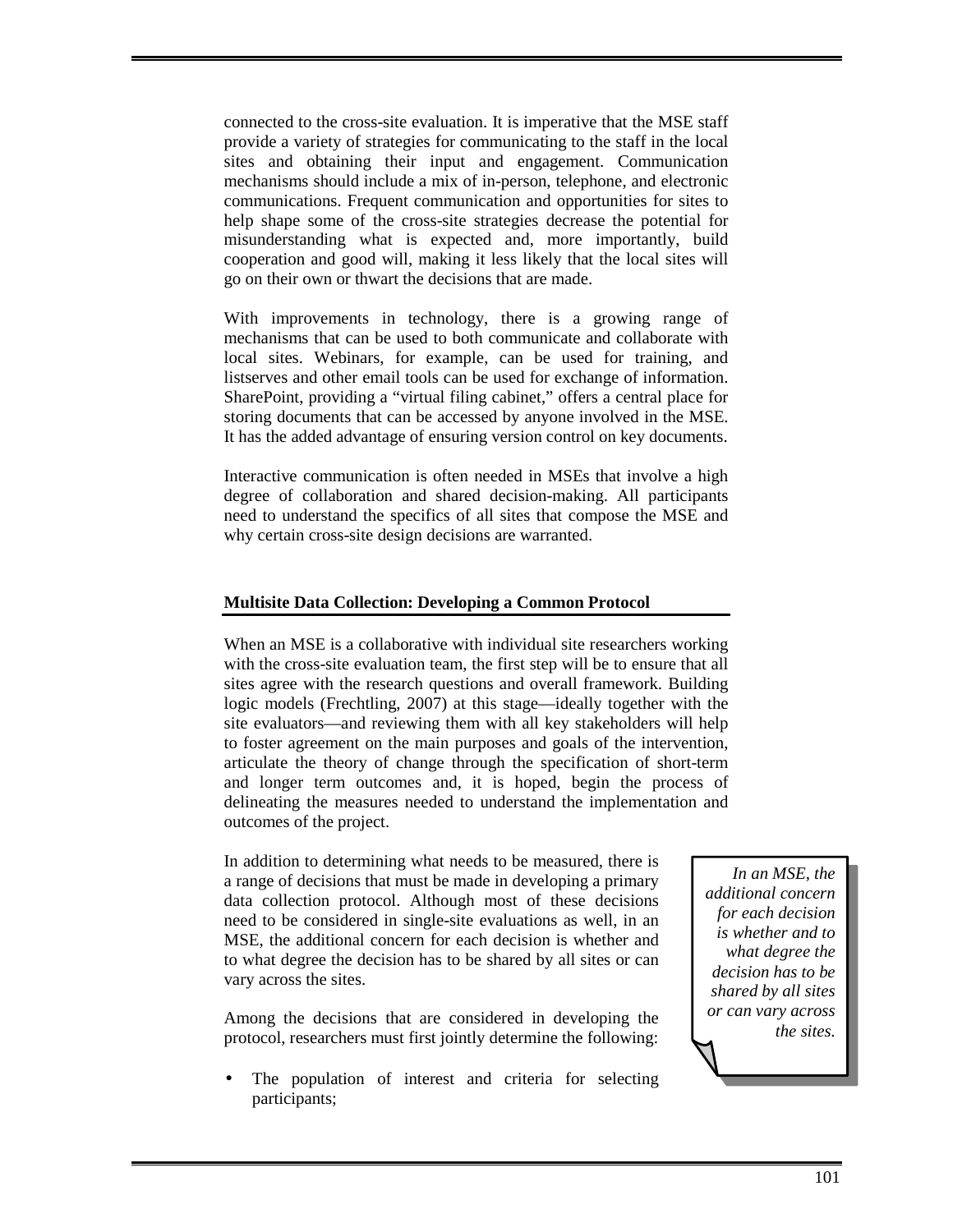- Strategies for recruiting and tracking participants, and the length of the recruitment period;
- Methods for collecting the data (i.e., in-person interviews, selfadministered questionnaires, observational methods, web questionnaires);
- Logistics for data collection, i.e., whether data collection will involve the use of paper-and-pencil only or computers (e.g., CAPI, CATI, or CASTI), Optiscan, or web technology;
- Translation, i.e., whether and for which languages the instrument would need to be translated;
- The type of data collectors needed, i.e., whether outside data collectors will be needed and/or whether program personnel can collect any of the data; specific skills needed other than ability to collected standardized data (for example, or a need for bilingual or multilingual interviewers or a need for clinical training);
- Training for the data collectors, i.e., whether any specialized training is needed; and
- Timeframe for the data collection, i.e., whether there will be more than one wave of data collection and the timing of the waves.

Standardization on most decisions is usually preferred to ensure as much rigor as possible in the study procedures. The interest is in ensuring that the data collection strategies and the measures are the same or similar enough that if differences in the results do emerge across sites, they are not due to the methods being used. However, in some instances, having the same procedures across diverse sites can jeopardize feasibility and, at

*Standardization on most decisions is usually preferred to ensure as much rigor as possible in the study procedures.* 

times, the validity of the data collection if all sites are not equally prepared to implement it. In such cases, a procedure may have to be adopted that is appropriate and can be used by all sites, even if it isn't the evaluator's first choice. That said, there are times when tailoring is the best solution. When translation is needed and there are multiple language groups involved, the process often requires tailoring the translation to specific dialects. One approach is to have a survey or

instrument translated into generic Spanish, and then customized to the specific form of Spanish used in the particular sites (e.g., Puerto Rican; Mexican).

Pretesting and piloting the cross-site tool and procedures is best done in all sites to determine how well it can work in each site and what modifications may be needed to tailor it appropriately to the site conditions.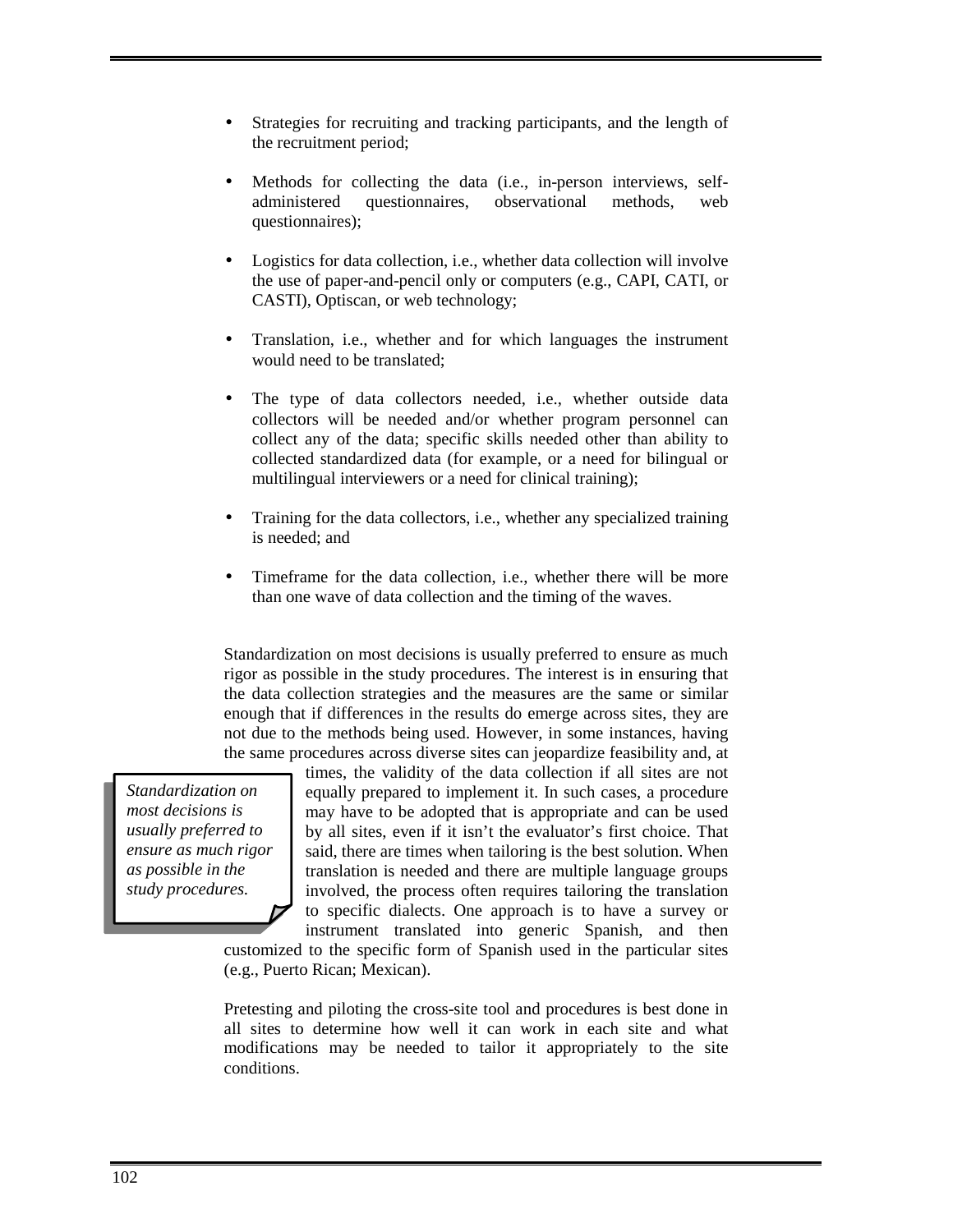## **Assessing the Interventions**

## **Monitoring Fidelity**

In MSEs in which a specific treatment intervention model is expected to be implemented in each of the sites, a fidelity assessment is performed to assess the extent to which this is true. A fidelity assessment typically involves the development of a tool that is guided by an understanding of the key elements and components of the program model. It can include looking for specific types of staffing, the level of implementation of different types of program components, and even the existence of different philosophical underpinnings within the program. Elements can be measured as to whether they exist or not, or rated according to the extent to which they are present.

Fidelity assessments can have multiple purposes. In some studies, measuring the extent to which sites have fidelity to a model can be included in the cross-site analyses. A second purpose for fidelity assessment is as a screening tool to determine whether sites have a sufficient level of the program to be included in the MSE. Finally, fidelity assessments can be incorporated within formative stages of an evaluation to inform mid-course corrections in program implementation.

## **Assessing Comparison as Well as Treatment Sites**

When an MSE involves comparison sites that have a comparison intervention, it is useful to apply the same or similar emphasis on

understanding the nature and strength of the comparison interventions as applied to the treatment interventions. In such cases, it may be important to determine if the comparison sites have fidelity to the treatment alternative. Examining the comparison conditions thus can provide an understanding of the extent to which they provide an adequate contrast with the treatment conditions as well as whether what is being compared is consistent with design intentions. If data on the comparison conditions are obtained early enough, this knowledge can help to refine the design. Obtaining the

*It may be important to determine if the comparison sites have fidelity to the treatment alternative.*

information at any time can help to shape analyses as well as assist in properly interpreting the final results.

# **Maintaining the Rigor of the Study Design**

Part of the role of the MSE is ensuring that the individual study designs are being implemented with integrity, especially when the same design is expected in all sites. When the site-level investigators are in control of the design decisions, it is important at the MSE level to understand the decisions that are being made and the nature of the design that is being implemented. For example, sites may differ in how they construct and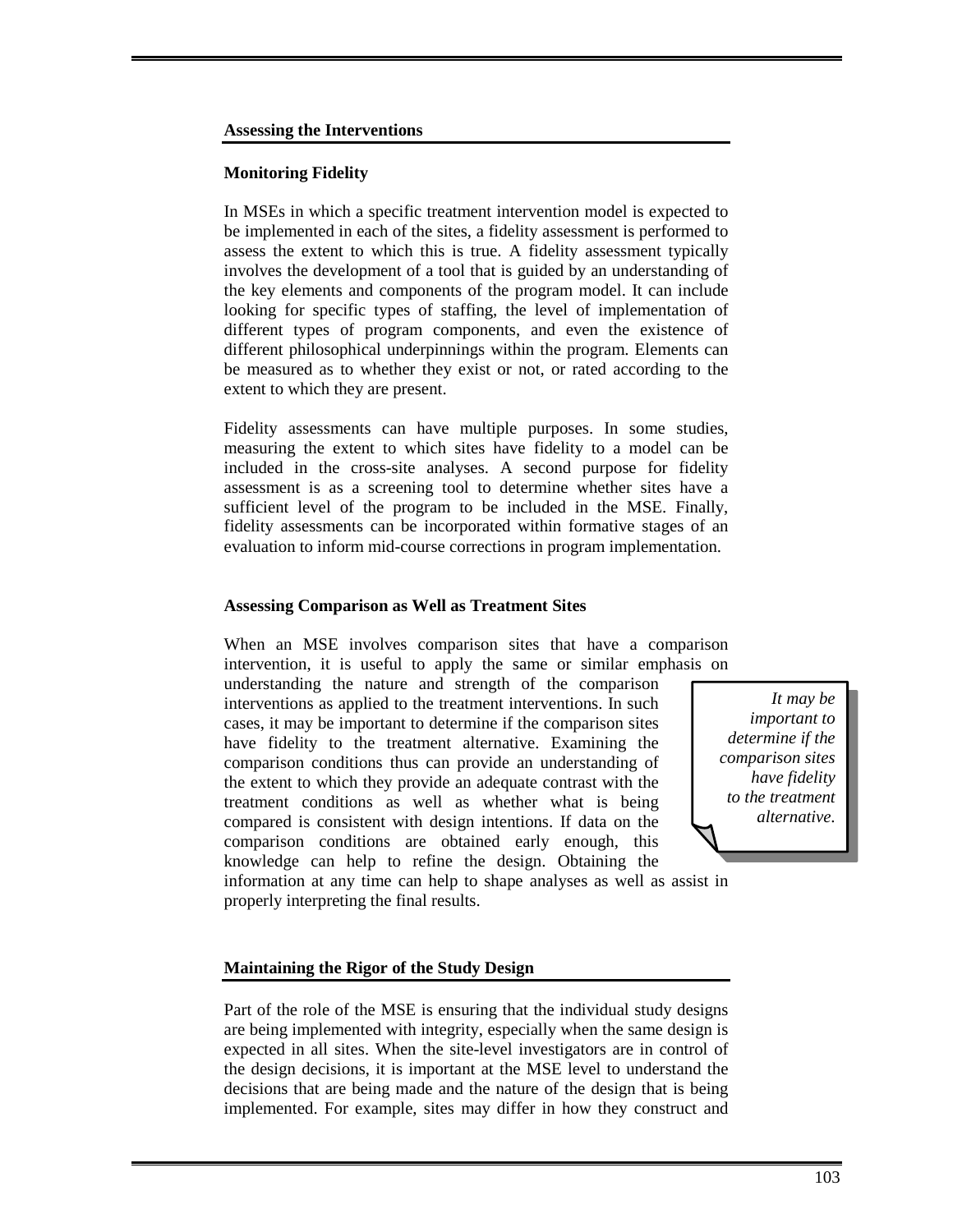implement comparison groups, and this variation will affect the analysis and possibly the results.

MSEs also need to monitor the implementation of agreed-upon procedures related to participant selection, recruitment and tracking, as well as data collection and the logistics involved with data collection (described more completely in the section on quality control). At times, contextual differences in the sites may influence the degree to which these procedures can be implemented and the extent to which modifications are needed. In other sites, shifts in funding may create changes in the program and may also affect the participants. Although these changes may be inevitable, the key to maximizing rigor and integrity in an MSE is trying to have the response to these changes be as uniform as possible across sites.

Multiple monitoring strategies are often needed, especially with complex studies and interventions. In addition to frequent contact with the individuals in the local site responsible for design and data collection, other monitoring methods include regular site visits to review study procedures, status reports on study implementation developed and submitted by the sites, group conference calls, email exchanges, and inperson meetings that offer opportunities to share information on implementation problems and develop shared solutions to the problems.

# **Quality Control in MSE Data Collection**

*Ensuring rigor in an MSE necessitates having quality in measurement.* 

Ensuring rigor in an MSE necessitates having quality in measurement. Quality control procedures are needed to ensure that there is uniformity in data collection. These procedures fall into two main areas: selecting, hiring, and training data collectors; and ongoing review of data collection.

# **Selecting, Hiring, and Training Data Collectors**

Selecting and hiring data collectors for MSEs lies in the domain of the MSE evaluation team, and it is important that there be a discussion of the criteria that should guide selection and hiring. For some MSEs, it may be important that the data collectors have certain credentials and prior training (e.g., ability to know what is accurate mathematics content in a classroom observation) as well as certain characteristics (e.g., preference for ethnic similarities in the data collection staff and the study population). Given that sites may vary in the extent to which a local pool of data collectors is available, it is important that the selection criteria be those that are considered essential for the effort, not just perceived to be desirable. Over-specifying the criteria can make it difficult for some sites to find individuals that meet them. In addition, there may be some sitespecific considerations. Data collection training is best conducted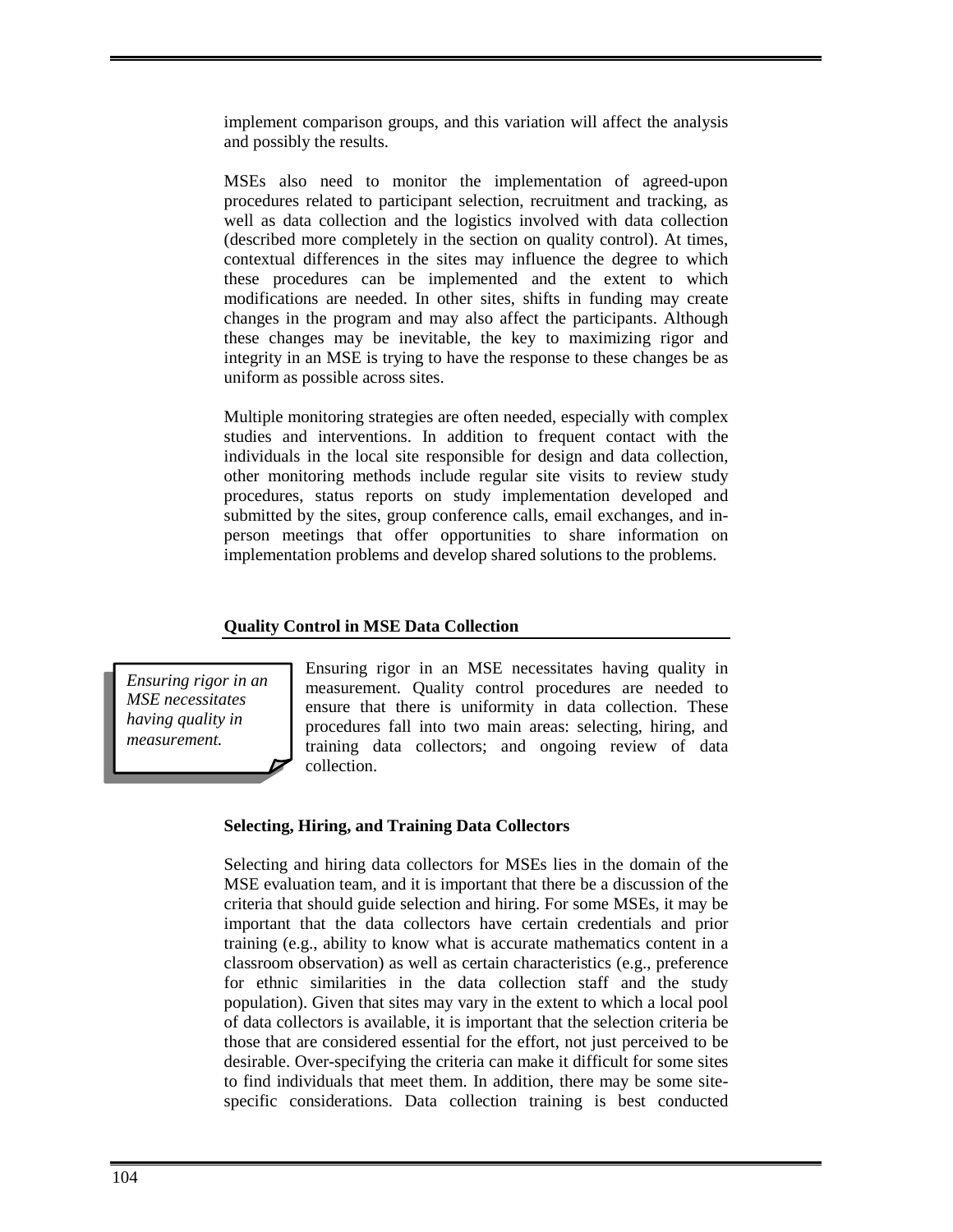centrally in an MSE to ensure that all are hearing the same story. If there are a large number of data collectors across the sites, a train-the-trainers session can be conducted. For this type of session, each site designates one or more individuals to attend the cross-site training who then serves as the trainer for the rest of the data collectors in the site. To maintain the cross-site integrity in the data collection and associated procedures in studies that will be conducted over a period of time, if the budget can support it, it is best to have multiple people from each site attend the training in the event of turnover. Additional strategies for assuring uniformity in training include videotaping the central training and having it accompany a live training in each site, and holding Webinar trainings in which all site trainers and/or all interviewers participating in the central training can participate.

The nature of the training is generally similar to what would be covered in a single-site evaluation—the basics of interviewing; how to respond to unusual interview situations; obtaining informed consent; and the specifics of the data collection instrument, including the nature of the domains and measures, how to follow skip patterns, how to select individuals on whom to collect data (if relevant), and how to collect information to help in tracking the respondent for future data collection. In addition, it is also customary (especially in interviews) to include a section that the data collector completes indicating his or her assessment of the validity of the data, given other contextual factors (e.g., distractions, visible concerns of the respondent for confidentiality, etc.).

In longitudinal MSEs, booster training sessions on data collection can reinforce aspects of the original training. Boosters can help interviewers and other types of data collectors avoid ruts as well as cover upcoming follow-up tools or changes that are occurring in procedures due to site changes or other unforeseen issues.

In some data collection efforts, sections of the interview or process are less standardized but need to follow certain procedures. In these instances, a readiness assessment can be conducted to determine if a data collector can follow these sections of the protocol before going out into the field. A "gold standard data collector," typically the trainer at a site, is the individual who has mastered the data collection process and thus is the one against whom all other data collectors are assessed.

For data collection efforts that span a period of time, routinely scheduled reliability assessments are recommended. For interviewers, for example,

these assessments involve randomly selecting interviews to be audiotaped and subsequently reviewed to determine if the data collection and coding procedures were followed. MSE staff typically conduct the reviews and communicate the results to the data collector and the supervisor in writing, highlighting the areas that the data collector followed as expected as well as areas where there were slippages and retraining or refreshing may be needed. The process also identifies data collectors who

*For data collection efforts that span a period of time, routinely scheduled reliability assessments are recommended.*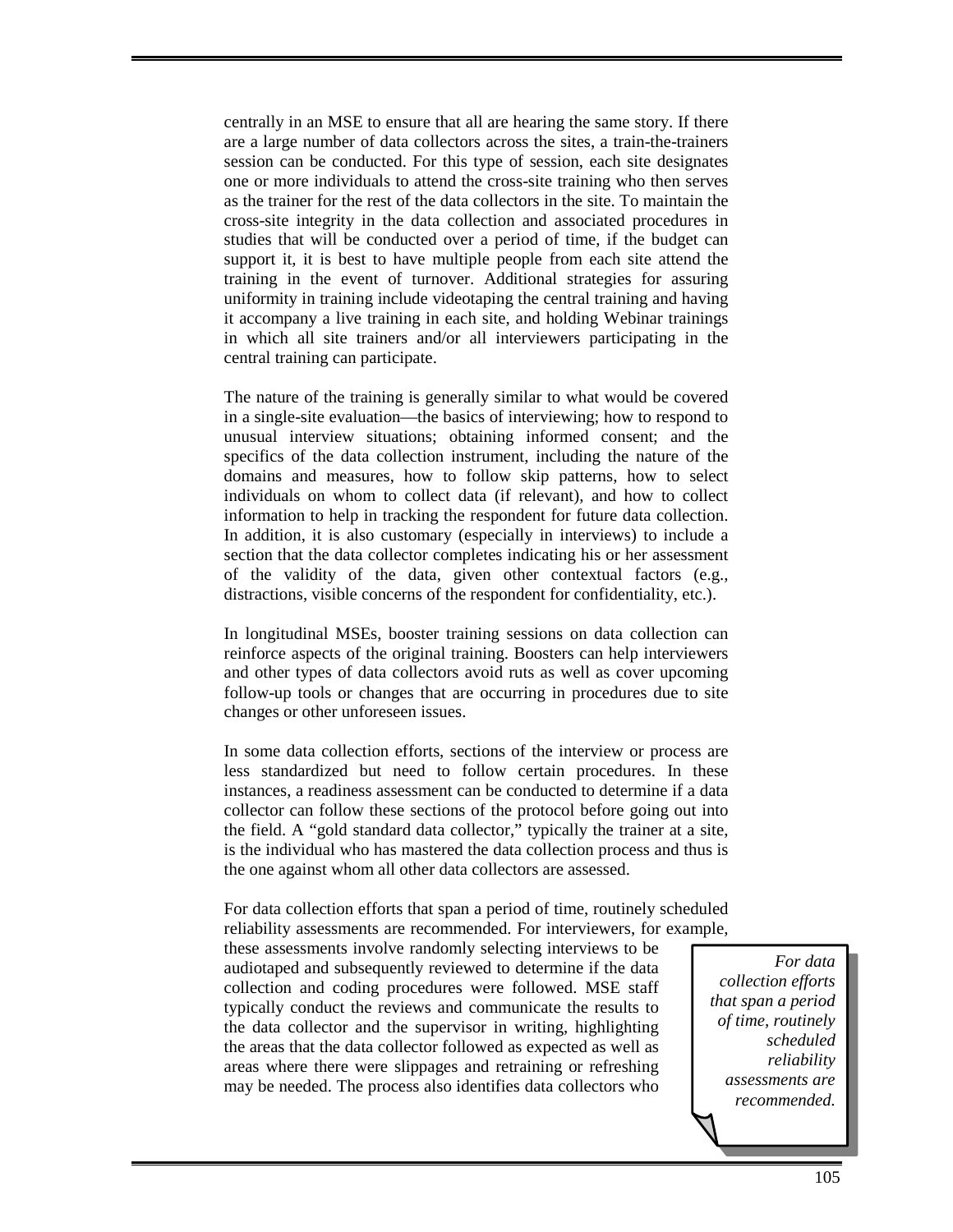consistently have trouble with the procedures and may need more intensive training or dismissal.

# **Ongoing Data Collection Review**

A key role of the MSE team is ensuring the quality of the data collected across the sites. In addition to the quality assurance activities incorporated into training, ongoing data collection review demands a number of strategies, from regular communication with staff in each site to central review and analysis of the data on an ongoing basis. Site data coordinators, either hired by the MSE directly or on the staff of the local site, can serve as the key contacts with the MSE team. The data coordinators, who may also be gold standard data collectors are responsible for monitoring the data collection effort and serving as the supervisors. They need to be up to date on all procedures so that they can ensure the data collectors are collecting the data as intended. They also are the main source of information on the status of the data collection effort, including observations completed, surveys returned, the recruitment and interview rates, problems in obtaining context, and so forth. In addition, in fielding concerns from the data collectors especially in the initial stages of the data collection, they will identify situations that are not covered by the training or data collection procedures. Rather than resolve them on their own, site coordinators need to be instructed to bring the problems to the attention of the MSE team so that any resolution can be uniform across the sites. These resolutions can then translate into "decision rules" that can be added to the training materials as well as maintained on SharePoint or some other vehicle that allows for easy access across the sites.

Once data are submitted to the cross-site team, the data should be reviewed quickly by the cross-site team to confirm that they are being collected and coded as expected. Early reviews can identify areas that are not being followed according to directions or coding decisions that were not fully explicated.

# **MSE Quantitative Analysis**

# **Preparatory Steps**

As with any evaluation, several important preparatory steps are needed in MSE data analysis. They include data cleaning and manual review when the data are collected on hard copy, and computerized data cleaning for all data submitted to assess validity and accuracy. Also important are analyses that examine the quality of the data such as testing for floor and ceiling effects, patterns of nonresponse or responses that demonstrate lack of understanding of the questions, and consistency checks among the items. In addition, in longitudinal studies, it is sometimes necessary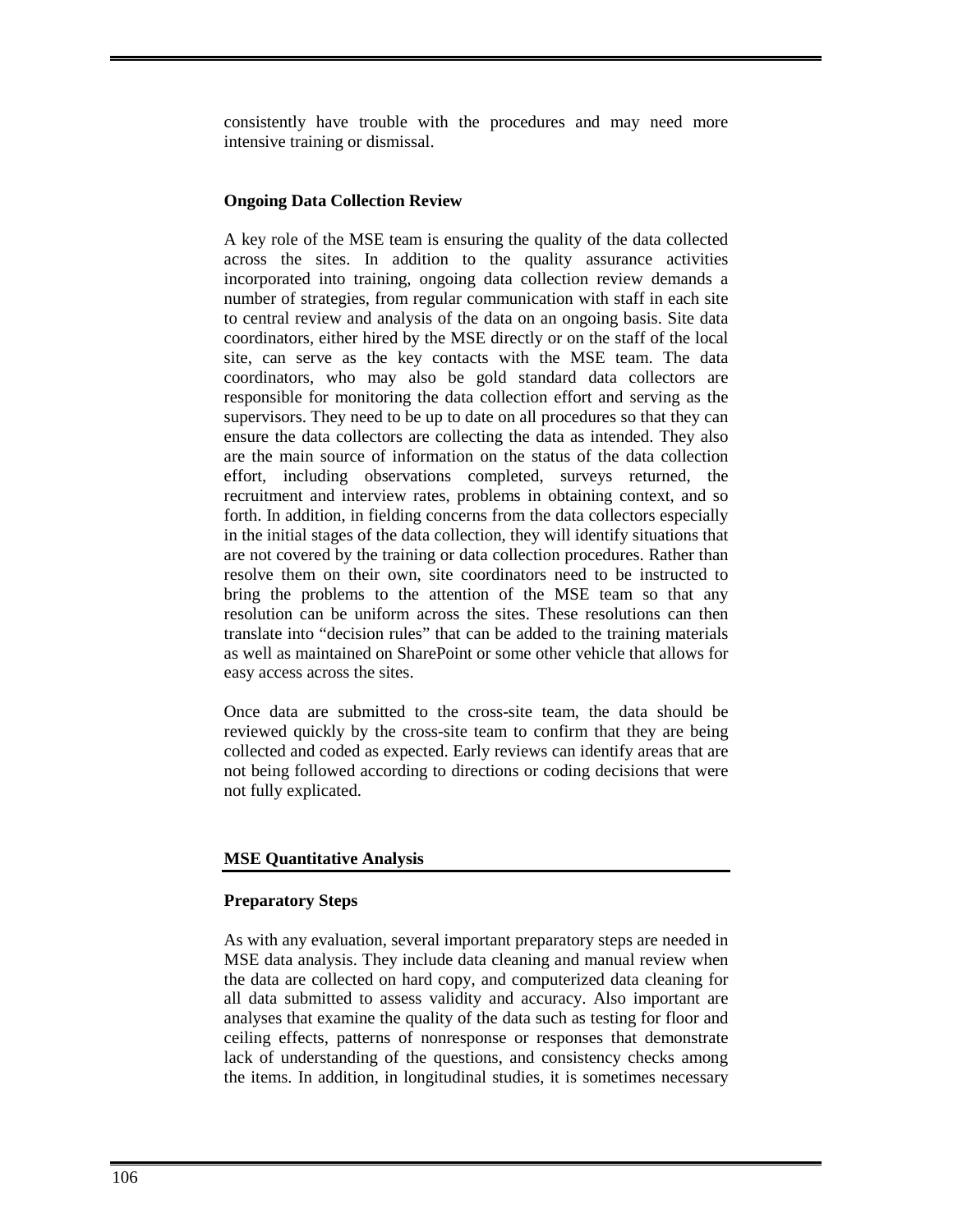to assess and control for artifacts (such as attrition) or timing differences in the completion of follow-up interviews.

Cross-site tables and graphical analysis (Henry, 1995; Tufte, 2001) can be especially useful in MSEs for examining early data problems and patterns in the data as well as elucidating differences and similarities across the sites. In the initial analysis stage, graphical displays, such as scatterplots that display the variation within and across the sites, can be very useful. Box-and-whisker diagrams, for example, can readily show differences among sites in the distributions to an item or scale, in the display of the minimum score, the lowest quartile, the median, the upper quartile, and the maximum score, as well as any outliers. Star plots also can be used to show differences in frequency distributions for multiple sites on multiple variables.

# **Pooling Data**

A significant advantage of MSEs, when it is appropriate, is to pool the data across the project sites and, in turn, to have greater statistical power than would be achieved with any single site. In addition, with pooled data, MSEs can take advantage of a variety of multivariate techniques, some of which are specifically designed for nested data. Multilevel models in particular allow for separation of the variance due the site from the variance due to the individual participants. These models thus provide the ability to examine the effects of an intervention on its participants with proper analytic controls on the appropriate site variables (e.g., schools, classrooms, students).

Having larger samples across sites provides the ability to examine outcomes for key subgroups of study participants that would otherwise be too small in any one site, for example, for individuals from different racial and ethnic categories. It also provides the ability to look at the role of context in shaping outcomes, for example, examining the differences in outcomes for children from rural vs. urban sites, as well as from states or communities with different levels of social capital.

For longitudinal studies, one of the strengths of a pooled data set is the ability to see if there are different patterns of change among the participants and how those patterns relate to the interventions as well as individual characteristics and contextual features. These trajectories can be analyzed using trajectory analysis (Nagin, 1999) or growth-mixture models (e.g., Muthen and Muthen, 2000) and are powerful in getting closer to answering the key question "what works for whom under what circumstances?"

However, there may be analytic challenges posed by the sites that make pooling difficult or impossible. Clusters of sites may also be pooled if there are greater similarities in subsets of the sites than across all sites. The more diverse the sites are (i.e., in the populations served, the measurement and data collection

*The more diverse the site . . . the more challenges there are likely to be in the analysis.*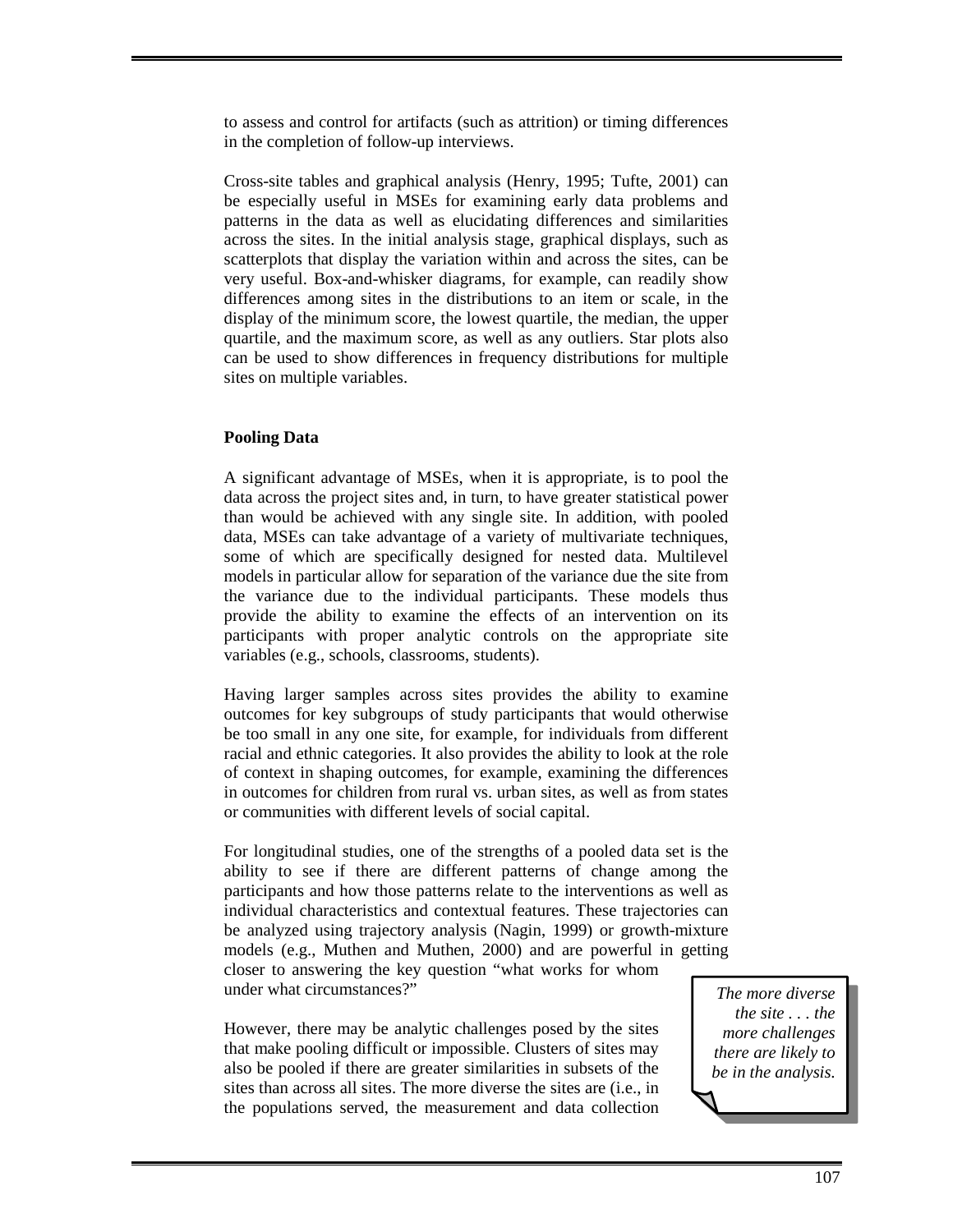processes, the programs evaluated, and the evaluation contexts) and the less cross-site control there is, the more challenges there are likely to be in the analysis. It may be useful, therefore, to build contingencies, such as conducting individual site analyses and meta-analyses (Banks, et al., 2002) of the data into the plan.

#### **Maintaining Independence in the Data**

In situations in which the treatment conditions being tested or the populations in each study appear too distinct, prospective meta-analysis (Banks et al., 2002) may be an alternative to pooling. Prospective metaanalysis involves meta-analytic methods that are usually used to statistically integrate the findings from a set of existing studies all addressing the same general research question but typically with different populations, situations, etc. As with standard meta-analysis, the metric used in prospective meta-analysis is the effect size, defined as the standardized difference in outcome between the average intervention study participant and the average comparison group study participant.

#### **Design Sensitivity**

In some MSEs, it is useful to use a design sensitivity approach to the data analysis. Design sensitivity, coined by Mark Lipsey (1990; Lipsey and Hurley, 2009) refers to maximizing a study's statistical power. Lipsey's approach to study design is to focus on those factors that influence statistical power, such as the strength and integrity of the treatment intervention; the level of contrast between the treatment and control

*Design sensitivity refers to maximizing a study's statistical power.* 

conditions; the size and homogeneity of the study sample; the quality of the measurement and its sensitivity to change; and statistical analyses that optimize statistical power, such as the use of blocking variables.

At the analysis stage of an MSE, a sensitivity approach considers these factors and how they might be

"strengthened" in the analysis to see if the intervention may be having an effect that is obscured by variability in the design. For example, in large multisite studies with some variation among the sites, sensitivity analyses might include only those sites that have high fidelity to the treatment and/or participants who have received a threshold level of an intervention, or only sites in which there is a sufficient contrast between the treatment and control conditions.

### **Qualitative Analysis Strategies**

Qualitative analysis strategies for MSEs are similar to those that would be used in any individual study. However, given the large scope of most MSEs and often limited timeframes, exploratory or grounded approaches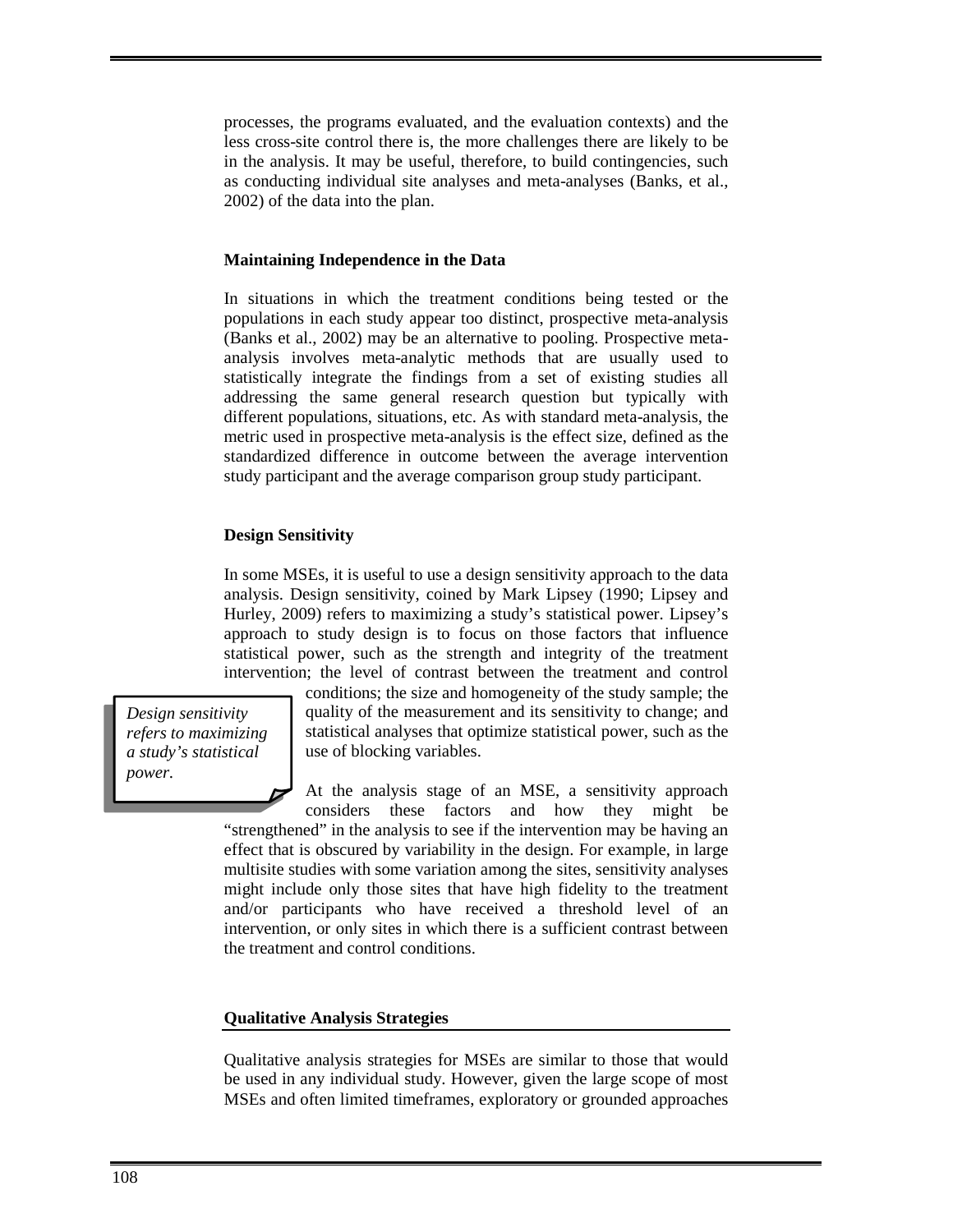to qualitative analysis are usually difficult to do well. More upfront structure is often needed in the MSE qualitative data collection and analysis to ensure that the potentially large volume of data can be collected and analyzed in a timely and cost-efficient manner and within budget.

Analysis involves a successive series of data reduction steps. For example, understanding the level of implementation of each site is likely to entail collecting a range of qualitative data through site visit interviews, document reviews, and observations according to a set of domains detailed in a data collection protocol. Data reduction is likely to begin with summarizing the data on each implementation domain by the source (e.g., project director interview), then across sources (e.g., all interviews, documents, and observations) and possibly all implementation domains to reach an overall assessment of a site's implementation. After performing this set of steps for each site, the evaluator then needs to compare and contrast the implementation level of all sites.

Software packages, such as NVivo and Atlas can be used to help organize qualitative data. These programs can also be used to perform the analyses and integrate data from multiple media.

Data displays that array data by different dimensions (such as by chronological time) can also be useful in performing qualitative analyses by helping to illustrate patterns in the data within sites and across sites (Miles and Huberman, 1994).

# **Strategies for Reporting and Briefing**

Maintaining rigor in MSE reporting means ensuring that the cross-site messages of the data are accurately communicated, while not obscuring

the key site differences. Graphs and tables are critical to presenting complex findings, especially where there are differences among sites or key patterns. In past studies, we have been successful in developing "dot" charts that display the presence or absence of a dimension in a site and can be scanned very quickly to see cross-site patterns in the data (see Rog et al., 2004 for an example of a dot chart).

In highly collaborative MSEs, it is important to have individuals from across the sites involved in the interpretation of findings and in the crafting and/or editing of the report. Joint authorship, however, requires early policies that state who is permitted to issue press releases, prepare publications, and otherwise report the findings of the MSE and when those communications can be made.

*Maintaining rigor in MSE reporting means ensuring that the cross-site messages of the data are accurately communicated, while not obscuring the key site differences.*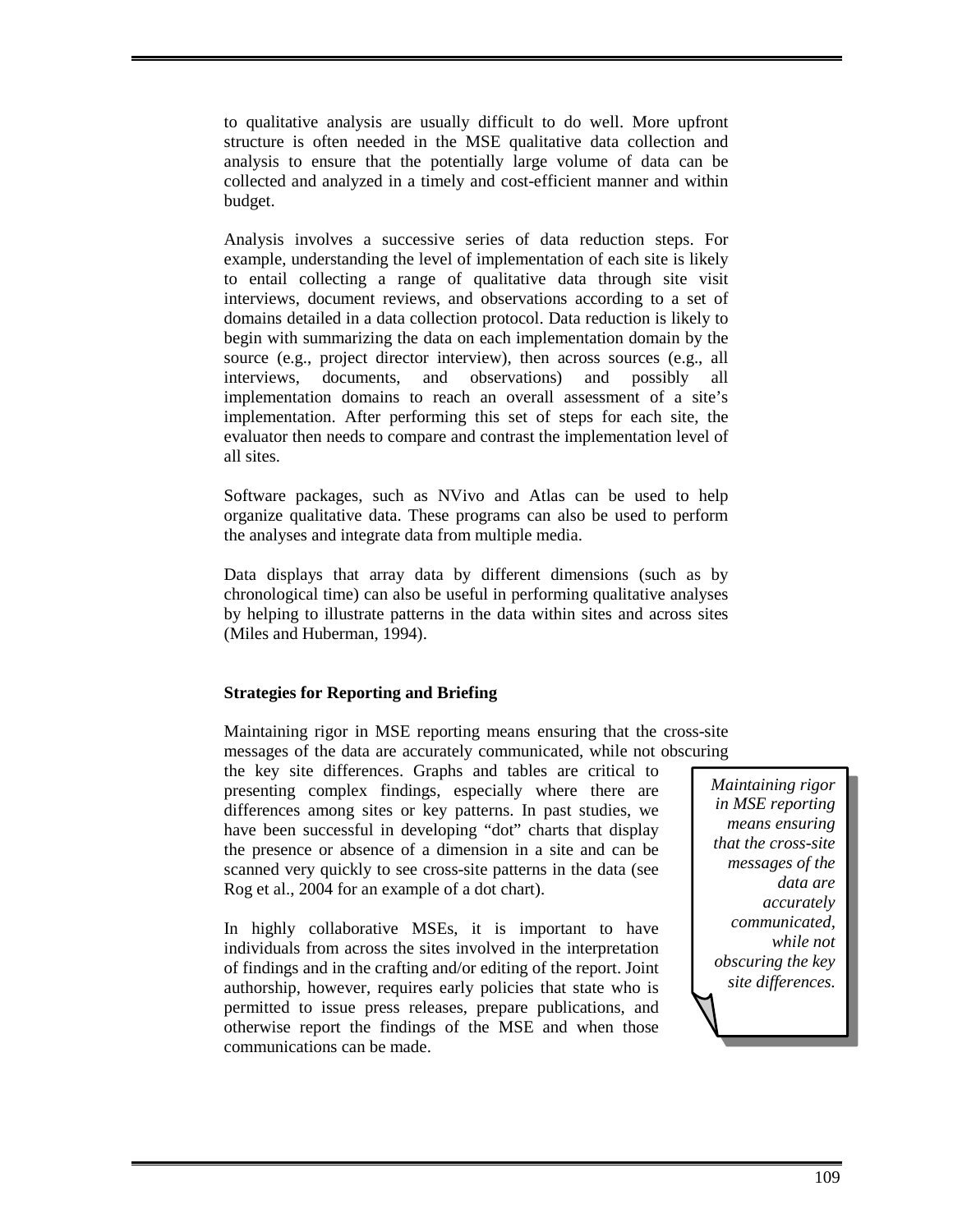#### **Conclusion**

MSEs are increasingly common in education and a variety of areas. There is no one type of MSE but, rather a range of designs and approaches that can be used. This chapter has attempted to provide a portfolio of useful approaches and designs and strategies for ensuring rigor in whatever type of MSE is employed. The strategies span the study process from design and data collection through data management, to synthesis and analysis, and finally to communication of the results.

## **References**

- Banks, S., McHugo, G. J., Williams, V., Drake, R. E., & Shinn, M. (2002). A Prospective Meta-Analytic Approach in a Multisite Study of Homelessness Prevention. In *Conducting Multiple Site Evaluations in Real-World Settings,* edited by J. M. Herrell and R. B. Straw. New Directions for Evaluation, No. 94, San Francisco: Jossey-Bass.
- Frechtling, J. (2007). *Logic Modeling Methods in Program Evaluation*. San Francisco: John Wiley and Sons.
- Henry, G. T. (1995). *Graphing Data: Techniques for Display and Analysis*. Thousand Oaks, CA: Sage.
- Herrell, J. M., & Straw, R. B. (2002). *Conducting Multiple Site Evaluations in Real-World Settings.* New Directions for Evaluation, No. 94, San Francisco, CA: Jossey-Bass.
- Kalaian, S. A. (2003). Meta-Analysis Methods for Synthesizing Treatment Effects in Multisite Studies: Hierarchical Linear Modeling (HLM) Perspective. *Practical Assessment, Research, and Evaluation*, 8 (15).
- Kraemer, H. C. (2000). Pitfalls of Multisite Randomized Clinical Trials of Efficacy and Effectiveness. *Schizophrenia Bulletin, 26*, 533- 541.
- Lawrenz, F., and Huffman, D. (2003). How Can Multi-Site Evaluations be Participatory? *American Journal of Education*, 24 (4), 471-482.
- Lawrenz, F., Huffman, D., & McGinnis, J.R. (2007). Multilevel Evaluation Process Use in Large-Scale Multisite Evaluation. In *Process Use in Theory, Research, and Practice*, edited by J. B. Cousins, 75-85. New Directions for Evaluation, No. 116, San Francisco: Jossey-Bass.
- Lipsey, M. W. (1990). *Design Sensitivity: Statistical Power for Experimental Research*. Newbury Park, CA: Sage.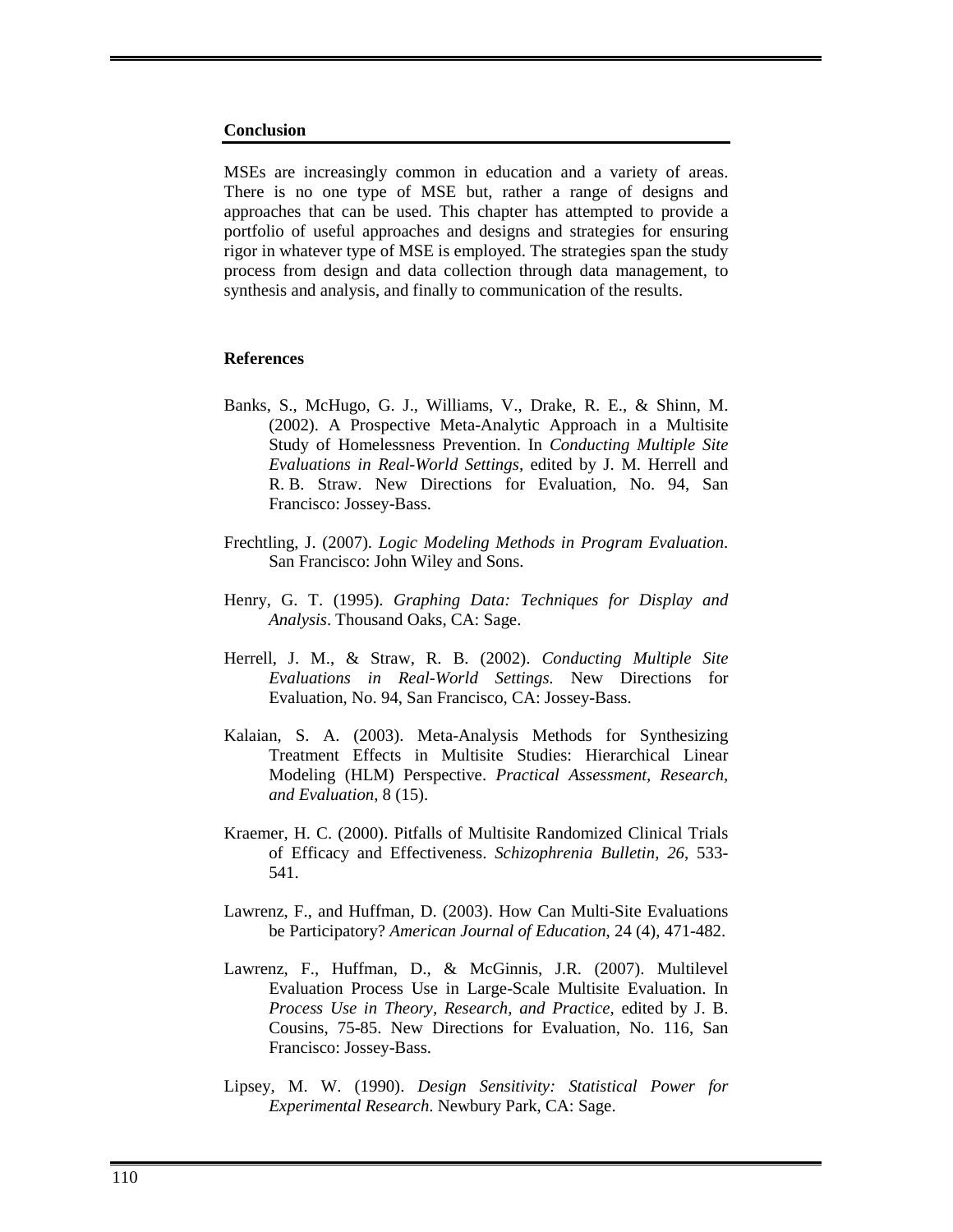- Lipsey, M. W., & Hurley, S. M. (2009). Design Sensitivity: Statistical Power for Applied Experimental Research. In *The Sage Handbook of Applied Social Research Methods*, edited by L. Bickman and D. J. Rog. Thousand Oaks, CA: Sage.
- Miles, M., and Huberman, M. (1994). *Qualitative Data Analysis: An Expanded Sourcebook*. Thousand Oaks, CA: Sage.
- Muthen, B., & Muthen, L. (2000). Integrating Person-Centered and Variable-Centered Analyses: Growth Mixture Modeling With Latent Trajectory Classes. *Alcoholism: Clinical And Experimental Research,* 24, 882-891.
- Nagin, D. S. (1999.) Analyzing Developmental Trajectories: A Semi-Parametric, Group-Based Approach. *Psychological Methods*, 4, 139-177.
- Reiss, A. J., & Boruch, R. (1991). The Program Review Team Approach and Multisite Experiments: The Spouse Assault Replication Program. In *Multisite Evaluations*, edited by R. S. Turpin & J. M. Sinacore. New Directions for Program Evaluation, No. 50. San Francisco: Jossey-Bass.
- Rog, D., Boback, N., Barton-Villagrana, H., Marrone-Bennett, P., Cardwell, J., Hawdon, J., Diaz, J., Jenkins, P., Kridler, J., and Reischl, T. (2004). Sustaining Collaboratives: A Cross-Site Analysis of The National Funding Collaborative on Violence Prevention. *Evaluation and Program Planning*, 27, 249-261.
- Tufte, E. (2001). *The Visual Display of Quantitative Information.* Cheshire, CT: Graphics Press.
- Turpin, R. S., & Sinacore, J. M. (Eds.) (1991). *Multisite Evaluations.*  New Directions for Program Evaluation, No. 50, San Francisco: Jossey-Bass.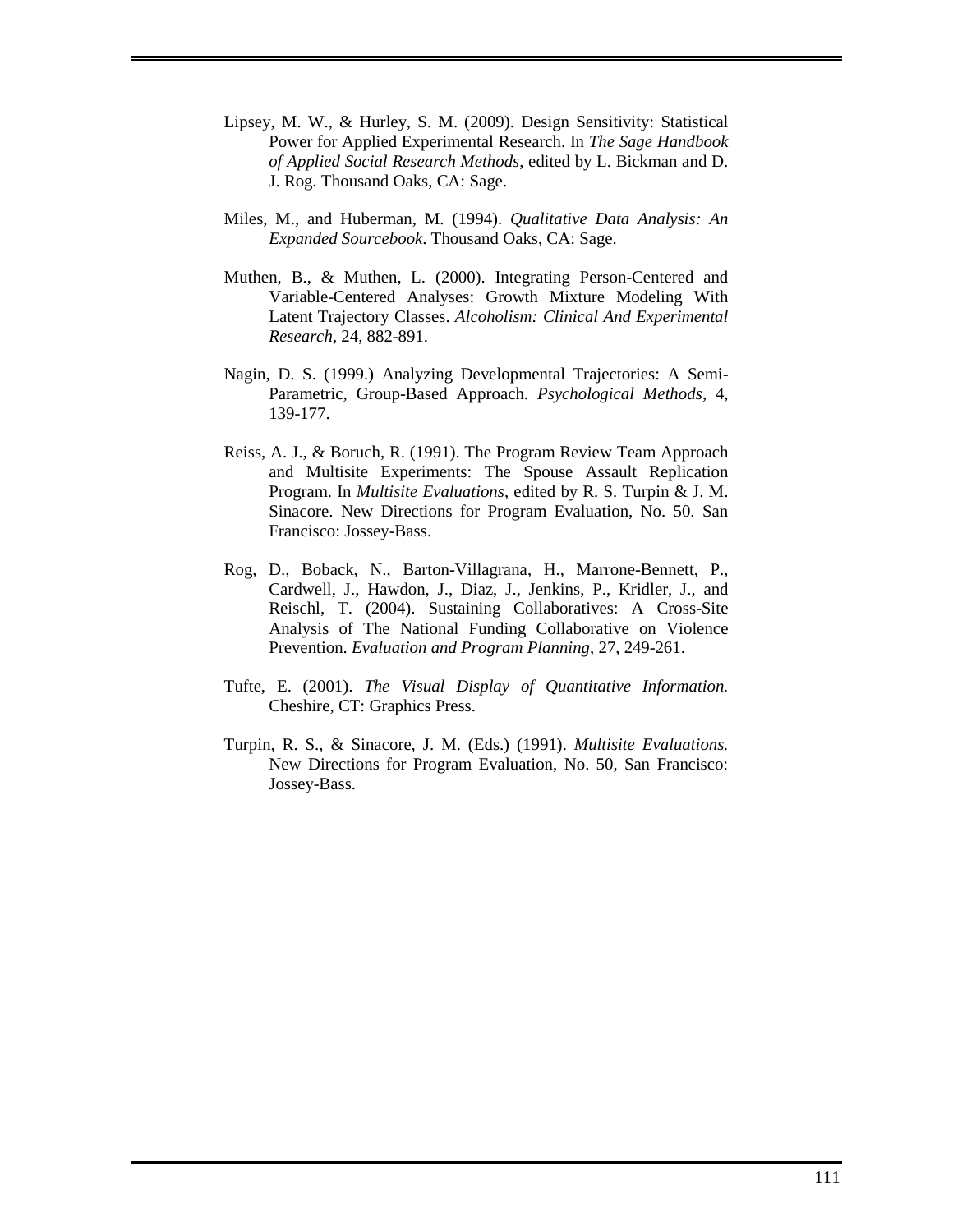# **PROJECT EVALUATION FOR NSF-SUPPORTED PROJECTS IN HIGHER EDUCATION 9**

# Melvin M. Mark

The good news is that you've been asked to write the evaluation section of a proposal to NSF for a project designed to enhance STEM higher education. Of course, you don't want your evaluation plan, and the response grant proposal reviewers will have to it, to be the bad news. So how do you proceed?

Or the good news may be that you plan to submit a proposal to NSF, building off of work you've been doing in STEM education. Even better, you may have received encouragement about your planned proposal from an NSF program officer. The bad news, however, is that you are required to include an evaluation plan, and evaluation is not your specialty. You've talked with someone in the local college of education who you might bring on as the project evaluator, but you would like to be a bit more comfortable yourself with what the options and best course of action are. So how do you proceed?

It might seem as though the answer should be easy. If you are the evaluator-to-be, you probably are coming to the evaluation with expertise in a certain kind of research. You may feel that your task is to figure out how best to link your skills to the project evaluation. For example, perhaps your background is in measurement. If so, you may expect that your challenge in designing the project evaluation will be to identify what concepts need to be measured and then to create and implement a plan for developing high-quality measures for use in data collection. Or perhaps you are a proficient leader of focus groups. If so, your initial thought may be that your evaluation planning will involve figuring out whom you need to get to participate in focus groups and on what topics.

Alternatively, perhaps as the project PI you think that planning the project evaluation should be straightforward for a very different reason. You may have heard that one kind of research design has been called the "gold standard" for evaluation. You may be vaguely familiar with arguments for more rigorous evaluation designs, where the concept of rigor is equated with the use of those "gold standard methods" or their closest cousins. (We'll return later to the details of the gold standard discussions.) Or, as the prospective evaluator, you may also be aware of organizations that summarize evaluation findings with methodological "screens," that is, rules that keep evaluations with certain kinds of designs in the summary while excluding others. Having heard about such things, you may assume that the project evaluation should use methods that are as close as possible to the kind some people consider to be gold standard.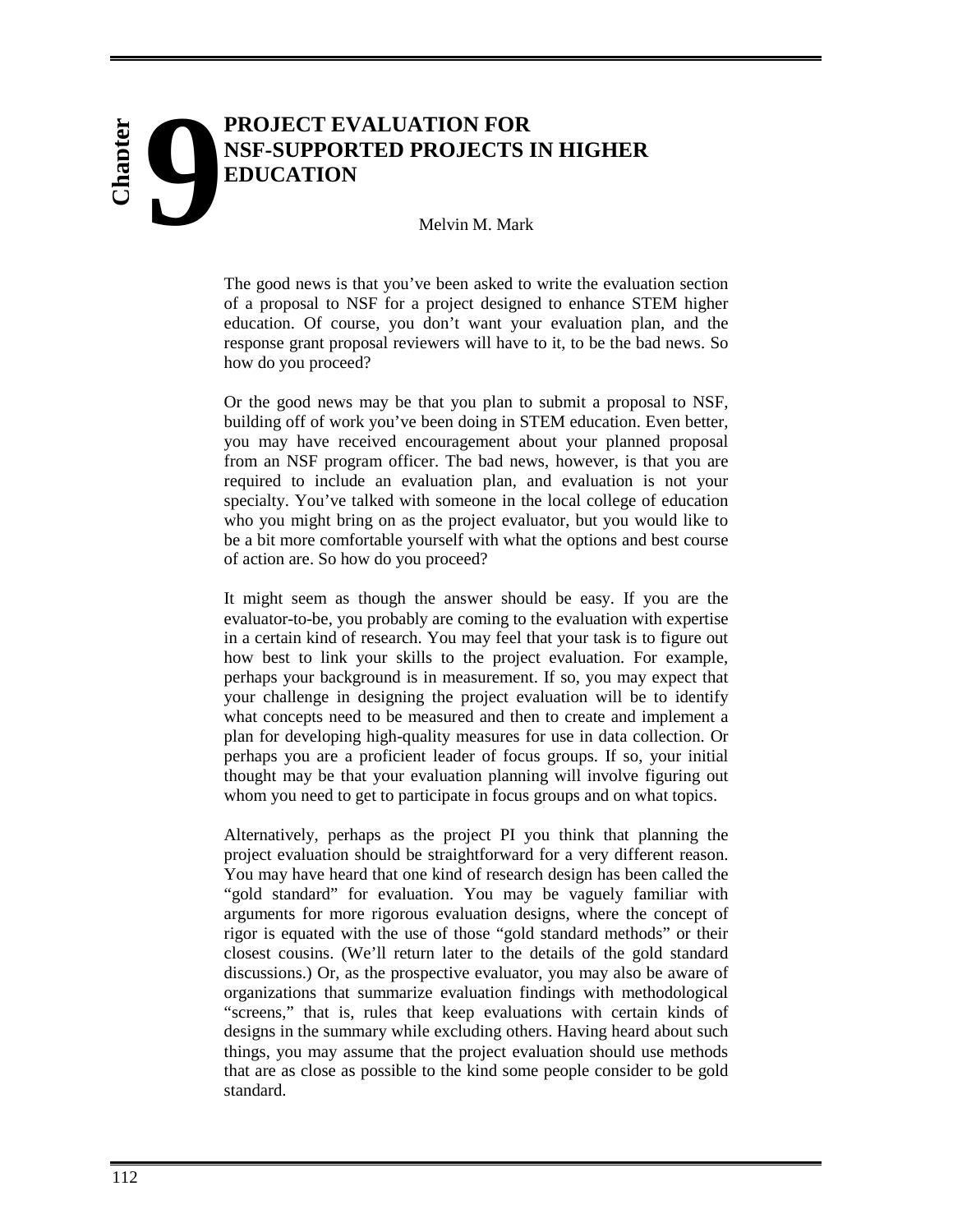*One size does not fit all. That's true whether the "one size" is based on your own expertise or on some generic claim about gold standards.* 

The only problem with any of these approaches is that they are likely to lead to the wrong kind of project evaluation in many, if not most, cases. One size does not fit all. That's true whether the "one size\*" is based on your own expertise or on some generic claim about gold standards. Admittedly, it's easy to say that one size does not fit all. But how should you go about trying to ensure that the planned evaluation fits well with the project being evaluated? Put differently, how can you think smarter about evaluating an NSF-funded project that is aimed at improving STEM education? This chapter discusses factors to consider in designing your

STEM evaluation plan. While the focus is on evaluation programs in higher education, the principles discussed apply broadly across the PK– 20 education spectrum.

## **An Early Consideration: Evaluation Purpose**

*An early and important task . . .is to figure out which of the potential benefits of evaluation are most important for your project.* 

One of the first things to think about is *why* the project will be evaluated. Put differently, what purpose or purposes is the evaluation intended to meet? Of course, a pragmatic answer can be given: NSF requires an evaluation, and the project won't be funded without one. However, this requirement exists for a reason. NSF believes that in general, project evaluation will result in one or more kinds of benefits. An early and important task in evaluation planning is to figure out which of the potential benefits of evaluation are most important for your project.

As described elsewhere in this Handbook, evaluation can have different primary purposes. One common purpose corresponds to what is called "formative evaluation." A formative evaluation is intended to help improve the thing being evaluated. Take as an example a formative evaluation of a new project funded under NSF's Research Experiences for Undergraduates (REU) program. The evaluation's purpose would be to help project staff improve the local REU project. This could include such things as: identifying better ways of recruiting eligible students; discovering obstacles that keep potential research mentors from participating; and examining the apparent strengths and weaknesses of the way this REU project is implemented. To carry out a formative evaluation like this, the evaluator might start by working with project staff to develop a logic model (described in Section II). Such an effort could reveal any apparent gaps in the project's rationale and lead to the creation of a better project plan. The evaluator might also observe the project in operation. Finally, the evaluator might interview individuals from several groups, including project staff, research mentors, undergraduate student participants, and some potential mentors and eligible students who did not participate.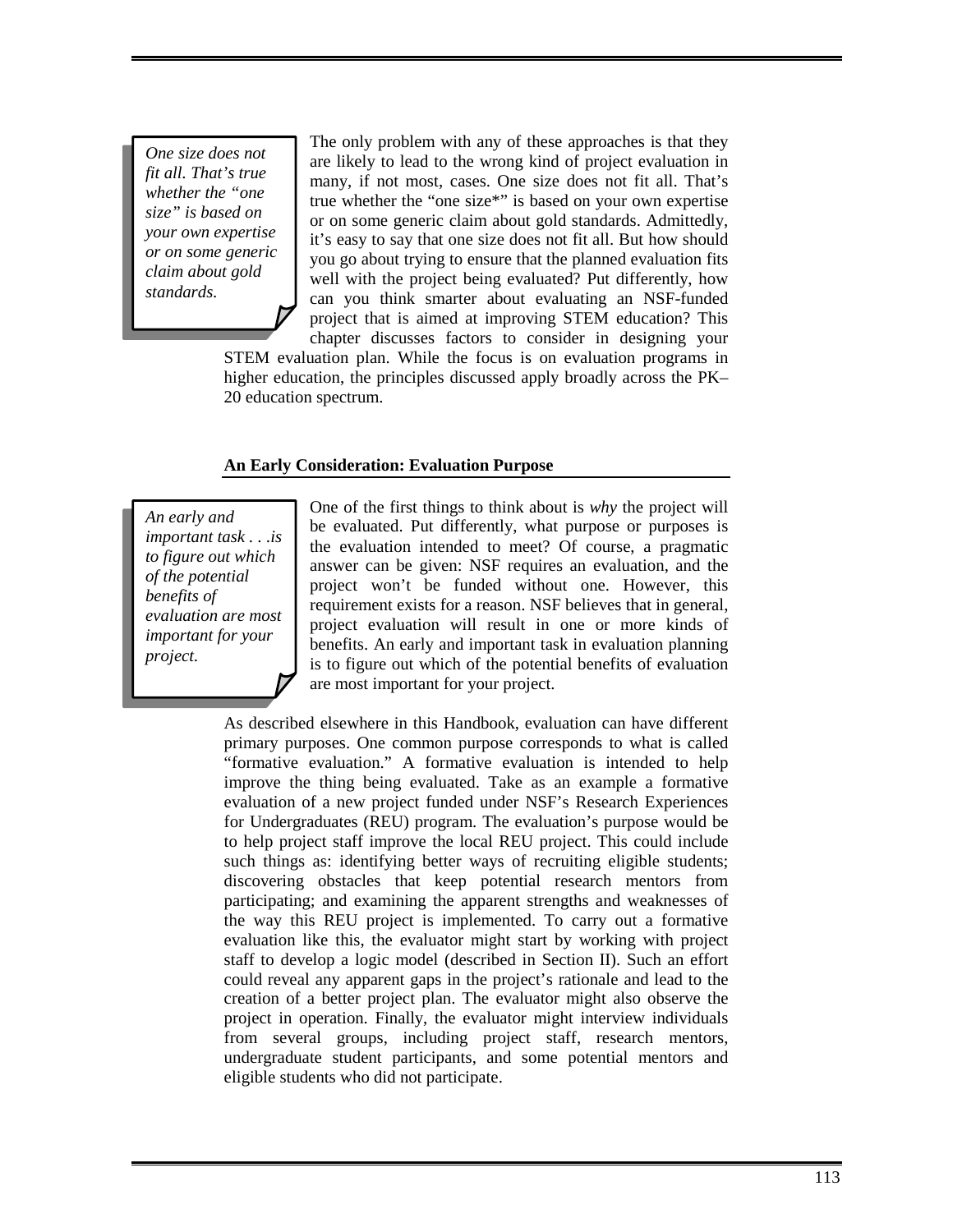A second common purpose of evaluation corresponds to what is called "summative evaluation." A summative evaluation is intended to provide a bottom-line judgment about the thing being evaluated. For instance, a follow-up project might have been funded under NSF's Course, Curriculum, and Laboratory Improvement (CCLI) Program.<sup>3</sup> Among other things, funded projects that assess the effectiveness of educational tools. Imagine, for instance, an online tool called FrankenGene that allows students to simulate transgenetics projects they think would be interesting. In transgenics, a gene from one kind of organism is transplanted into another. To take an actual example, a gene that makes jellyfish fluorescent has been transplanted into a pig, making a pig that glows in the dark. Imagine further that the online FrankenGene tool had been developed under a previous NSF grant that had emphasized formative evaluation. In this case, in the newly funded project the evaluator would focus on a summative evaluation. Perhaps this would take the form of an experiment designed to see what effect, if any, use of the website has on students' learning, their interest in STEM professions, and other outcomes of interest. In essence, students who use FrankenGene would be compared with similar students who did not have access to the online tool in terms of their learning outcomes and their interest in STEM majors and careers.

From these two simple examples, one involving formative evaluation and the other summative evaluation, three key points emerge. First, the purpose of an evaluation is one of the considerations that should guide evaluation design. Second, in general, the kind of evaluation methods that make sense will likely be different for one evaluation purpose than for another. The experiment that makes sense for the FrankenGene summative evaluation might be of little if any value for the REU formative evaluation. Third, the purpose of an evaluation should derive in part from the project, what it is intended to achieve, and the questions it is addressing. For example, consider a project designed to assess the effectiveness of a previously developed educational product before it is widely disseminated. In such a case, it makes sense for the evaluation to be summative, aimed at giving a thumbs up or thumbs down judgment. Why? Because summative evaluation findings could inform relevant future action, specifically by clarifying whether widespread dissemination would be a good idea. On the other hand, for a new REU project, the first order of business likely would be more formative, aimed primarily at program improvement rather than at a confident bottom-line judgment.

*The purpose of an evaluation should derive in part from the project, what it is intended to achieve, and the questions it is addressing.* 

Three additional points may not be evident from the preceding examples but will be elaborated upon in the remainder of this chapter. First, choice of evaluation purpose is typically a matter of degree, and sometimes one of timing, rather than an all-or-nothing proposition. For example, when

-

<sup>3</sup> Recently NSF changed this program to Transforming Undergraduate Education in Science, Technology, Engineering and Mathematics (TUES).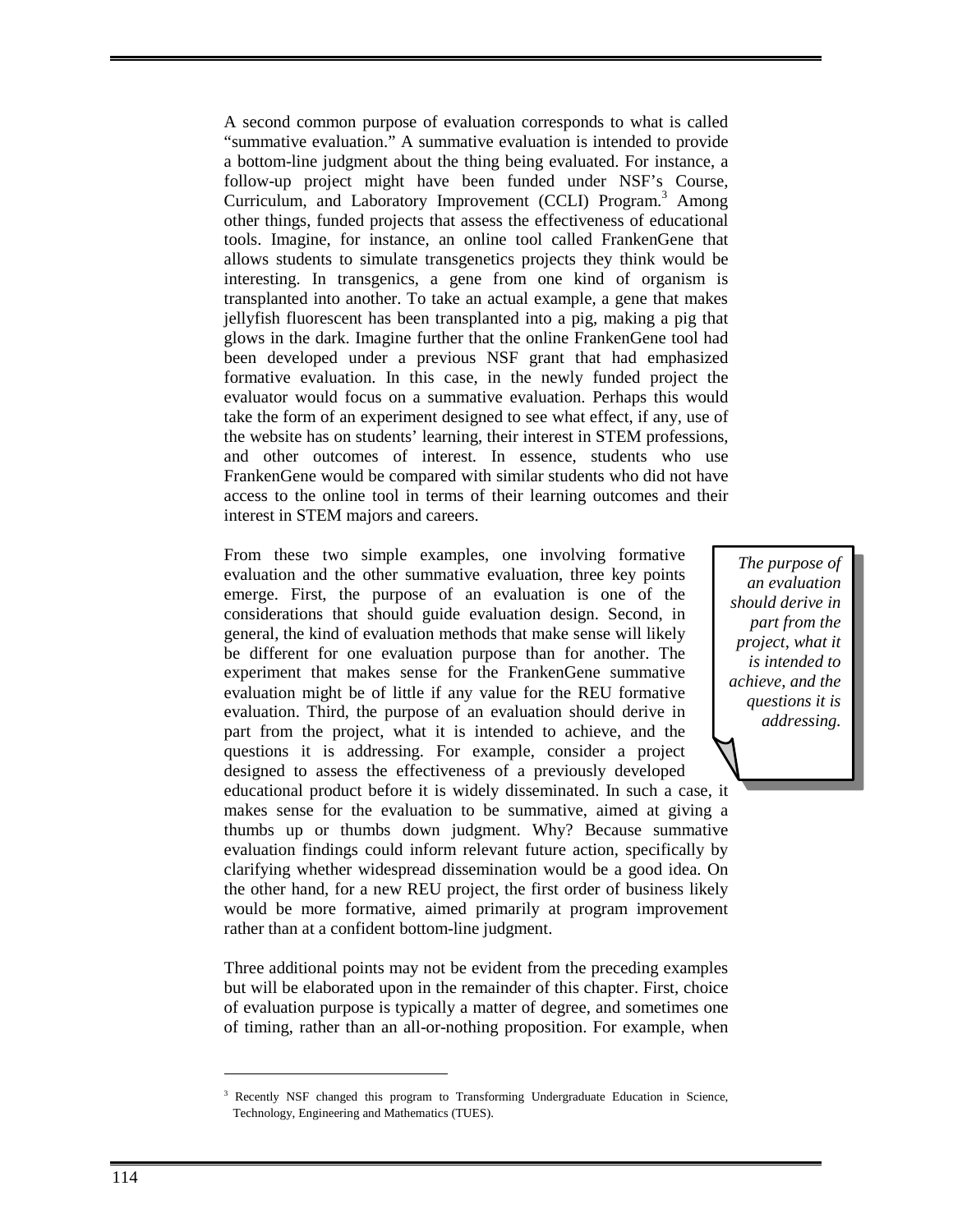evaluating a new REU project, the emphasis may primarily be on formative work. Still, some data related to a tentative summative judgment, such as participating student's interest in STEM careers, would also be collected. Across time, a product such as FrankenGene typically would be improved with formative evaluation prior to an intense (and perhaps relatively expensive) summative evaluation. Second, a combination of methods will usually be preferable to a single method in project evaluation. For example, when conducting an experiment to test a new educational tool such as FrankenGene, one might also conduct classroom observations to see how the tool was actually used in practice. Third, evaluation design typically involves pragmatic considerations and tradeoffs. To take a simple but potent example, the size of the evaluation budget affects how much can be done.

# **Evaluation Design: It Depends**

*"What does the 'best' or 'most rigorous' evaluation look like…?" The right answer, as the previous discussion suggests, is, "It depends."* 

Consider the question "What does the 'best' or 'most rigorous' evaluation look like for a STEM education project supported by NSF?" The right answer, as the previous discussion suggests, is "It depends." However, "it depends" is not by itself a terribly satisfying answer. More specific guidance, or at least a way of thinking about the options, is needed. If the remainder of this chapter meets its goal, it will help you do better at working through the process of considering and choosing from among several options for project evaluation.

We've already considered the idea that evaluation purpose is one of the factors that should affect what an evaluation looks like. Evaluation has potential purposes beyond the classic distinction between formative and summative. Indeed, it seems that every other book on evaluation today contains an argument for a new evaluation purpose that evaluation might strive to achieve. Fortunately, not every potential evaluation purpose is likely to be central to NSF projects evaluations. For example, some private foundations have tried to use evaluation as a vehicle for improving overall management capacity in the nonprofit organizations that they fund. This kind of overall organizational capacity building probably will not be a central purpose for most NSF-funded projects that support institutions of higher education.

However, other potential evaluation purposes may be relevant to NSF project evaluation.

• One potential purpose of evaluation is to meet *accountability requirements*. For example, NSF's Louis Stokes Alliances for Minority Participation (LSAMP) Program is designed to foster involvement in STEM disciplines by members of traditionally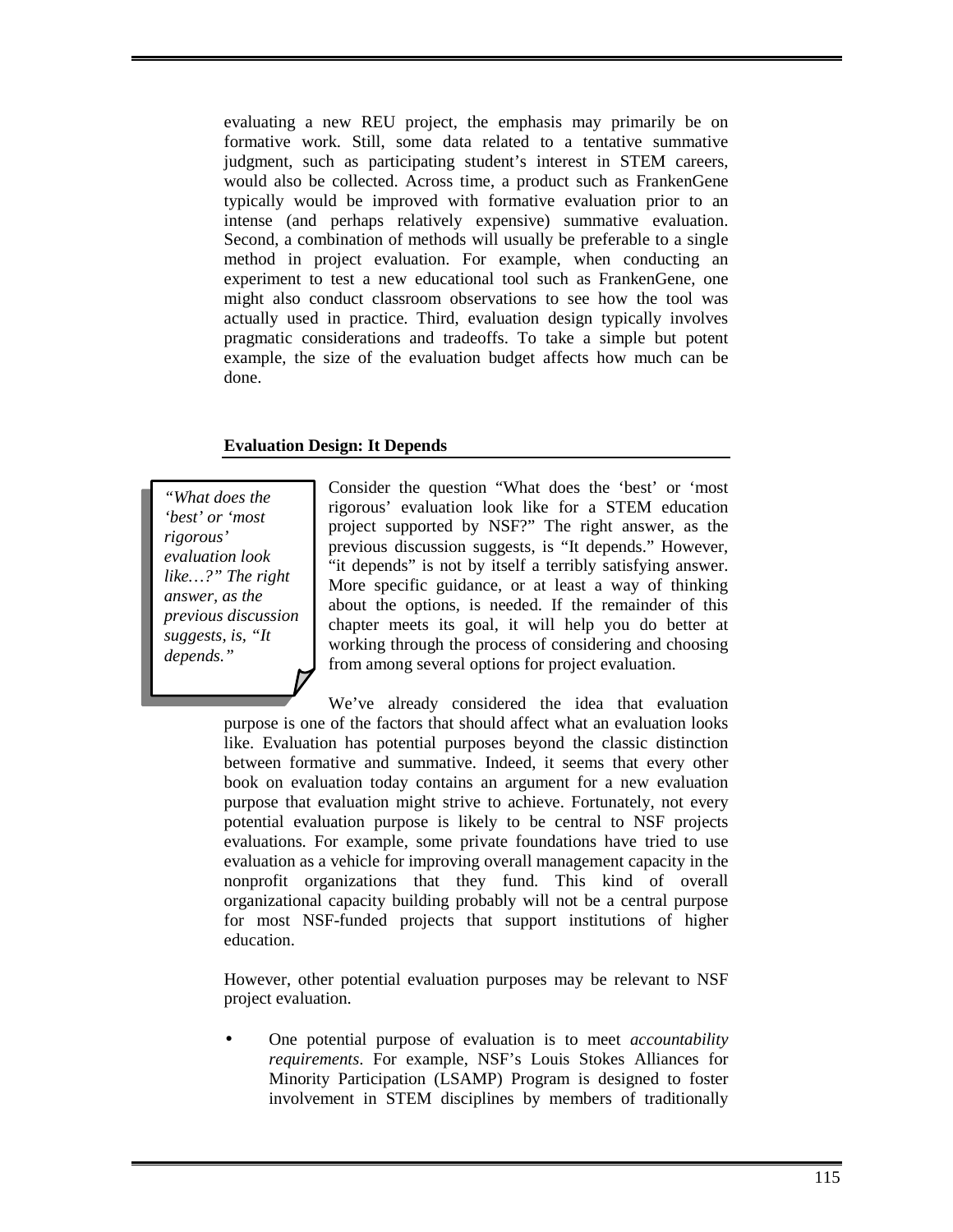underrepresented groups. An evaluation of an LSAMP project could satisfy an accountability purpose, for example, by tracking the number of students at the project institution who are involved in project activities, as well as the number from minority groups who are majoring in STEM disciplines over time. Sometimes accountability demands are as simple as knowing how many people received project services, and that they met any eligibility requirements.

- Another potential purpose of evaluation involves *contributing to the knowledge base*. Knowledge development often is not a sole evaluation purpose. Rather, new knowledge may be sought in conjunction with another purpose. The LSAMP proposal solicitation, for instance, states that proposals will be judged in part based on the likelihood that the project evaluation will contribute "to the body of knowledge in transforming student learning, recruitment and retention of underrepresented minorities in science, technology, engineering, and mathematics disciplines and into the workforce" (NSF 08-545, p. 12).
- Summative evaluation of NSF projects typically relies on examining project-related outcomes. For example, do students who use a web-based tool perform better on a test of learning than students who do not have access to the tool? However, evaluation can also focus on the *feasibility of implementing a new approach*. With a new teaching technology, or a radically different approach to attracting minority students' participation in STEM, sometimes the key first question is "Can you actually do it this way?" In other words, evaluation can serve the purpose of offering basic *proof of concept* or clarifying ways in

which a concept might be flawed. Another purpose advocated by some evaluation scholars and practitioners is to understand *participants' lived experience*. This may be less likely than other evaluation purposes to make sense for an NSF project evaluation, but in certain cases it may be appropriate. Imagine, for example, a project at a predominantly white university that is designed to increase the pipeline of minority students into STEM professions. In this example, it could prove quite useful to understand what the project and its activities feel like to the intended beneficiaries.

*the evaluation should depend on the evaluation purpose or purposes that have priority for a given project.* 

*The nature of* 

So, several evaluation purposes exist. Moreover, the nature of the evaluation should depend on the evaluation purpose or purposes that have priority for a given project. But how can one best choose from among the various evaluation purposes?

The purpose or purposes of evaluation that will predominate in a given project evaluation will depend on several factors. Usually one of these is the *stage or maturity* of the thing being evaluated. For example, if FrankenGene is not yet operational, then the evaluation purpose will be more formative and perhaps proof of concept. In contrast, if the website is fully functional and its advocates are interested in disseminating it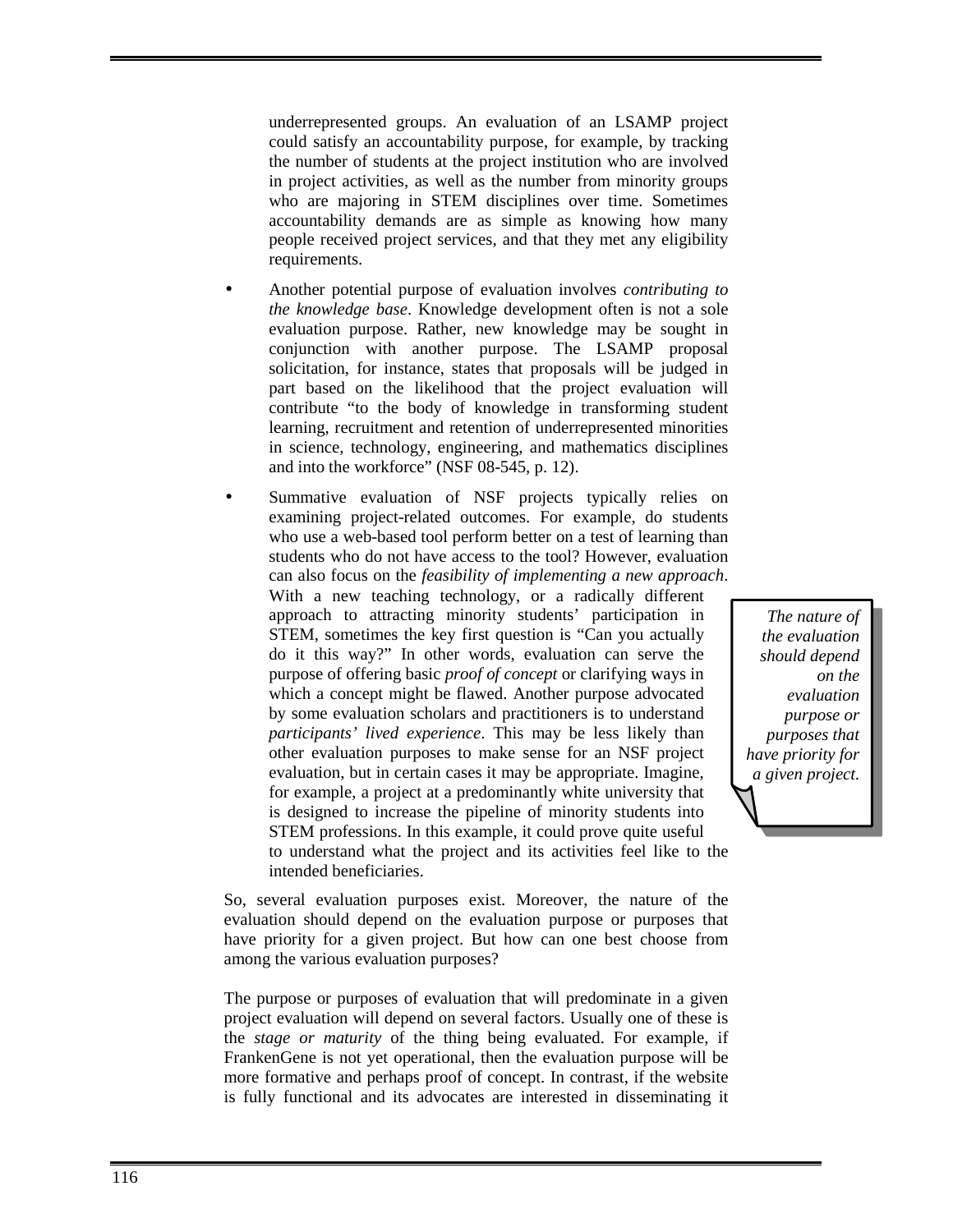widely, then a more summative purpose, perhaps combined with accountability, would seem to be in order. The expected evaluation consumers' needs and potential uses constitute another factor that often influences the choice of evaluation purpose. For example, NSF staff members routinely need to report to Congress on NSF's programs, leading them to need information they can use to meet basic accountability purposes. (For many projects, this need will be met indirectly, through the project's contribution of information to the overall program evaluation.) In the early stages of an REU project, project staff are interested in ways to improve the REU, so they need the data-driven feedback that an evaluator can provide about the strength and weaknesses of the project. The general *state of knowledge* about the thing being evaluated can also influence the selection of evaluation purpose. For example, imagine that we are late in a series of NSF-funded projects involving FrankenGene. Also imagine that previous evaluations have already demonstrated that use of the website causes improvements in the outcomes of interest. With this as background knowledge, any subsequent evaluation might focus more on knowledge development as a purpose, say by studying *why* this web-based tool is effective.

In planning an evaluation of an NSF-funded project, the evaluator and project investigators are not in the position of trying to select evaluation

*One of the key influences on evaluation design should be NSF itself, particularly the program solicitation.* 

purposes in a vacuum. Rather, one of the key influences on evaluation design should be NSF itself, particularly the program solicitation under which your proposal is being submitted. A good program solicitation will incorporate current thinking about evaluation at NSF, drawing on the experiences NSF staff have had with many related project evaluations. The program solicitations draw on NSF's thinking about the relative priorities for different kinds of evaluation purposes, presumably based on factors such

as project stage, information needs and potential uses, and the state of relevant knowledge.

Take as an example the solicitation for NSF's CCLI program (NSF 09- 529). The goal of the program is to improve the quality of STEM education for undergraduates. Of particular interest are proposals that address learning materials and teaching strategies that have the potential to transform STEM education for undergraduates. The solicitation specifies that all project evaluations should include both formative evaluation and summative evaluation. The solicitation also describes three types, levels, or stages of projects. These three vary in terms of (a) the number of schools, faculty, and students involved, (b) the number of components being investigated, and (c) the maturity of the approach being studied. In general, the proportion of effort that is to be given to summative evaluation, relative to formative evaluation, increases as the project becomes larger, the intervention more multifaceted, and the approach more mature.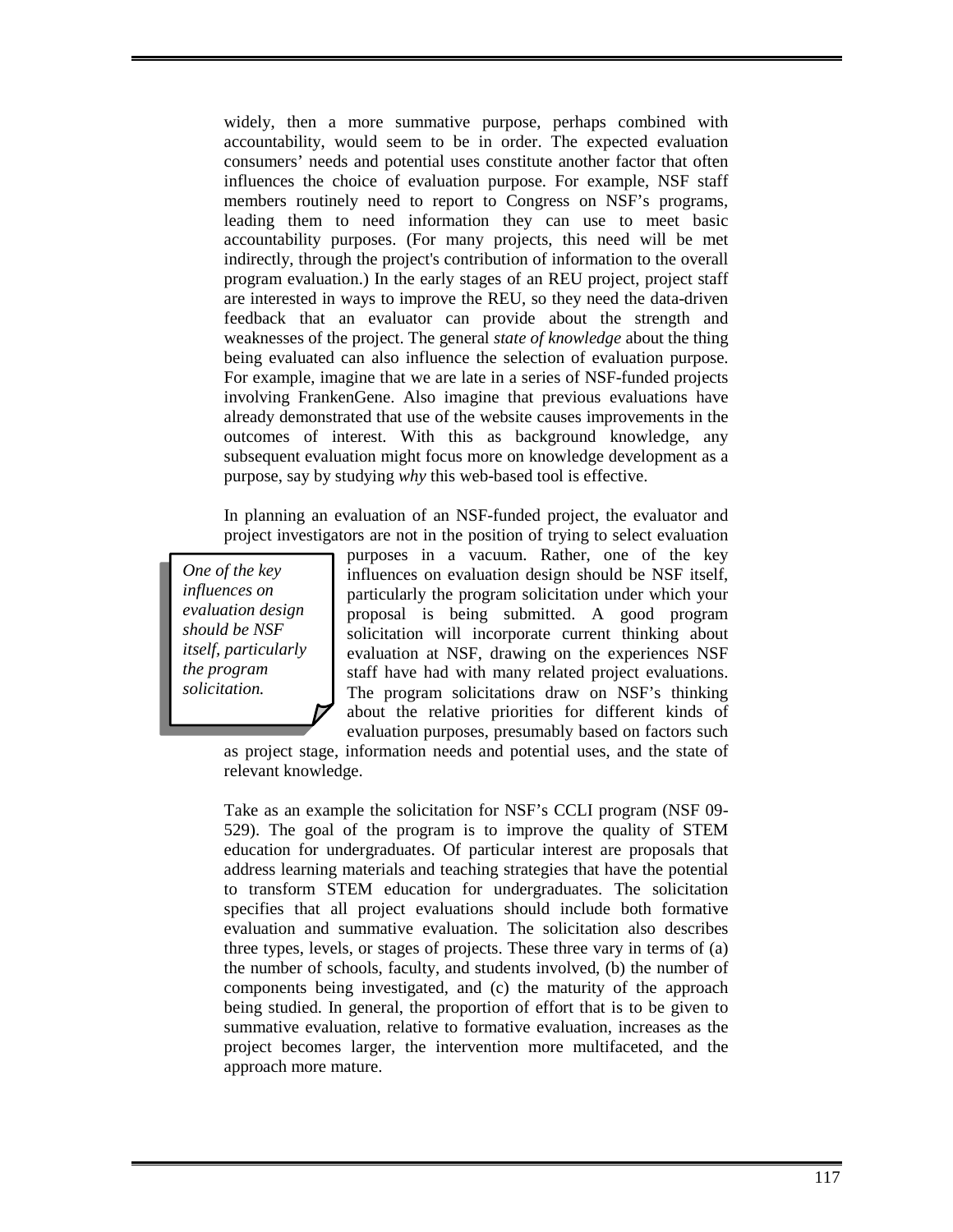The solicitation also describes various foci, or components, that a proposal may have, and it specifies what the project evaluation should address for each component. For example, proposals may focus on how best to implement new instructional strategies. According to the solicitation, "Evaluation plans for implementation projects should explore the challenges and opportunities for adapting new strategies in diverse educational settings" (p. 4). In a sense, the basic implementation project under CCLI includes proof of concept as an evaluation purpose for innovative implementation strategies. The solicitation continues: "Projects that specifically address the challenges for achieving widespread adoption of proven practice are especially welcome" (p. 4). In essence, the solicitation asks for summative evaluation of well-formed approaches for the widespread dissemination of effective practices.

With another possible component, CCLI projects can focus on developing faculty expertise. According to the solicitation, such projects "should include evaluation efforts to describe the impact on the faculty participants, and in large, later stage projects on student learning in classes taught by these faculty" (p. 4). Note that the program solicitation calls for the summative component of the evaluation to vary depending on the project stage. For a project with a newer intervention, a less intense summative evaluation will focus on a shorter-term outcome, that is, whether faculty learn relevant knowledge and skills as a result of the project. A test administered to faculty before and after participation in the project's activities may well suffice. In contrast, for a more mature intervention, the summative evaluation needs to shift to a longer-term outcome, that is, student learning. In this case, the evaluation would probably compare student performance before and after a year in the classrooms of teachers who participated in the project activities, relative to the gains in classrooms of similar teachers who did not participate in the project. This might involve the use of an experimental design, described later.

Yet another component includes the development of new learning materials and strategies. With this focus, "Early stage projects typically carry the development of materials, and assessment of learning, to the stage where judgments can be made about whether further investment in the new materials or approaches is justified. Later stage projects should yield evaluation results sufficiently conclusive and descriptive so that successful products and processes can be adopted, distributed widely or, when appropriate, commercialized" (p. 4). Thus, the solicitation suggests a different standard for the summative evaluation depending on the project's stage. Earlier projects are held to a lesser standard of conclusiveness, relative to later stage projects. Also note that descriptive information is to be included in the summative evaluation of a later stage project. Presumably this will include information on how the learning materials are used in practice, so that later adopters can model the approaches used when the product was found to be effective. As this example suggests, multiple methods will often be required to maximize the value of an evaluation.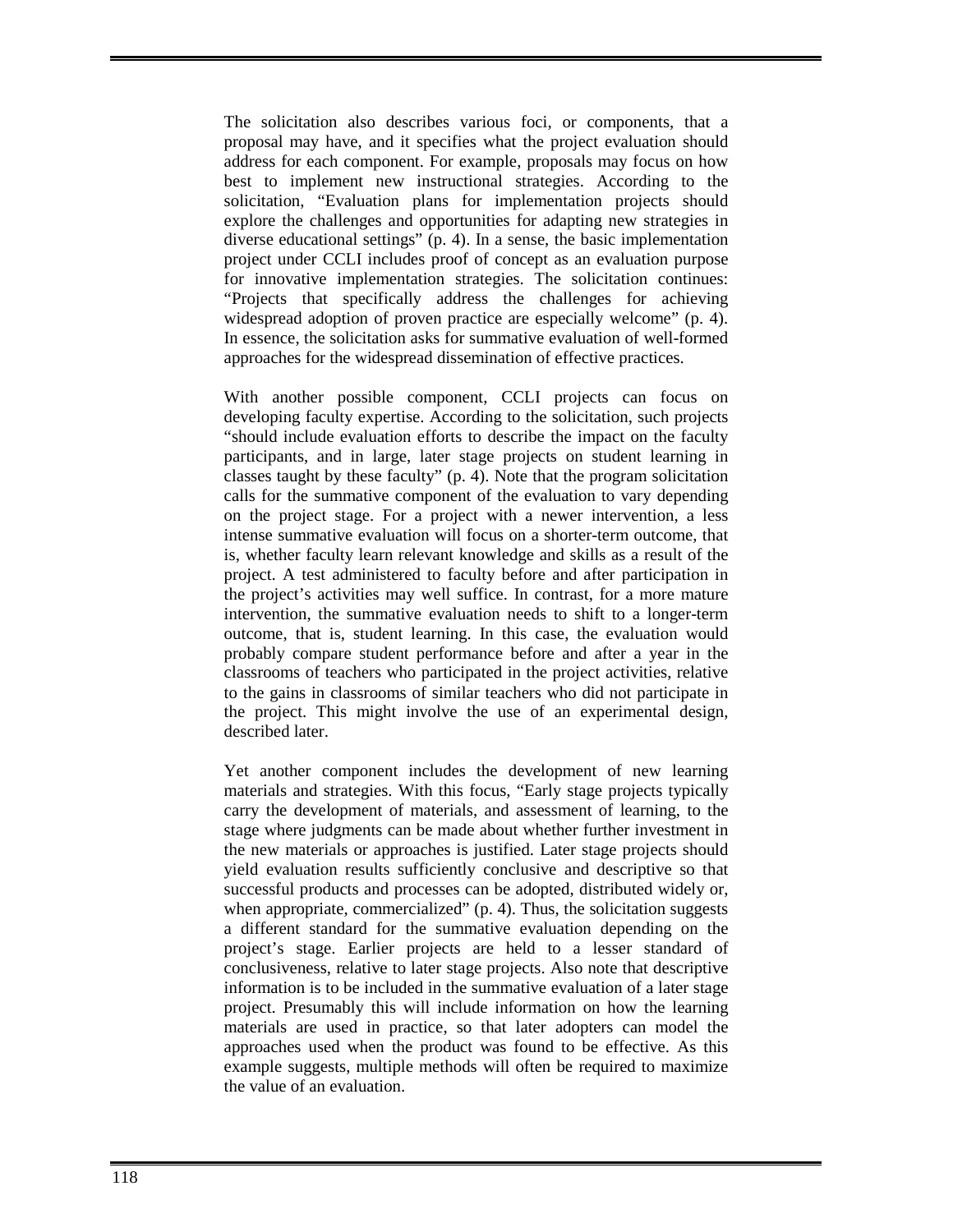## **Thinking about Tradeoffs**

Part of the art of evaluation practice involves thinking through the tradeoffs that almost inevitably arise in practice. It may be enticing to think your project evaluation will be the one that does it all. The risk, however, is that by trying to do too many things, you end up doing nothing well. In principle, a comprehensive evaluation is possible. However, it would take considerable resources, including time. For most

*Part of the art of evaluation practice involves thinking through the tradeoffs that almost inevitably arise in practice.* 

individual project evaluations, choices must be made and priorities established. Comprehensiveness should be an aspiration for a set of evaluations over time, if the work evolves into a series of projects that develop in maturity and scope.

Huey Chen (2004) has given us one general way of describing the tradeoffs faced in evaluation. He says that four factors breadth, rigor, cost, and time—commonly are in conflict with one another. Ask an evaluator to increase breadth, say, to conduct both summative and formative evaluation while also attending to proof of concept and knowledge development. If you don't provide the evaluation with considerable time and

money, rigor almost certainly will suffer. For example, the summative evaluation would not be done as well as if it had been the only evaluation purpose. In contrast, if you increase the budget and extend the time frame of the evaluation, it should be easier for the evaluator to add breadth while maintaining rigor. If time and cost are both rather limited, as will be the case for many project evaluations, the tradeoff between breadth and rigor may be central to evaluation planning.

How best can you deal with tradeoffs? One way is to take into account another factor, specifically, what degree of confidence is needed for the evaluation findings. How good an answer is required—a general ballpark answer or a very precise answer about which you are quite confident? This may differ for the various evaluation purposes to be addressed in an evaluation. For example, for a primarily formative evaluation, the formative component may need to be quite strong, while a ballpark answer may suffice for the summative component. The converse may be true for a primarily summative evaluation. Similarly, the earlier in the development cycle an educational product is, the less confidence will generally be needed in summative evaluation findings. This kind of thinking was built into the solicitation, most explicitly for projects developing new learning material and strategies.

*Certain evaluation activities can help meet multiple purposes, if used judiciously.* 

Another way to deal with tradeoffs is to try to avoid them. Certain evaluation activities can help meet multiple purposes, if used judiciously. For example, for a project with multiple components, the evaluator might develop a set of databases that track students' participation in various project activities as well as student outcomes such as degree completion and initial employment. The databases can be

used for formative evaluation, such as by seeing whether certain project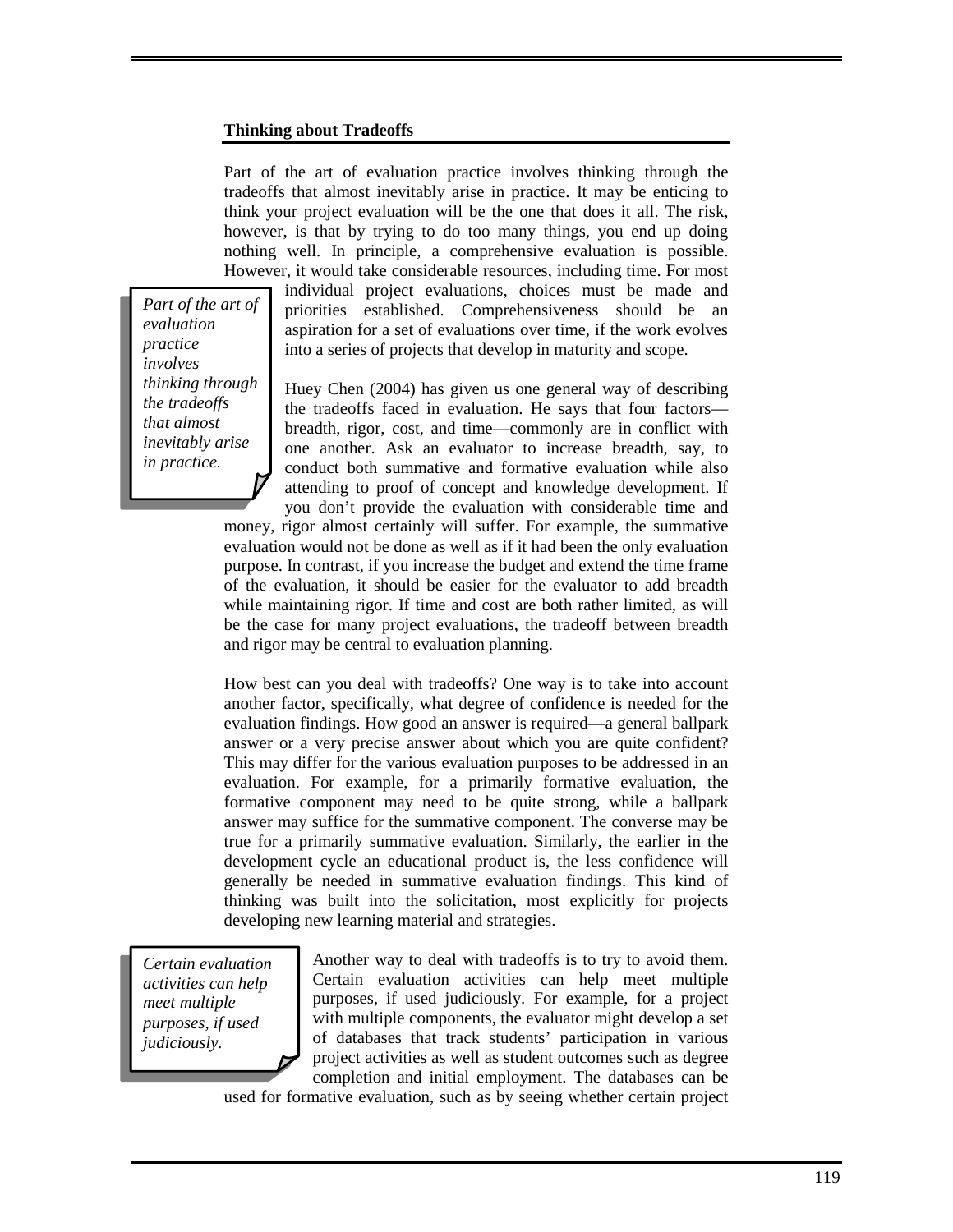components are not attended well. The databases can serve accountability as an evaluation purpose, enabling the project to report out to NSF program officers when information is requested. And the databases offer a degree of summative evaluation, providing data on project participants' early educational and employment outcomes.

# **A Brief Review of the "Gold Standard" Debate**

In the last decade or so, the notion of gold standards has been bantered about in discussions about how to do evaluation. In essence, the argument has been that randomized experiments, often labeled RCTs for "randomized controlled trials," provide the most rigorous method for evaluation. The argument further is that if a randomized experiment is not feasible for either ethical or pragmatic reasons, then one of its closest cousins should be implemented. Because the gold standard debate may be brought up in discussions about NSF project evaluations, it is useful to have a sense of what the debate has been about. A centrist perspective is presented here, and parties on either side of the debate may hold views that differ.

First, a bit of history. Randomized experiments have long been common in many areas of applied social research, including evaluations, such as studies of the effects of psychological treatments for anxiety and depression. In contrast, in the last decade, critics have argued that randomized experiments have been woefully underused in other areas, including education and international development. Moreover, this position has been translated into action in some grant-making and literature-reviewing processes. Certain funding streams at the Institute for Education Sciences at the U.S. Department of Education, for example, give priority to proposals with a randomized experiment. The What Works Clearinghouse (WWC) was designed to offer educators and others a summary of the best evidence about the effectiveness of educational products, programs, and policies. The WWC uses methodological screens such that RCTs and their closest cousins are included in its reviews, while evaluations using different methods are excluded. Advocates have often used terms such as "gold standard," "rigor," and "scientific" to describe randomized experiments.

The problem with such language is that without careful caveats, it is misleading at best. Experimental methods and their closest cousins were developed and refined because they generally do a good job providing answers to *one* kind of question. Specifically, these methods, under certain assumptions, give a good estimate of the effect that a potential causal variable has on one or more outcomes of interest. For example, an experiment could be conducted to assess the effect of the FrankenGene web-based tool (the potential causal variable) on introductory biology students' performance on an objective test and their reported interest in STEM majors and professions (the outcomes of interest). Because the outcomes of an educational product or program are frequently the things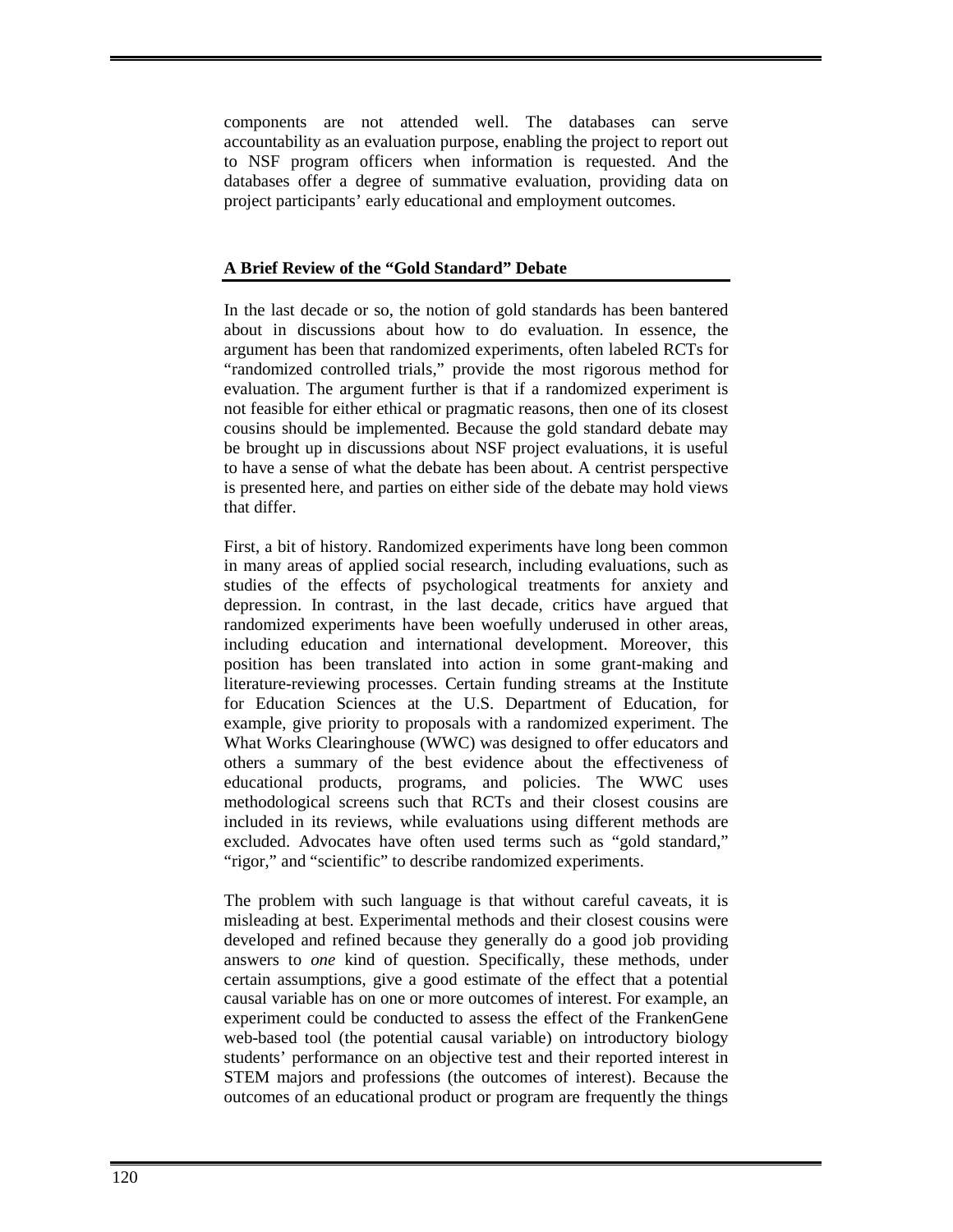*RCTs can be a terrific option for summative evaluation, especially for a relatively mature program or product.* 

that matter most for an evaluative judgment, RCTs can be a terrific option for summative evaluation, especially for a relatively mature program or product.

In contrast, RCTs may have limited value when other evaluation purposes are of primary interest. Take formative evaluation. In principle, an RCT could be carried out to test the relative effectiveness of one way of implementing an REU versus another, but in general this would be overkill. The cost of the RCT would necessitate a narrower scope for the evaluation, thereby reducing the range and potential value

of the formative evaluation. Now consider a proof of concept evaluation. For these, the key concern usually is simply whether things can be done in the new way being proposed, and evaluations should attend largely to the program's implementation rather than its outcomes.

Even when summative evaluation is of interest, it is not inherently a given that an experiment is called for. In transgenetics, it is not necessary to randomly assign dozens of pigs to receive the jellyfish gene while other pigs are randomly assigned not to receive the gene. Because pigs never glow in the dark otherwise, even a single demonstration with one pig is fairly compelling. However, for most of the kinds of projects that NSF funds in higher education, the effectiveness of the project is not so dramatic and clear. For an REU project designed to increase the number of STEM majors, for example, several considerations would make it difficult to see the effects with the "naked eye." Graduation with a

*Experiments and their closest cousins are especially important when there are plausible alternative explanations of findings.* 

STEM major is affected by numerous factors other than REU participation. Some of these factors are probably linked with the tendency to participate in an REU in the first place, making it hard to parse out the effects of the REU per se. In addition, students' enrollment in a STEM major can change over time, and the likelihood of entering or dropping out of a STEM major may vary across individuals; this kind of variability across time and across individuals makes it more difficult (if not impossible, without an adequate research design) to sort out the effects of REU participation with simple comparisons. Finally, because no magic bullet has yet been found, NSF and others still care about increases in

STEM participation even if they are not so gigantic that they will be visible to the naked eye. Put differently, to use a phrasing drawn from the work of Donald Campbell and his colleagues (e.g., Campbell and Stanley, 1966; Shadish, Cook, and Campbell, 2002), experiments and their closest cousins are especially important when there are plausible alternative explanations of findings that otherwise might be interpreted as an effect of the intervention. Because the effects we can reasonably expect are not as dramatic as a glow-in-the-dark pig, and because many factors other than the NSF project affect outcomes, more effort is needed to get an accurate answer.

When alternative explanations are plausible, RCTs can be valuable. In a randomized experiment, individuals (or other units, such as classrooms)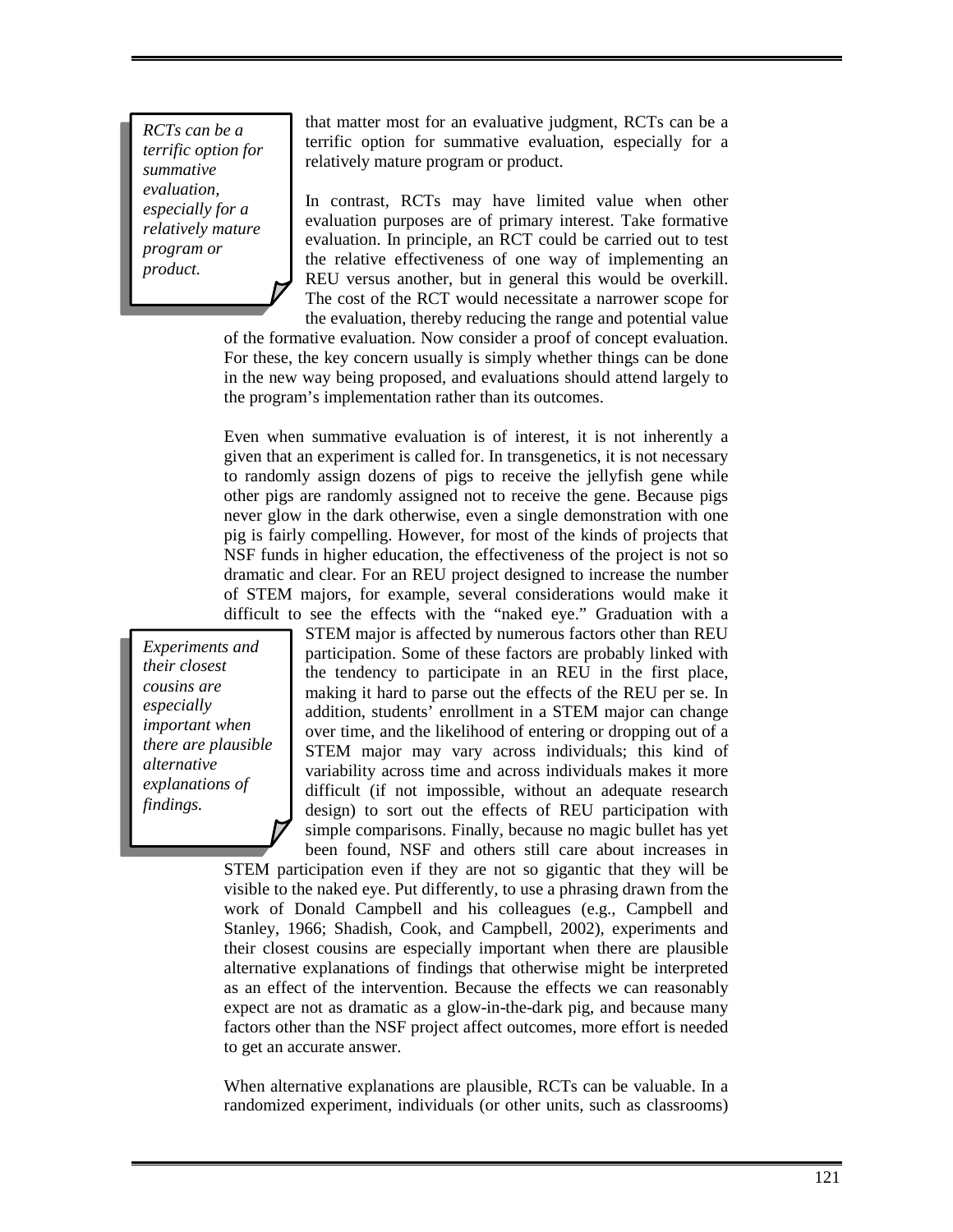are randomly assigned to one of two or more treatment conditions. For example, some introductory biology students could be assigned at random—essentially, with a flip of a coin or, more likely, by a random number table or a computerized equivalent—to use the FrankenGene web-based tool, while others are assigned at random not to use it. A wellconducted randomized experiment helps rule out internal validity threats, which are generic kinds of alternative explanations. Put differently, these validity threats are ways of accounting for the summative evaluation results, other than a conclusion such as "the project works." To understand the benefits of random assignment, consider first an alternative. Imagine that instead of random assignment in the FrankenGene example, the web-based tool was simply made available to students in introductory biology courses. In the absence of random assignment, one might compare the achievement of students who chose to use FrankenGene with those who did not (perhaps with careful measurement of how much each student used the tool). However, the validity threat called *selection* would apply. That is, any observed difference between those who did and those who did not use FrankenGene could easily have resulted, not from the effect of the webbased tool, but from preexisting differences on any of a number of variables. For example, the students who chose to use FrankenGene might initially have had greater interest in STEM, stronger motivation to do well in class, or a better work ethic. These and other confounds (i.e., factors unintentionally correlated with FrankenGene use) could easily obscure the true effect of the web-based tool.

An evaluator might try to account for confounds by measuring them and controlling for them statistically. In the FrankenGene example, the evaluator might measure students' preexisting interest in STEM disciplines. However, this approach assumes that the relevant initial differences are known and well measured, which will not necessarily be the case. In contrast, random assignment effectively takes care of selection problems (and, assuming the experiment is conducted successfully, other internal validity threats). If students are assigned to conditions at random, no systematic selection bias will exist. Because each student is equally likely to be assigned to the treatment and comparison

groups, within statistical limits the two groups should not differ unless the treatment works. Moreover, any random differences between the two groups can be effectively accommodated with familiar hypothesis-testing statistics. The ability to estimate treatment effects without bias (i.e., without the intrusion of selection and other internal validity threats) provides the primary argument for randomized experiments.

In short, advocates of RCTs have a point. RCTs are a potentially strong method for estimating the effects of a given intervention. They generally do well in terms of taking care of selection and other threats that could otherwise bias the estimate of the intervention's effects. Not surprisingly, however, RCTs also face challenges. Attrition may occur, and in ways that could bias the results. Contamination across conditions can occur, for instance, if students in the FrankenGene condition share both

*The ability to estimate treatment effects without bias provides the primary argument for randomized experiments.*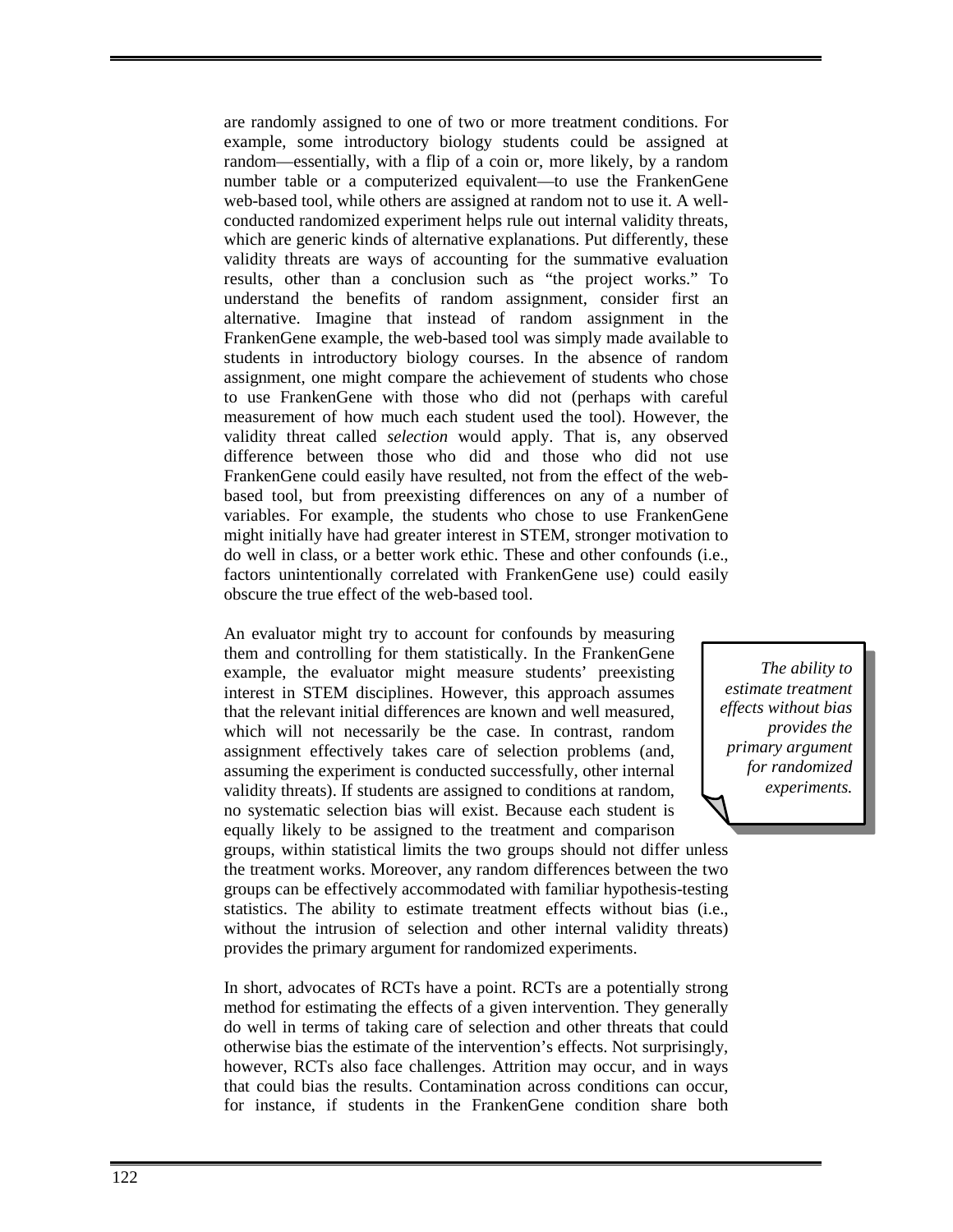*The circumstances that allow random assignment may be unusual, making it more tenuous to generalize the evaluation findings to other settings.* 

excitement about the site and access information with students who are supposed to be in the comparison condition. In some cases, the circumstances that allow random assignment may be unusual, making it more tenuous to generalize the evaluation findings to other settings. In addition, if the relevant outcomes are not specified in advanced or not measured well, the results may be misleading.

In short, an argument can be made for the use of randomized experiments. However, the argument generally will not make sense unless the primary evaluation purpose

is summative, and usually for a later stage project. Moreover, even for summative, late-stage evaluations, project evaluation planning should involve thoughtful judgment rather than reflex. The judgment process should consider the relevant tradeoffs, the plausibility of validity threats, and the relative desirability in the particular case of an RCT and alternative methods. Paraphrasing Eleanor Chelimsky, past Director of the Program Evaluation and Methodology Division of the U.S. Government Accountability Office, the only gold standard for evaluation is methodological appropriateness.

# **Alternative, Related Methods**

Even when summative evaluation is of interest, an RCT may not be the best choice for project evaluation. What are some of the better alternatives to consider? *Quasi-experiments* are approximations of randomized experiments. They also can be worth considering for summative evaluation—and, in the weaker forms, for formative evaluation. Unlike randomized experiments, by definition quasiexperiments lack random assignment to conditions. At the same time, like randomized experiments, quasi-experiments typically involve comparisons across two or more conditions, such as using or not using FrankenGene. Quasi-experiments may also include before-after comparisons, as when faculty members in a summer workshop are tested at the beginning and end of the workshop.

Quasi-experiments rather than randomized experiments may be chosen for a number of reasons. First, quasi-experiments may be feasible when random assignment is not for practical or ethical reasons. Second, *sometimes* quasi-experiments, even relatively simple ones, can give a compelling answer to the question of what effects the treatment of interest has. For example, if a project involves a relatively new intervention for developing faculty expertise in STEM instruction, a simple design measuring participating faculty members' knowledge before and after the three-week summer training workshop may well suffice. In this instance, there may be few if any plausible alternative explanations for a gain in the relevant knowledge. A third reason for using a quasi-experiment rather than an RCT is that the level of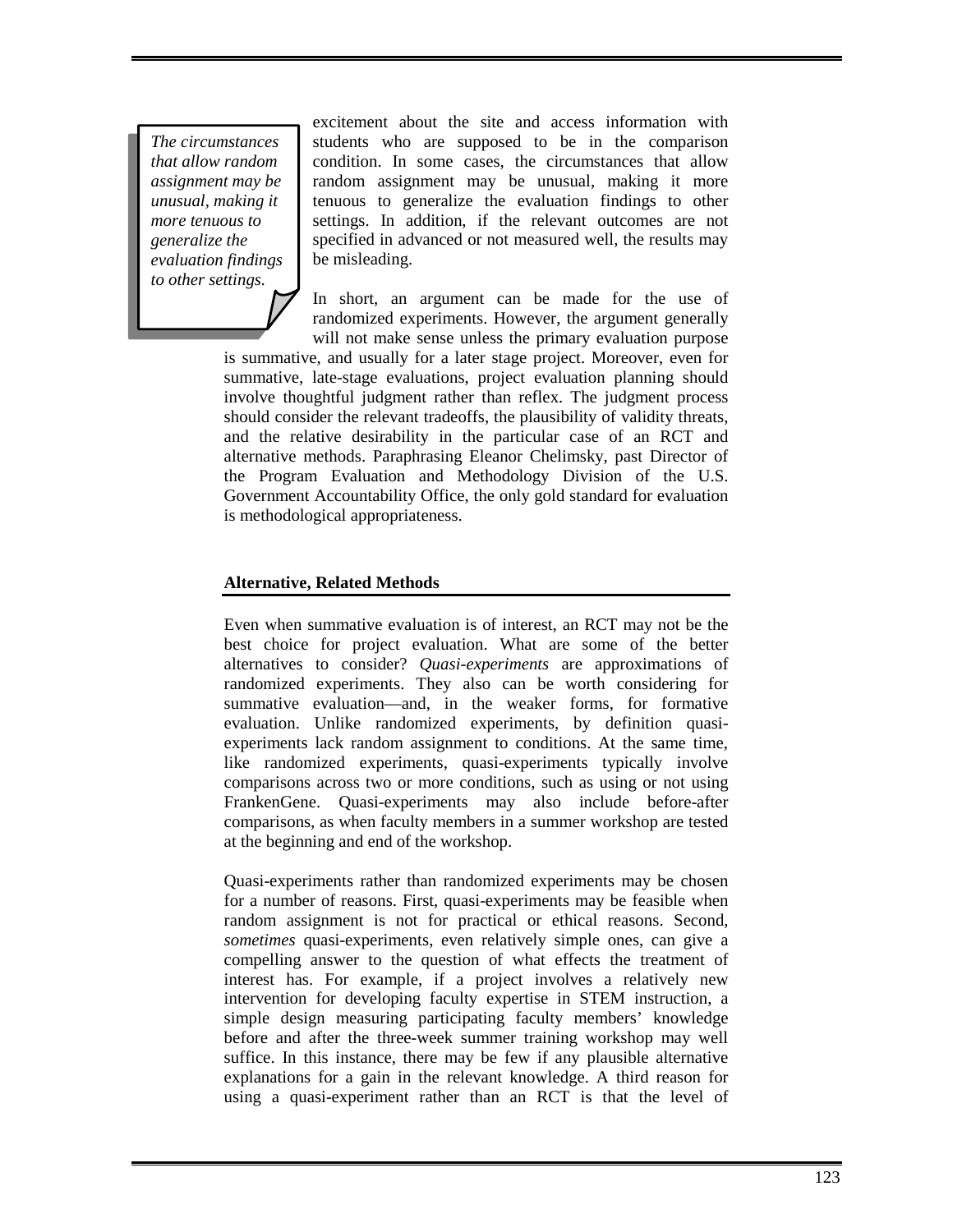confidence needed may be low. For instance, the summative evaluation for an early stage project does not require as high a level of confidence, so an RCT would be overkill. In contrast, a relatively modest quasiexperiment may suffice. Fourth, even for later stage projects, a more advanced quasi-experiment should do about as well as an RCT and may be better in terms of tradeoffs.

Numerous quasi-experimental designs and design variants exist. These are discussed in detail elsewhere (see Shadish, Cook, and Campbell,

2002; Mark and Reichardt, 2009). NSF project evaluators should have a working knowledge of the range of quasi-experimental designs. One relatively simple quasi-experiment, alluded to previously, can be called the *one-group, pretest-postest design*. In it, participants are measured on an outcome variable before and after the project activities. The evaluator's hope is that if the project is effective, outcome scores should improve, while scores will hold steady if the project has no effect. However, a variety of validity threats exist. These include *maturation*, the possibility that

outcome scores will change because of ordinary maturational processes as the participants age. Another threat is *history*, the possibility that some event other than the project is responsible for any observed change. Because of maturation, history, and other potential threats,<sup>4</sup> you often would not get an accurate answer about the project's effect simply by measuring the relevant outcome variable both before and after. On the other hand, when validity threats are not plausible, or a confident answer is not required, the one-group pretest/posttest design often is a "best buy."

"Stronger" quasi-experimental designs, such as the so-called regressiondiscontinuity design and complex interrupted time series designs, generally tend to rule out more validity threats than do "weaker" quasiexperiments such as the one-group, pretest-posttest design. It is these stronger quasi-experimental designs that were being referred to in previous mentions of the "closest cousins" of RCTs. It is not possible to describe here the full range of quasi-experimental designs and features. Rather, selected quasi-experimental designs and design elements are overviewed. In the case of an *interrupted time series design*, data on an outcome of interest are tracked repeatedly over time, well before an intervention is implemented and afterwards. For example, an evaluator might track the number and percent of minority students in STEM majors at a school with an LSAMP project. If a clear increase in these measures coincides with the onset of the LSAMP project, that would be consistent with the idea that the alliance is effective. This conclusion would be even stronger if the increase in minority participation in STEM professions occurs at the school with the LSAMP project but not at similar comparison schools in the same geographic region.

*Numerous quasiexperimental designs and design variants exist.* 

-

<sup>4</sup> Among the other reasons, in the language of Campbell and his colleagues, are the validity threats of history, maturation, statistical regression, testing, instrumentation, and attrition.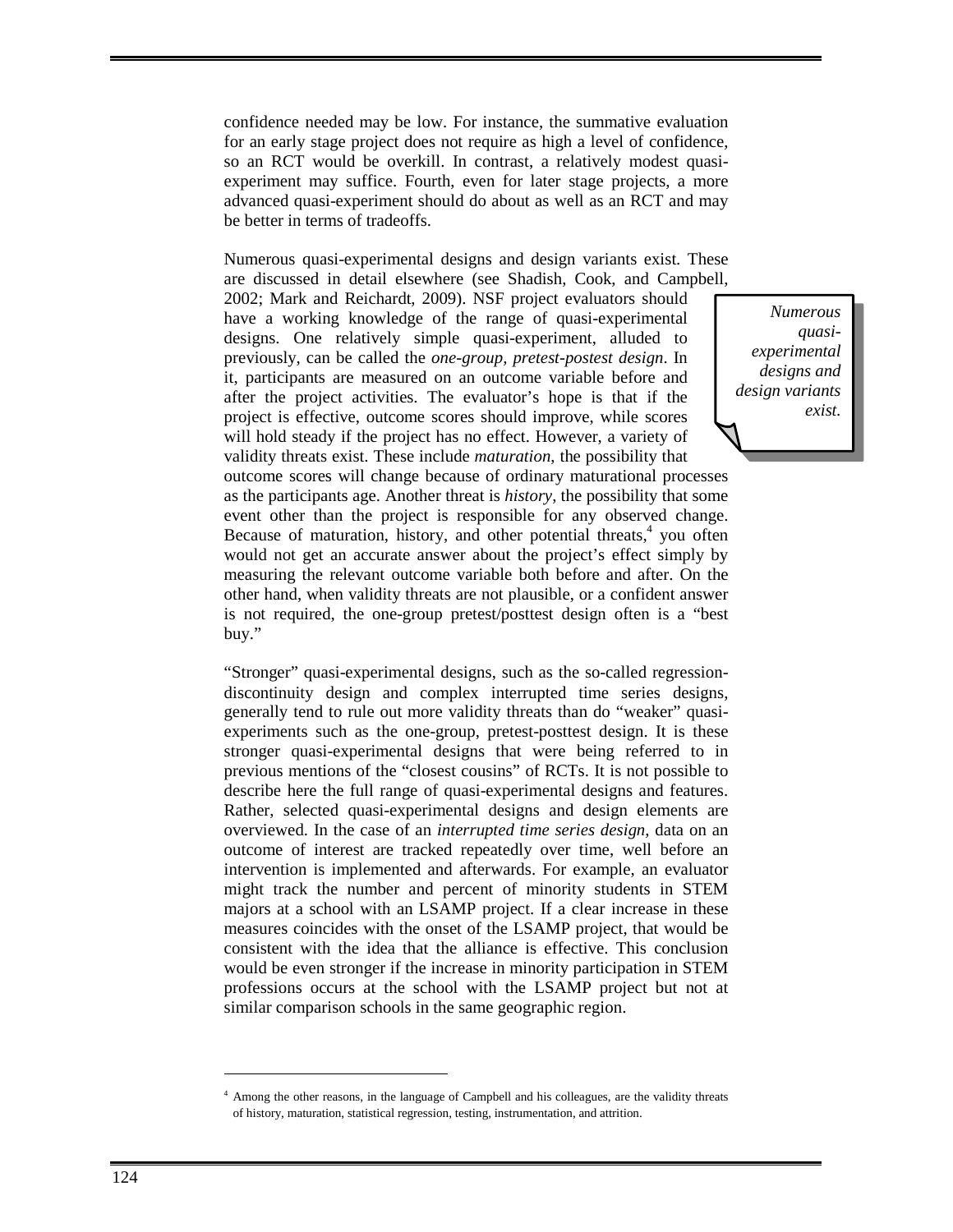In the case of the *regression-discontinuity (R-D) design*, certain rare circumstances have to occur in order to use the design. However, if these circumstances occur, you can implement a very strong quasiexperimental design. In the R-D design, study participants all receive a score on an "assignment variable," or AV, and they are *assigned to groups based on this score*. Those who score above a specified cutoff value on the AV are assigned to one treatment group, while those who score below the cutoff value are assigned to the other group. For example, to encourage participation in a project for college faculty, the project might publicize the workshop as highly selective and an honor. Applicants might have to agree to participate in testing whether they are chosen or not, and to provide a portfolio and essay that project staff will



score on a 100-point scale. In this example, the AV would be the score from the portfolio and essay grading. Faculty members with scores above the cutoff would be assigned to the workshop group, while those below the cutoff serve as a comparison group. Subsequently, all applicants, both workshop and comparison group members, would be tested on the outcome measure, perhaps by a web-based survey. In essence, statistical analysis of the R-D design involves testing whether the scores of those above the cutoff are

elevated, relative to what would be expected given the pattern of scores below the cutoff. If this occurs, there rarely are any plausible threats to internal validity. Put informally, how likely is it that there would be a jump in scores on the outcome variable that coincides precisely with the cutoff on the AV, unless there really is a treatment effect? Analysis of the R-D design is more complex, but the underlying logic remains simple.

In another quasi-experimental design, the *pretest/posttest nonequivalent group design*, two groups (say, one participating in project activities and one not) are observed on both a pretest and a posttest. The design is not as strong generally as the R-D and interrupted time series designs, but often it will be more feasible. With this design, the researcher can use the pretest to try to take account of initial differences between the groups (i.e., the validity threat of selection). The basic logic is straightforward: The project's effect on the outcome measures is estimated in terms of how much more (or less) the project group gained on average than the comparison group. In fact, alternative analyses exist that imply somewhat different technical definitions of the project effect, but the fundamental logic remains the same. That is, measures of preproject differences are used to control for the threat of selection. A problem with this design is that it can be difficult to know that you've properly controlled for the differences between groups that would exist in the absence of the project (or, equivalently, if the project in fact made no difference). Consider the old expression, "The rich get richer." If the students who sign up for an REU project differ from comparison students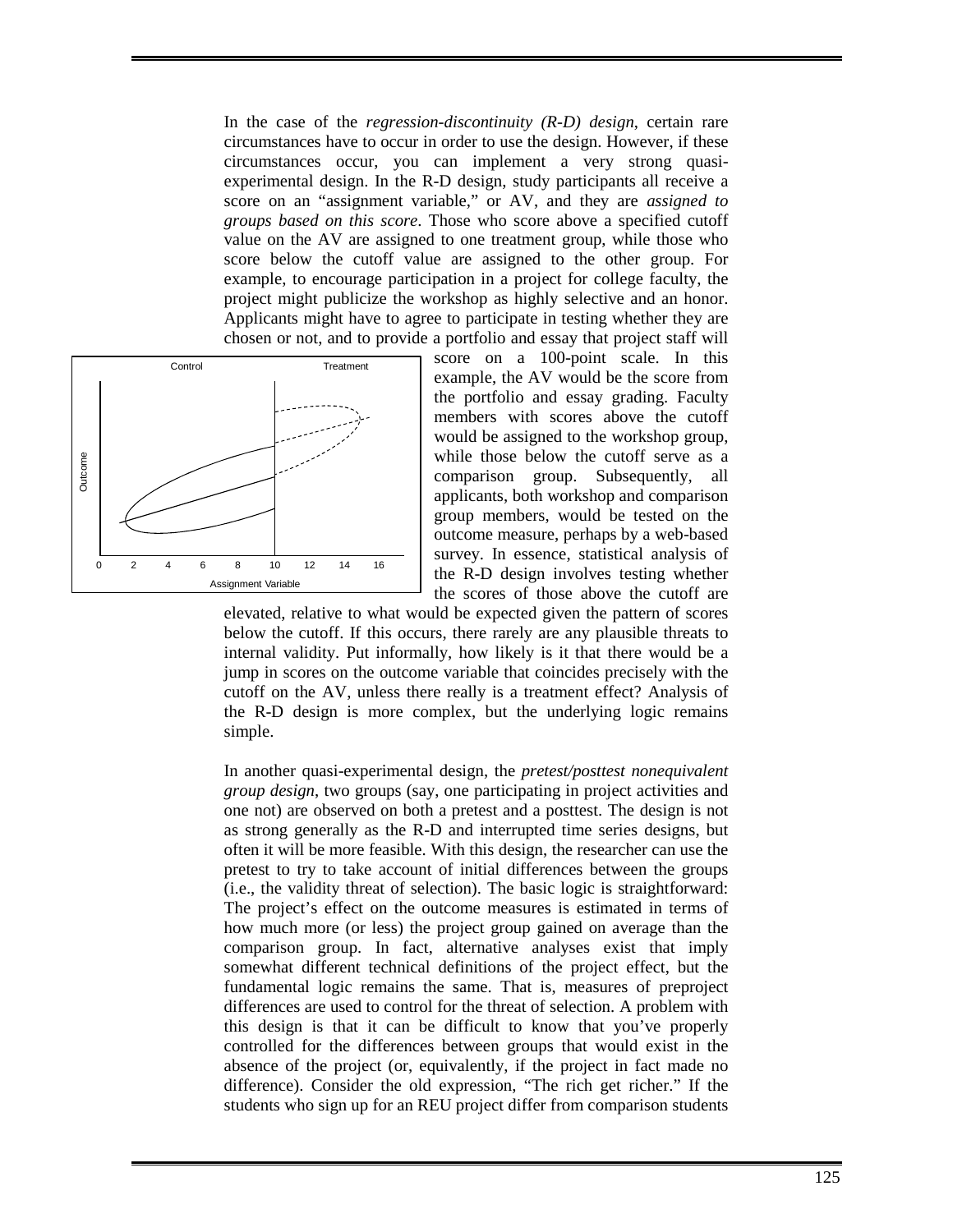in their initial interest in STEM careers, it is possible that those differences would intensify over time even if there had been no REU, as the students get closer to graduation. Because different analysis approaches make slightly different assumptions about the pattern of change over time, it is advisable for a high-stakes summative evaluation using this design to employ more than one form of analysis to see if results are similar. An analysis approach that is increasingly recommended is *propensity score analysis*, which combines multiple preproject variables into a single variable to control for initial differences. (You might think of it as matching project and comparison group members, but on a composite of many variables, rather than on a single one—it's matching on steroids, so to speak).

Whether using an RCT or a quasi-experiment for the summative component of a design, certain issues arise that might not be familiar to investigators from some STEM disciplines. One is *statistical power*, which refers roughly to the likelihood that if a difference really exists between the groups, the study will be able to observe it. Metaphorically, statistical power is akin to whether the power of magnification of a microscope is sufficient to have a good chance of observing some microbe of interest if it actually is in the sample being examined. Projects often are small enough in size that statistical power is a problem. In such cases, sometimes power can be increased by combining across multiple cohorts. For instance, rather than treating each summer workshop in a TUES faculty development project as separate, the evaluation might employ analyses that combine across years.

*Statistical power is akin to whether the power of magnification of a microscope is sufficient to have a good chance of observing some microbe of interest if it actually is in the sample being examined.* 

*Mediation* is another issue that can be addressed in later-stage summative evaluations. Mediators are shorter-term variables that change as a result of the project activities and that in turn result in change in longer-term outcomes. For example, for an LSAMP or other pipeline project, shorterterm changes in interest in STEM careers and in self-efficacy in STEM might be expected to occur first, with these changes mediating the effect of the project on STEM major and career choices. Metaphorically, meditational analysis involves seeing whether one domino (project activities) knocks over the next (interest, self-efficacy), with those in turn knocking down the later dominos (STEM major/career choices). Mediation can be tested with advanced statistical analyses, in essence testing whether the dominoes fell as expected. Qualitative approaches can also be employed, say by interviewing project participants about the changes they experience.

#### **Conclusions**

Let us return to a question posed early in this chapter, "What does the 'best' or 'most rigorous' evaluation look like for a STEM education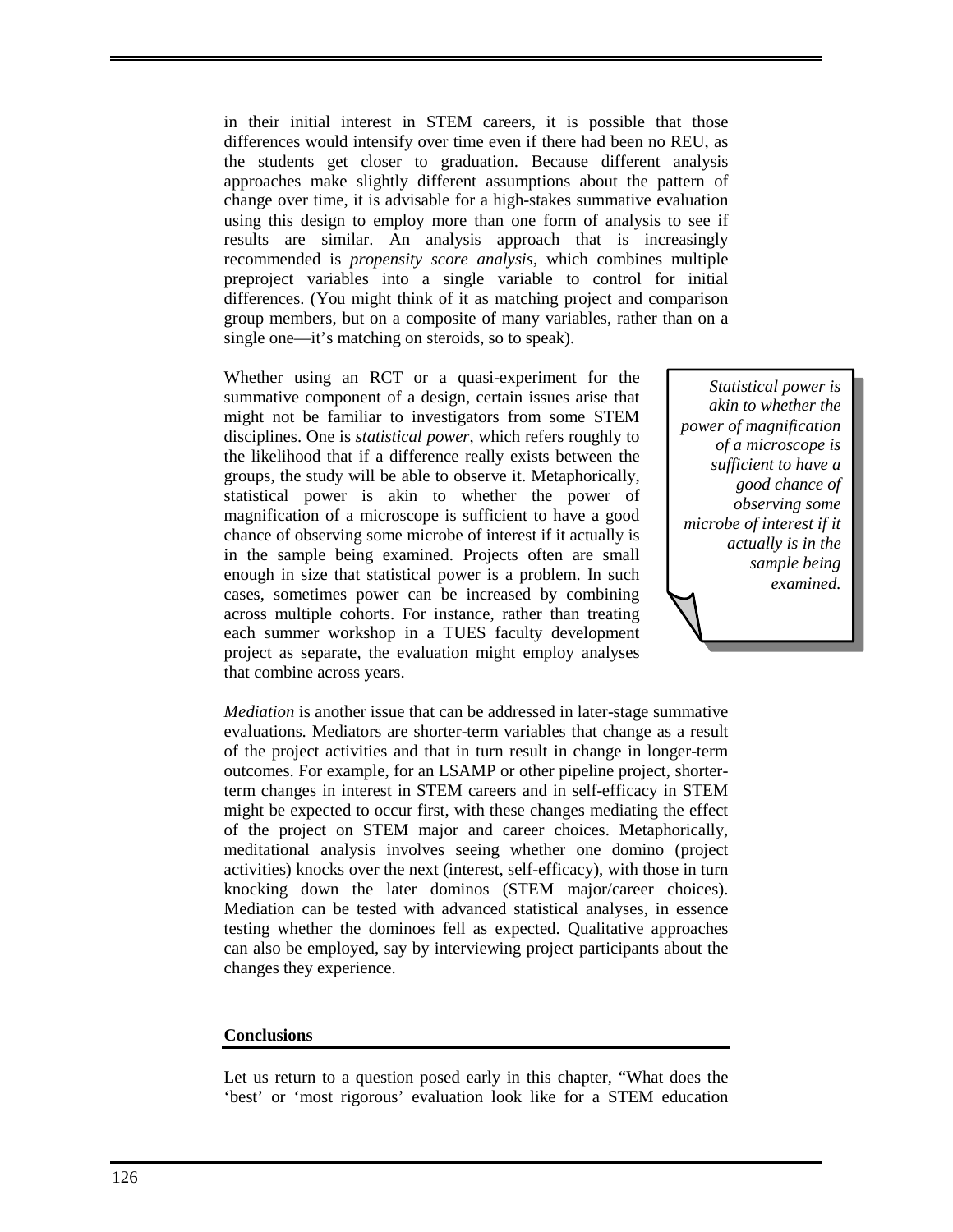project funded by NSF?" The short answer, again, is "It depends." A longer answer is that it depends on a number of considerations, including the relative priority of alternative evaluation purposes; the stage or maturity of the thing being evaluated; the information needs and potential uses of important evaluation consumers; the state of relevant knowledge; the evaluation requirements in the NSF proposal solicitation; the specifics of the project and what it is intended to do; the details of tradeoffs between breadth, rigor, cost, and time; how confident an answer is needed; and the method options that the project details make feasible or infeasible.

It is not possible to look at every combination of the factors that might influence the design of a project evaluation and then to describe the ideal evaluation. Nor would that be desirable—evaluation planning should not be a paint-by-number exercise. Fortunately, the proposal solicitation will usually provide a general framework, based on NSF staff members' understandings of the factors most relevant for that particular program. And the hope is that the material in this chapter and the examples throughout will help allow more thoughtful consideration of the options as you plan your project evaluation.

# **References**

- Campbell, D. T., & Stanley, J. C. (1996). *Experimental and Quasi-Experimental Designs for Research.* Chicago: Rand McNally.
- Chen, H-t. (2004). *Practical Program Evaluation: Assessing and Improving Planning, Implementation, and Effectiveness*. Thousand Oaks, CA: Sage.
- Mark, M. M., & Reichardt, C. S. (2009). Quasi-experimentation. In *The*  SAGE Handbook of Applied Social Research Methods, 2<sup>nd</sup> ed, edited by L. Bickman and D. Rog, 182-213. Thousand Oaks, CA: Sage.
- Shadish, W. R., Cook, T. D., & Campbell, D. T. (2002). *Experimental and Quasi-Experimental Designs for Generalized Causal Inference*. Boston: Houghton-Mifflin.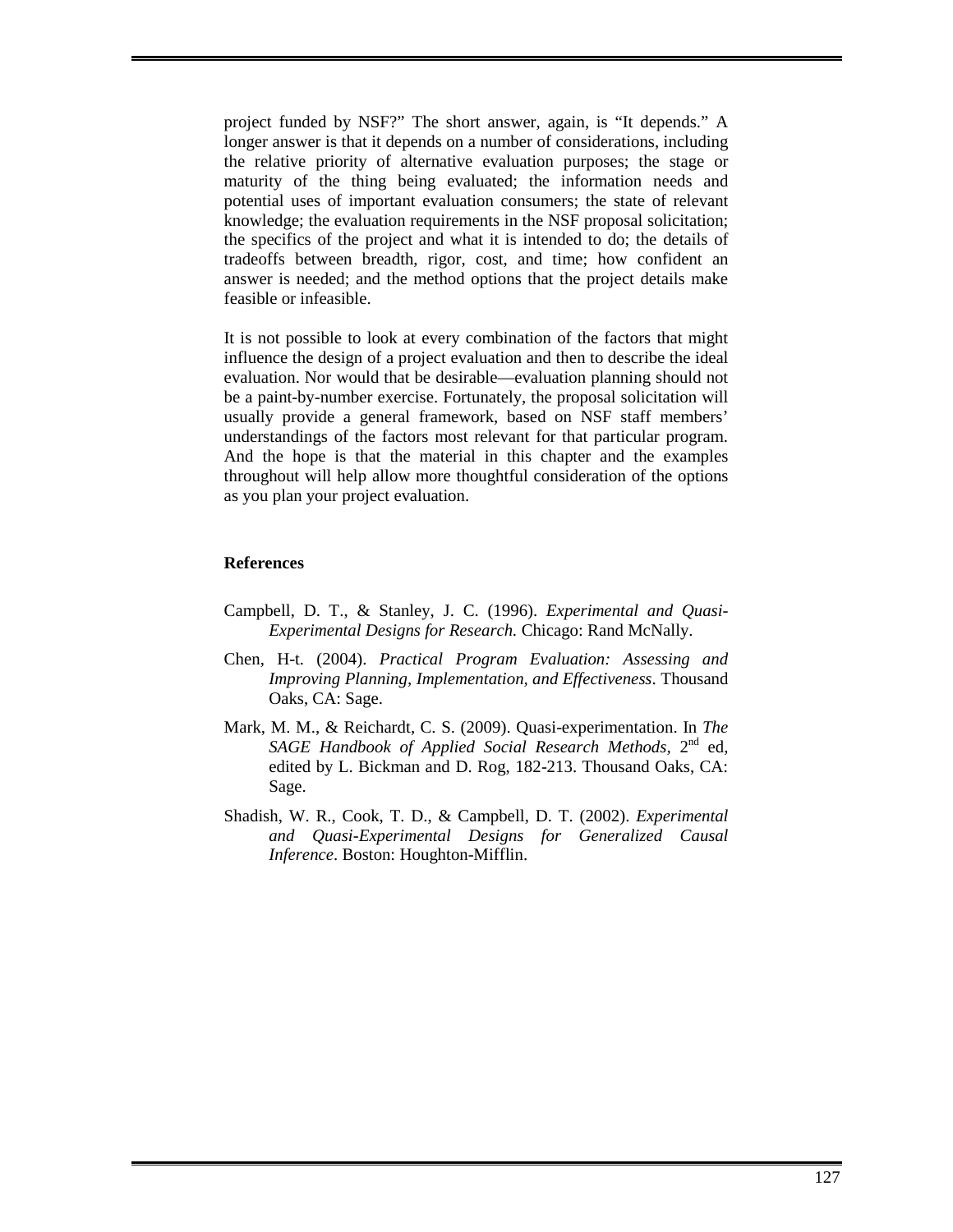# **Appendix A**

## **Finding an Evaluator**

There are many different sources for locating a project evaluator. The one that works best will depend on a number of factors including the home institution for the project, the nature of the project, and whether or not the principal investigator has some strong feeling about the type(s) of evaluation that are appropriate.

There are at least three avenues that can be pursued:

- If the project is being carried out at or near a college or university, a good starting point is likely to be at the college or university itself. Principal investigators can contact the department chairs from areas such as education, psychology, administration, or sociology and ask about the availability of staff skilled in project evaluation. In most cases, a few calls will yield several names.
- A second source for evaluation assistance comes from independent contractors. There are many highly trained personnel whose major income derives from providing evaluation services. Department chairs may well be cognizant of these individuals and requests to chairs for help might include suggestions for individuals they have worked with outside of the college or university. In addition, independent consultants can be identified from the phone book, from vendor lists kept by procurement offices in state departments of education and in local school systems, and even from resource databases kept by some private foundations, such as the Kellogg Foundation in Michigan.
- Finally, suggestions for evaluators can be obtained from calls to other researchers or perusal of research and evaluation reports. Western Michigan University also has a list of evaluators on their website at http://www.wmich.edu/evalctr. A strong personal recommendation and a discussion of an evaluator's strengths and weaknesses from someone who has worked with a specific evaluator is very useful when starting a new evaluation effort.

Although it may take a chain of telephone calls to get the list started, most principal investigators will ultimately find that they have several different sources of evaluation support from which to select. The critical task then becomes negotiating time, content, and, of course, money.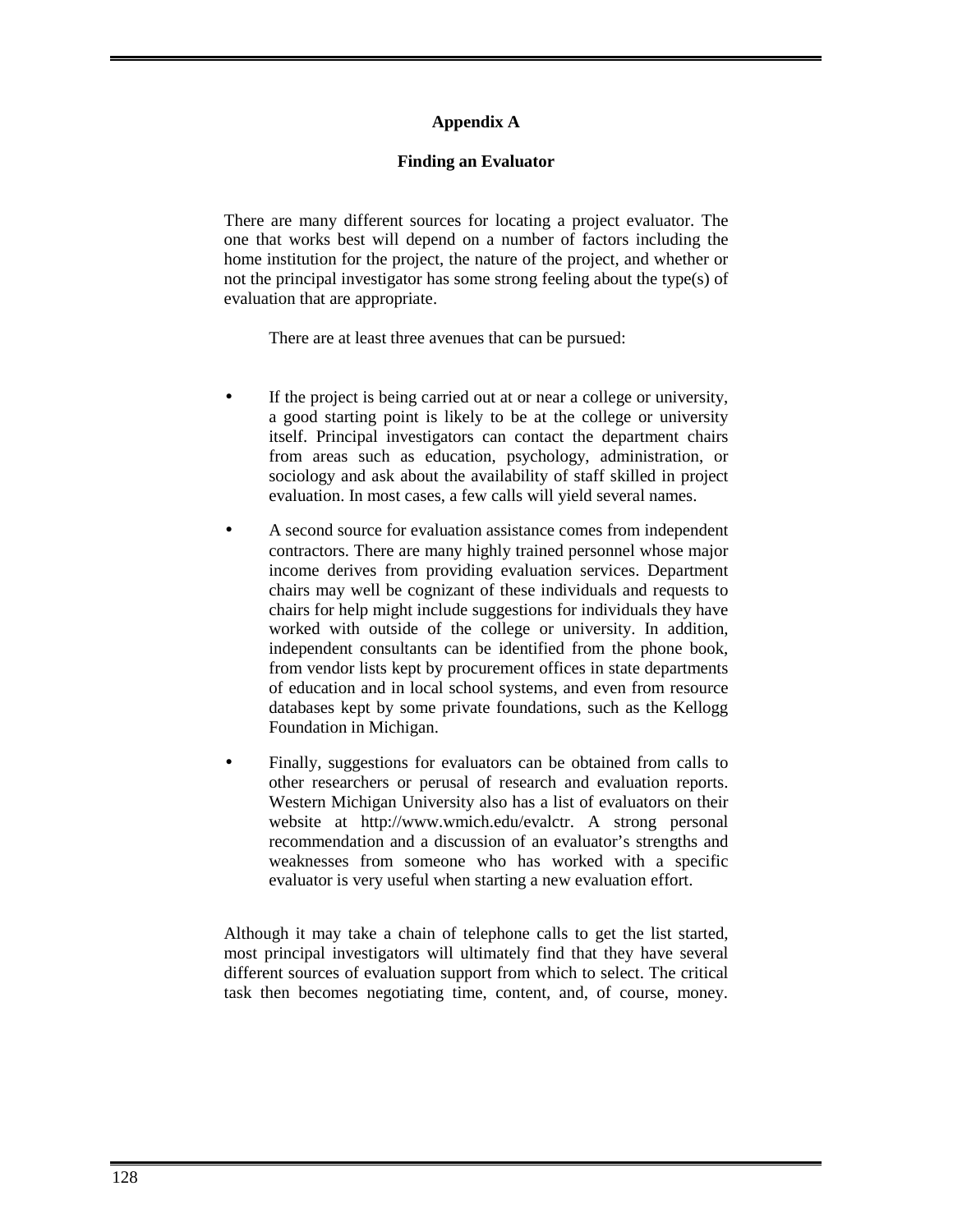#### **Appendix B**

### **Glossary**

- **Accuracy:** The extent to which an evaluation is truthful or valid in what it says about a program, project, or material.
- **Achievement:** Performance as determined by some type of assessment or testing.
- **Affective:** Consists of emotions, feelings, and attitudes.
- **Anonymity (provision for):** Evaluator action to ensure that the identity of subjects cannot be ascertained during the course of a study, in study reports, or in any other way.
- **Assessment:** Often used as a synonym for evaluation. The term is sometimes recommended for restriction to processes that are focused on quantitative and/or testing approaches.
- **Attitude:** A person's opinion about another person, thing, or state.
- **Attrition:** Loss of subjects from the defined sample during the course of data collection.
- **Audience(s):** Consumers of the evaluation; those who will or should read or hear of the evaluation, either during or at the end of the evaluation process. Includes those persons who will be guided by the evaluation in making decisions and all others who have a stake in the evaluation (see stakeholders).
- **Authentic assessment:** Alternative to traditional testing that focuses on student skill in carrying out real-world tasks.
- **Background:** Information that describes the project, including its goals, objectives, context, and stakeholders.
- **Baseline:** Facts about the condition or performance of subjects prior to treatment or intervention.
- **Behavioral objectives:** Measurable changes in behavior that are targeted by a project.
- **Bias:** A point of view that inhibits objectivity.
- **Case study:** An intensive, detailed description and analysis of a single project, program, or instructional material in the context of its environment.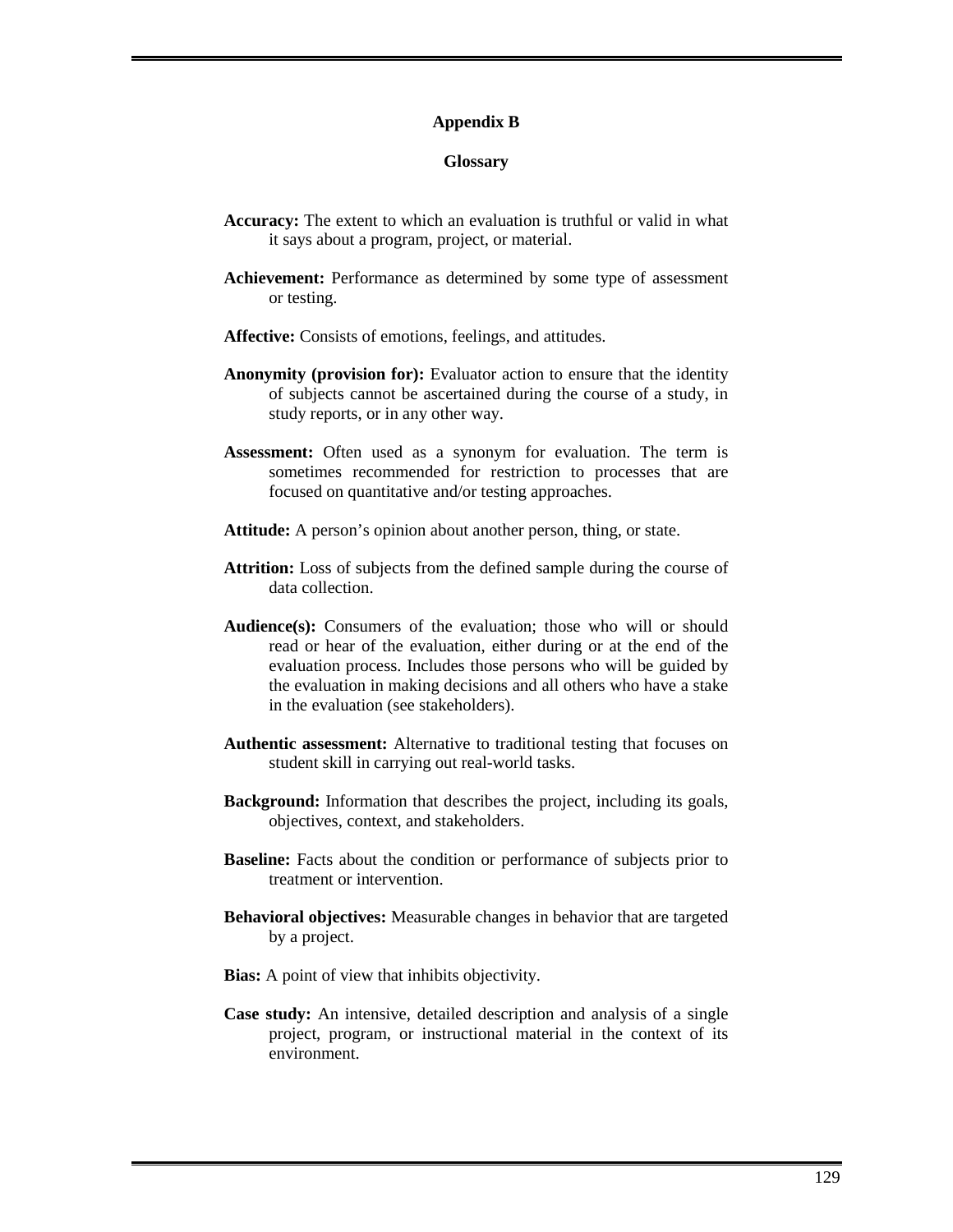- **Categorical scale:** A scale that distinguishes among individuals by putting them into a limited number of groups or categories.
- **Checklist approach:** The principal instrument for practical evaluation, especially for investigating the thoroughness of implementation.
- **Client:** The person or group or agency that commissioned the evaluation.
- **Coding:** To translate a given set of data or items into descriptive or analytic categories to be used for data labeling and retrieval.
- **Cohort:** A term used to designate one group among many in a study. For example, "the first cohort" may be the first group to have participated in a training program.
- **Component:** A physically or temporally discrete part of a whole. It is any segment that can be combined with others to make a whole.
- **Conceptual scheme:** A set of concepts that generate hypotheses and simplify description, through the classification and categorization of phenomena, and the identification of relationships among them.
- **Conclusions (of an evaluation):** Final judgments and recommendations.
- **Content analysis:** A process using a parsimonious classification system to determine the characteristics of a body of material or practices.
- **Context (of an evaluation):** The combination of factors accompanying the study that may have influenced its results, including geographic location, timing, political and social climate, economic conditions, and other relevant professional activities in progress at the same time.
- **Continuous scale:** A scale containing a large, perhaps infinite, number of intervals. Units on a continuous scale do not have a minimum size but rather can be broken down into smaller and smaller parts. For example, grade point average (GPA) is measured on a continuous scale, a student can have a GPA or 3, 3.5, 3.51, etc. (See categorical scale.)
- **Criterion, criteria:** A criterion (variable) is whatever is used to measure a successful or unsuccessful outcome, e.g., grade point average.
- **Criterion-referenced test:** Test whose scores are interpreted by referral to well-defined domains of content or behaviors, rather than by referral to the performance of some comparable group of people.
- **Cross-case analysis:** Grouping data from different persons to common questions or analyzing different perspectives on issues under study.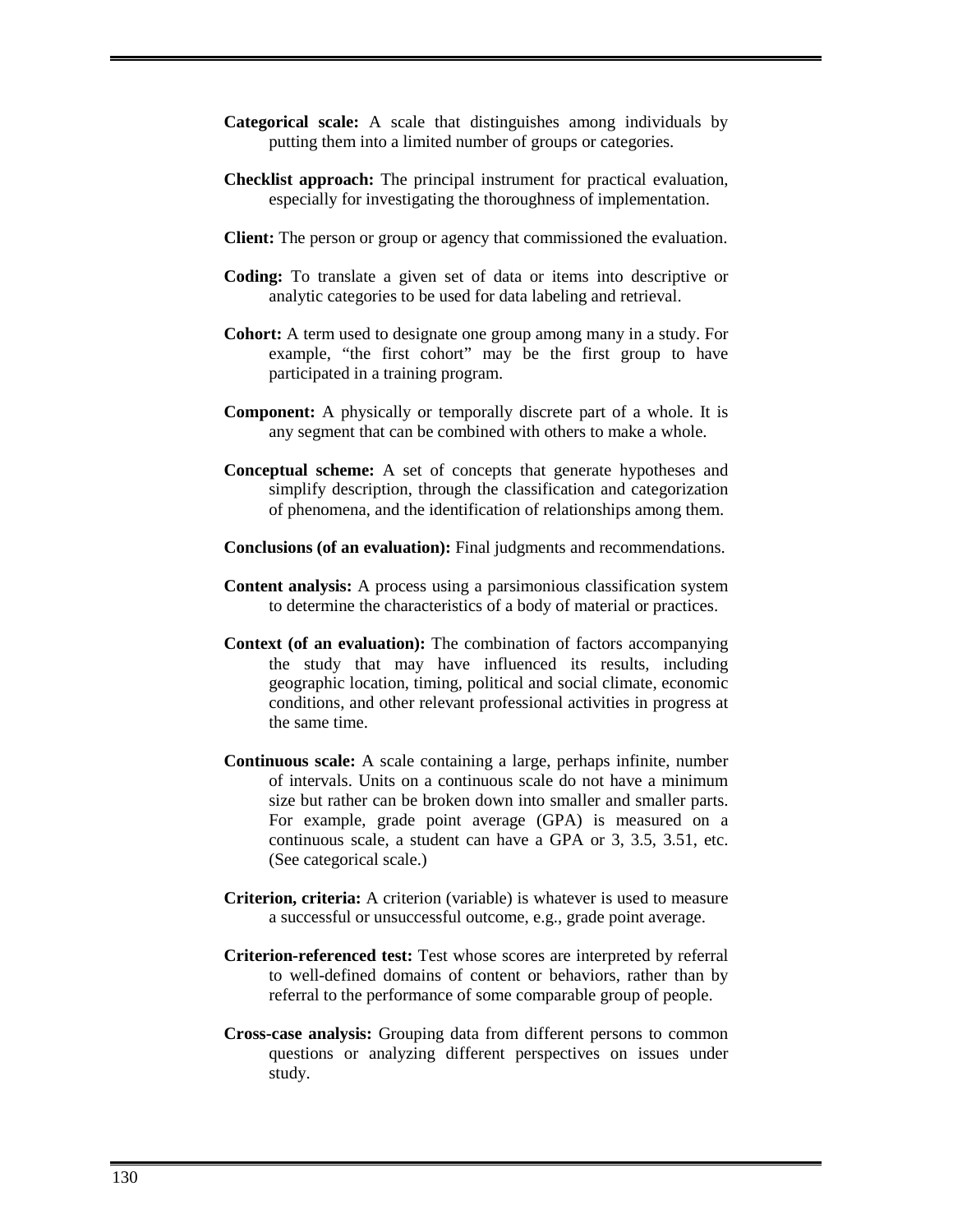- **Cross-sectional study:** A cross-section is a random sample of a population, and a cross-sectional study examines this sample at one point in time. Successive cross-sectional studies can be used as a substitute for a longitudinal study. For example, examining today's first year students and today's graduating seniors may enable the evaluator to infer that the college experience has produced or can be expected to accompany the difference between them. The cross-sectional study substitutes today's seniors for a population that cannot be studied until four years later.
- **Data display:** A compact form of organizing the available information (for example, graphs, charts, matrices).
- **Data reduction:** Process of selecting, focusing, simplifying, abstracting, and transforming data collected into written field notes or transcriptions.
- **Delivery system:** The link between the product or service and the immediate consumer (the recipient population).
- **Descriptive data:** Information and findings expressed in words, unlike statistical data, which are expressed in numbers.
- **Design:** The process of stipulating the investigatory procedures to be followed in doing a specific evaluation.
- **Dissemination:** The process of communicating information to specific audiences for the purpose of extending knowledge and, in some cases, with a view to modifying policies and practices.
- **Document:** Any written or recorded material not specifically prepared for the evaluation.
- **Effectiveness:** Refers to the worth of a project in achieving formative or summative objectives. "Success" is its rough equivalent.
- **Elite interviewers:** Well-qualified and especially trained persons who can successfully interact with high-level interviewees and are knowledgeable about the issues included in the evaluation.
- **Ethnography:** Descriptive anthropology. Ethnographic program evaluation methods often focus on a program's culture.
- **Executive summary:** A nontechnical summary statement designed to provide a quick overview of the full-length report on which it is based.
- **External evaluation:** Evaluation conducted by an evaluator outside the organization within which the project is housed.

**Field notes:** Observer's detailed description of what has been observed.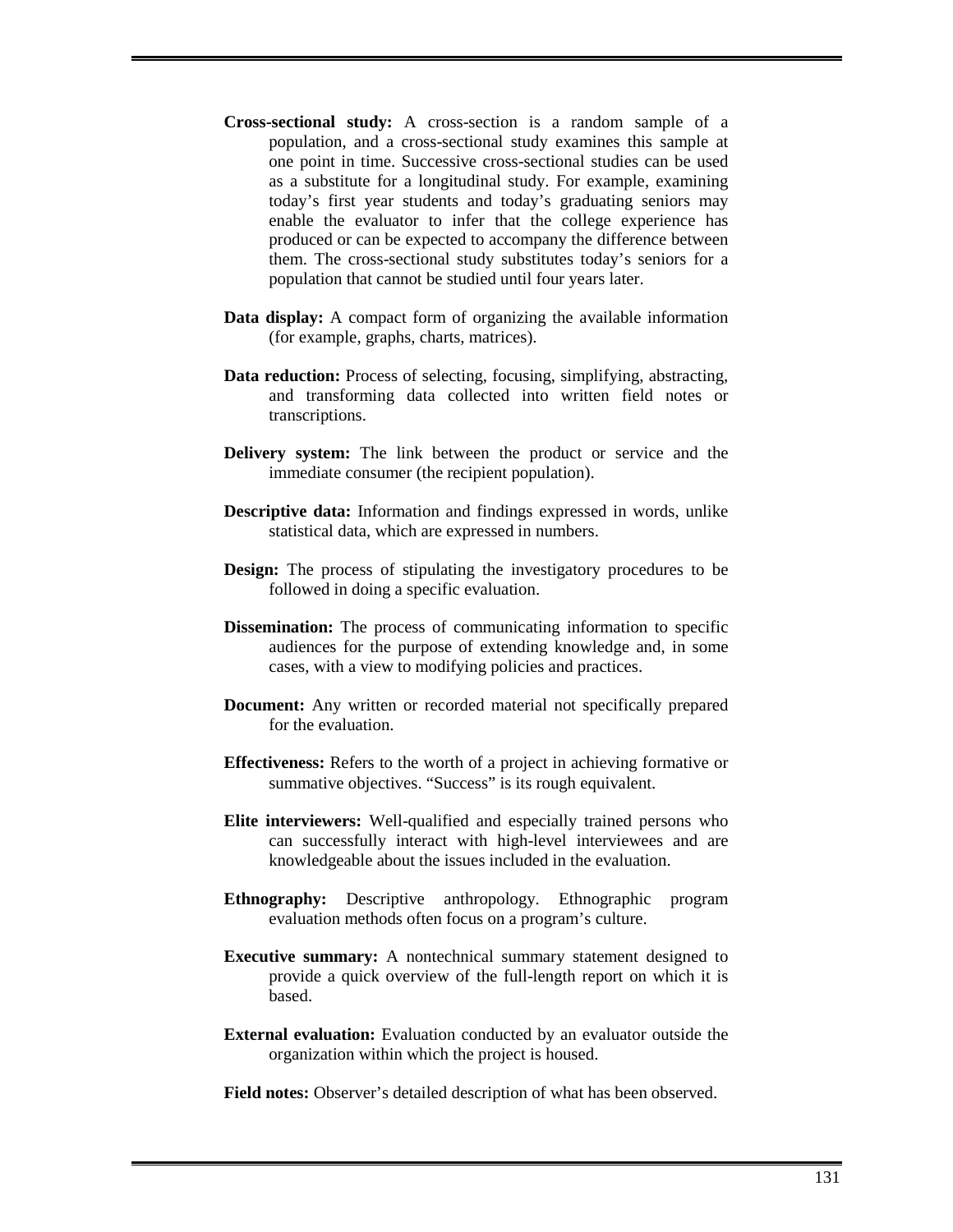- **Focus group:** A group selected for its relevance to an evaluation that is engaged by a trained facilitator in a series of discussions designed for sharing insights, ideas, and observations on a topic of concern to the evaluation.
- **Formative evaluation:** Evaluation designed and used to improve an intervention, especially when it is still being developed.
- **Goal:** A broad-based description of an intended outcome.
- **Hypothesis testing:** The standard model of the classical approach to scientific research in which a hypothesis is formulated before the experiment to test its truth.
- **Impact evaluation:** An evaluation focused on outcomes or payoff of a project.
- **Implementation evaluation:** Assessing program delivery (a subset of formative evaluation).
- **In-depth interview:** A guided conversation between a skilled interviewer and an interviewee that seeks to maximize opportunities for the expression of a respondent's feelings and ideas through the use of open-ended questions and a loosely structured interview guide.
- **Informed consent:** Agreement by the participants in an evaluation to the use, in specified ways for stated purposes, of their names and/or confidential information they supplied.
- **Instrument:** An assessment device (test, questionnaire, protocol, etc.) adopted, adapted, or constructed for the purpose of the evaluation.
- **Internal evaluator:** A staff member or unit from the organization within which the project is housed.
- **Inter-rater reliability:** A measure of the extent to which different raters score an event or response in the same way.
- **Intervention:** Project feature or innovation subject to evaluation.
- **Intra-case analysis:** Writing a case study for each person or unit studied.
- **Key informant:** Person with background, knowledge, or special skills relevant to topics examined by the evaluation.
- **Longitudinal study:** An investigation or study in which a particular individual or group of individuals is followed over a substantial period of time to discover changes that may be attributable to the influence of the treatment, or to maturation, or the environment. (See also cross-sectional study.)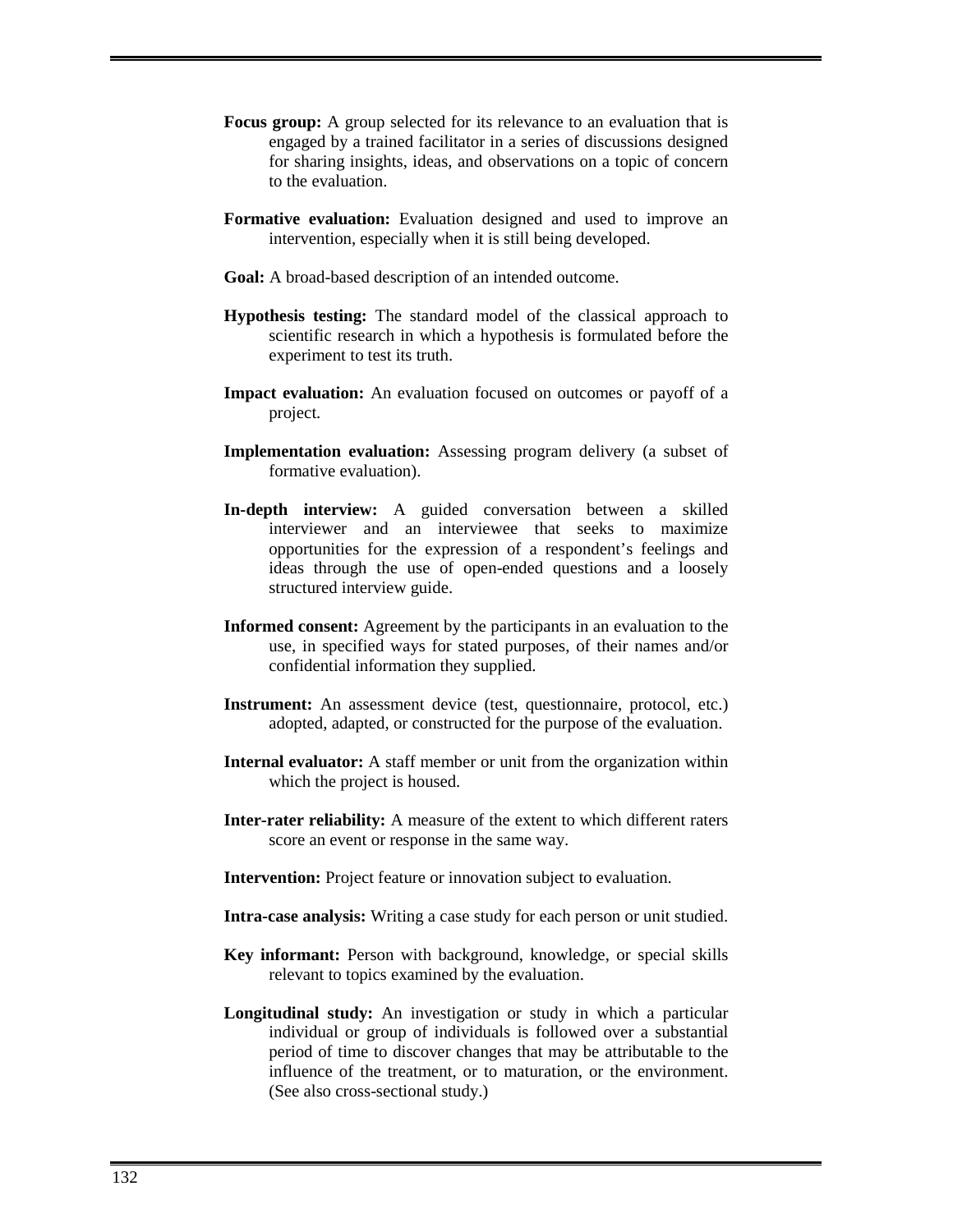- **Matrix:** An arrangement of rows and columns used to display multidimensional information.
- **Measurement:** Determination of the magnitude of a quantity.
- **Meta-evaluation:** Evaluation of the merit of the evaluation itself.
- **Mixed-method evaluation:** An evaluation for which the design includes the use of both quantitative and qualitative methods for data collection and data analysis.
- **Moderator:** Focus group leader; often called a facilitator.
- **Nonparticipant observer:** A person whose role is clearly defined to project participants and project personnel as an outside observer or onlooker.
- **Norm-referenced tests:** Tests that measure the relative performance of the individual or group by comparison with the performance of other individuals or groups taking the same test.
- **Objective:** A specific description of an intended outcome.
- **Observation:** The process of direct sensory inspection involving trained observers.
- **Ordered data:** Nonnumeric data in ordered categories (for example, students' performance categorized as excellent, good, adequate, and poor).
- **Outcome:** Post-treatment or post-intervention effects.
- **Paradigm:** A general conception, model, or "worldview" that may be influential in shaping the development of a discipline or subdiscipline (for example, "the classical, positivist social science paradigm in evaluation").
- Participants: Those individuals who are directly involved in a project.
- **Participant observer:** An evaluator who participates in the project (as participant or staff) in order to gain a fuller understanding of the setting and issues.
- **Performance evaluation:** A method of assessing what skills students or other project participants have acquired by examining how they accomplish complex tasks or the quality of the products they have created (e.g., poetry, artwork).

**Population:** All persons in a particular group.

**Prompt:** Reminder used by interviewers to obtain complete answers.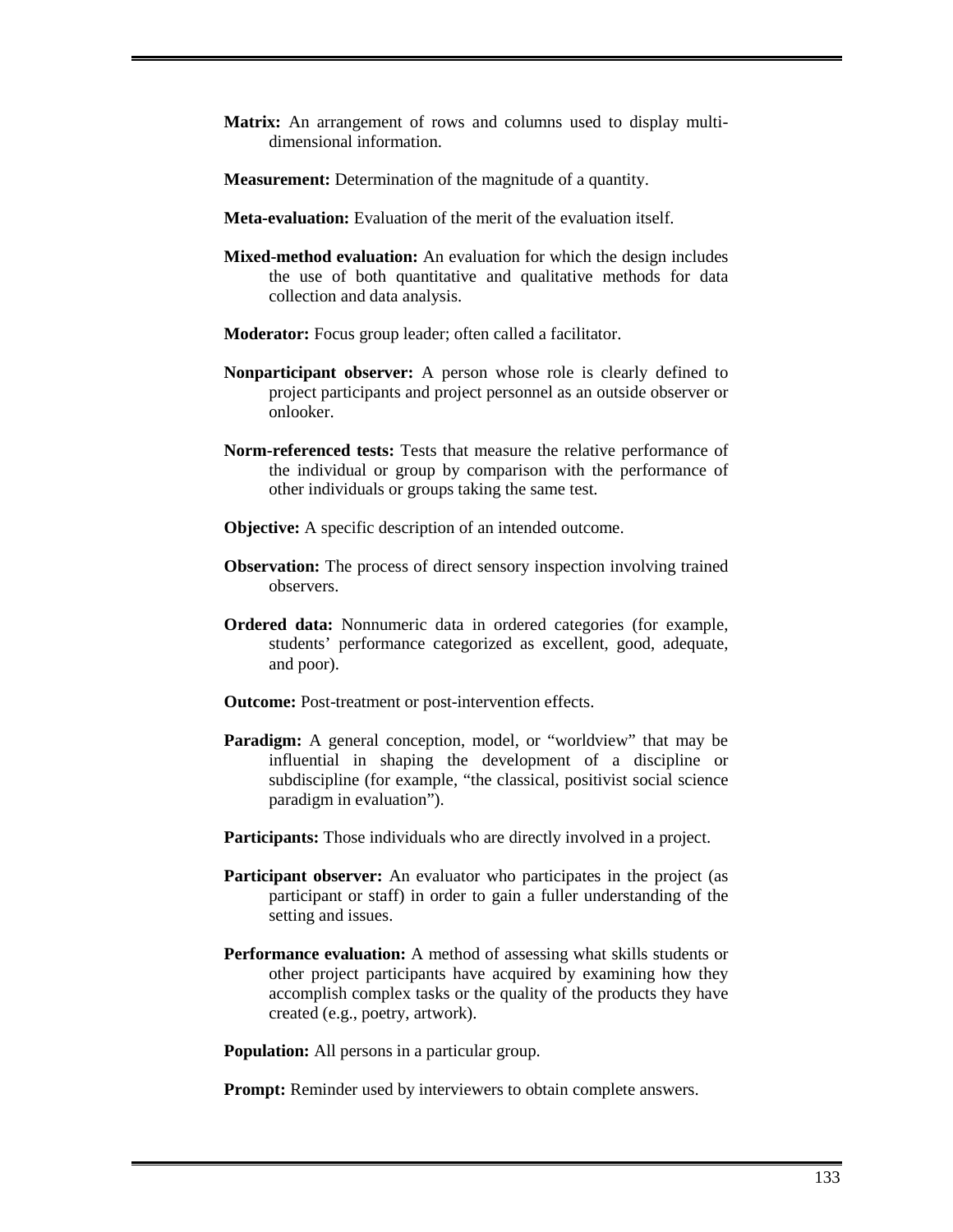- **Purposive sampling:** Creating samples by selecting information-rich cases from which one can learn a great deal about issues of central importance to the purpose of the evaluation.
- **Qualitative evaluation:** The approach to evaluation that is primarily descriptive and interpretative.
- **Quantitative evaluation:** The approach to evaluation involving the use of numerical measurement and data analysis based on statistical methods.
- **Random sampling:** Drawing a number of items of any sort from a larger group or population so that every individual item has a specified probability of being chosen.
- **Recommendations:** Suggestions for specific actions derived from evidence-based conclusions.
- **Sample:** A part of a population.
- **Secondary data analysis:** A reanalysis of data using the same or other appropriate procedures to verify the accuracy of the results of the initial analysis or for answering different questions.
- **Self-administered instrument:** A questionnaire or report completed by a study participant without the assistance of an interviewer.
- **Stakeholder:** One who has credibility, power, or other capital invested in a project and thus can be held to be to some degree at risk with it.
- **Standardized tests:** Tests that have standardized instructions for administration, use, scoring, and interpretation with standard printed forms and content. They are usually norm-referenced tests but can also be criterion referenced.
- **Strategy:** A systematic plan of action to reach predefined goals.
- **Structured interview:** An interview in which the interviewer asks questions from a detailed guide that contains the questions to be asked and the specific areas for probing.
- **Summary:** A short restatement of the main points of a report.
- **Summative evaluation:** Evaluation designed to present conclusions about the merit or worth of an intervention and recommendations about whether it should be retained, altered, or eliminated.
- **Transportable:** An intervention that can be replicated in a different site.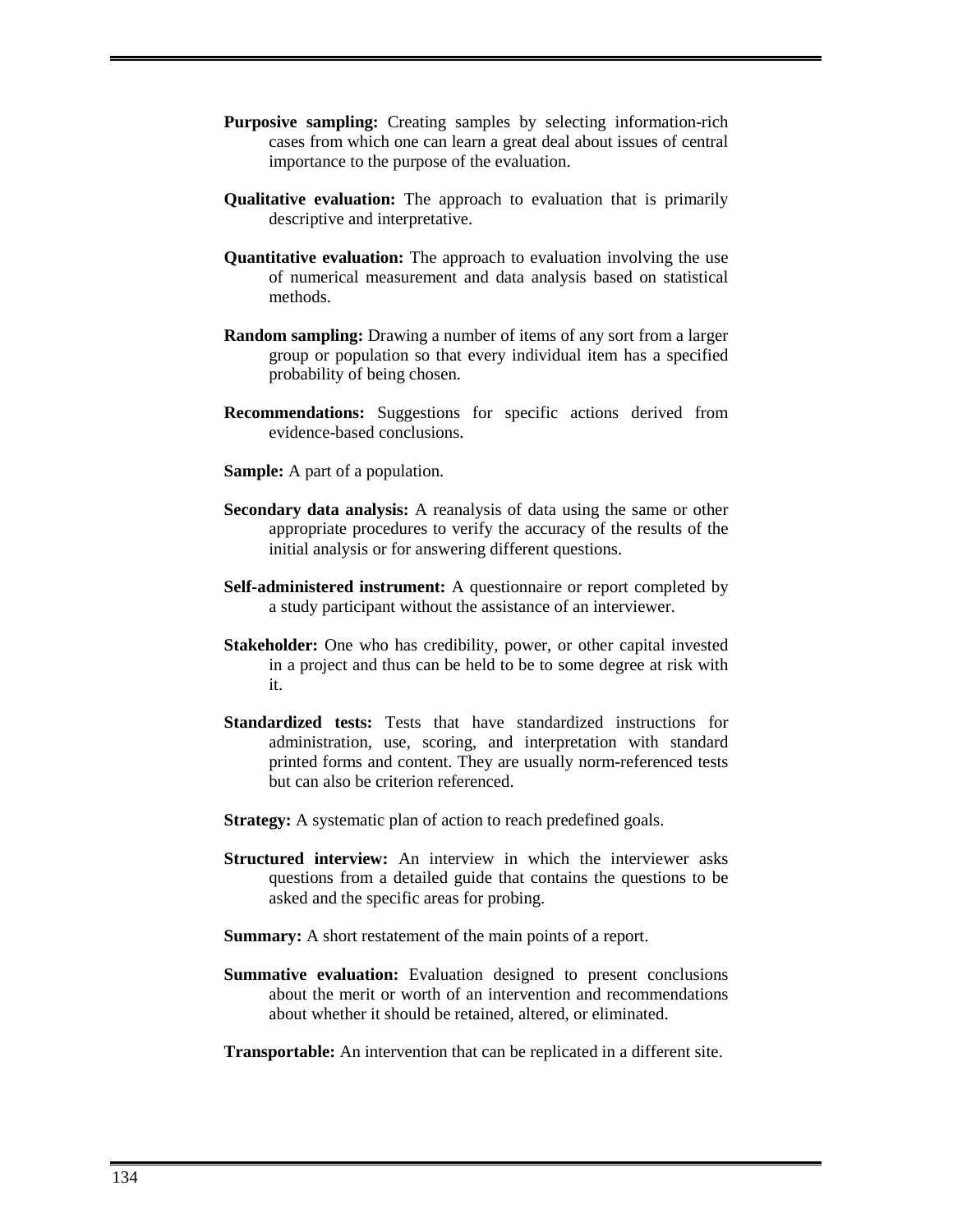- **Triangulation:** In an evaluation, an attempt to get corroboration on a phenomenon or measurement by approaching it by several (three or more) independent routes. This effort provides confirmatory measurement.
- **Utility:** The extent to which an evaluation produces and disseminates reports that inform relevant audiences and have beneficial impact on their work.
- **Utilization of (evaluations):** Use and impact are terms used as substitutes for utilization. Sometimes seen as the equivalent of implementation, but this applies only to evaluations that contain recommendations.
- **Validity:** The soundness of the inferences made from the results of a data-gathering process.
- **Verification:** Revisiting the data as many times as necessary to crosscheck or confirm the conclusions that were drawn.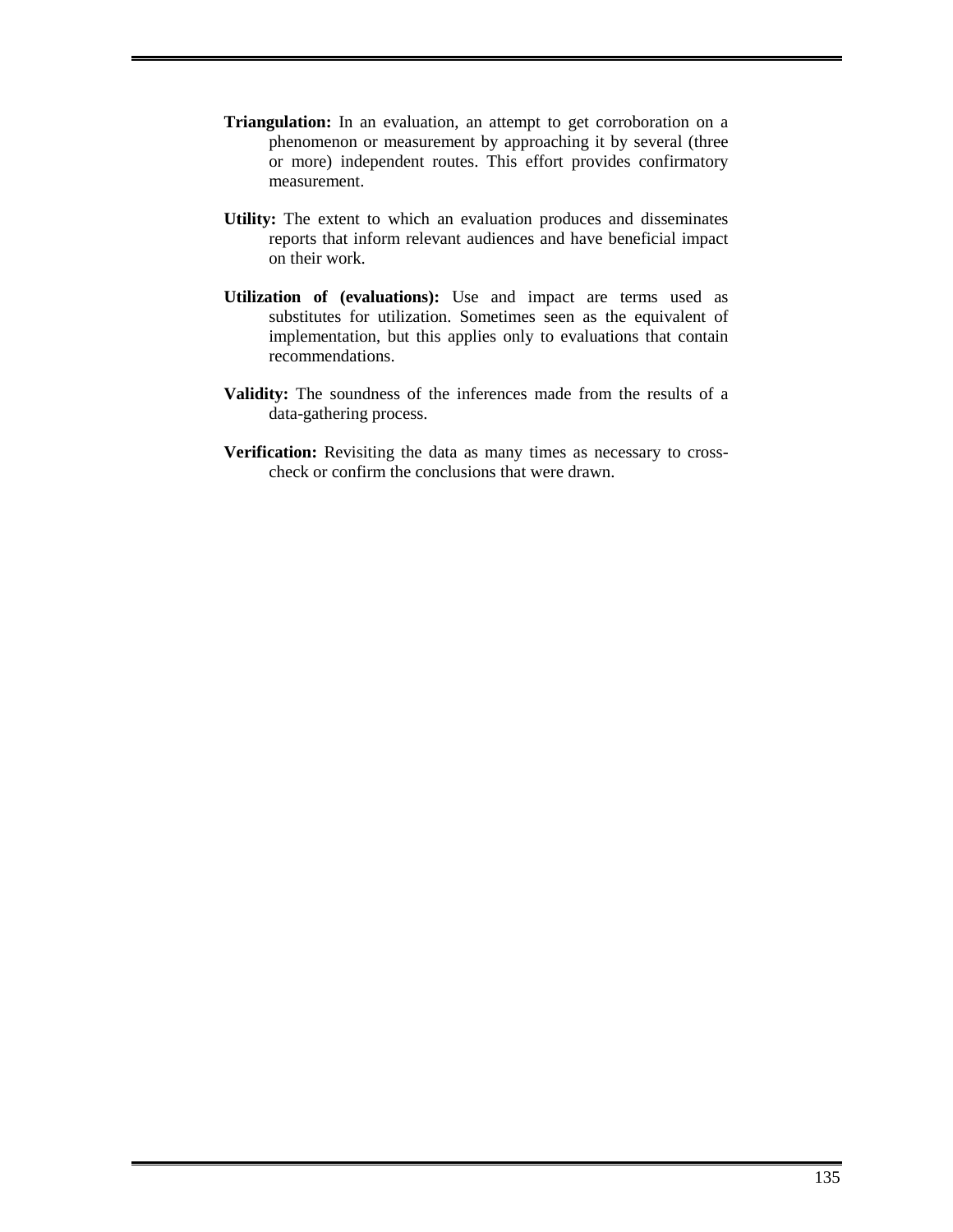### **Appendix C. Bibliographies**

### **Annotated Bibliography on Readings in Evaluation**

In this section, we summarize some evaluation references that readers of this Handbook might want to consult for additional information. We believe the selected references will be especially useful for NSF principal investigators and project directors. Additional references, without annotation, are presented in the next section.

American Evaluation Association. *Guiding Principles for Evaluators*. Revisions reflected herein ratified by the AEA membership, July 2004**.** Last retrieved from http://www.eval.org/Publications/GuidingPrinciplesPrintable.asp on December 23, 2010.

In 1994, the American Evaluation Association established a set of principles to guide the practice of evaluation. The *Guiding Principles for Evaluators* can help you identify the basic ethics to expect from an evaluator. They include:

- 1. Systematic Inquiry Evaluators conduct systematic, databased inquires about whatever is being evaluated.
- 2. Competence Evaluators provide competent performance to stakeholders.
- 3. Integrity/honesty Evaluators ensure the honesty and integrity of the entire evaluation process.
- 4. Respect for people Evaluators respect the security, dignity, and self-worth of the respondents, program participants, clients, and other stakeholders with whom they interact.
- 5. Responsibilities for general and public welfare Evaluators clarify and take into account the diversity of interests and values that may be related to the general and public welfare.
- Callow-Heusser, C., Chapman, H., & Torres, R. (2005). *Evidence: An Essential Tool.* Arlington, VA: National Science Foundation. Last retrieved from http://nsf.gov/pubs/2005/nsf0531/nsf0531.pdf on December 23, 2010.

Written for NSF's Math and Science Partnership (MSP) Program, this document provides a guiding framework for conducting evaluation in an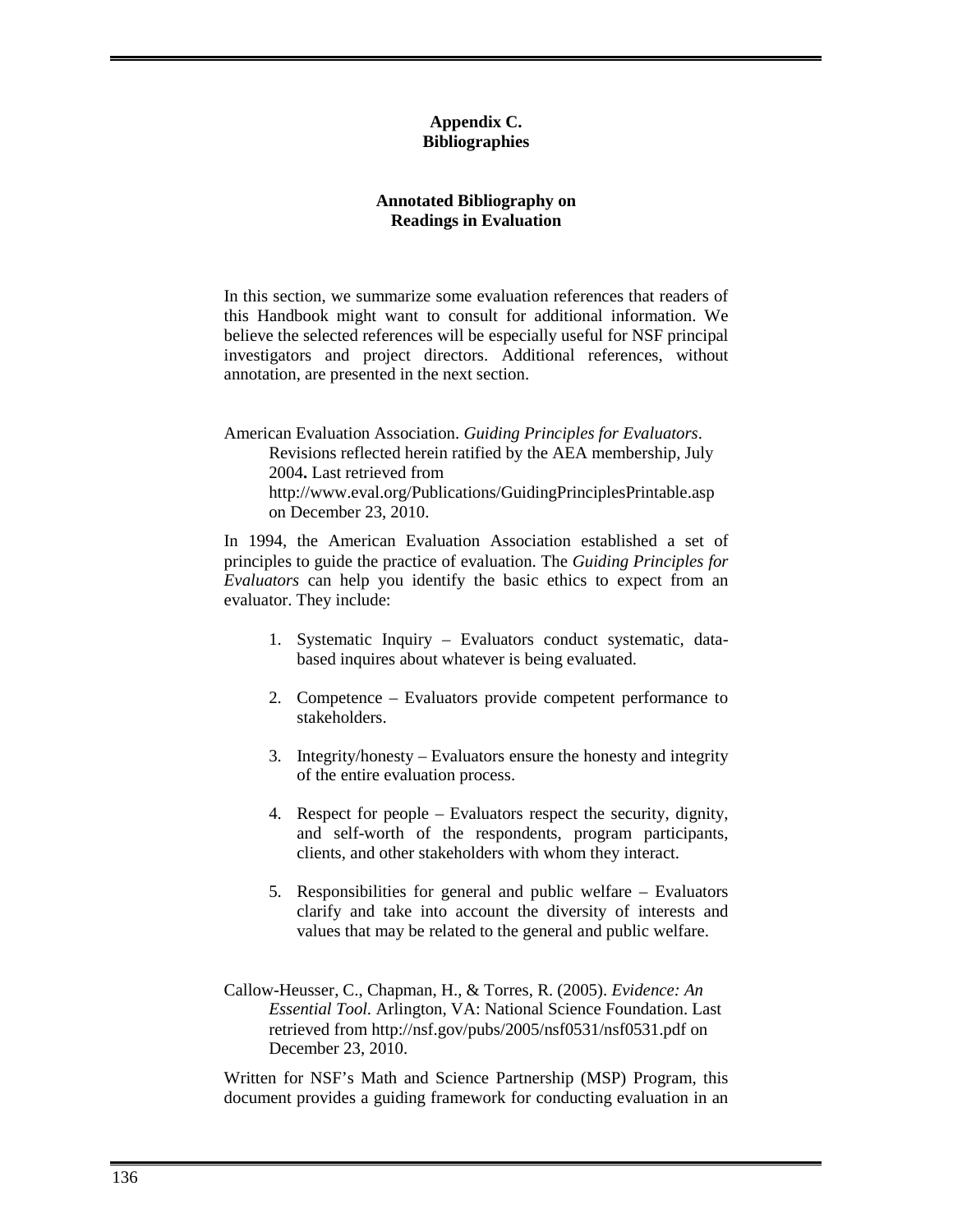R&D environment. The document discusses the need for high-quality evidence of effectiveness and efficiency. It presents the DIO Cycle of Evidence as a guiding framework for planning, gathering, and using evidence at three stages: design, implementation, and outcome assessment. The document also discusses the relationship between this framework and other frameworks for evaluation.

# Donaldson, S.I., Christin, C.A., & Mark, M.M. (2009).

### What Counts as Credible Evidence in Applied Research and Evaluation Practice? Thousand Oaks, CA: Sage Publications

Building on a symposium held at Claremont University, this volume brings together the ideas of an international group of researchers and evaluators regarding the issue of what counts as credible evidence in different evaluation contexts. The volume explores both experimental and non-experimental approaches, considering theoretical, methodological, political, ethnic, and pragmatic concerns.

# Joint Committee on Standards for Educational Evaluation. (2010). *The Program Evaluation Standards.* 3rd Ed. Thousand Oaks, CA: Sage Publications.

This second version of standards for program evaluation provides guidance to evaluators and evaluation managers on how to judge an evaluation's quality, considering both methodological and ethical issues. The standards fall into four categories: utility, feasibility, propriety, and accuracy. Illustrative case studies are presented to help describe practices that meet the standards, as well as those that fall short.

# Patton, M.Q.(2008) *Utilization-Focused Evaluation.* 4th Ed. Thousand Oaks, CA: Sage Publications.

In a book that combines both the theoretical and the practical, Patton examines how and why to conduct evaluations. The author discusses strategies for increasing the probability that an evaluation will be useful and be used, starting from the beginning of evaluation planning. This edition covers a range of issues from identifying the primary users of an evaluation to focusing the evaluation, making methods decisions, analyzing data, and presenting findings. Both formative and summative evaluation are discussed, along with the different roles that may be played by the evaluator in different situations.

### Patton, M.Q. (2011). *Developmental Evaluation Applying Complexity Concepts to Enhance Innovation and Use*. New York, NY: The Guilford Press.

This book discusses developmental evaluation, an approach in which the evaluator is part of the project's design team. Rather than thinking of evaluation as a two-stage process involving formative and summative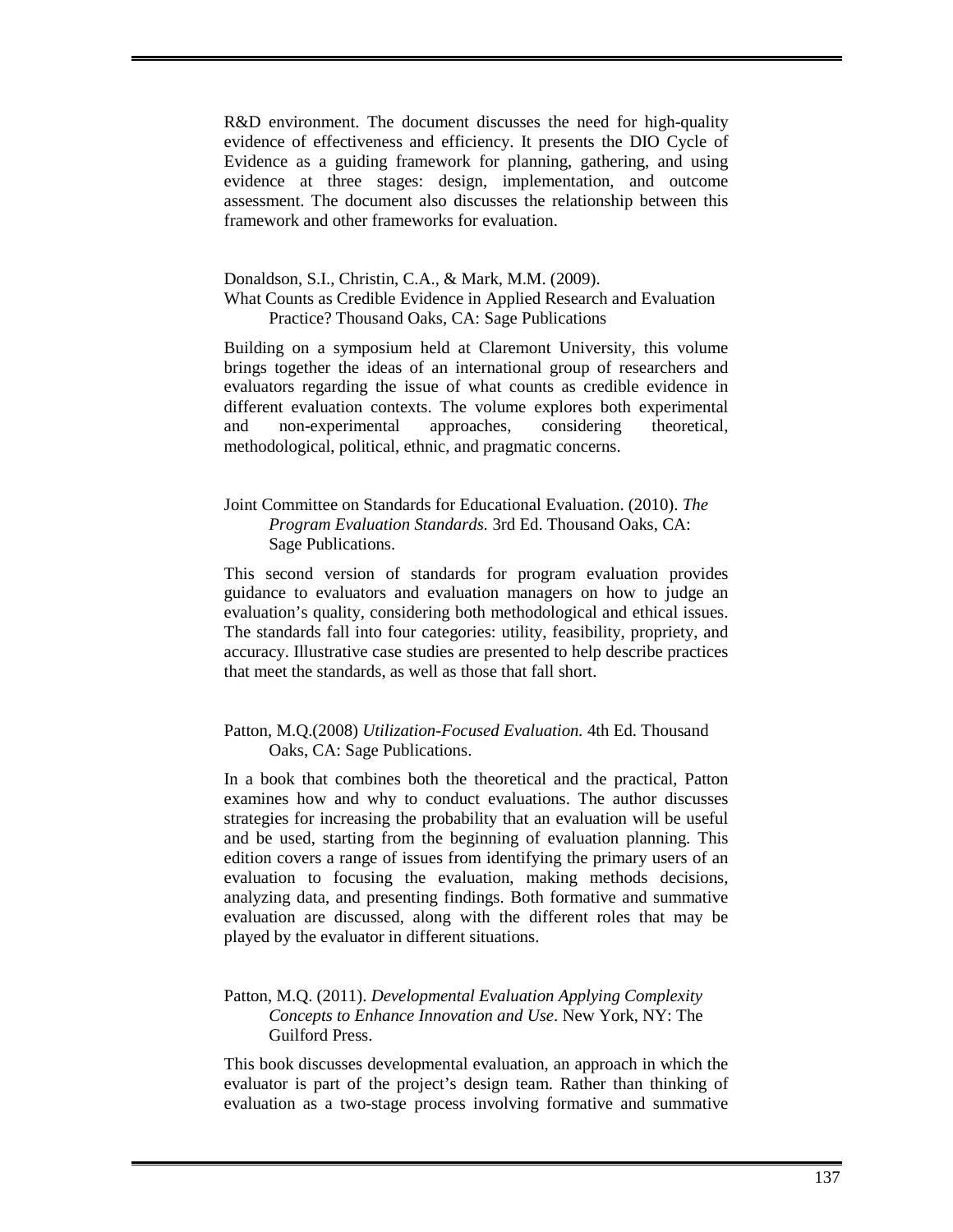phases, developmental evaluation recognizes the organic nature of complex projects providing ongoing data on emergent and changing activities. Situated in systems theory, developmental evaluation encourages an approach which is reflective, adaptive, and utilization focused.

Rossi, P.H., Lispey, M.W., & Freeman, H.E. 2004. Evaluation: A Systematic Approach. 7th Ed. Thousand Oaks, CA: Sage Publications.

Provides an overview of evaluation and the different types of activities that evaluation may include, with chapters on assessing (a) program theory, (b) measuring and monitoring program outcomes, (c) assessing program impact using randomized field experiments, (d) assessing program impact using alternative designs, and (e) detecting, interpreting, and analyzing program effects, and measuring efficiency.

W.K. Kellogg Foundation. (2004). *Logic Model Development Guide.*  Battle Creek, MI: Last retrieved from http://www.wkkf.org/knowledge-center/resources/2010/Logic-Model-Development-Guide.aspx on December 23, 2010.

*The Logic Model Development Guide* provides an easy-to-read description of the logic model and how it can be applied to a variety of different evaluation situations. This is an excellent "starter" document for those who may be new to the logic model and its application.

# Wholey, J., Hatry, H., & Newcomber, K. (Eds.). (2004) *Handbook of Practical Program Evaluation.* 2nd Ed. San Francisco, CA: John Wiley & Sons.

This book provides an overview of how to do more effective and useful evaluation, starting with design and working through making sure results are used. It is oriented toward developing evaluations that can be used for program improvement. Written by a variety of evaluators from a range of content fields, the authors offer advice on evaluation procedures, including ones that may not be ideal but are still likely to provide useful and reasonably reliable information at an affordable cost. As stated in the Preface, the philosophy underlying the book is "It's better to be roughly right than to be precisely ignorant."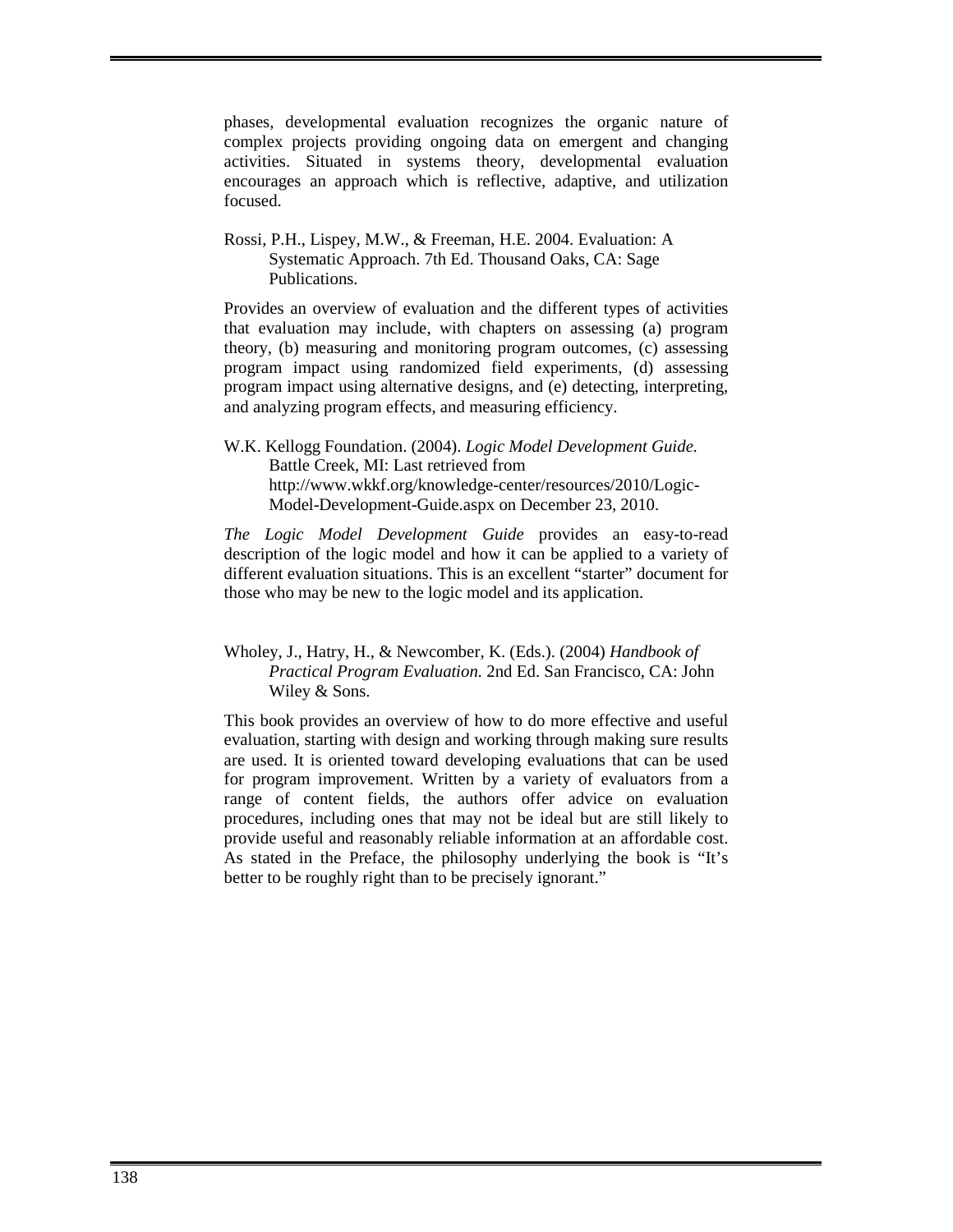#### **Appendix C. Bibliographies**

# **Annotated Bibliography on Readings On Cultural Context, Cultural Competence, and Culturally Responsive Evaluation**

Compiled by Rodney Hopson, Tanya Brown, Liya Aklilu, Maurice Samuels, Lutheria Peters, and Kien Lee

### Association for the Study and Development of Community. (2001) *Principles for Evaluating Comprehensive Community Initiatives*. Gaithersburg, MD: ASDC.

This report was produced by the ASDC on behalf of the national funding collaborative on violence prevention. The primary audiences for the document are evaluators and practitioners involved in comprehensive community initiatives (CCIs). The document lists 27 principles that were created to guide evaluators in engaging evaluation participants in a responsive manner and build upon the efficacy of community interventions and development. The principles are organized according to nine major themes: (a) engagement of practitioners, community participants, funders, and other stakeholders; (b) role of evaluator; (c) implementation of the evaluation process; (d) issues of power; (e) identification and definition of outcomes; (f) multiple levels of change; (g) attribution of results to the CCI; (h) utilization; and (i) standards of evaluation.

# Greene, J. (2006). Evaluation, Democracy, and Social Change. In *Handbook of Evaluation: Policies, Programs, and Practice,* edited by I.F. Shaw, J.C. Greene, & M. Mark. London:Sage.

This chapter situates larger conceptualizations of democracy, equality, and justice in evaluation by focusing on the macro positioning of evaluation in society (i.e., issues related to which purposes and whose interests evaluation should serve) and the micro character of evaluation practice (i.e., the relationships evaluators establish with others in a given context and the processes and interactions that enact these relationships). The chapter presents and delineates a historical landscape of democratically oriented evaluation beginning with democratic evaluation and deliberative democratic evaluation to a discussion of participatory, critical, and culturally and contextually responsive evaluation. The author situates culturally and contextually responsive evaluation as an ideologically oriented contemporary evaluation that attends to culture, race, and ethnicity issues relevant both to racial and ethnic groups in the United States and to indigenous peoples in North America and the Pacific.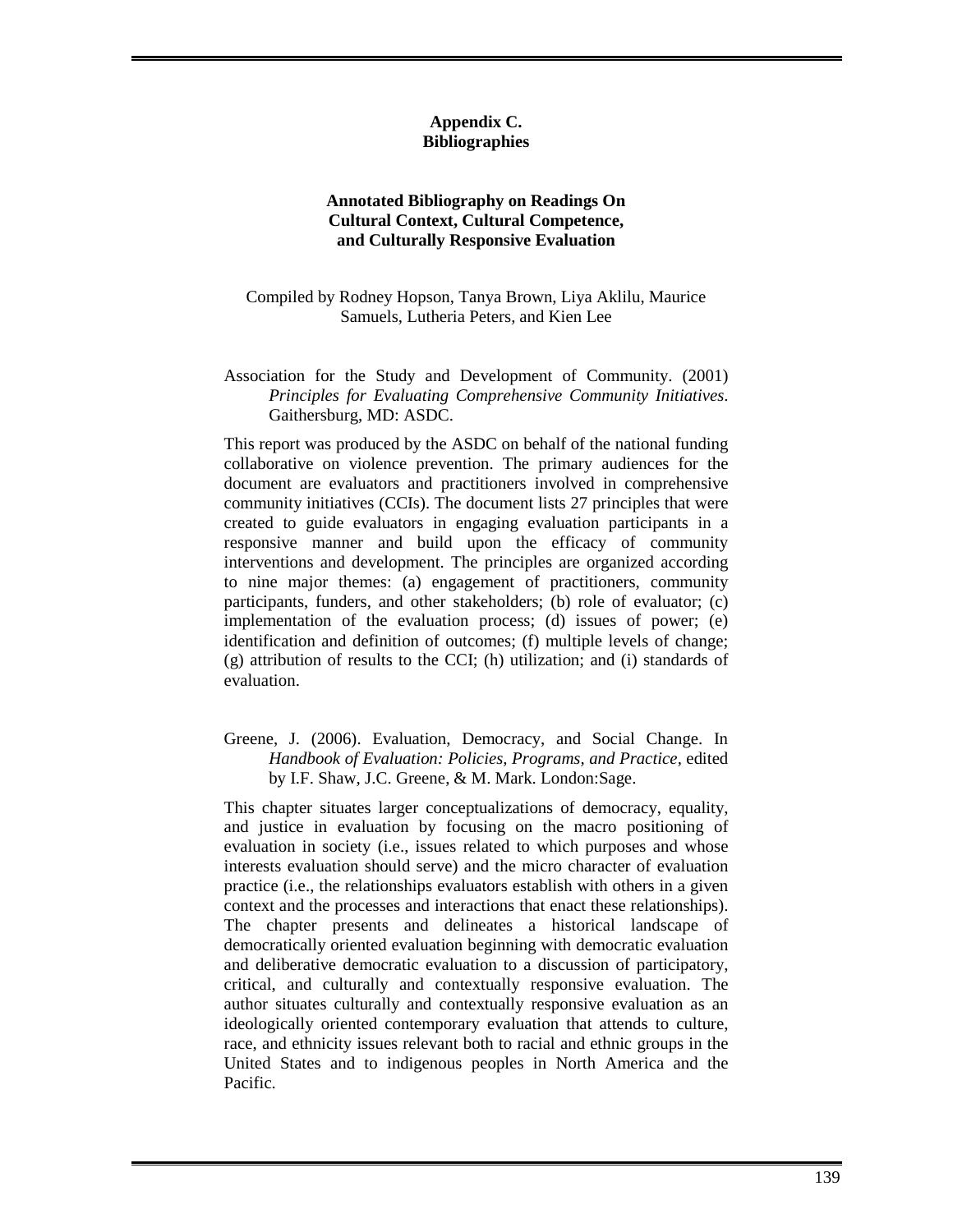Greene, J., Millet, R., & Hopson, R. (2004). Evaluation as Democratizing Practice. In *Putting Evaluation to Work for Foundations and Grantees,* edited by M. Braverman, N. Constantine, and J.K. Slater, 96-118*.* San Francisco: Jossey-Bass.

The authors make a case for an educative and democratizing vision for evaluation in philanthropy. That is, evaluation is more than method and design—it is "inherently and fundamentally, a matter of politics and values." Evaluation is politically located within social contexts. Significance then lies not in asking what approaches should be taken when entering into a given context, but which "political positions and whose values should be advanced in the social practice of evaluation." The authors position evaluation within the tradition of policy education and claim that foundations can assert leadership in legitimizing and promulgating efforts and social change. Authors provide a discussion on how to enact the educative and democratizing vision of evaluation in practice by outlining three interconnected major principles. The principles are elaborated with illustrative guidelines, strategies, and examples from practice.

Guzmán, B. (2003). Examining the Role of Cultural Competency in Program Evaluation: Visions for New Millennium Evaluators. In *Evaluating Social Programs and Problems: Visions for the New Millennium,* edited by S. Donaldson and M. Scriven. Mahwah, NJ: Lawrence Erlbaum.

The chapter, written as proceedings to the Stauffer Symposium on Applied Psychology at the Claremont Colleges, identifies the need for increased cultural sensitivity in the increasingly multicultural and multiethnic American society. The chapter defines four characteristics that define culture: (a) culture as an abstract, human idea; (b) culture as a context of or setting within which behavior occurs, is shaped, and is transformed; (c) culture as containing values, beliefs, attitudes, and languages that have emerged as adaptations; and (d) culture as important to be passed on intergenerationally. The author asserts that building culturally competent evaluators is more complicated than developing cookie-cutter or cookbook approaches to integrating issues for diverse cultural groups but involves considerable effort and engagement between evaluators, participants, and clients to ensure the evaluation process incorporates cultural norms and adaptations throughout.

Hood, S., Hopson, R., & Frierson, H. (2005). *The Role of Culture and Cultural Context in Evaluation: A Mandate for Inclusion, the Discovery of Truth, and Understanding in Evaluative Theory and Practice.* Greenwich, CT: Information Age.

This book argues for and provides examples of evaluators who consider how to be responsive to cultural context and how to adopt strategies that are congruent with cultural understandings in evaluation theory, history,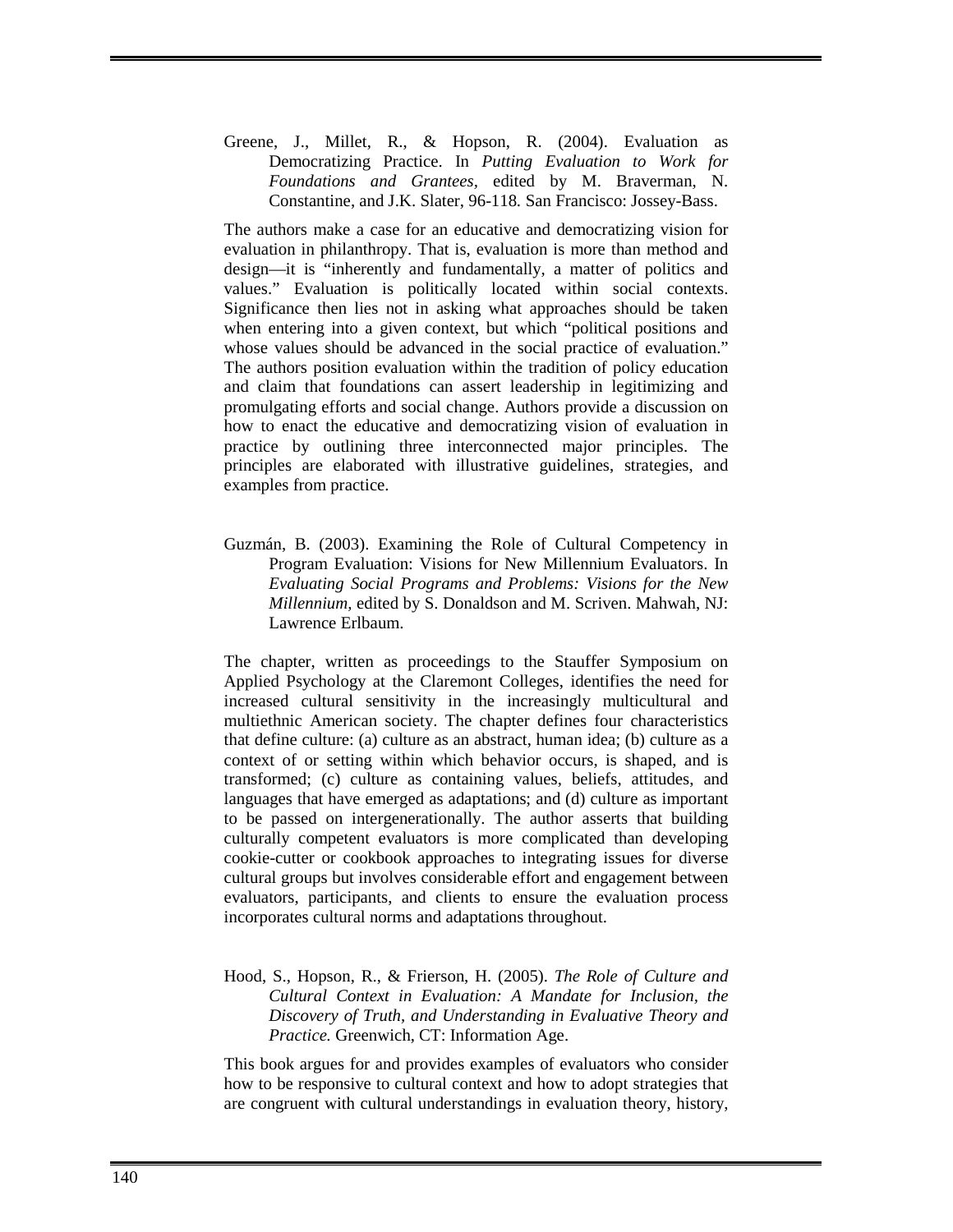and practice. The authors encourage the evaluation community to develop efforts to address issues related to training culturally competent evaluators, designing culturally competent evaluations, and enhancing the usefulness of these efforts. In providing a broad array of issues related to culturally responsive evaluation, chapters in the book consistently express the need for change in the traditional ways of practicing educational evaluation from drawing on experiences in indigenous and other sociocultural contexts to developing theory-driven approaches that are unique to communities of color. In doing so, the authors use persuasive communication, narrative, and other strategies of illustrating the possibilities for privileging the impact of culture in evaluation. Ultimately, through the use of philosophical, historical, theoretical, and practical illustrations in the United States, the authors offer hope to redress the shortcomings of evaluation theory and practice that omit matters related to culture.

### Hood, S. (2001). *Nobody Knows My Name: In Praise of African American Evaluators Who Were Responsive*. New Directions in Evaluation*,* 92: 31-44. San Francisco: Jossey-Bass.

In this paper, the author demonstrates how the work of early African American scholars, whose work went largely unnoticed in the fields of educational evaluation, builds upon contemporary notions of responsive and culturally responsive evaluation. The author outlines how these evaluators demonstrated the practices of responsive evaluation decades prior to formal evaluation theories and practice of responsive evaluation. He notes that these proponents were not only responsive, but embodied critical practices of a *culturally* responsive evaluation practice. By engaging the *shared lived experiences* of key stakeholders in the evaluation context, early African American evaluators were able to better depict the key concerns of the stakeholders. He further argues that their work supports the significance of a diversified field of evaluators. Based upon these contributions, the author identifies an imperative within the field to cultivate more scholars of color.

Hopson, R. (2001). Global and Local Conversations on Culture, Diversity, and Social Justice in Evaluation: Issues to Consider in a 9/11 Era. *American Journal of Evaluation,* 20(3): 375-380.

This paper contemplates the future of the profession of evaluation by exploring cross-cultural concerns within the field. The author illustrates how valuable lessons regarding evaluation practice and theory may be found across continents in his discussion of developments in the African Evaluation Association, and the Namibian Evaluation Network (NEN) in particular. The author identifies the politics of transferring evaluation standards and guidelines across continents without critical reflection of the relevance of the standards in a foreign context. He notes the comparatively insufficient attention to issues related to cultural competence within North America, and suggests reconstructing methodologies and paradigms that historically have served to cripple or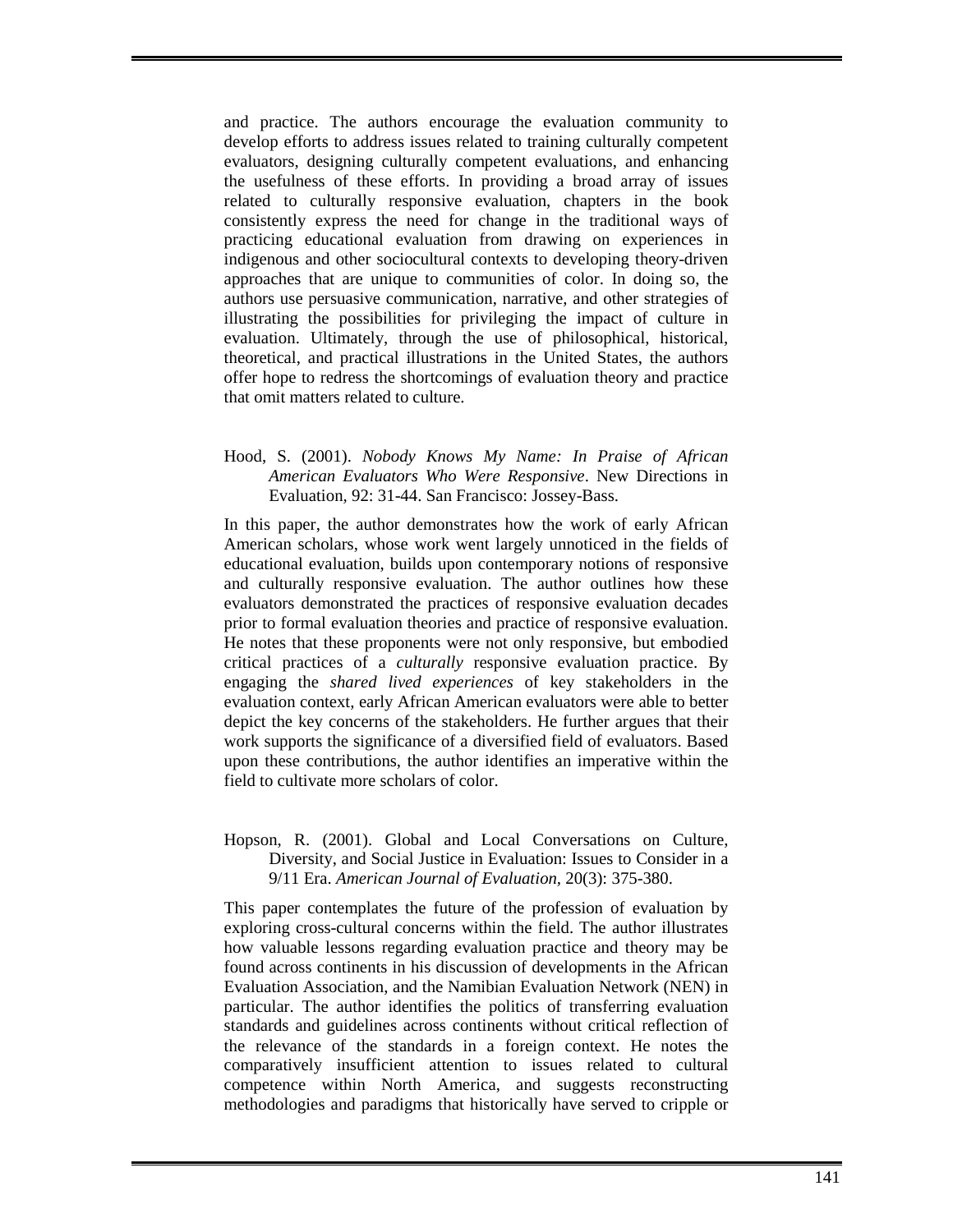debilitate underserved or marginalized communities. He discusses how African evaluators have worked responsively to address stakeholder concerns in practice and in their construction of evaluation guidelines aimed to protect the communities they serve.

### Hopson, R. (2003). *Overview of Multicultural and Culturally Competent Program Evaluation: Issues, Challenges & Opportunities.* Oakland, CA: California Endowment.

Written for the California Endowment, this paper details the history and impact of efforts addressing multiculturalism and cultural competence in the field of evaluation. The author regards recent attention to multicultural/culturally competent evaluation as demarcating a paradigm shift in the field, as it exposes the "epistemological ethnocentrism" that has privileged dominant world views and the values of the white middle class. He provides a historical overview of multicultural/ culturally competent evaluation, identifies key professional organizations and meetings that served as catalysts for promoting these perspectives, and synthesizes his arguments by outlining five basic tenets of multicultural/culturally competent evaluation. The author closes the paper with a discussion of the implications for moving the evaluation field forward.

### House, R. E. (2001). *Responsive Evaluation and Its Influence on Deliberative Democratic Evaluation.* New Directions for Evaluation*,* 92: 23-30.

The author reviews the evolution of Stake's responsive evaluation and the manner that its key elements have changed the structure of evaluation practice. He begins by highlighting how Stake resolved many of the fissures within evaluation practice in the late 1960s and early 1970s. Stakes' argument for practice to inform later theory drastically shifted evaluation approach. The author outlines the features of responsive evaluation, critiques elements of his structure, and offers new perspectives (i.e., social justice in evaluation). He notes that the strength of responsive evaluation is that it helped break the intellectual stranglehold that single-method approaches had on evaluation at one time and legitimated multiple avenues for conducting evaluations.

House, E.R. (1993). Evaluation in Multicultural Societies. In *Professional Evaluation: Social Impact and Political Consequences*, edited by E. R. House, 141-162. Newbury Park, CA: Sage Publications.

The ninth chapter in the book focuses on the issues that pluralist nationstates face in incorporating different cultural groups and how these same issues translate into problems for evaluation, namely what criteria is needed to employ in evaluating programs, which stakeholders to include in the evaluation, and how to balance the various ethnic interests in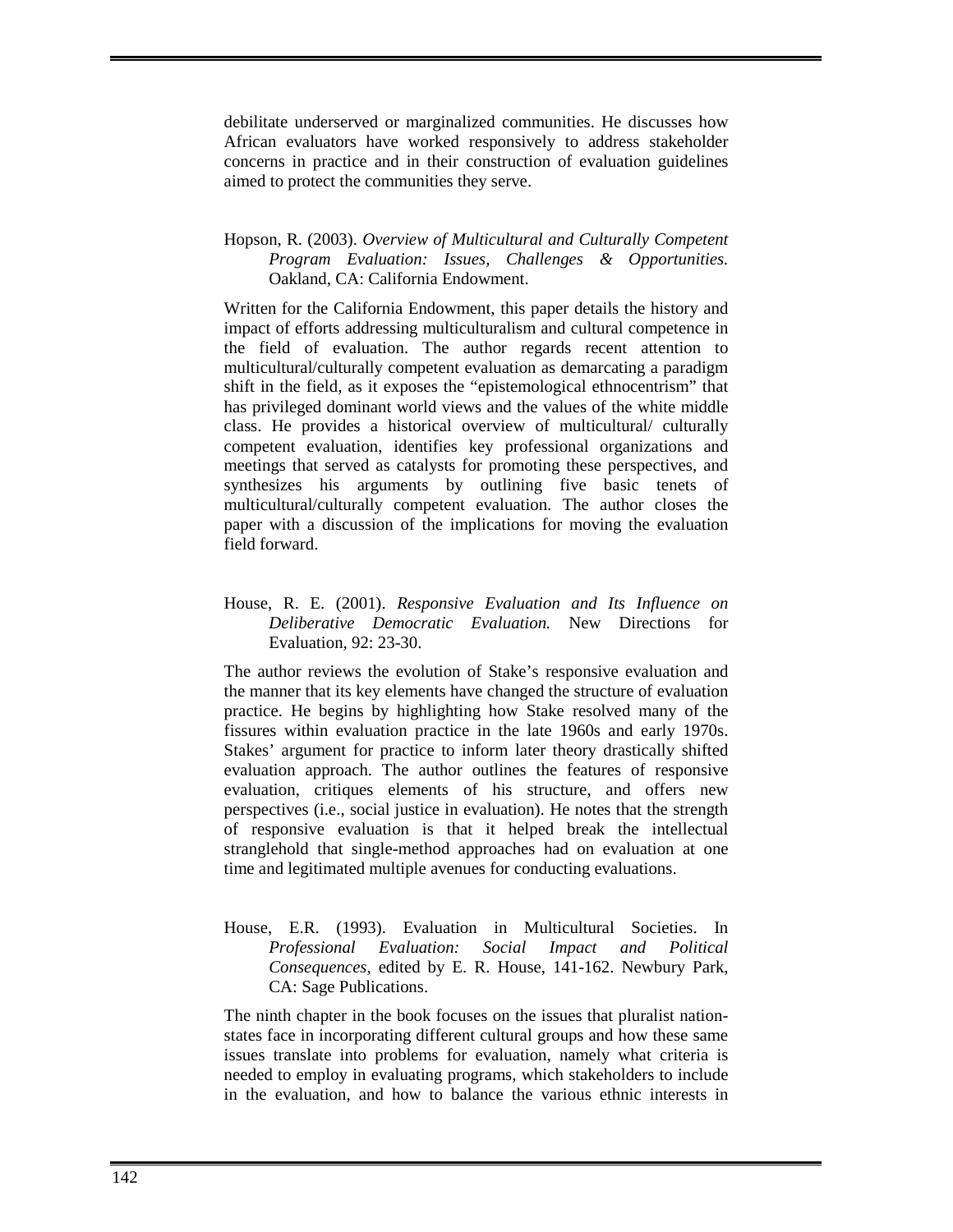drawing conclusions. In an early attempt to think about notions of culturally responsive evaluation, the chapter foreshadows how stakeholder approaches in evaluation should more closely and deliberately "search out and define the views and interests of these minority cultures if they are stakeholders in the program being evaluated." In addition, by combining philosophical elements of social justice theory and minority rights and interests, the chapter provides definitions of nationalism and ethnicity and unpacks how Canada and the United States manifest as unique multicultural societies.

### Kirkhart, K. E. (1995). Seeking Multicultural Validity: A Postcard from the Road. *Evaluation Practice,* 16(1): 1-12.

In her American Evaluation Association presidential address, the author proposes the construct *multicultural validity* to achieve two aims: (a) to organize concerns about pluralism and diversity in evaluation, and (b) to reflect on the cultural boundedness of evaluation work. Her paper underscores an ethical imperative to address issues of culture and context when practicing in the evaluation field. She defines multicultural validity as the ability to capture diverse perspectives within an evaluation context accurately, soundly, and appropriately. She argues that multicultural validity is a necessary prerequisite to social justice and builds upon the traditional understandings and uses of validity. She unpacks this argument by a discussion of multiculturalism and the construct of culture, outlining the multiple dimensions and purposes of validity, and listing threats to multicultural validity.

# Madison, A-M. (1992). *Minority Issues in Program Evaluation.* New Directions for Evaluation, 53.

This seminal special issue helped to lay the early foundation of thinking on the topic of cultural issues in evaluation; specifically, the issue aims to "begin discussion of some minority concerns about the impact of cultural dominance on definitions of social goals and on the measurement of their outcomes in a culturally diverse society, and about the political consequences for minorities of cultural dominance in the selection of evaluation methods." Each chapter presents an evaluation issue (e.g., impacting policy on minority youth and adults, exploring potential for developing programs and evaluations that incorporate racial and ethnic minorities into evaluation experience, defining the limitations of current evaluation models and current techniques for understanding the impact of social policy on the lives of minority groups).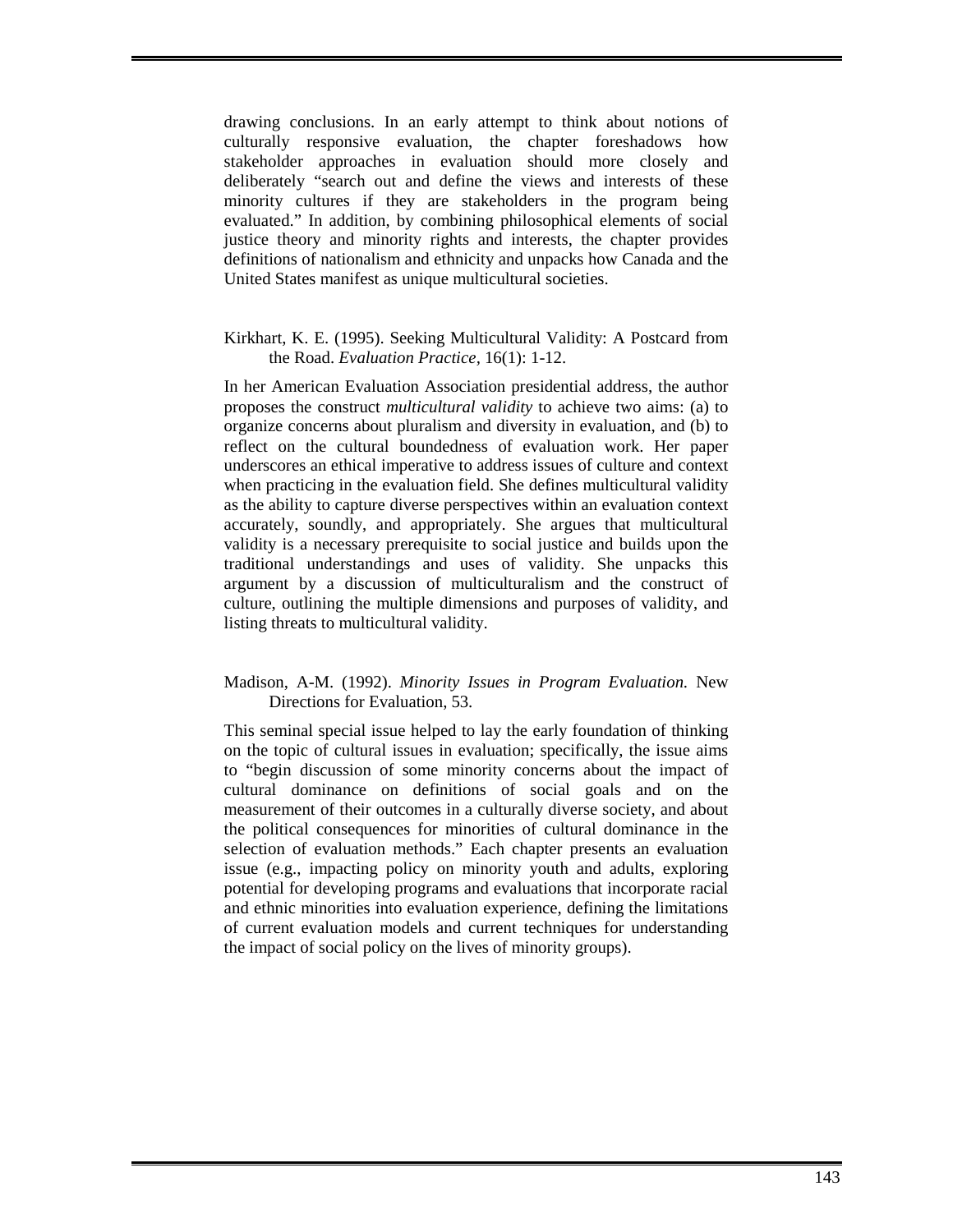Sengupta S., Hopson, R., & Thompson-Robingson, M. (2004). *Cultural Context in Evaluation: An Overview.* New Directions for Evaluation*,* 102: 5-21.

The authors make a call to the evaluation profession to establish policies and practice guidelines addressing cultural competence in the evaluation. They refer to developments that have occurred within other disciplines and the relative lag within the evaluation field. The authors argue however, that a deeper exploration of culture is critically important within evaluation because of the critical role that policy, program, and service delivery play in operationalizing cultural contexts. The concept of values is presented as a common thread between evaluation and culture. The authors note that serious consideration of values in evaluation exposes the degree to which some evaluation methods have failed to address the values operating within a given evaluation context. They encourage the use of the term "cultural competence" within the evaluation field, and provide extended discussion of its meaning within the field. Lastly, the authors call for the development of multicultural and multifaceted evaluators and identify steps taking place in that direction.

### Thomas, V. G., & Stevens, F. (2004). *Co-Constructing a Contextually Responsive Evaluation Framework: The Talent Development Model of School Reform.* New Directions for Evaluation, 101.

This special edited issue presents the Talent Development (TD) evaluation framework, an approach for evaluating urban school reform interventions. Rooted in responsive, participatory, empowerment, and culturally competent approaches in evaluation, the Howard University Center for Research on the Education of Students Placed at Risk (CRESPAR) Talent Development evaluation approach includes themes that emphasize inclusiveness, cooperation, and usefulness of individuals being served by evaluations. The issue includes chapters that introduce the Talent Development Model of School Reform and illustrative case examples of the TD evaluation framework in practice, including commentaries that assess the extent to which the framework demonstrates a coherent evaluation approach and that explore the utility of critical race theory in the educational evaluation process specific to the TD evaluative paradigm.

# Thompson-Robinson, M., Hopson, R., & SenGupta, S. (2004). In *Search of Cultural Competence in Evaluation: Toward Principles and Practices*. New Directions for Evaluation, 102.

This special edited issue addresses a number of important questions as they relate to culture in evaluation. Specifically how does culture matter in evaluation theory and practice? How does attention to cultural issues make for better evaluation practice? What is the value-addedness of cultural competence in evaluation? The issue includes an overview of culture, cultural competence, and culturally competent evaluation and includes case studies on the implementation of culturally competent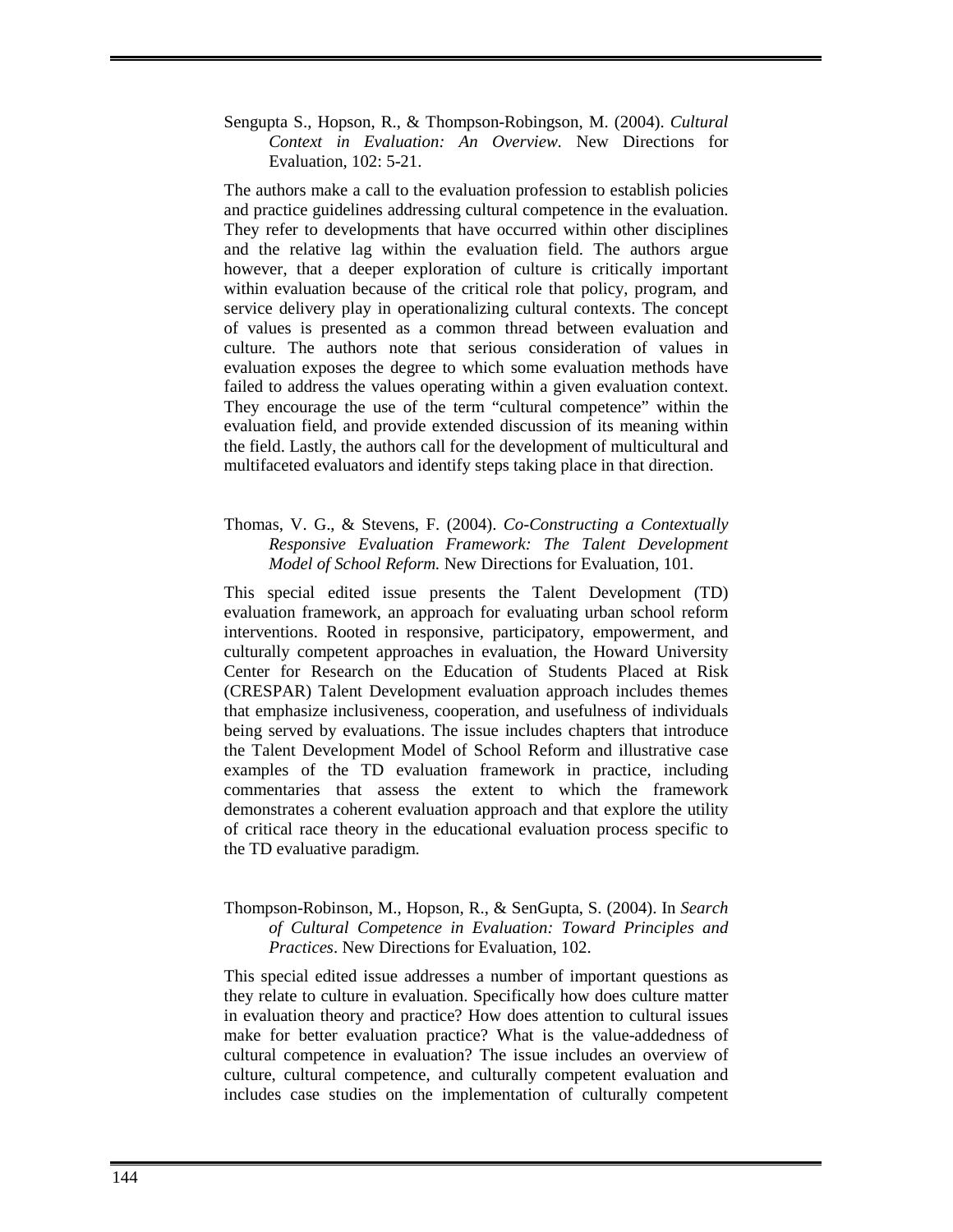evaluation in school settings, tribal settings, programs that cater to HIV/AIDS populations, and other diverse settings. Additionally, contributors present lessons learned from their experiences both locally and globally, and offer recommendations for implementing culturally competent evaluations in general that are systematic and deliberate in program and institutional planning and development.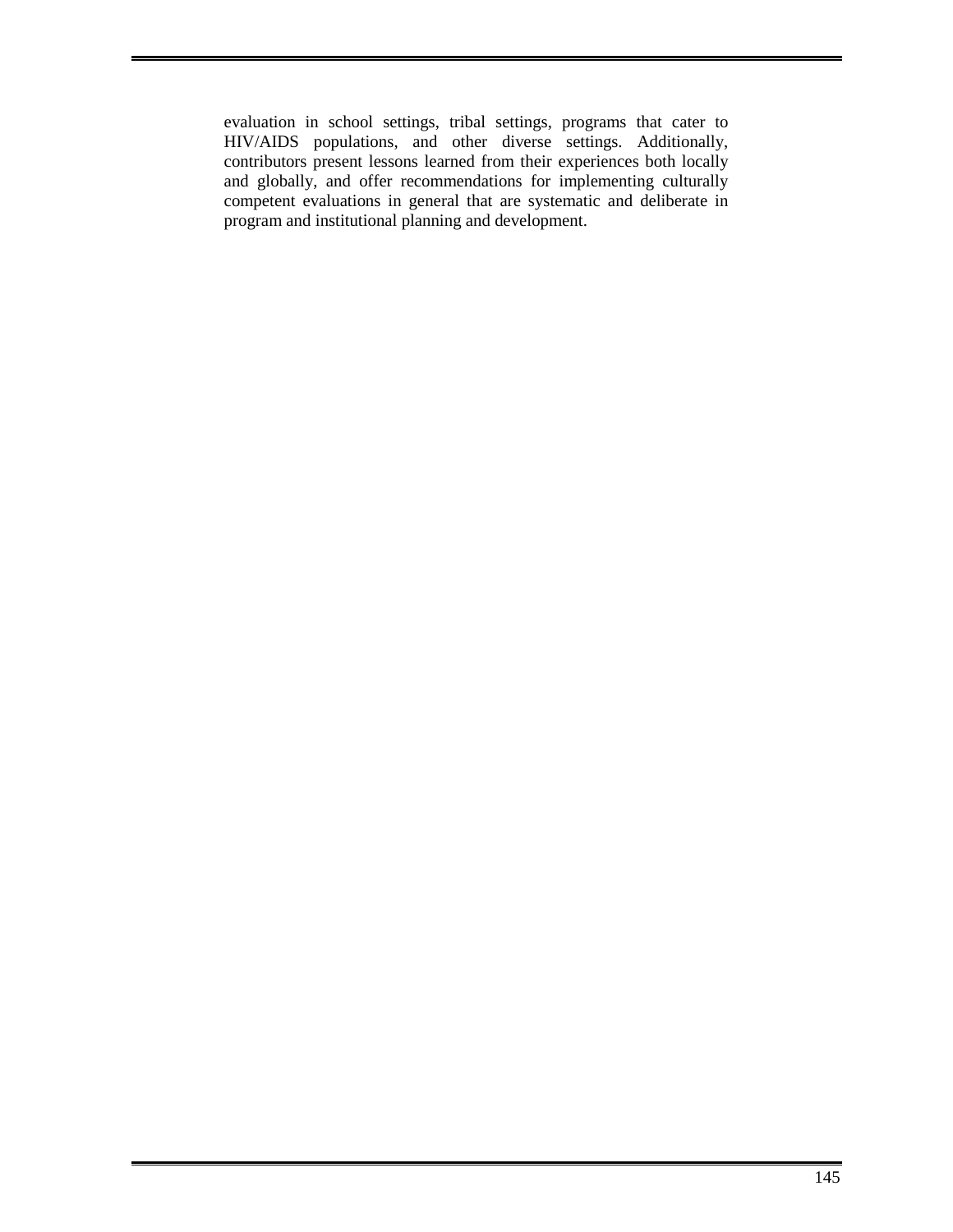### **Appendix C. Bibliographies**

#### **Other Recommended Reading**

- Boykin, L.L. (1957). Let's Eliminate the Confusion: What is Evaluation? *Educational Administration and Supervision,* 43 (2): 115-121.
- Debus, M. (1995). *Methodological Review: A Handbook for Excellence in Focus Group Research*. Washington, DC: Academy for Educational Development.
- Denzin, N.K., & Lincoln, Y.S. (Eds.). (1994). *Handbook of Qualitative Research*. Thousand Oaks, CA: Sage.
- Erlandson, D.A., Harris, E.L., Skipper, B.L., & Allen, D. (1993). *Doing Naturalist Inquiry: A Guide to Methods*. Newbury Park, CA: Sage.
- Fox, S. (2000). An Effective School Evaluation and Training Program. In *The Cultural Context of Educational Evaluation: The Role of Minority Evaluation Professionals* (NSF 01-43). Arlington, VA: National Science Foundation, Directorate for Education and Human Resources.
- Frierson, H.T. (2000). The Need for the Participation of Minority Professionals in Educational Evaluation. In *The Cultural Context of Educational Evaluation: The Role of Minority Evaluation Professionals* (NSF 01-43). Arlington, VA: National Science Foundation, Directorate for Education and Human Resources.
- Greenbaum, T.L. (1993). *The Handbook of Focus Group Research*. New York: Lexington Books.
- Hart, D. (1994). *Authentic Assessment: A Handbook for Educators*. Menlo Park, CA: Addison-Wesley.
- Herman, J.L., & Winters, L. (1992). *Tracking Your School's Success: A Guide to Sensible Evaluation*. Newbury Park, CA: Corwin Press.
- Hood, S. (2001). Nobody Knows My Name: In Praise of African American Evaluators Who Were Responsive. In *Responsive Evaluation: Roots and Wings*, edited by J. Greene & T. Abma. New Directions for Program Evaluation. San Francisco, CA: Jossey-Bass.
- Hood, S. (2000). A New Look at an Old Question. In *The Cultural Context of Educational Evaluation: The Role of Minority Evaluation Professionals* (NSF 01-43). Arlington, VA: National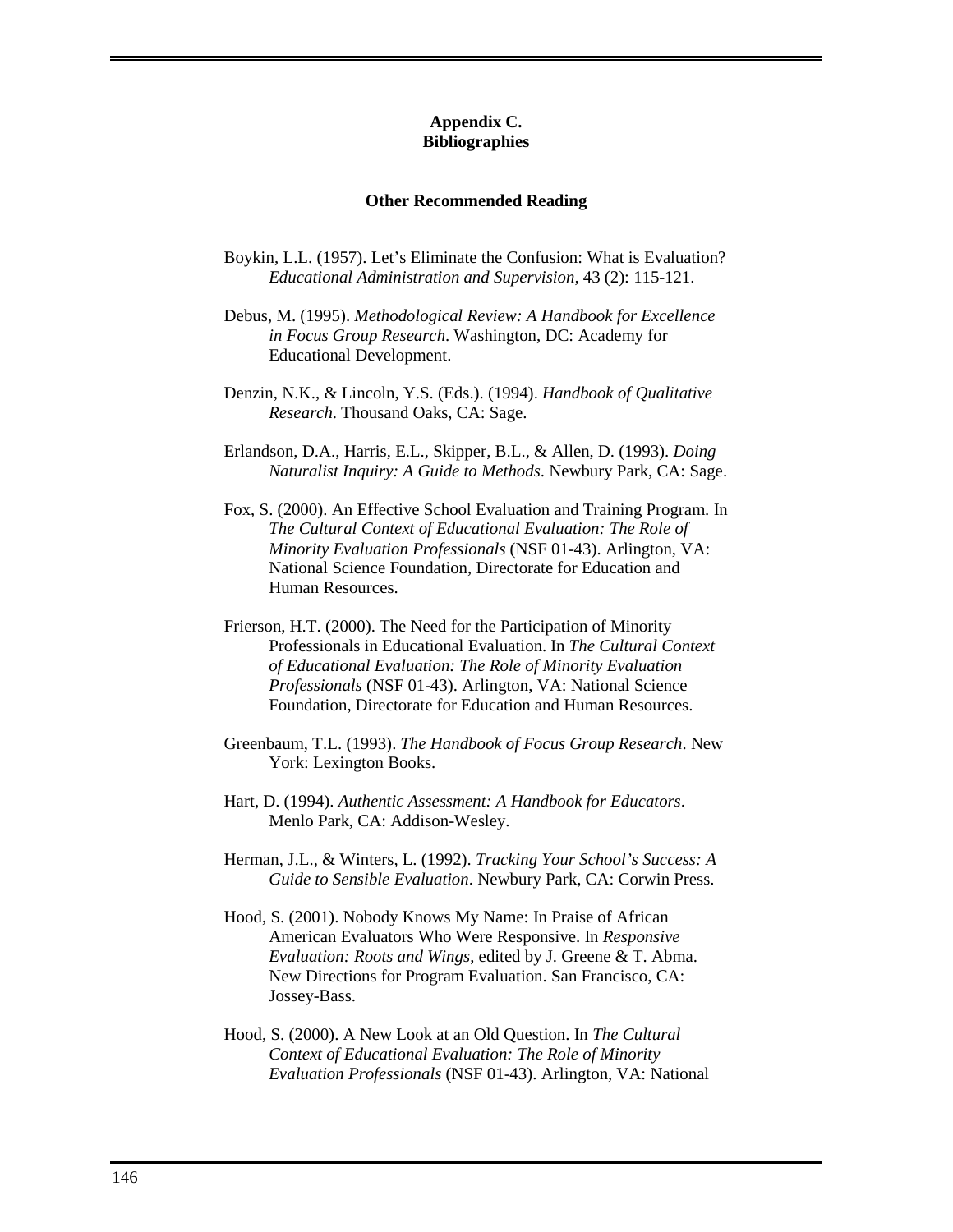Science Foundation, Directorate for Education and Human Resources.

- Hughes, G. (2000). Evaluation of Educational Achievement of Underrepresented Minorities: Assessing Correlates of Student Academic Achievement*.* In *The Cultural Context of Educational Evaluation: The Role of Minority Evaluation Professionals* (NSF 01-43)*.* Arlington, VA: National Science Foundation, Directorate for Education and Human Resources.
- Hymes, D.L., Chafin, A.E., & Gondor, R. (1991). *The Changing Face of Testing and Assessment: Problems and Solutions.* Arlington, VA: American Association of School Administrators.
- Krueger, R.A. (1988). *Focus Groups: A Practical Guide for Applied Research*. Newbury Park, CA: Sage.
- LeCompte, M.D., Millroy, W.L., & Preissle, J. (Eds.). (1992). *The Handbook of Qualitative Research in Education.* San Diego, CA: Academic Press.
- Merton, R.K., Fiske, M., & Kendall, P.L. (1990*). The Focused Interview: A Manual of Problems and Procedures.* 2nd Ed. New York: The Free Press.
- Miles, M.B., & Huberman, A.M. (1994). *Qualitative Data Analysis: An Expanded Sourcebook*. Thousand Oaks, CA: Sage.
- Morgan, D.L. (Ed.). (1993). *Successful Focus Groups: Advancing the State of the Ar*t. Newbury Park, CA: Sage.
- Morse, J.M. (Ed.). (1994). *Critical Issues in Qualitative Research Methods*. Thousand Oaks, CA: Sage.
- National Science Foundation. (2001). *The Cultural Context of Educational Evaluations: The Role of Minority Evaluation Professionals.* Workshop Proceedings. June 1-2, 2000.
- Perrone, V. (Ed.). (1991). *Expanding Student Assessment.* Alexandria, VA: Association for Supervision and Curriculum Development.
- Reich, R.B. (1991). *The Work of Nations*. New York: Alfred A. Knopf.
- Rodriquez, C. (2000). Assessing Underrepresented Science and Mathematics Students: Issues and Myths. In *The Cultural Context of Educational Evaluation: The Role of Minority Evaluation Professionals* (NSF 01-43)*.* Arlington, VA: National Science Foundation, Directorate for Education and Human Resources.
- Sanders, J.R. (2000). *Evaluating School Programs*. 2nd Ed. Thousand Oaks, CA: Corwin Press.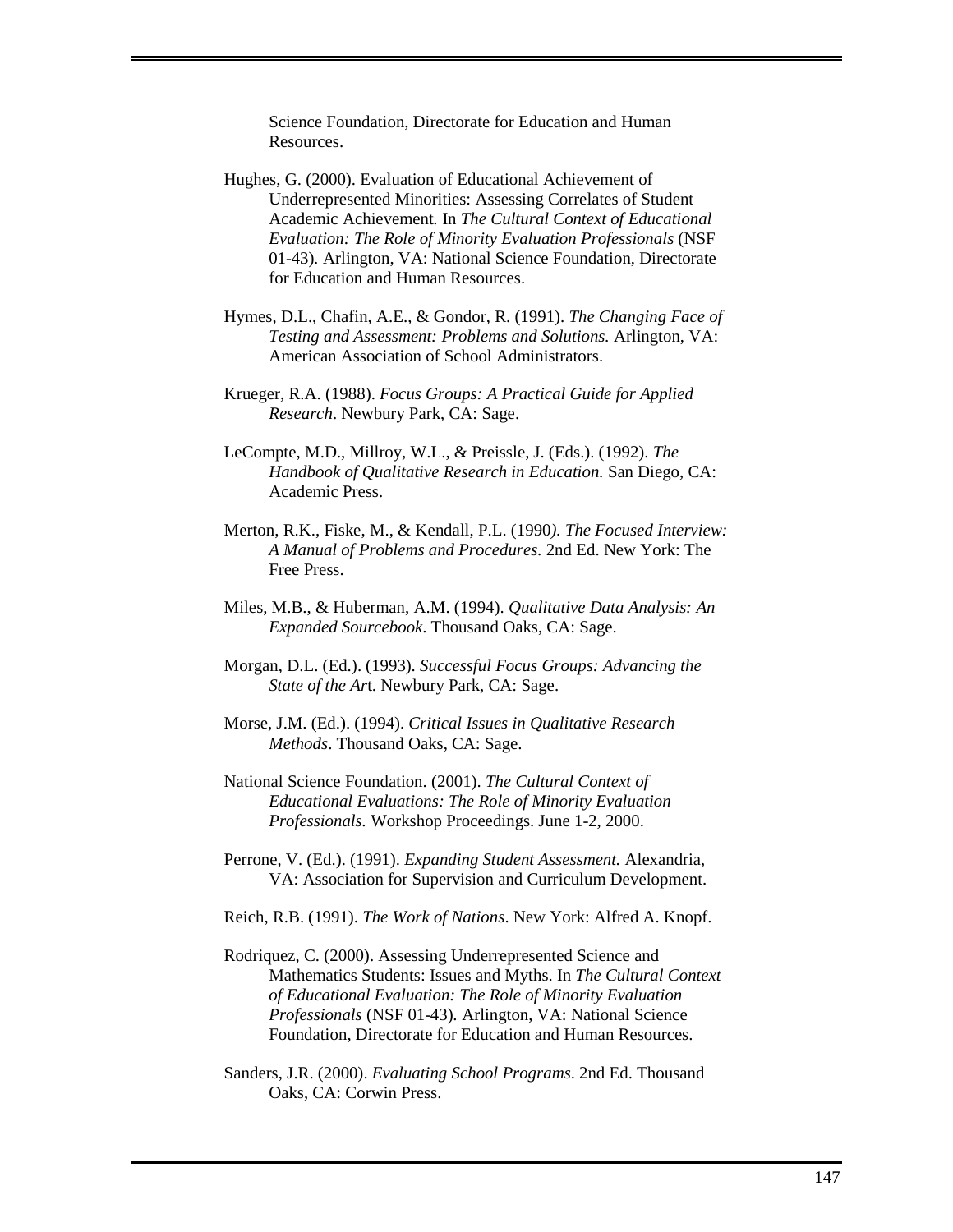- Schatzman, L., & Strauss, A.L. (1973). *Field Research*. Englewood Cliffs, NJ: Prentice-Hall.
- Seidman, I.E. (1991). *Interviewing as Qualitative Research: A Guide for Researchers in Education and Social Sciences.* New York: Teachers College Press.
- Smith, M.L. (1986). The Whole Is Greater: Combining Qualitative and Quantitative Approaches in Evaluation Studies. In *Naturalistic Evaluation*, edited by D. Williams. New Directions for Program Evaluation, Vol. 30. San Francisco, CA: Jossey-Bass, Inc.
- Stake, R. (1972). *Program Evaluation, Particularly Responsive Evaluation*. ERIC Document ED 075-187. Last retrieved from http://eric.ed.gov/PDFS/ED075487.pdf on December 23, 2010
- Stewart, D.W., and Shamdasani, P.N. (1990). *Focus Groups: Theory and Practice*. Newbury Park, CA: Sage.
- U.S. General Accounting Office (GAO). (1990). *Case Study Evaluations.* Paper 10.1.9. Washington, DC: GAO.
- Weiss, R.S. (1994). *Learning From Strangers: The Art and Method of Qualitative Interview Studies*. New York: Free Press.
- Wiggins, G. (1989). A True Test: Toward More Authentic and Equitable Assessment. *Phi Delta Kappan,* May, 703-704.
- Wiggins, G. (1989). Teaching to the (Authentic) Test. *Educational Leadership*, 46, 45.